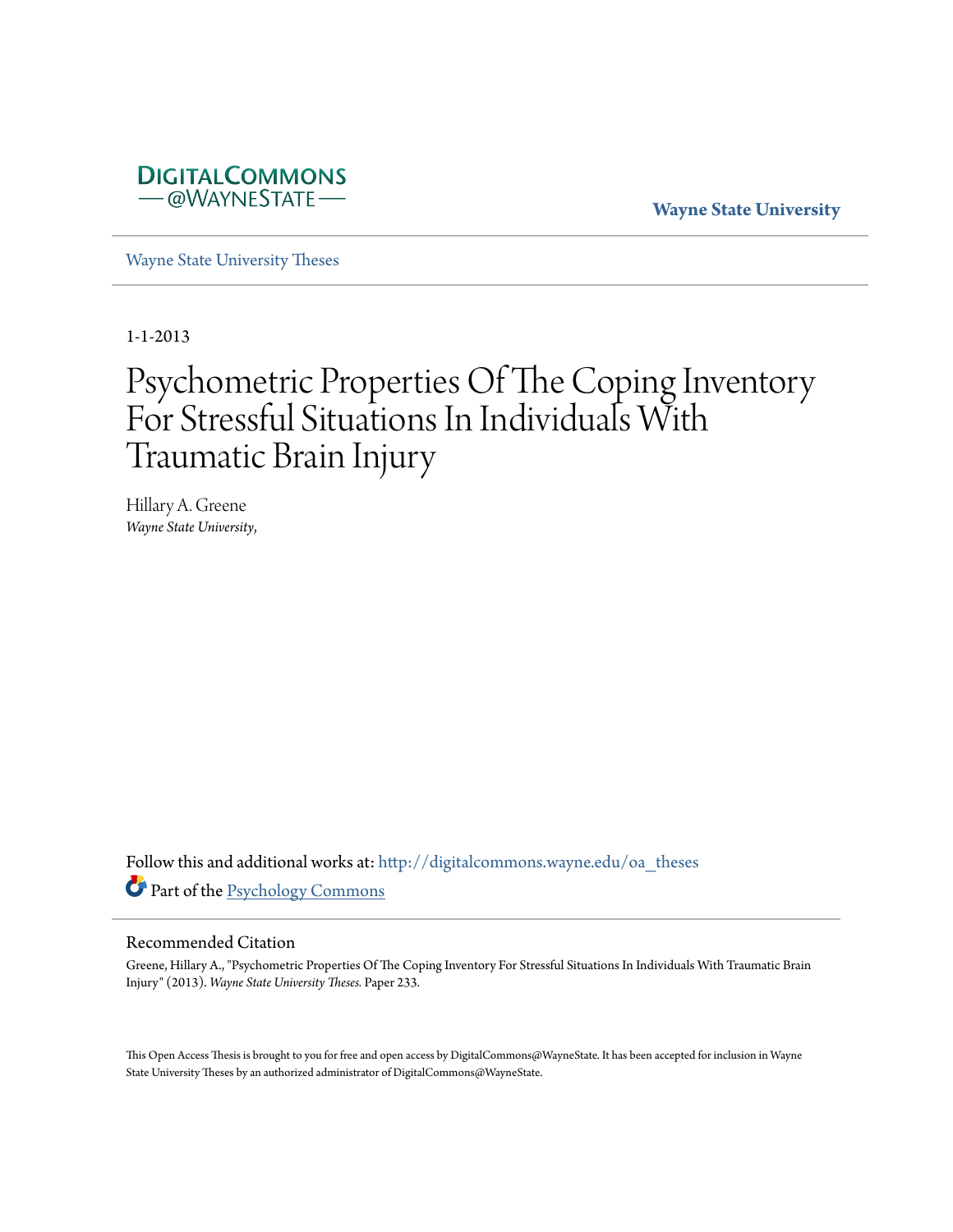# **PSYCHOMETRIC PROPERTIES OF THE COPING INVENTORY FOR STRESSFUL SITUATIONS IN INDIVIDUALS WITH TRAUMATIC BRAIN INJURY**

by

# **HILLARY A. GREENE**

# **THESIS**

Submitted to the Graduate School

of Wayne State University,

Detroit, Michigan

in partial fulfillment of the requirements

for the degree of

# **MASTER OF ARTS**

2013

MAJOR: PSYCHOLOGY (Clinical)

\_\_\_\_\_\_\_\_\_\_\_\_\_\_\_\_\_\_\_\_\_\_\_\_\_\_\_\_\_\_

Approved by:

Advisor Date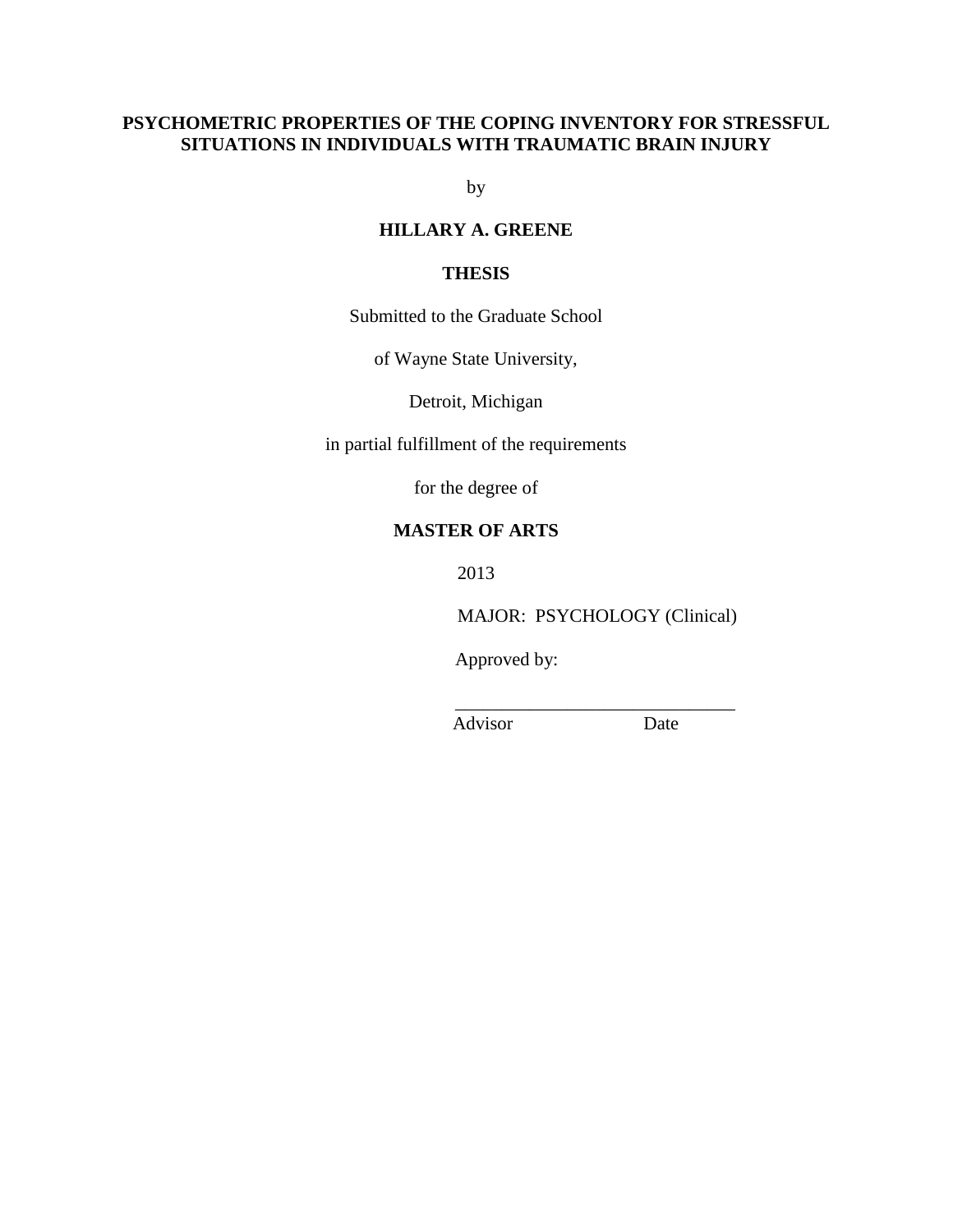#### **ACKNOWLEDGMENTS**

I first want to thank my advisor, Dr. Lisa Rapport, for being a constant source of guidance and support. Her knowledge and commitment to mentorship were invaluable to this project. I also want to thank my other committee members, Drs. Scott Millis and Douglas Whitman, whose respective efforts expanded my statistical skills and conceptualization of the project. My appreciation extends to Dr. Robin Hanks who helped facilitate this study and provided constructive feedback along the way. Additionally, I am grateful for my peers and those individuals closest to me for their endless support and encouragement. Lastly, I want to recognize that this study was funded by grants from the National Institute on Disability and Rehabilitation Research (#H133A020515-03) and Wayne State University Thesis Awards.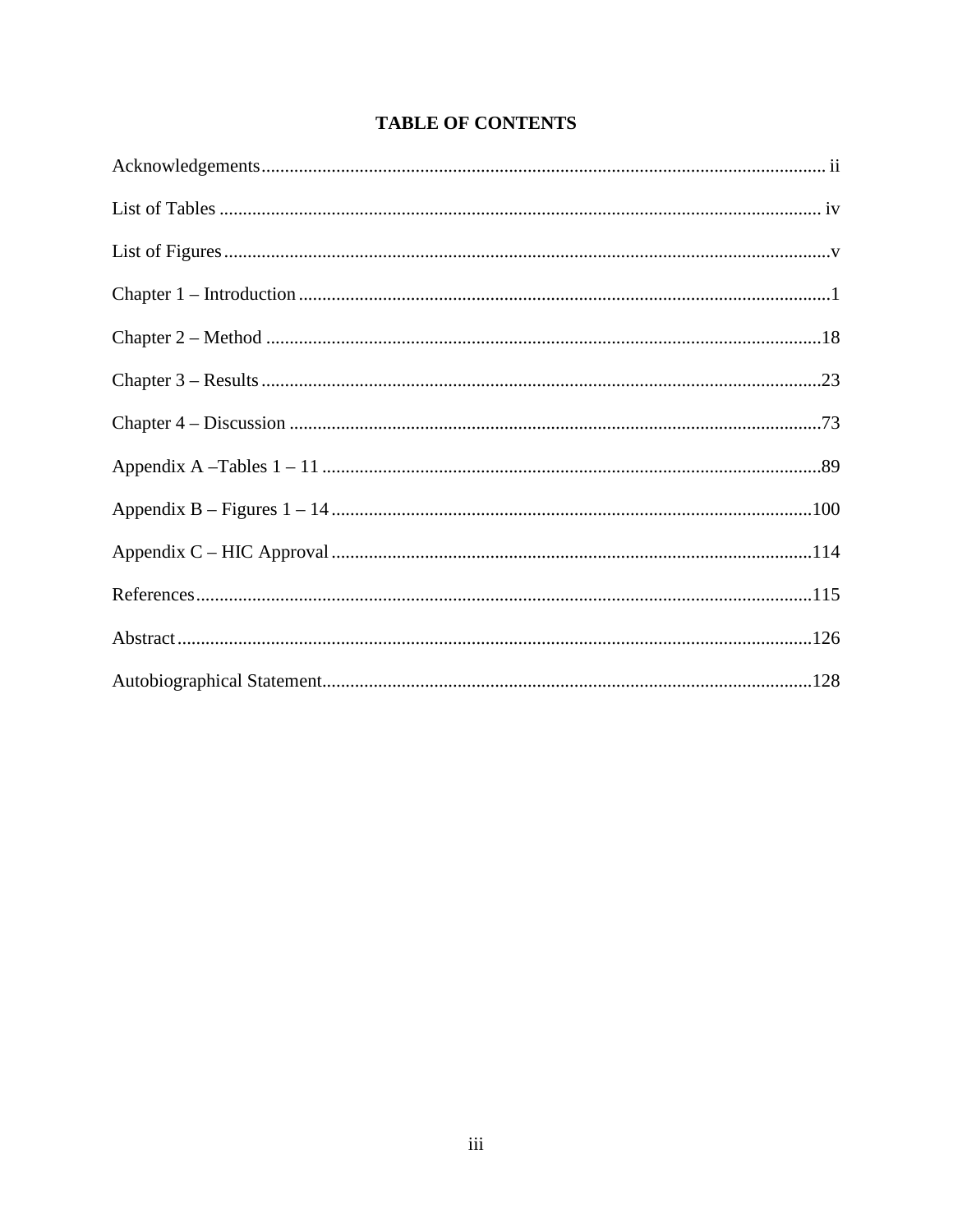# **LIST OF TABLES**

| Table 1. Demographic, Injury-related, and Psychosocial Characteristics of Participants with                                                                                |
|----------------------------------------------------------------------------------------------------------------------------------------------------------------------------|
| Table 2. Coping Inventory for Stressful Situations: Descriptives and Alpha Reliabilities among                                                                             |
| Table 3. Coping Inventory for Stressful Situations (CISS) Descriptive Statistics and Alpha<br>Reliabilities among Participants with No, Mild, Partial, and Moderate-Severe |
| Table 4. Descriptive Correlations: Coping Style, Well-being, and Demographic Characteristics                                                                               |
| Table 5. Hierarchical multiple regression predicting disability at follow up (DRS)93                                                                                       |
| Table 6. Hierarchical multiple regression predicting satisfaction with life at follow up (SWLS) 94                                                                         |
|                                                                                                                                                                            |
|                                                                                                                                                                            |
|                                                                                                                                                                            |
|                                                                                                                                                                            |
|                                                                                                                                                                            |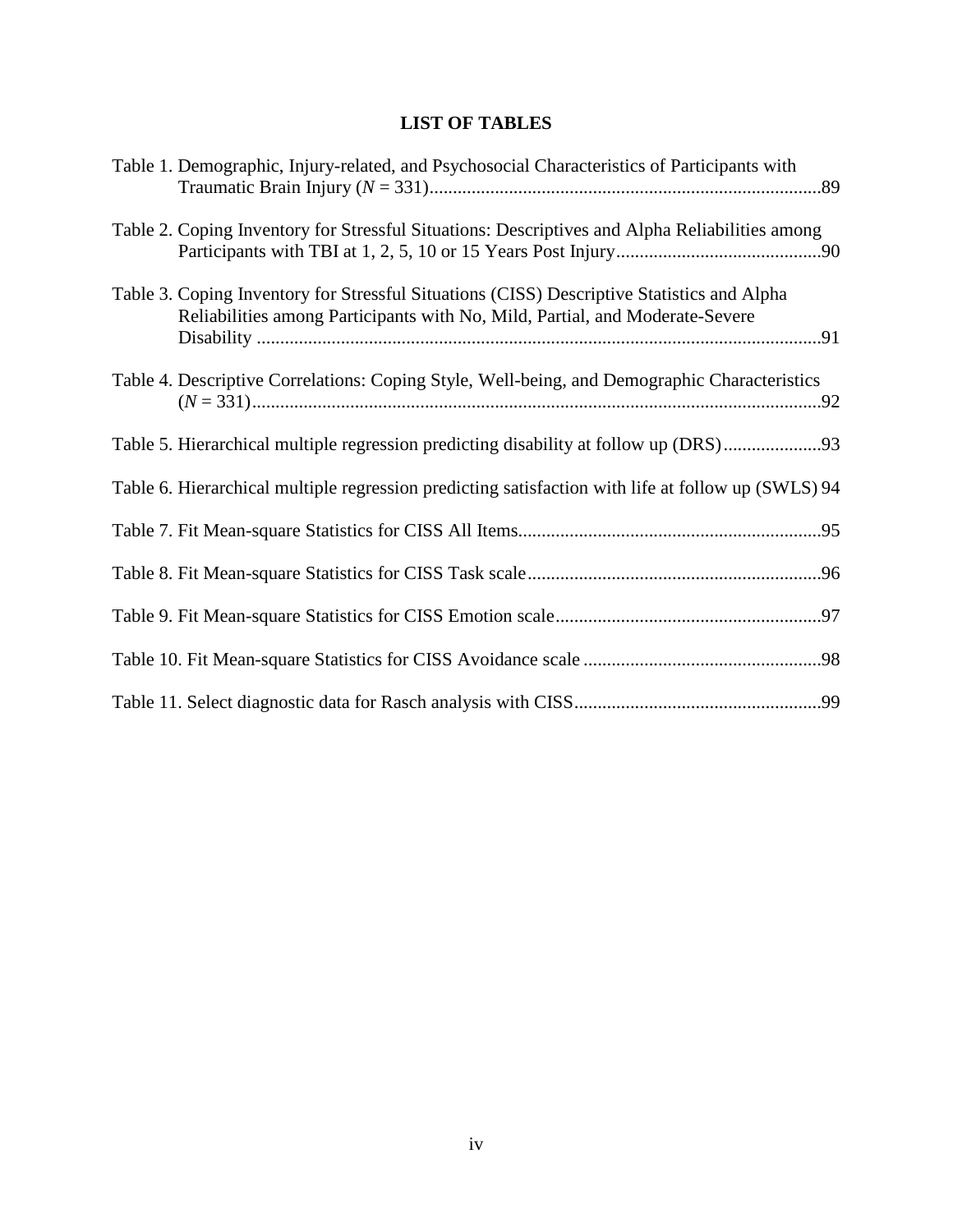# **LIST OF FIGURES**

| Figure 1. Coping Inventory for Stressful Situations (CISS) Scales by Disability Rating Scale |
|----------------------------------------------------------------------------------------------|
| (DRS) group (No, Mild, Partial, and Moderate-Severe Disability)100                           |
|                                                                                              |
|                                                                                              |
|                                                                                              |
|                                                                                              |
|                                                                                              |
|                                                                                              |
|                                                                                              |
|                                                                                              |
|                                                                                              |
|                                                                                              |
|                                                                                              |
|                                                                                              |
|                                                                                              |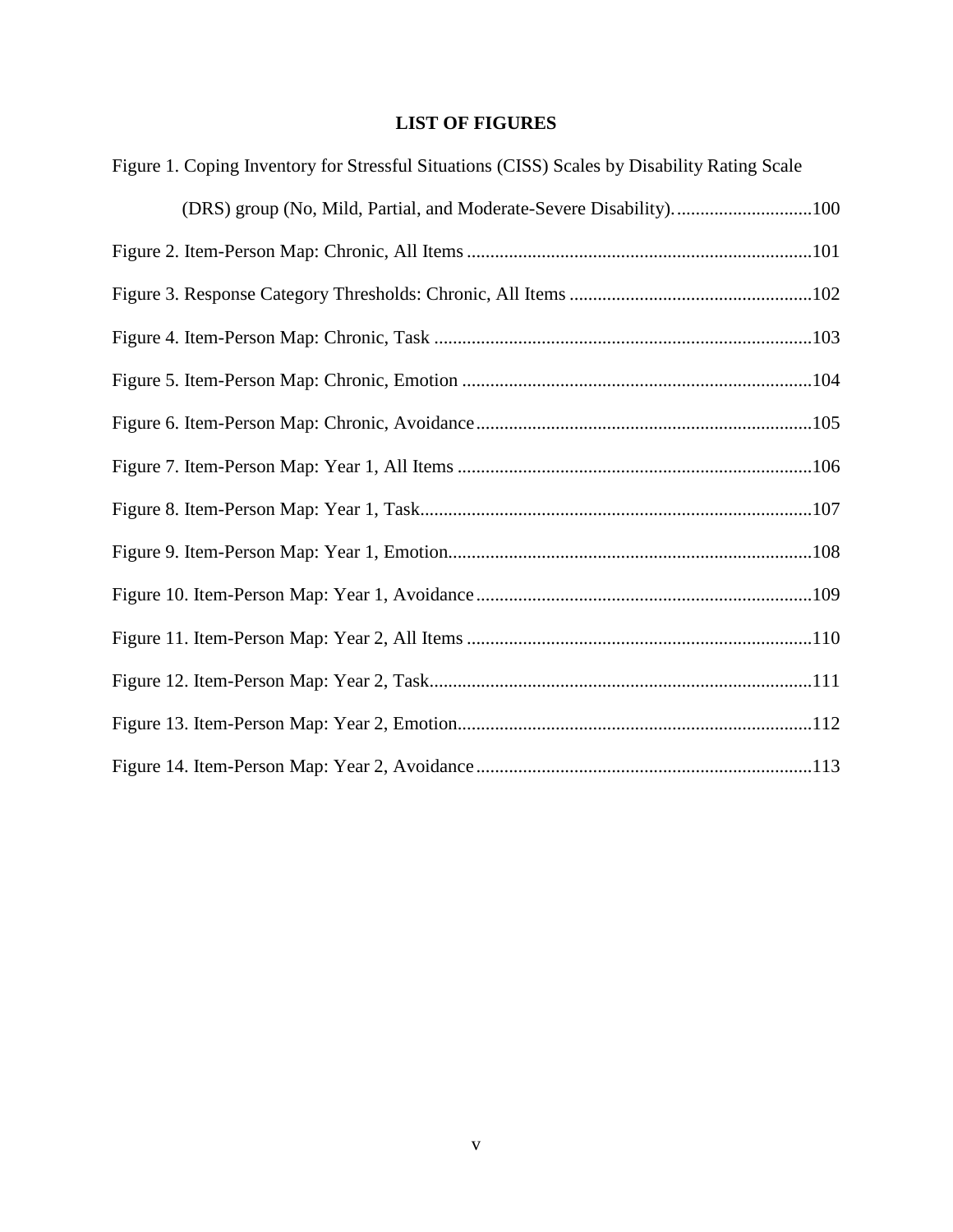#### **CHAPTER 1**

## **INTRODUCTION**

Traumatic brain injury (TBI) is a prevalent and growing public health concern in the United States, affecting 1.7 million individuals on average each year (Faul, Xu, Wald, & Coronado, 2010). TBI is an "injury to brain tissue caused by an external mechanical force as evidenced by loss of consciousness from brain trauma, posttraumatic amnesia, skull fracture, or objective neurological findings that can be reasonably attributed to TBI by physical or mental status examination" (Dahmer, Shilling, & Hamilton, 1993). Of those who sustain a TBI each year in the United States, 1.4 million individuals are treated and released by an emergency department; of the remaining individuals with TBI, 275,000 are hospitalized and 52,000 die (Faul et al., 2010). Over the last decade, the numbers of individuals with TBI who are treated by emergency departments or who are hospitalized have significantly increased; in relation to total injury-related deaths each year in the United States, TBI plays a role in about one third of these mortalities (Faul et al., 2010). Furthermore, recent estimates suggest that approximately 124,000, or 43%, of individuals hospitalized each year for a TBI develop lasting related disabilities by 1 year post injury (Selassie et al., 2008), and approximately 3.2 million Americans currently live with lasting disabilities consequence of a TBI (Zaloshnja, Miller, Langlois, & Selassie, 2008). These figures attest to the scope of TBI and its long-term impact on individuals, and given the high rate of unaccounted or untreated TBI in civilian and military populations, these figures actually underrepresent the prevalence and severity of TBI in the United States (Corrigan, Selassie, & Orman, 2010).

TBI is associated with impairments in a wide range of contexts, including physical, cognitive, emotional, and social functioning. For persons with moderate to severe TBI, Dikmen and colleagues' (2009) review found that a significant subset of individuals experience long-term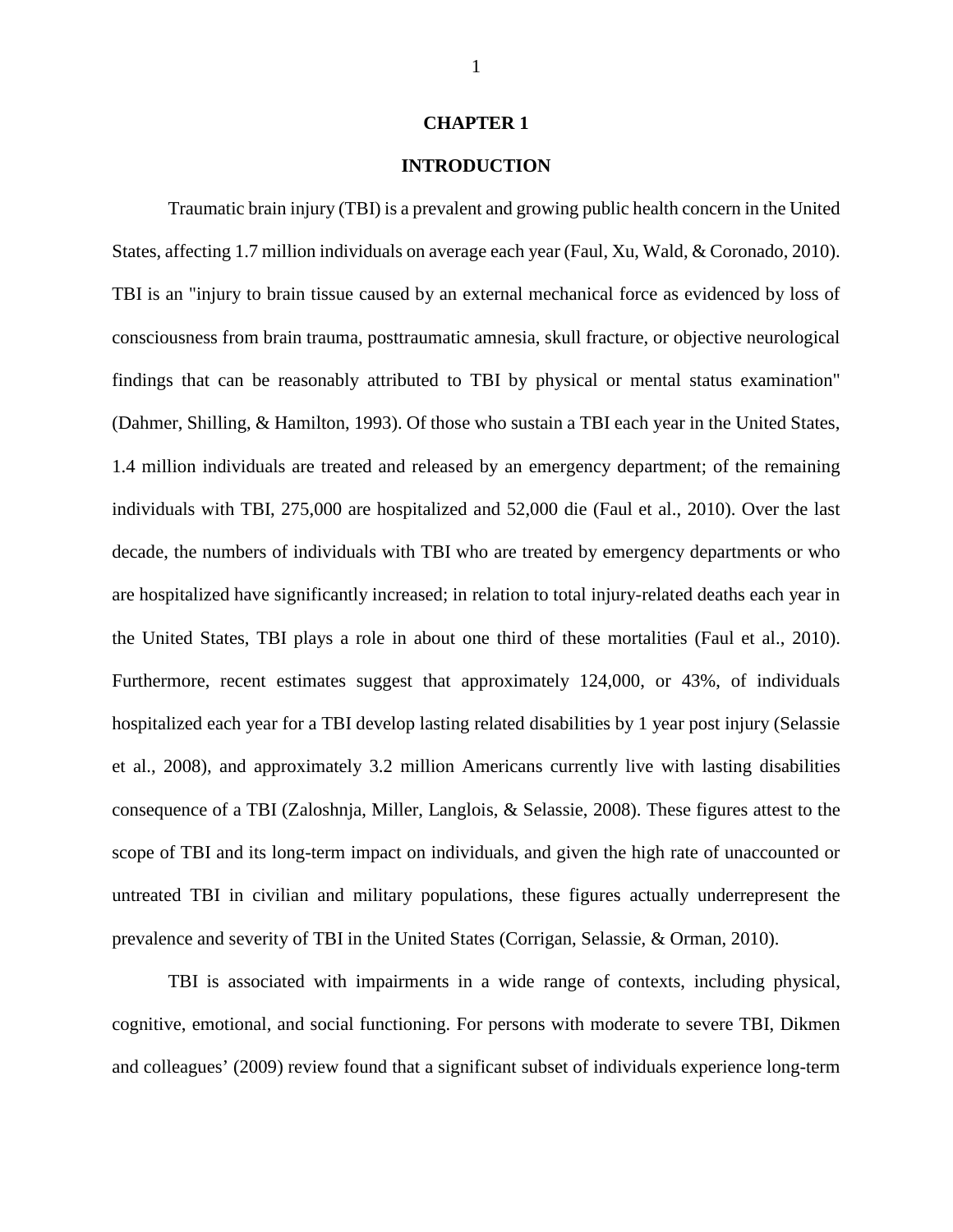cognitive deficits, defined as impairment persisting at least 6 months post injury. For example, Lannoo et al. (1998) compared persons with moderate to severe TBI to matched trauma controls at 6 months post injury and found that the TBI group demonstrated significantly greater cognitive impairments on tests of attention, information processing, reaction time, memory and learning, verbal fluency, and mental flexibility. Similarly, Tate et al. (1991) compared persons with severe TBI to matched sibling controls at 6 years post injury and found that 70% of the TBI group had significant cognitive impairments, which were significantly worse than the control group in all cognitive areas assessed. In studies comparing persons with all severities of TBI to non-injured or trauma matched controls, results of cognitive testing at 1 year post injury suggest that persons with TBI have greater cognitive impairments compared to controls and that persons with more severe TBI perform worse on testing than those with less severe brain injuries (Dikmen et al., 2009).

Whether a direct neurological consequence of TBI or an indirect result of other psychological factors, psychiatric disorders represent a major area of impairment following TBI and may slow the recovery process (Hesdorffer, Rauch, & Tamminga, 2009; Rogers & Read, 2007). Hesdorffer and colleagues' (2009) review found that persons with TBI at 6 months post injury or longer experience elevated levels of depression, aggressive behavior, and psychosis, in cases of moderate or severe TBI, as compared to controls. Mood disorders, such as depression, are found commonly among civilian and military persons with TBI (Hesdorffer et al., 2009) and a significant proportion of persons with TBI experience symptoms of depression even several years post injury (Curran, Ponsford, & Crowe, 2000). For example, Jorge and colleagues (2004) compared persons with TBI to trauma controls at 1 year post injury and found that persons with TBI had significantly greater levels of mood disorders; they also found that depression was more common among persons with TBI who had prior anxiety or who had concurrent anxiety or

2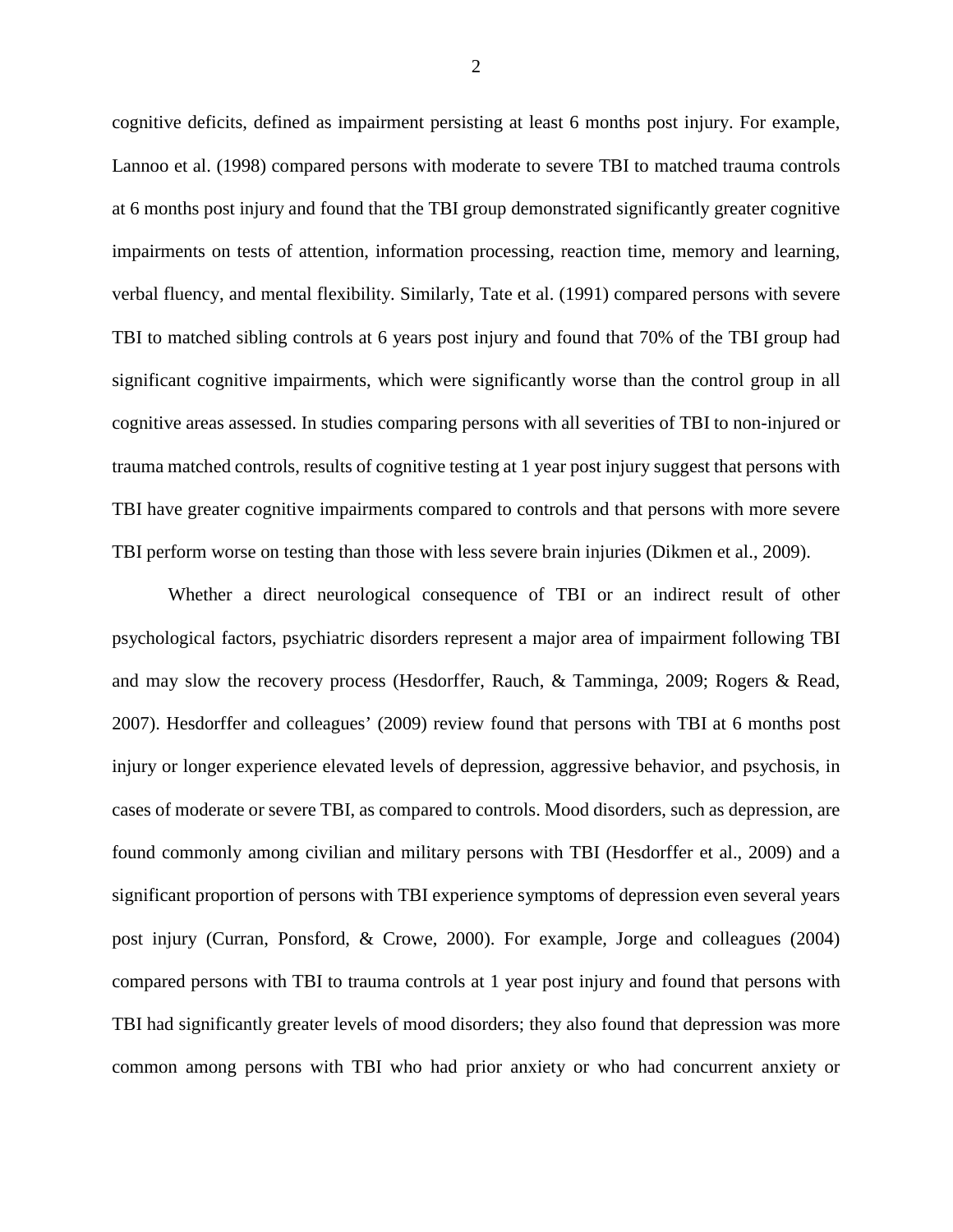aggression. Although depression is common following TBI regardless of premorbid depression status, a history of this disorder does increase an individual's risk of developing depression post injury (Fann et al., 2004; Jorge et al., 2004).

Furthermore, persons with TBI often experience difficulties with social functioning, which may relate in part to impairments in emotional or behavioral, cognitive, and physical functioning. In studies comparing persons with TBI to trauma controls, the TBI groups generally show poorer functional outcomes and poorer psychosocial functioning (Temkin, Corrigan, Dikmen, & Machamer, 2009). Similarly, persons with TBI typically have lower rates of return to work as compared to trauma control groups, or they take longer to return to work, with worse outcomes associated with increasing injury severity (Temkin et al., 2009). As might be expected, those with TBI also have decreased independence post injury as compared to trauma controls, with rates of returning to independent living adversely associated with injury severity (Temkin et al., 2009).

 In addition to the acquired impairments associated with TBI, persons with TBI show increased distress and diminished life satisfaction (Corrigan, Bogner, Mysiw, Clinchot, & Fugate, 2001). In the aftermath of TBI, patients often have increased mental health concerns, such as depression and anxiety. These patients also show a wider range of psychological disturbances following TBI. For example, at 1 year post injury, persons with TBI showed poor emotional and behavioral adjustment, such as increased anxiety, anger and impulsivity, confusion, helplessness, and suspiciousness of others, as compared to a normative sample (Hanks, Temkin, Machamer, & Dikmen, 1999). However, recovery patterns differ across these domains, such that TBI patients often improve in areas relating to cognition, mental status, and emotional stability and deteriorate in areas relating to anger and impulsivity, antisocial behaviors, and self-monitoring (Hanks et al., 1999).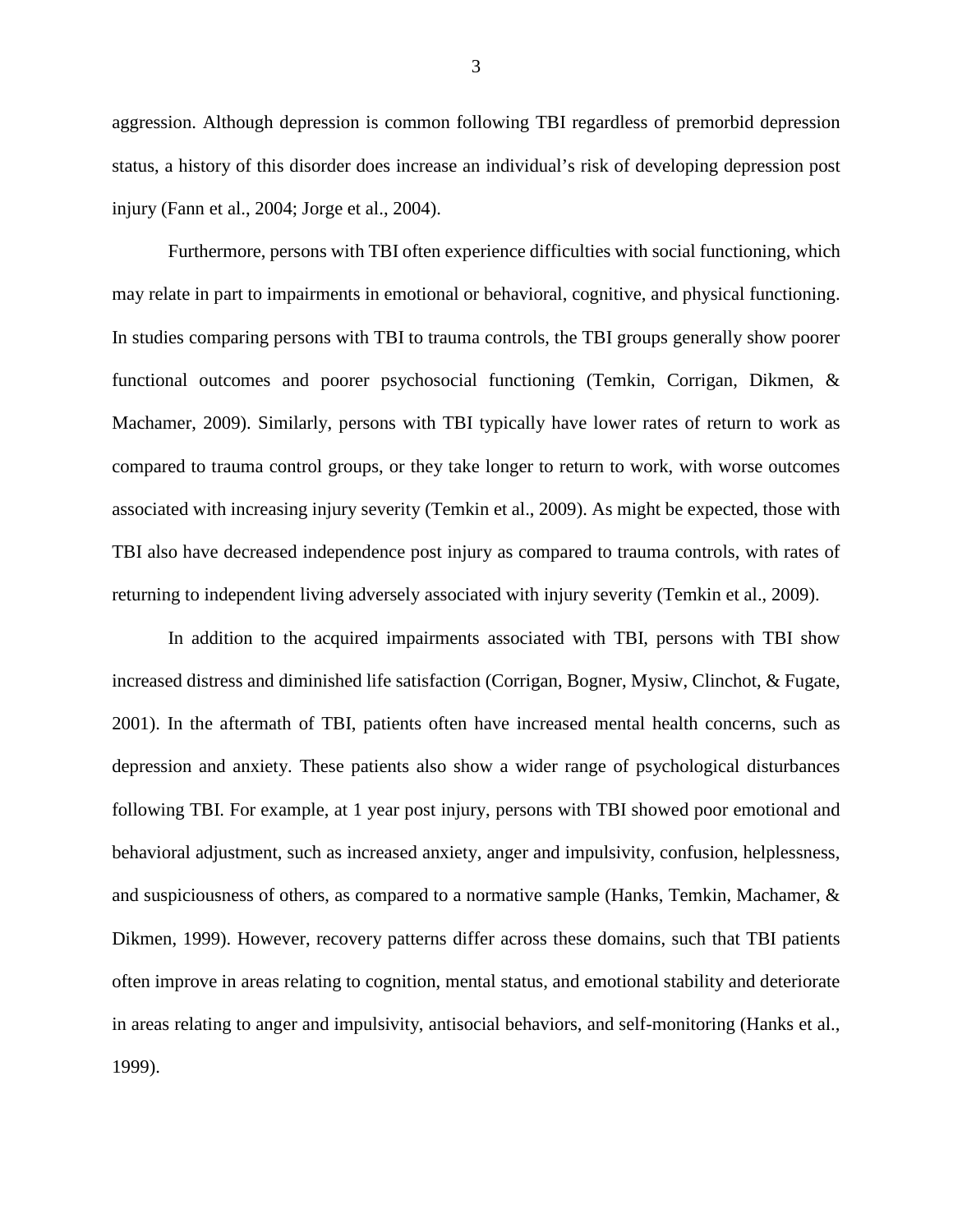Generally, individuals with TBI have diminished levels of life satisfaction. Life satisfaction reflects a person's broad assessment of their life, ranging from positive to negative, rather than a reflection of an isolated feeling or specific area of life (Burleigh, Farber, & Gillard, 1998). Life satisfaction has been described as an element of subjective well-being, in conjunction with happiness and morale, and these terms are often used interchangeably (Fuhrer, 1994). Several factors contribute to life satisfaction following TBI, including psychosocial variables, such as depressed mood, employment status, and marital status, premorbid characteristics such as substance abuse history, and injury characteristics such as motor independence upon leaving rehabilitation (Corrigan et al., 2001). In addition, when impairments lead to disability and handicap in the social and productive areas of functioning, persons with TBI experience decreased life satisfaction (Heinemann & Whiteneck, 1995). Similarly, Burleigh and colleagues (1998) found that in the aftermath of TBI, the social aspect of community integration, rather than total community integration including social, home, and productivity domains, significantly relates to life satisfaction.

Coping after TBI. Taken together, these findings clearly indicate that many people struggle to cope with the stress of living with a TBI and the subsequent impairments to their functioning. Increased distress likely plays a major role in the increased levels of emotional disturbances, cognitive and behavior problems, and substance use, as well as declines in social functioning and overall life satisfaction seen in this population. To provide optimal care, target treatment, and enhance outcomes for individuals with TBI, it is important to expand our understanding of factors that influence the recovery process. In addition to severity of injury (Dawson, Levine, Schwartz, & Stuss, 2004), several factors affect the recovery process following TBI, including psychological functioning (Dawson, Schwartz, Winocur, & Stuss, 2007). In particular, coping style is an aspect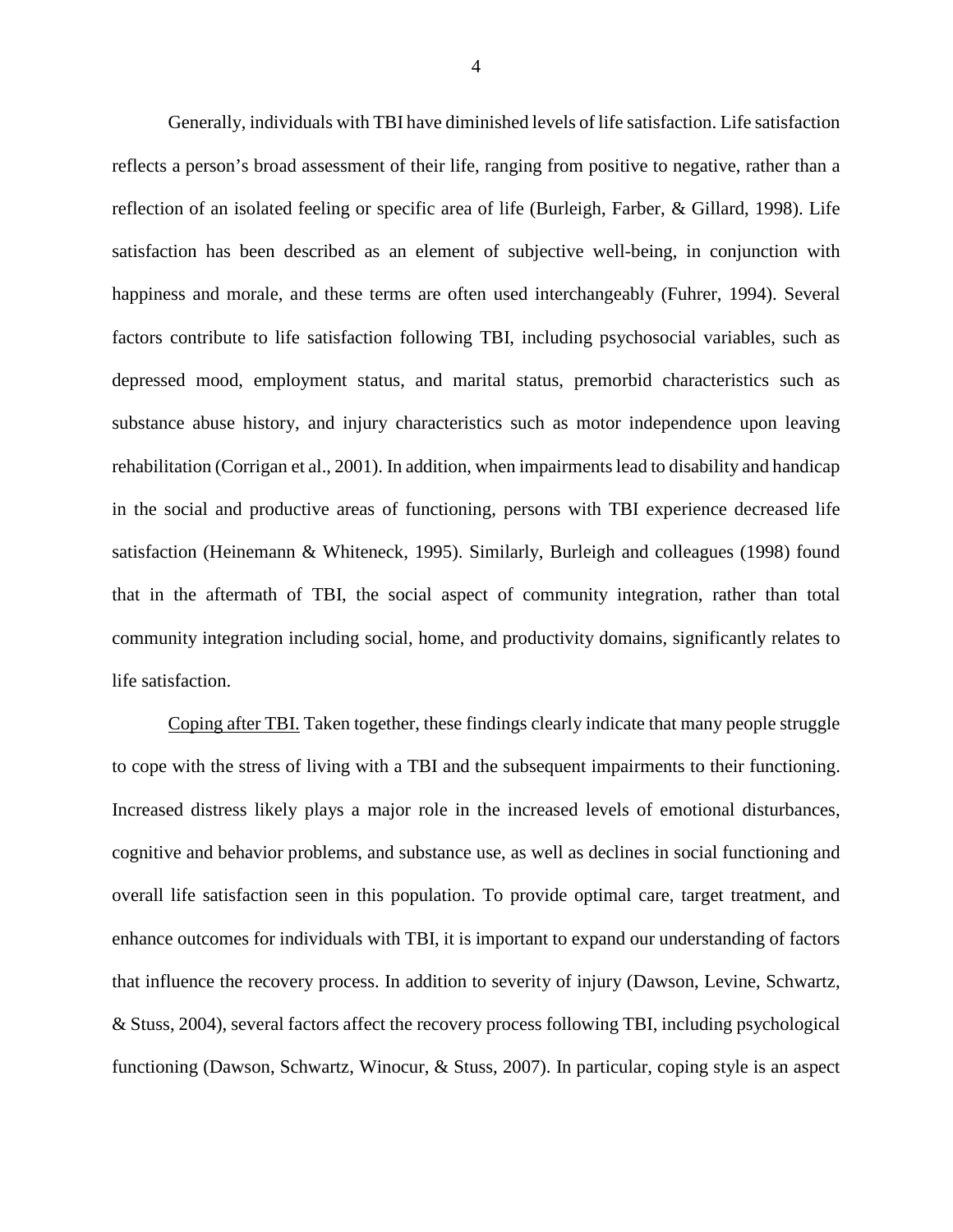of psychological functioning that might influence response to and recovery from TBI (Anson  $\&$ Ponsford, 2006a; Curran et al., 2000; Dawson et al., 2007). Unfortunately, despite the welldocumented magnitude of this problem, research examining successful and unsuccessful mechanisms of coping with the stress of TBI is sparse.

Coping and coping styles. All individuals when faced with stressful or negative situations engage in coping responses aimed to alleviate their anxiety or stress. Endler, Parker, and Summerfeldt (1993) describe coping as "an individual's cognitive, affective, and behavioural attempts to reconcile a perceived discrepancy between situational demands and personal capacity or competence." Although historically coping was conceptualized as unconscious defense mechanisms, the current model of coping emphasizes the role of conscious processes or behaviors in response to external stressful situations (Endler & Parker, 1990). For example, Folkman and Lazarus (1985) propose a process-oriented approach in which coping occurs in response to environmental and psychological pressures associated with stressors.

When stressed, individuals implement different coping styles or strategies. Many researchers have tried to delineate the various components of coping and to examine the potential benefits of one coping style over another. The research suggests that individuals utilize similar coping responses across various stressful events, allowing researchers to classify individuals by their predominant coping style (Endler & Parker, 1990). Although there are numerous theories and proposed components of coping, a predominant distinction is made in this literature between problem-focused coping and emotion-focused coping (Skinner, Edge, Altman, & Sherwood, 2003). Consistent with this distinction, Folkman and Lazarus (1985) describe coping as having two main functions, "the regulation of distressing emotions [emotion-focused coping] and doing something to change for the better the problem causing the distress [problem-focused coping]"

5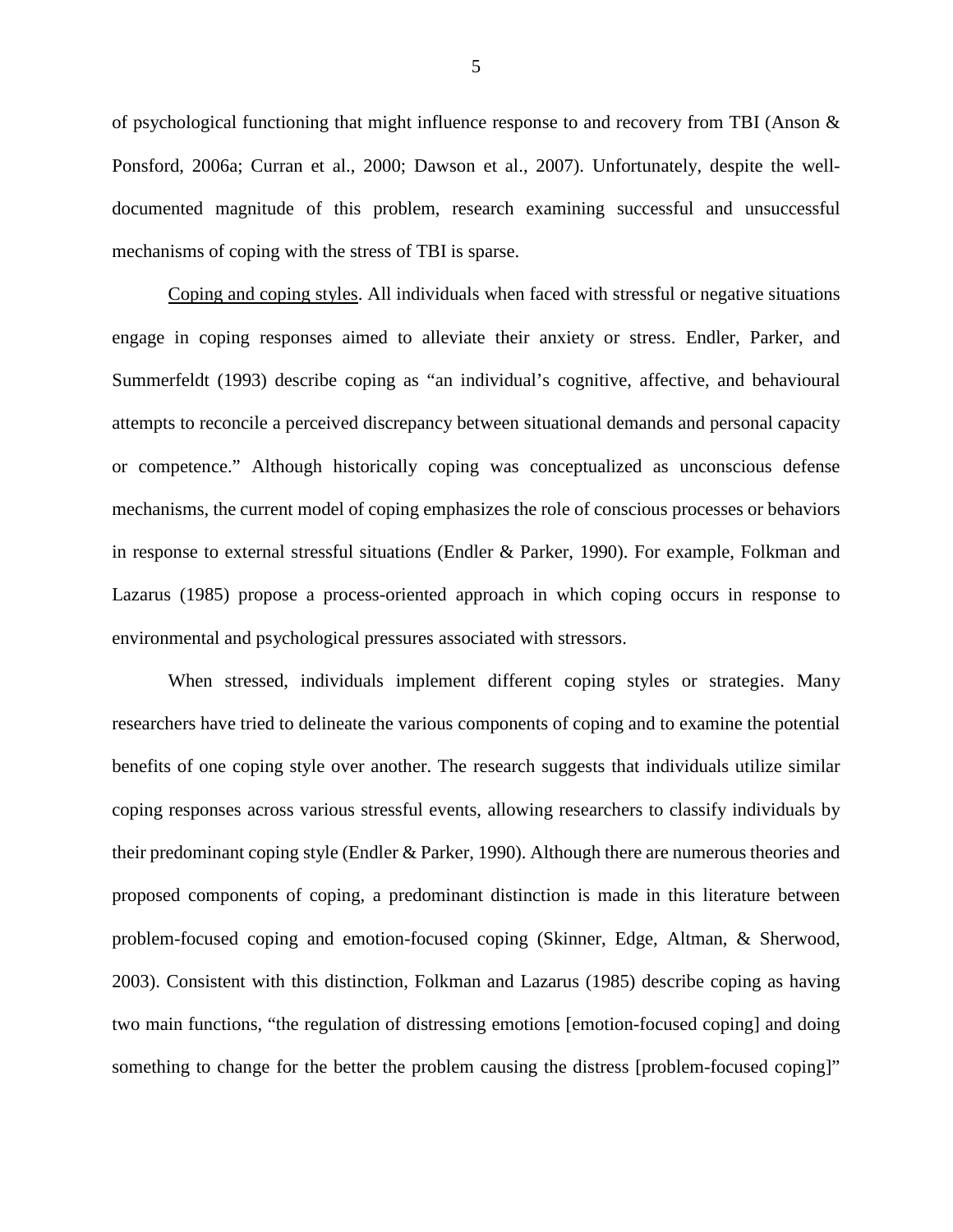(Endler & Parker, 1990). Endler and Parker (1990) further described emotion-focused coping as reflecting "person orientation" and problem-focused coping as reflecting "task-orientation." Additionally, they proposed a third style of coping in which individuals avoid stressful situations by seeking social support, a person orientation, or by seeking distracting activities, a task orientation (Endler & Parker, 1990). Based on their work, a prevalent theory on coping suggests a three-factor structure of coping style: task-oriented, emotion-focused, and avoidant (Endler & Parker, 1990, 1994).

Extensive research supports the role of coping as a mediator between stressful situations and psychological and physical functioning (Endler & Parker, 1990). Within a health psychology framework, Sachs (1991) described the importance of coping in relation to health and illness, "failure to cope well with stress can enhance illness… adequate coping reflects psychological strength that promotes health." Similarly, within a diathesis-stress framework, Taylor (1990) described the role of coping in moderating the relationship between diatheses for illness, or physiological risk factors, and environmental stressors.

Coping in medical and rehabilitation populations. Coping style has been shown to be an important factor relating to functioning in patients with physical disorders. In general, coping style has been associated with adjustment to chronic medical illness (Bombardier, D'Amico, & Jordan, 1990), such as chronic pain (Cui, Matsushima, Aso, Masuda, & Makita, 2009), chronic digestive disorders (Calsbeek, Rijken, Bekkers, Van Berge Henegouwen, & Dekker, 2006), and diabetes (Macrodimitris & Endler, 2001). Coping style also influences outcomes following rehabilitation for physical injury, such as serious musculoskeletal injury in motor vehicle accidents (P. A. Hall, Marshall, Mercado, & Tkachuk, 2011), traumatic physical injury (i.e., orthopedic trauma, burn (Victorson, Farmer, Burnette, Ouellette, & Barocas, 2005), and spinal cord injury (Hanson,

6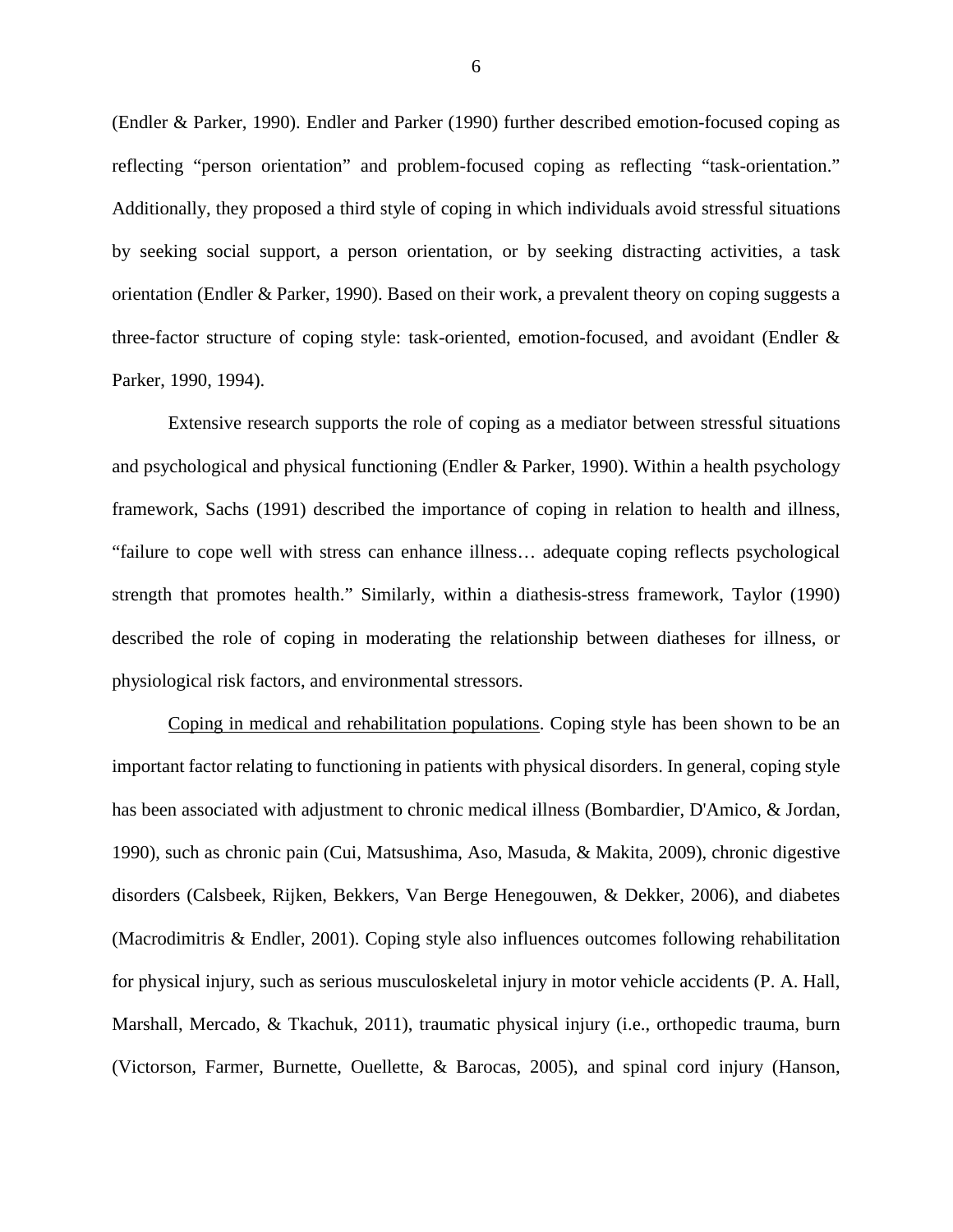Buckelew, Hewett, & O'Neal, 1993). Among persons with Parkinson's disease, adults who did not employ task-oriented coping strategies had increased risk of depression, anxiety, and poor healthrelated quality of life (Hurt et al., 2012).

Furthermore, coping style has been shown to be an important factor relating to functioning in patients with psychological disorders, such as depression (McWilliams, Cox, & Enns, 2003), substance use (Courbasson, Endler, & Kocovski, 2022) and panic attacks (Cox, Endler, Swinson, & Norton, 1992). In rehabilitation following TBI and serious orthopedic injury, coping style plays a unique role in understanding level of depression and anxiety, even after accounting for age at injury, injury type, and handicap (Curran et al., 2000).

Specific coping styles and well-being. Across the literature, avoidant and emotion-focused coping styles are associated with relatively poorer functioning than task-oriented coping style (Cosway, Endler, Sadler, & Deary, 2000; Endler & Parker, 1994; Endler et al., 1993). Specifically, coping style characterized predominately by an emotional, non-productive focus is directly associated with depression and anxiety, whereas coping style characterized predominately by a problem focus is inversely associated with depression and anxiety (Bombardier et al., 1990; Cohan, Jang, & Stein, 2006; Curran et al., 2000). In rehabilitation outcome studies, patients with more active versus passive coping styles experience improvements in quality of life and physical functioning following motor vehicle accidents (P. A. Hall et al., 2011), have greater acceptance of disability following spinal cord injury (Hanson et al., 1993), and have greater positive affect, self-esteem, and less psychopathology following TBI (Anson & Ponsford, 2006a). Similarly, reliance on behavioral disengagement, emotional venting, and self-blame coping strategies are associated with increased distress post injury in trauma and burn patients (Victorson et al., 2005).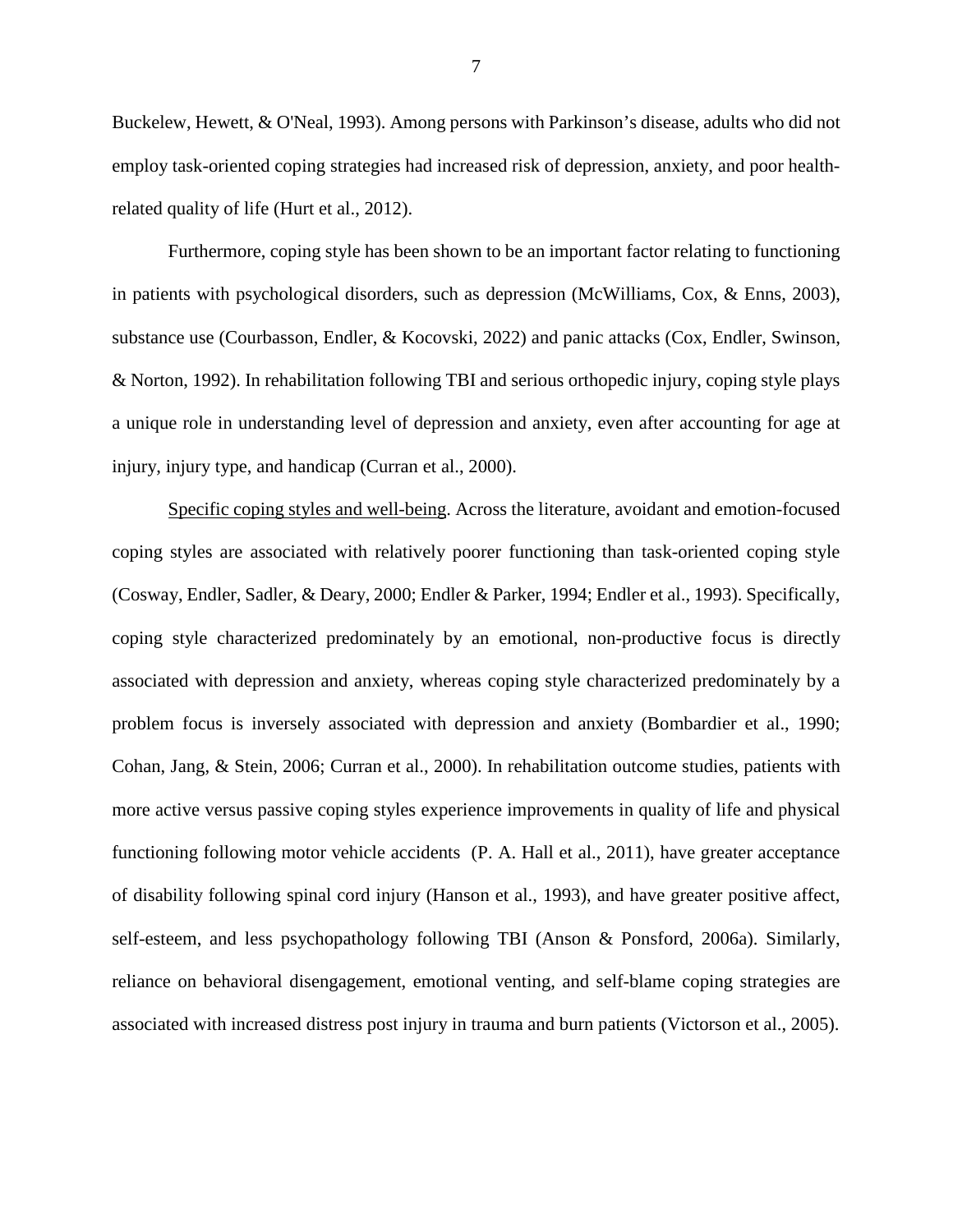Of note, coping style has been shown to change during rehabilitation among cognitively normal patients (Ninot et al., 2006). For example, patients with chronic obstructive pulmonary disease (COPD) showed increase in problem-focused and decrease in emotion-focused coping (Buchi et al., 1997; Gift & Austin, 1992; Ninot et al., 2006) associated with successful inpatient rehabilitation. These studies are promising inasmuch as they suggest that interventions targeted to increase adaptive coping might be effective in improving short- and long-term well-being. Furthermore, interventions such as cognitive-behavior therapy have been successfully used to increase task-oriented coping among adults with TBI (Anson & Ponsford, 2006a, 2006b).

Coping and well-being after TBI. Few studies examine how coping style relates to subjective outcomes, such as satisfaction with life, and functional outcomes, such as physical disability, for individuals following moderate to severe TBI. Given the high prevalence of cognitive and emotional deficits in individuals with moderate to severe TBI, the three-factor structure of coping (i.e., problem-focused, emotion-focused, avoidant) might not hold up in this population as such deficits may influence patients' ability to respond to and cope with stress (Moore & Stambrook, 1995). For example, Curran and colleagues' (2000) study of coping and emotional outcome after TBI reported that nonproductive coping (akin to emotion-focused coping) was strongly related (*r*s .60 – .80) with self-esteem, depression and trait anxiety. The latter three characteristics were considered as "outcomes" in this study, but it is noteworthy that those characteristics predicted level of handicap as well or better as measures of coping did. Findings such as these raise questions about whether coping style is a distinct, multidimensional construct in TBI. Like specific cognitive functions are driven by global cognitive impairment in TBI, assertions of uniqueness and specificity for coping must be empirically demonstrated. Most studies focus exclusively on the relationship between coping and outcomes of interest and do not examine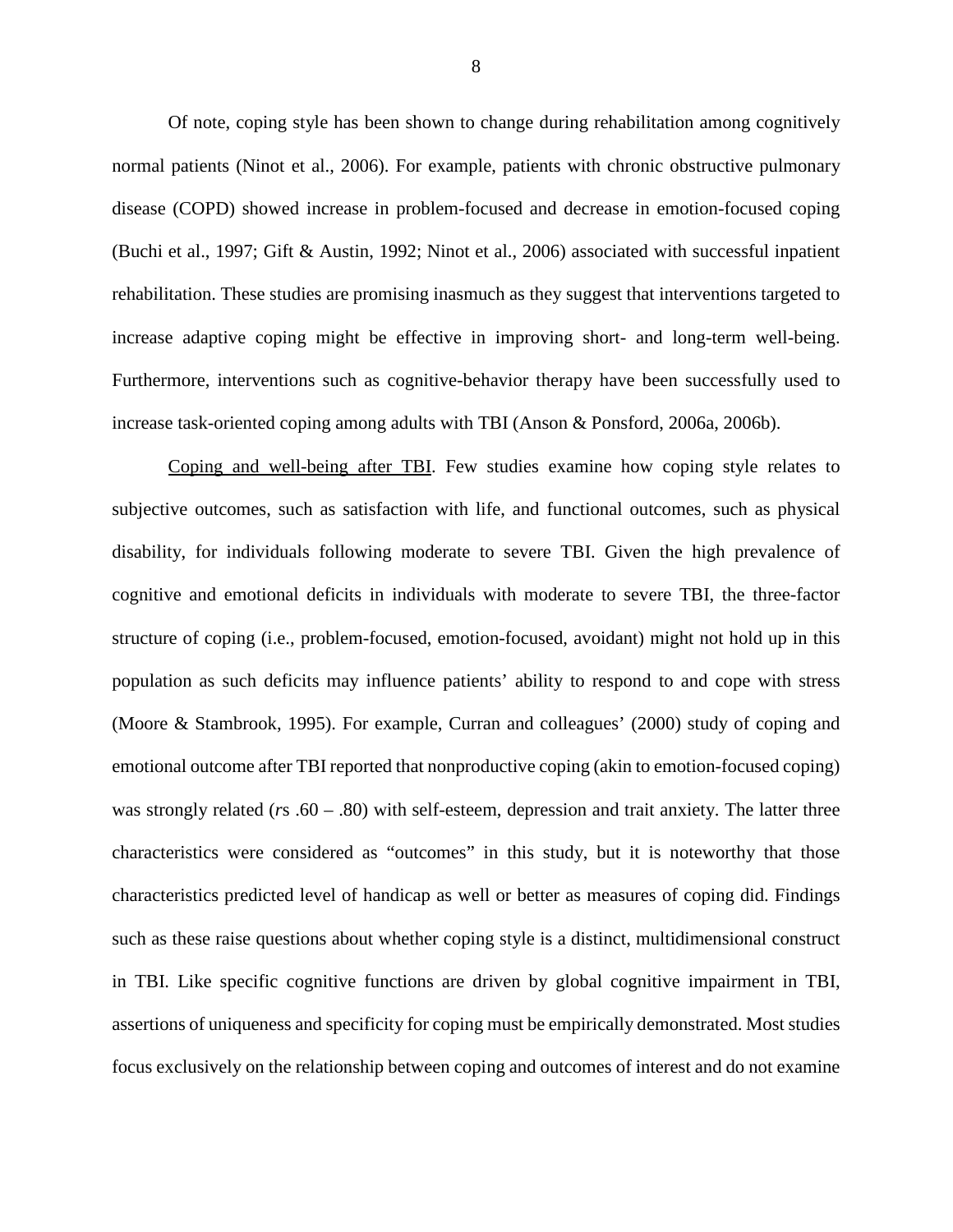relationships of other psychological constructs to coping or to the outcomes of interest. Thus, most studies of coping in TBI do not show discriminant validity by accounting for overarching personality characteristics such as general negative affectivity (i.e., as might be observed in measures of depression, trait anxiety, or self-esteem) that could explain phenomena attributed to specific ways of coping.

Cognitive deficits may alter the ways in which people with TBI think about and engage in coping (Godfrey, Knight, & Partridge, 1996). Task-oriented coping is positively associated with physical and psychological well-being outcomes, but it requires higher-order cognitive functioning, such as planning, prioritizing, and following through; these cognitive skills are frequently impaired after TBI. Although little research has examined this hypothesis, one study (Krpan, Levine, Stuss, & Dawson, 2007) observed that executive functioning was positively associated with problem-focused coping and inversely associated with emotion-focused coping among 21 adults with TBI at 1 year post injury. This general concept has been supported in other populations as well. For example, studies have reported that individuals who have multiple sclerosis (Rabinowitz & Arnett, 2009) or schizophrenia (Wilder-Willis, Shear, Steffen, & Borkin, 2002) and cognitive deficits such as executive dysfunction inadequately utilized adaptive coping strategies to handle stress. Among patients with Parkinson's disease, impaired cognition predicted low use of task-oriented coping, which in turn predicted poor subjective well-being and healthrelated quality of life (Hurt et al., 2012).

Persons with TBI also very often have memory impairments (Dikmen et al., 2009) that may affect their coping styles in the moment, such as having difficulty recalling information necessary to take action when in negative or stressful situations. Memory deficits also may affect the ability to recall coping responses when later assessed through standard self-report measures.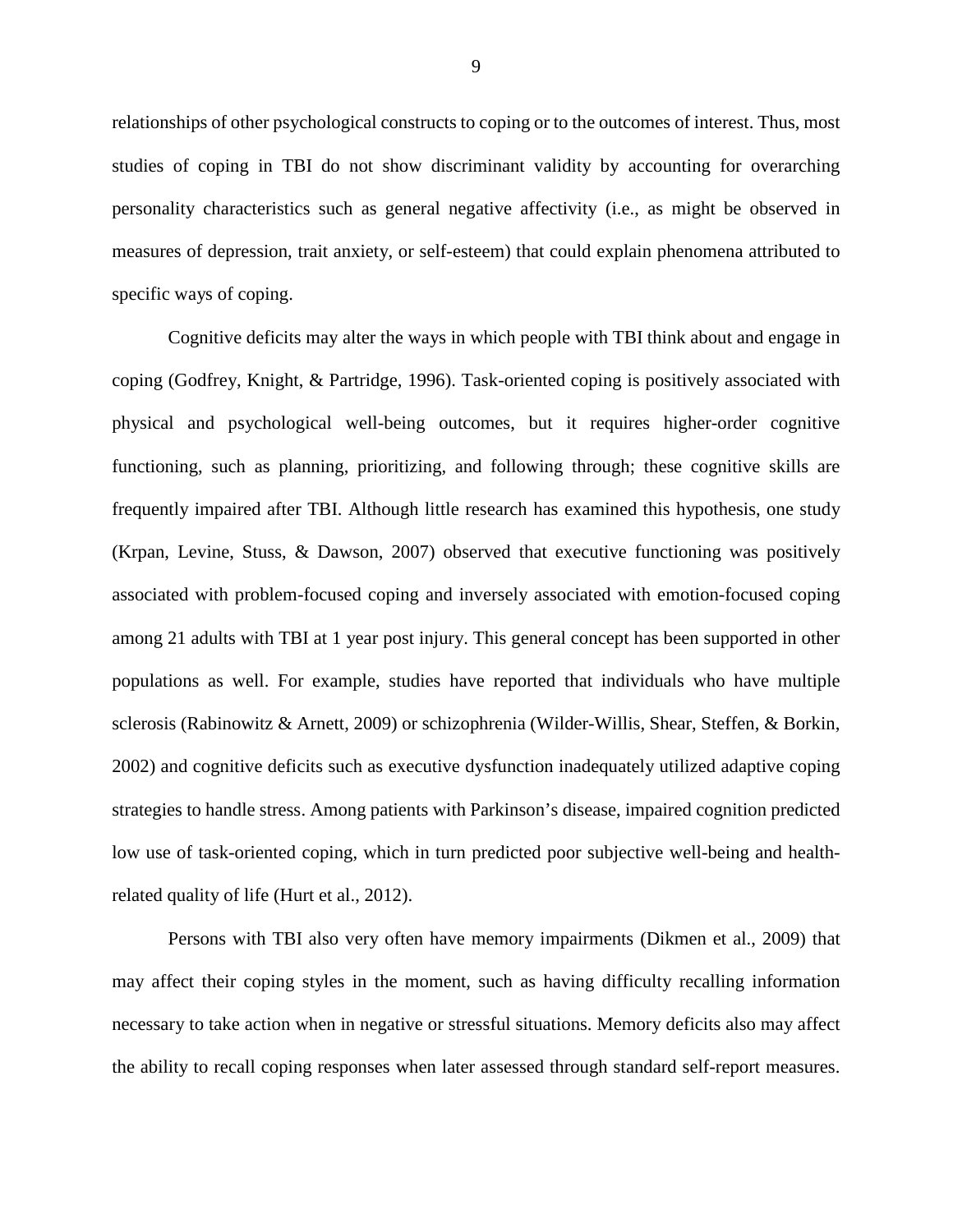Given that they are at a heightened risk for emotional disturbance following injury, people with TBI may be more likely to engage in passive, emotion-focused coping strategies rather than actionoriented coping strategies, particularly patients who have low frustration tolerance post injury. Additionally, the trauma sequelae associated with TBI often include physical and functional disabilities that might adversely affect ways of coping, particularly if individuals have limited physical mobility that may be necessary for problem-solving and adaptive coping in some stressful situations.

 With TBI individuals often experience anosagnosia (impaired awareness of their deficits) and may not recognize a need to invoke coping strategies or other compensatory efforts in challenging situations that require problem-solving or task-oriented coping. People with TBI with impaired awareness of their deficits are more likely to engage in avoidant coping strategies during recovery and have higher levels of depression as compared to patients who recognize their deficits (Kortte, Wegener, & Chwalisz, 2003). In fact, a rare intervention study conducted on 33 adults with TBI showed improvements in adaptive coping after a targeted coping skills group; according to the authors, the main finding was that improved outcomes linked to the intervention were associated with increased self-awareness of deficits (Anson & Ponsford, 2006a, 2006b).

Some evidence suggests that people with TBI and matched trauma or non-neurological patient controls have similar patterns of coping, which calls into question whether persons with TBI cope with stress after injury differently than other medical populations (Curran et al., 2000; Malia, Powell, & Torode, 1995). For instance, some researchers have suggested that pre-injury characteristics may play a larger role than injury type in preferred coping styles, such as personality traits or demographic factors (Moore & Stambrook, 1995).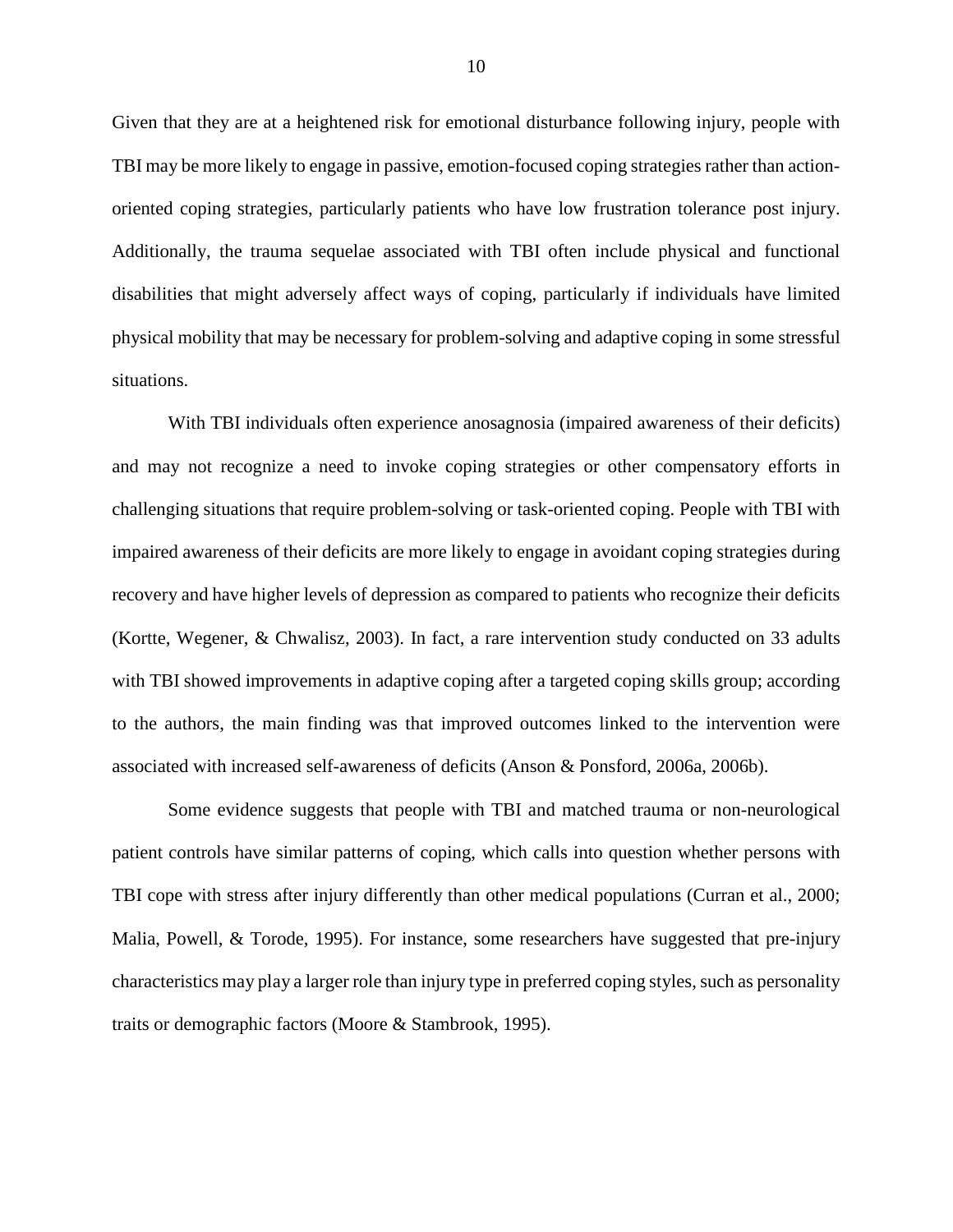The extent to which specific coping styles are adaptive for long-term physical and psychological well-being may differ for chronic, unsolvable situations as compared to resolvable situations (Folkman & Moskowitz, 2004). Given a resolvable conflict, an action-oriented strategy might produce a favorable outcome; however, given an unresolvable conflict, multiple failed attempts to resolve the situation could add to the stress of the conflict itself. In contrast, given a chronic, unresolvable stressor such as TBI, emotion-focused coping might be most adaptive, inasmuch as emotional reactions are comparatively more manageable and release of negative emotion can be beneficial (Kendall & Terry, 2008). It also is possible that differences in coping styles and outcomes arise from patients' perceptions of controllability in post-injury events, which may be distorted by cognitive deficits associated with TBI. In fact, there are mixed findings regarding the usefulness of problem-focused coping in situations that patients' perceive as controllable, such that some patients had better emotional functioning (Moore & Stambrook, 1995) and others had increased emotional distress (Kendall & Terry, 2008). In this regard, different types of outcomes might be differently associated with coping styles; for example, task-oriented coping might be most beneficial for functional outcomes, whereas emotion-focused coping might be most beneficial for outcomes involving subjective well-being.

Measurement of coping. A variety of scales are available to assess coping in general populations. Among them, the *Ways of Coping* scale, in its current version called the *Ways of Coping Questionnaire,* by Folkman and Lazarus (Folkman & Lazarus, 1985, 1988) was the forerunner and considered the gold standard for many years. It has been studied and critiqued extensively in the literature, and although it still holds a special place in research due to familiarity and wide use, it does not appear to be among the strongest options psychometrically (Edwards & O'Neill, 1998; Kieffer & MacDonald, 2011; Lunqvist & Ahlström, 2006). For example, numerous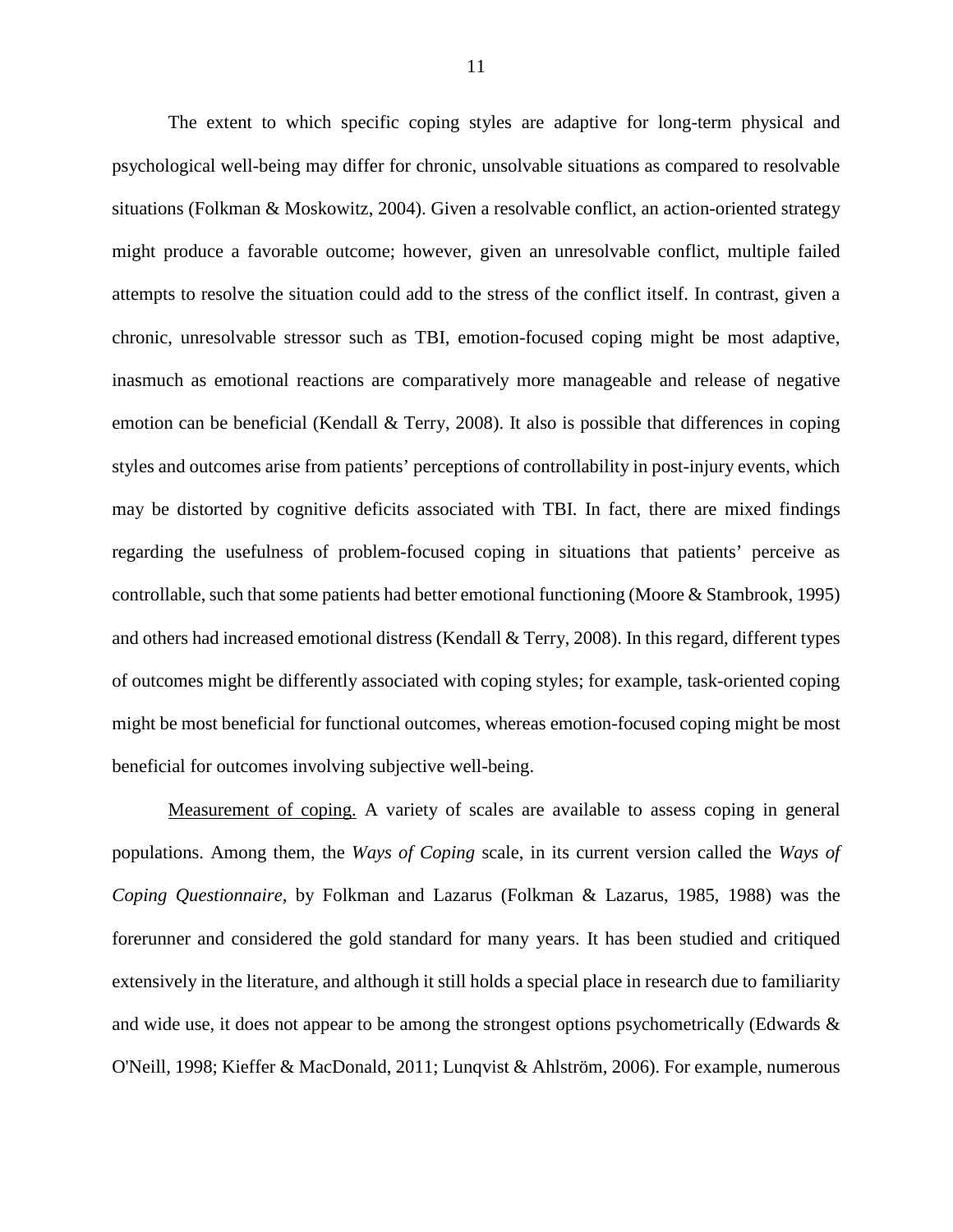factor structures have emerged, few of which align with the theoretical structure on which the scale was developed (Dikmen et al., 2009; Edwards & O'Neill, 1998; Kieffer & MacDonald, 2011). Although a recent reliability generalization meta-analytic review of 130 studies using this scale found that several of the subscales demonstrate fairly stable reliability (i.e.,  $>$  .70), the scale shows numerous problems with reliability and generalizability across conditions and demographics, such as population type (e.g., community, inpatient, outpatient), sample size and source, gender and racial homogeneity (Kieffer & MacDonald, 2011).

The *Coping with Problems Experienced* scale (COPE) is a popular option that is generally psychometrically sound when used to assess coping (Carver, Scheier, & Weintraub, 1989). The full version of the COPE provides 15 theoretically driven scales assessing a range of functional and dysfunctional coping strategies. A similar set of factors has emerged across multiple studies conducted independent of the test authors, although scales tapping problem-focused and emotionfocused strategies frequently load on the same factor (Litman, 2006), and the test authors do not endorse combining the 15 scales into aggregated dimensions such as problem-focused and emotion-focused coping (Carver, 2012). In these regards, both the Ways of Coping and COPE scales have been faulted for being lengthy and complex, which are especially important considerations in selecting measures appropriate for people with moderate to severe TBI (e.g., cognitive load and fatigue). In particular, Carver and colleagues found that patients completing the full COPE often became impatient with the redundancy and length of the measure (Carver, 1997). A brief version of the COPE was developed to address these concerns (Carver, 1997); unfortunately, the scale did not hold up well psychometrically when used to assess adults with even mild TBI, showing poor fit with its theoretical nine-factor structure and low reliabilities for several of the abbreviated scales (Snell, Siegert, Hay-Smith, & Surgenor, 2011).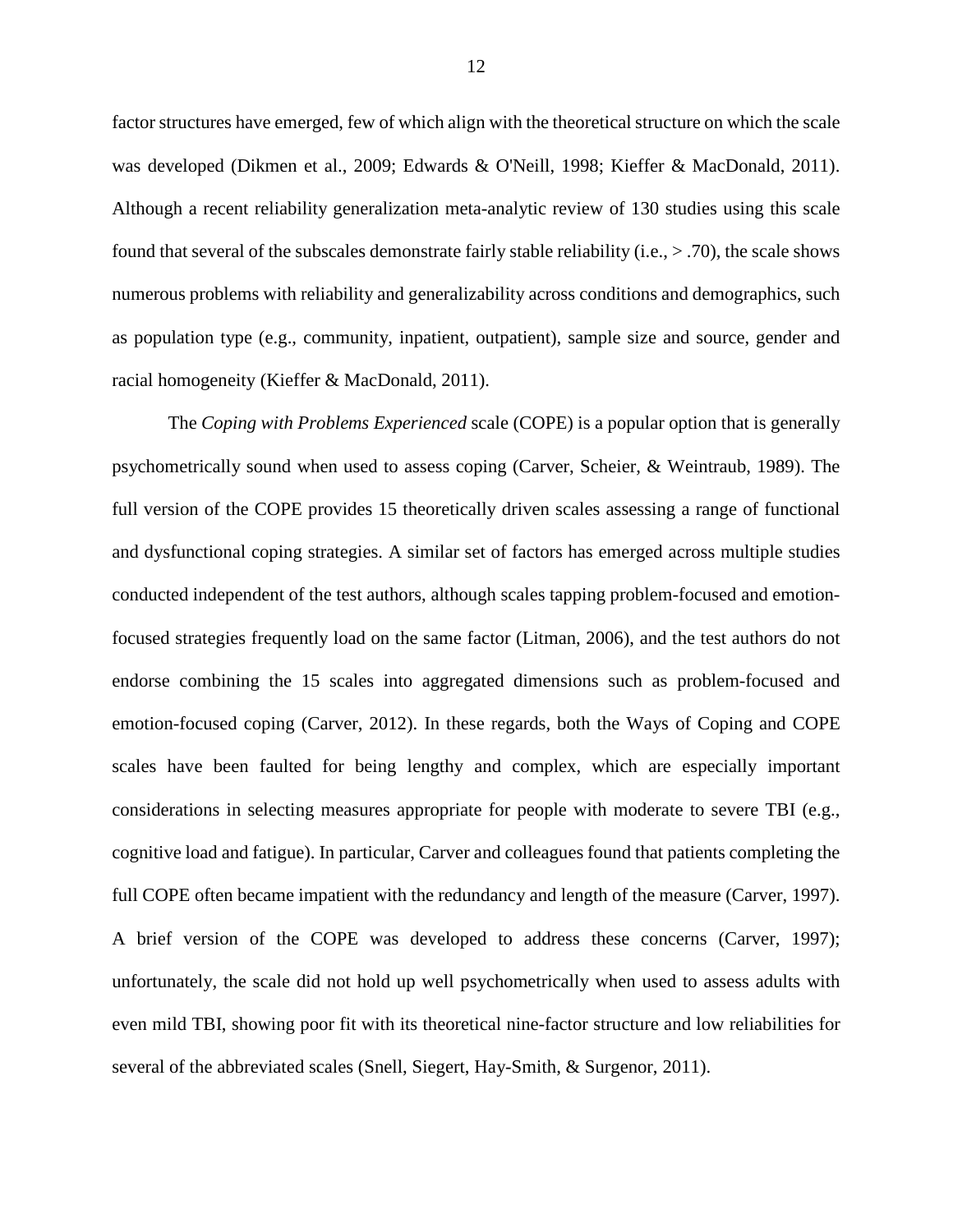The *Coping Inventory for Stressful Situations (CISS)*, called the *Multidimensional Coping Inventory (MCI)* in its original form, was developed by Endler and Parker (1990) as a psychometrically stronger alternative to assessing coping style compared to prior measures, such as the *Ways of Coping Checklist (WCC)* or the *COPE*. The CISS is comprised of 48 items, as opposed to 66 items on the WCC or 60 items on the COPE, making it markedly shorter than previously established coping measures. This measure was designed with three subscales to assess problem-focused, emotion-focused, and avoidant-focused coping styles. The authors' original validation studies with undergraduates revealed that the CISS subscales had high internal consistency reliabilities, with *r*s between .76 and .91 (Endler & Parker, 1990). Furthermore, in order to assess construct validity for the MCI, the authors examined the MCI and WCC, which are based on similar theory for conceptualizing coping; among undergraduates, they found that the subscales of each measure correlated meaningfully. They also found that when analyzed jointly, the resulting factor structure was consistent with the proposed three-factor design of the MCI, reflecting problem, emotion, and avoidant coping orientations (Endler & Parker, 1990). Additionally, the authors found support for the multidimensionality of the coping as measured by the MCI in that coping scales associated meaningfully with multiple measures of depression, anxiety, and personality characteristics, as supported in prior work, such as depression levels moderating amount of emotion coping reported (Endler & Parker, 1990). They also found strong evidence of multidimensionality of the MCI using factor analysis, which yielded the proposed task, emotion, and avoidant coping styles (Endler & Parker, 1990). Also of interest for test selection, comparing results of the Marlow-Crowne Social Desirability Scale (Crowne & Marlowe, 1960) and the MCI, the authors found that among undergraduates there was little association between social desirability scores and endorsement of task, emotion, or avoidant coping on this measure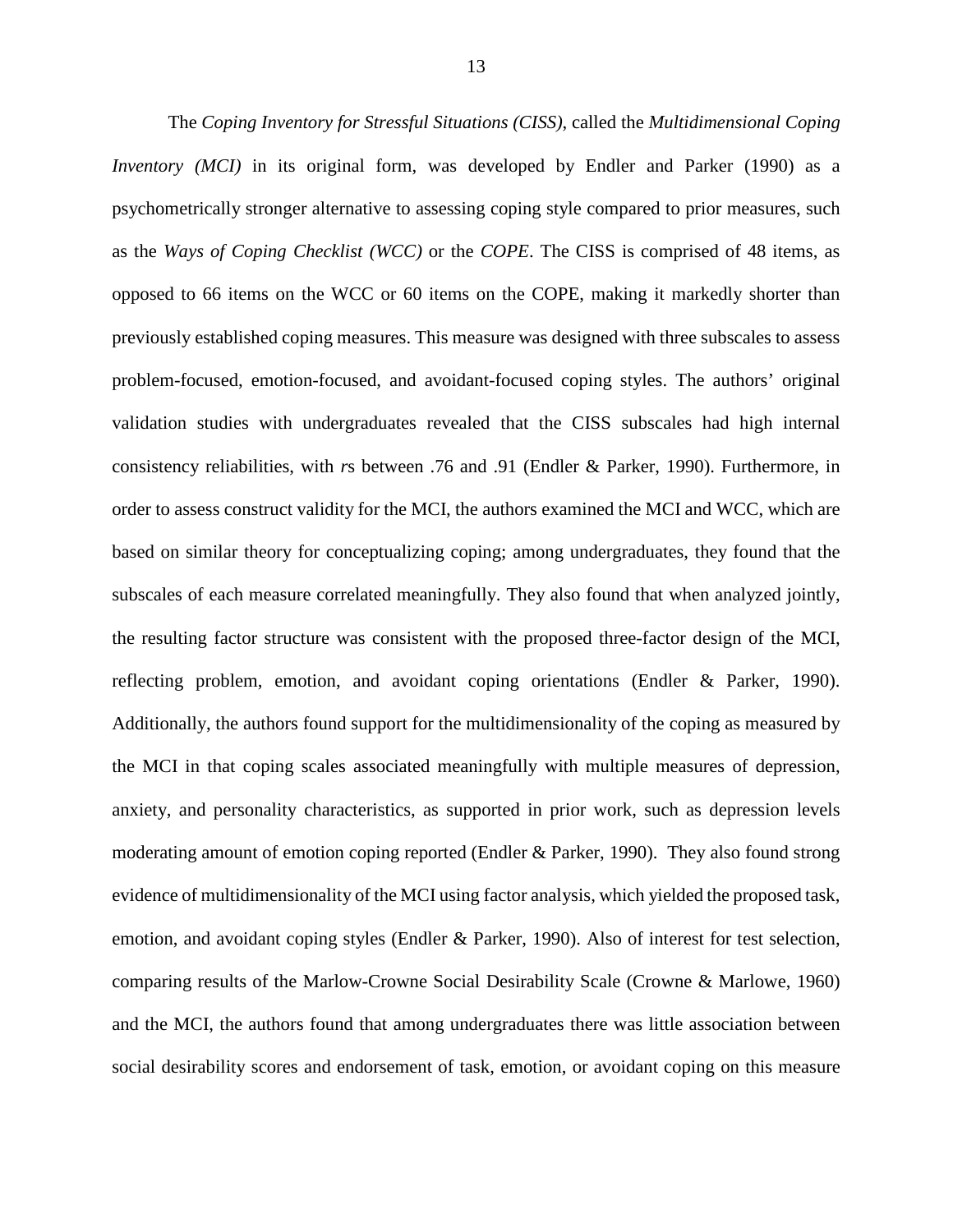(Endler & Parker, 1990). It also is important to consider potential effects of gender on coping responses to stressors, given differences established that show men and women often report using different approaches, such that women often report engaging in more emotion and avoidant coping, by nature of social support seeking, than do men (Endler & Parker, 1990).

Additional research using the CISS supports its psychometric properties as a multidimensional measure of coping style among healthy populations both within the United States and internationally. For example, Cosway et al. (2000) examined the reliability, factorial structure, and predictive validity of the CISS among 730 healthy Scottish doctors and farmers. These researchers found strong support for the reliability of the CISS and for the three-factor structure of coping proposed by Endler and Parker (1990) (i.e., task, emotion, and avoidance oriented coping), as well as support for the division of the avoidance oriented coping scale into distraction and social diversion subtypes (Cosway et al., 2000). This study also found support for the predictive validity of the CISS in relation to indicators of personality and psychological distress, particularly noting replication of neuroticism relating positively to emotion-oriented coping and negatively to task-oriented coping (Cosway et al., 2000). Moreover, the three-factor structure of the CISS has been replicated using an Icelandic version of the measure among 1251 adolescents (Rafnsson, Smari, Windle, Mears, & Endler, 2006). This study also found strong evidence of the reliability for the CISS scales as well as further evidence of construct validity as evidenced by the relationships between the CISS scales and measures of neuroticism and extraversion (Rafnsson et al., 2006). Furthermore, a Japanese version of the CISS was examined using samples of 33 university students and 2550 high school students and was found to demonstrate good reliability and validity as a measure of coping in this population (Furukawa, Suzuki-Moor, Saito, & Hamanaka, 1993); in particular, this study found evidence of content,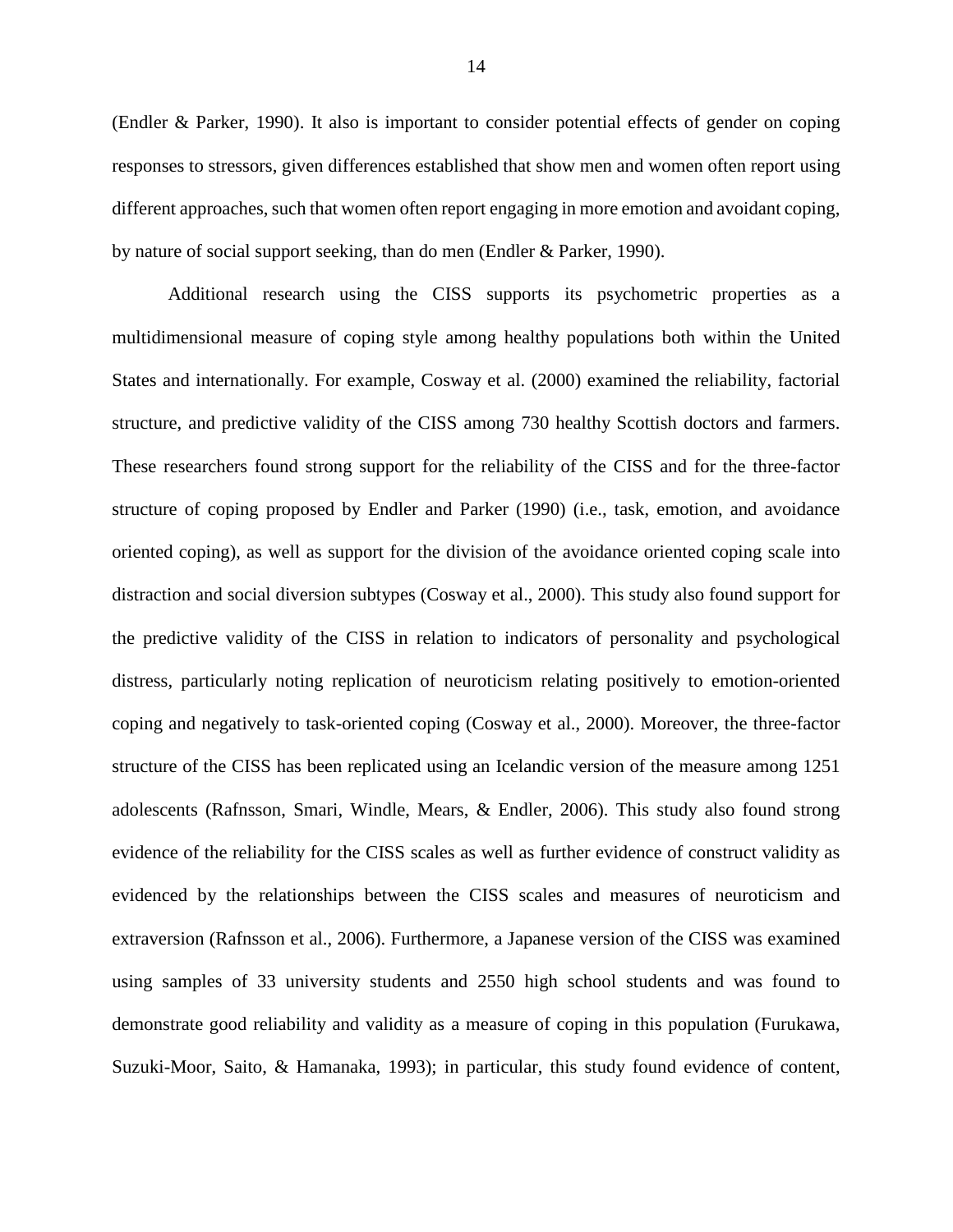concurrent and predictive validity of the Japanese version of the CISS (i.e., *J-CISS*). Furukawa et al. (1993) also found support for the proposed three-factor structure of coping purportedly measured by the CISS. Similarly, Boysan (2012) examined a Turkish version of the CISS among 729 college students and found support for the propose multi-dimensional structure of the measure, as well as evidence of its reliability and validity as a measure of coping in this sample.

Furthermore, studies using the CISS among clinical populations have provided added support for the psychometric properties of the CISS and utility of the measure for assessing multiple aspects of coping style. For instance, among persons with major depressive disorder, McWilliams et al. (2003) found support for the reliability, validity, and proposed factor structure of the CISS. Similarly, Hurt et al. (2011) found support for the reliability and validity of the CISS as a measure of coping among a large sample of persons with Parkinson's disease. Overall, the CISS has been shown to be a reliable and valid measure of coping in healthy adults across multiple cultures and in several clinical populations.

Coping responses have been examined among people with TBI, although the measures used to assess coping have not been not well validated for use in this population. For example, Anson and Ponsford (2006a) assessed coping style among 33 adults with TBI using the Coping Scale for Adults (CSA), an Australian measure of coping style, and examined associations among coping style, stress, and emotional adjustment. Similarly, Curran et al. (2000) also used the CSA in a study of coping comparing 88 TBI patients with 40 serious orthopedic injury patients. In a study looking at post-traumatic stress disorder among persons with severe TBI, researchers employed the Coping Style Questionnaire in efforts to identify predictors of distress and functioning after injury (Bryant, Marosszeky, Crooks, Baguley, & Gurka, 2000). Malia et al. (1995) used the familiar Ways of Coping Checklist to assess coping among a mixed group of adults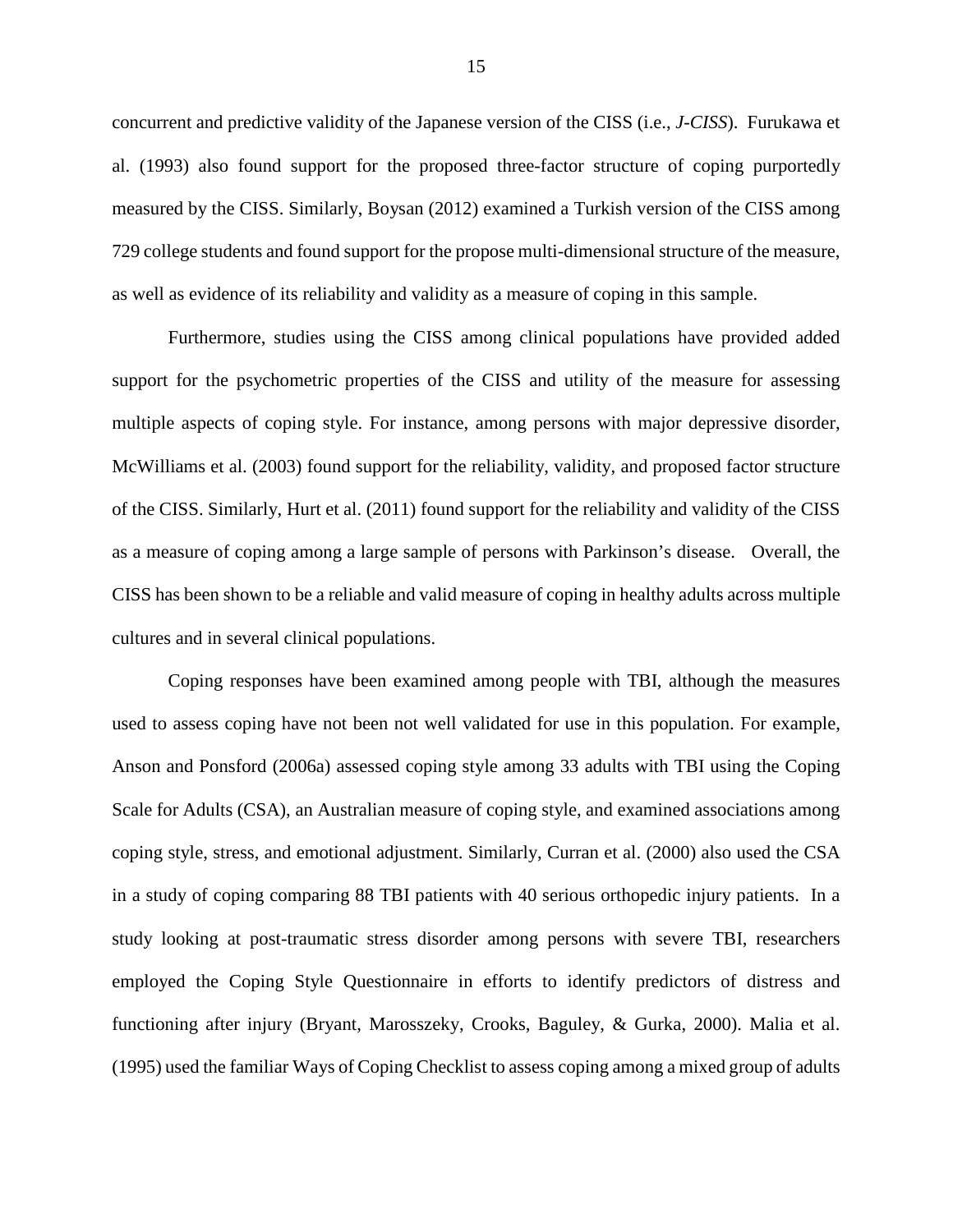with neurologic disorders involving acquired brain impairment (TBI, stroke, and various other causes) and matched controls, and they found the measure to be highly reliable in these groups. This study also described the factor structure for this scale as used with a neurologically impaired sample as being relatively consistent with the general coping literature, identifying problemfocused, emotion-focused, avoidance, and wishful thinking coping styles (Malia et al., 1995). Thus, this study provides preliminary support for reliable and valid measurement of distinct coping styles among persons with TBI. However, the Ways of Coping Checklist in general has inconsistent psychometric support, which makes it a less desirable option to pursue in identifying a psychometrically sound measure of coping among persons with TBI.

Although some studies have examined coping style in this population, there is limited research to identify a reliable and valid measure of coping in individuals with TBI. Overall, most studies that have examined coping style in persons with TBI have falsely assumed that reliability generalized from psychometric support established for non-TBI populations, which underscores the need for the current study to specifically examine the reliability, validity, and utility of the CISS for use among persons with TBI (Kieffer & MacDonald, 2011).

**Purpose and Hypotheses.** Identifying a psychometrically sound measure of coping style in individuals with TBI is an essential step in expanding our understanding of the role of coping style and TBI recovery. This research has the potential to influence TBI rehabilitation programs through focus on appropriately targeting coping style in psychological treatment, which has shown some promise in recent research (Anson & Ponsford, 2006a). The present study aimed to examine the psychometric properties of the Coping Inventory for Stressful Situations (CISS) as used with individuals with moderate to severe TBI. It is expected that the CISS has adequate reliability as a measure of coping style in individuals with TBI *(Hypothesis 1)*. It was expected that the CISS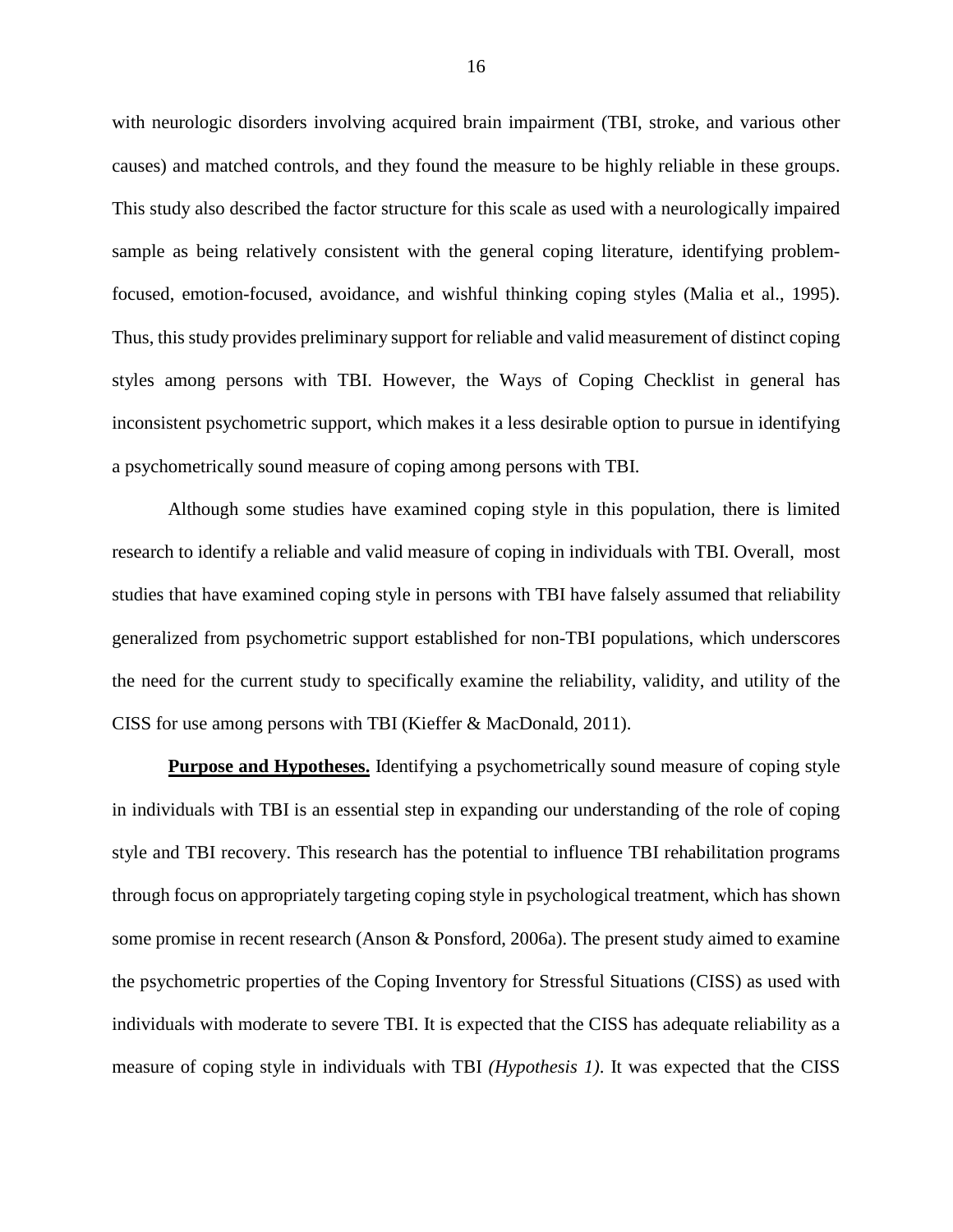would show a multi-factorial structure of coping style in individuals with TBI *(Hypothesis 2)*. Secondly, this study aimed to examine the relationship between coping style and recovery from TBI, including subjective and objective (functional) well-being outcomes. It was expected that the CISS would show sound criterion-related validity, as demonstrated by meaningful association with subjective and functional outcomes following TBI *(Hypothesis 3)*. Lastly, it was expected that the CISS uniquely predicts subjective and functional outcomes following TBI after accounting for injury severity and sociodemographic factors *(Hypothesis 4)*.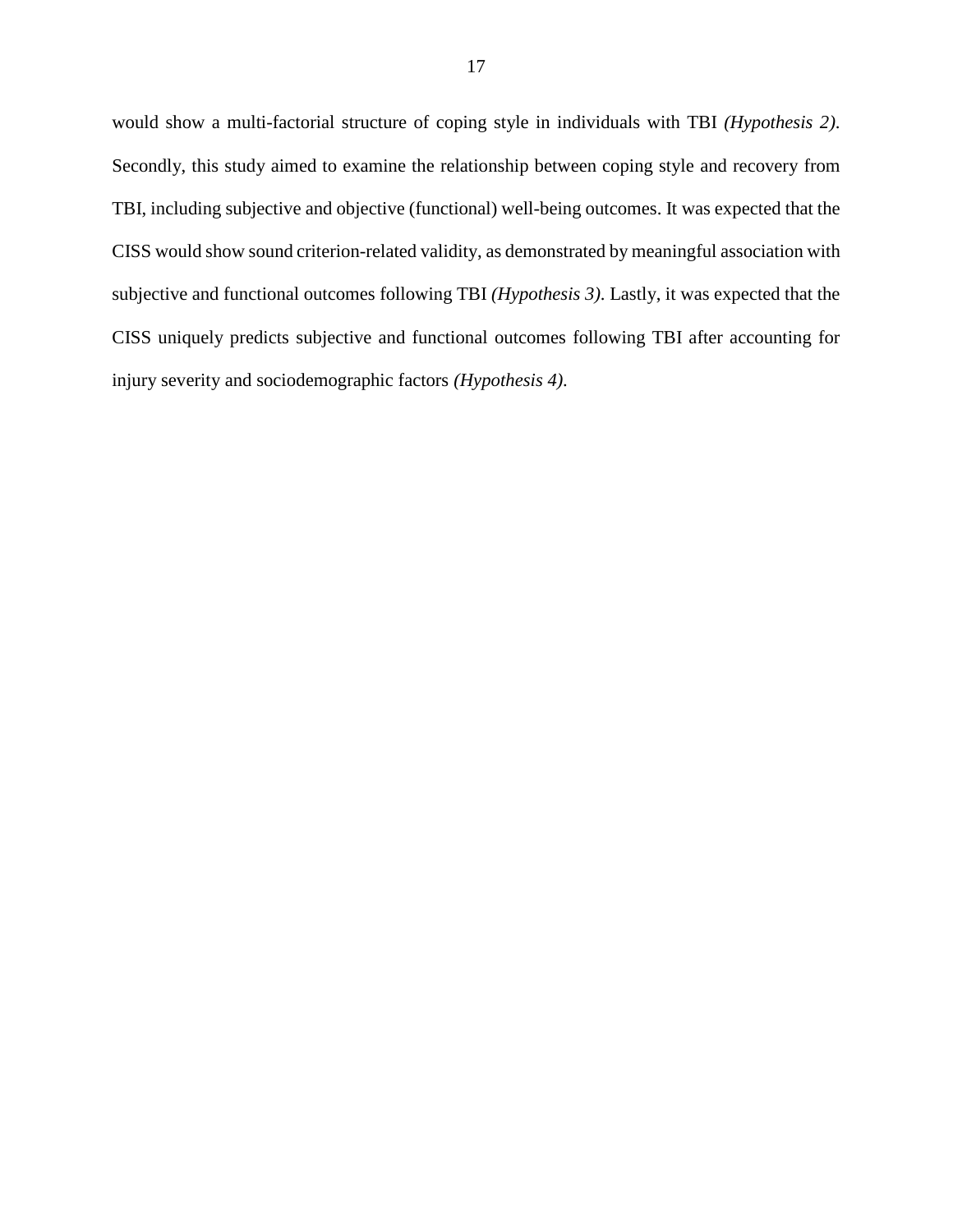#### **CHAPTER 2**

#### **METHOD**

# **Participants**

Participants were 331 adults (270 men, 61 women) who sustained a moderate to severe TBI. This study examined archival data for persons with TBI who participated in the Southeastern Michigan Traumatic Brain Injury System (SEMTBIS) research, which is part of the Traumatic Brain Injury Model Systems (TBIMS). Individuals who qualified for the SEMTBIS research were at least 16 years old at the time of injury, but for the purpose of this study, individuals were at least 18 years old at the time of participation. Additionally, individuals included in the SEMTBIS research had a medically documented TBI, received treatment at an affiliated Level-I trauma center within 24 hours of injury, were discharged to a model system inpatient rehabilitation facility, and gave informed consent. Individuals were not included for the SEMTBIS research project if they had mild injuries and did not require inpatient rehabilitation, or if they had very severe injuries and would not benefit from inpatient rehabilitation. Therefore, individuals with mild or very severe TBI were not included in this study. Persons also were excluded if their injuries resulted from anoxic encephalopathy or if they were non-English speaking.

Age of the participants ranged from 18 to 90 years (*M* = 44.0, *SD* = 13.5). Education of the participants ranged from 6 to 18 years  $(M = 11.9, SD = 2.1)$ . These participants identified themselves as Caucasian (26.3%), African-American (70.7%), Latino(a) (1.5%), Native American (0.9%), or Asian or Pacific Islander (0.6%). Participants completed this study between 1 and 15 years after injury ( $M = 6.1$ ,  $SD = 4.9$ ). For most analyses in this study, participants assessed at five or more years after injury were combined to form a "chronic" group; this decision reflected research showing that the most appreciable gains in recovery following TBI occur in the first few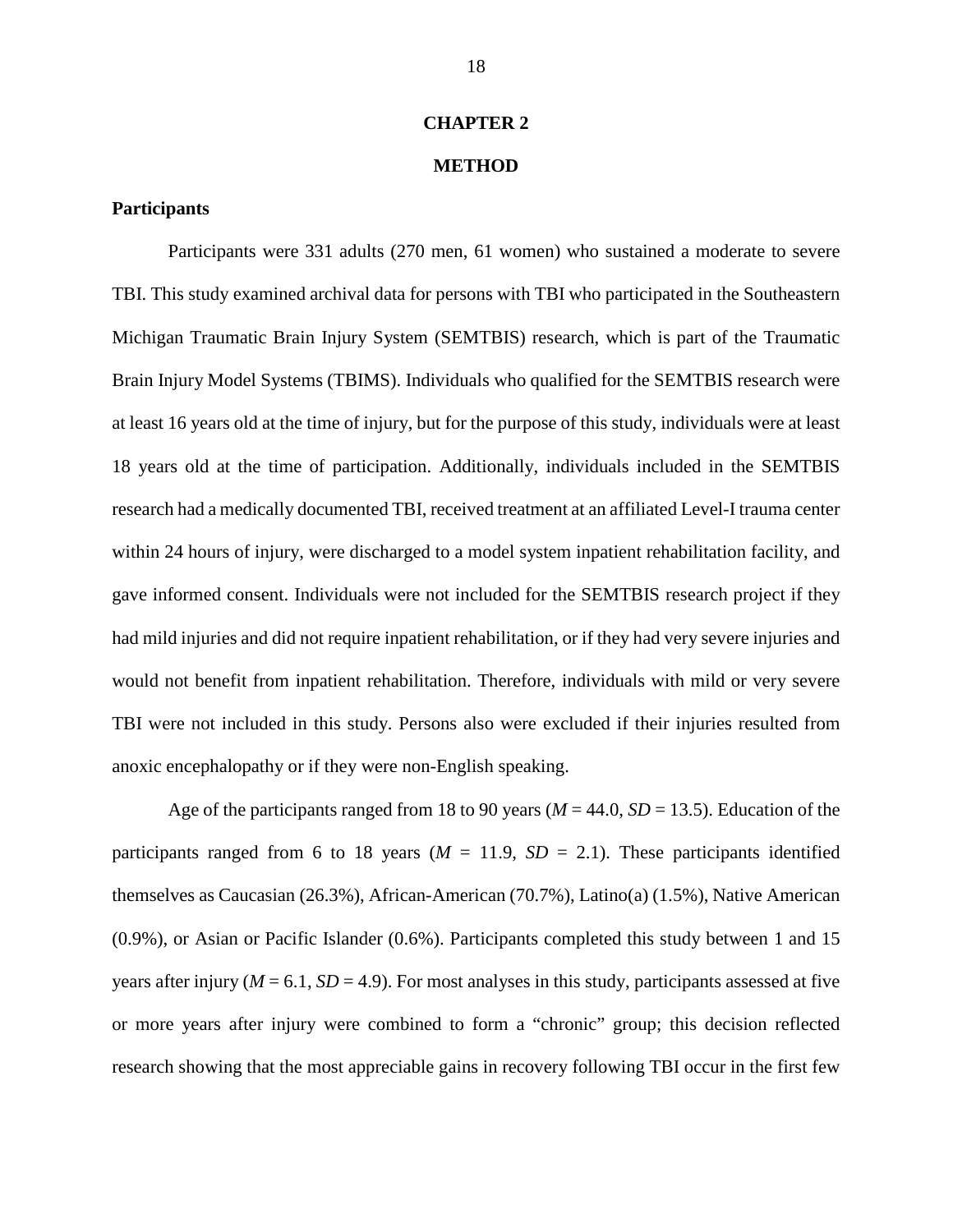years and that abilities and deficits often stabilize at the further time points, making comparisons across recovery times most clinically meaningful among years 1, 2, and chronic times. Assessments with participants for the present study reflect cross-sectional follow-ups completed at 1 year  $(n = 62)$ , 2 years  $(n = 64)$ , 5 years  $(n = 93)$ , 10 years  $(n = 61)$  and 15 years  $(n = 51)$  post injury, which coincided with the scheduled assessments for the SEMTBIS. On average, participants in this study had a Glasgow Coma Scale (GCS) total at admission of 9.3 (*SD* = 4.2, *range* = 3 to 15), which corresponds to a moderate injury. GCS scores from 13 to 15 typically are considered to reflect mild injuries; however, research indicates that persons with GCS scores in this range who have documented lesions on neuroimaging have neuropsychological profiles more similar to persons with moderate TBI (Levin et al., 1987) than uncomplicated mild TBI. Days from injury to follow commands as indicated from the motor subscale of the GCS is considered to be one of the best indicators of brain injury severity (Elovic, Baerga, & Cuccurullo, 2004). Days from injury to follow commands in this sample averaged 7.2 days  $(SD = 12.0, \text{ range} = 0.5 \text{ to } 99)$ . Disability ratings at discharge as measured by the Disability Rating Scale (DRS) averaged 6.5 (*SD*  = 2.9, *range* = 0 to 20). Table 1 presents demographic, injury-related, and psychosocial characteristics of the sample.

#### **Measures**

Coping Inventory for Stressful Situations (CISS). The CISS (Endler & Parker, 1990) is a 48-item self-report measure that uses a 5-point scale (1 = *not at all* to 5 = *very much*). The CISS provides three 16-item scales to assess specific coping styles: Task, Emotion, and Avoidance coping. The Avoidance scale can be divided into two subscales, Distraction and Social Diversion. Although the CISS has not been widely used in TBI research, this scale has been shown to be a reliable and valid measure of coping in healthy populations (Endler & Parker, 1990) and distressed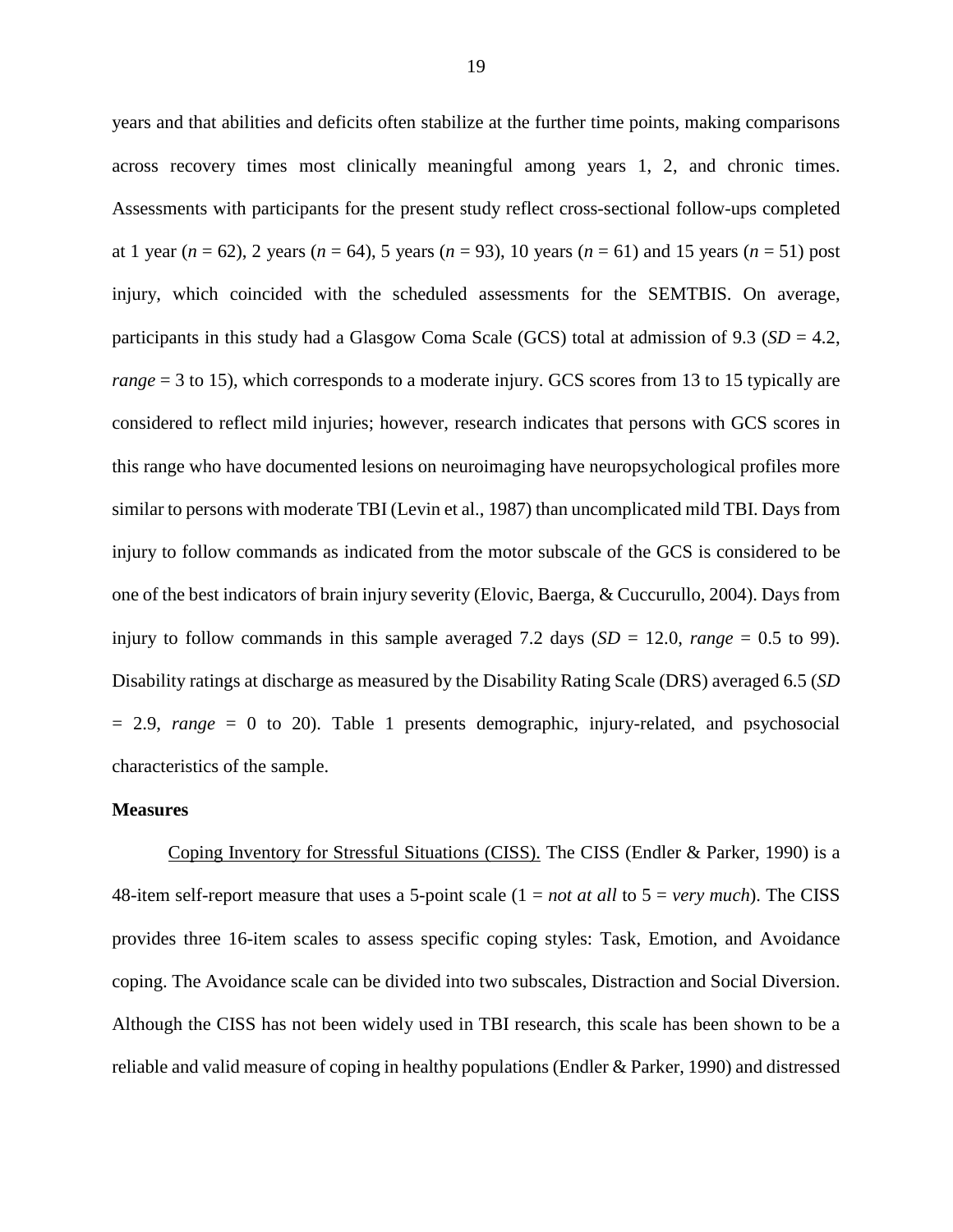populations (McWilliams et al., 2003). The CISS was the primary measure of interest in this study to identify a reliable and valid measure of coping among persons with TBI.

 Glasgow Coma Scale (GCS). The GCS (Teasdale & Jennet, 1974) is a scale used by medical professionals to assess the degree of consciousness among trauma or acute care patients. Patients are rated on a multi-point scale in three domains: eye response (1 = *no response* to 4 = *full response*), verbal response  $(1 = no$  *response* to  $5 = full$  *response*), and motor response  $(1 = no$ *response* to  $6 = \text{full response}$ . GCS scores range from 3 to 15, with a score of 3 indicating coma or death and a score of 15 indicating full consciousness. GCS scores of 9 to 12 indicate moderate TBI and scores of 3 to 8 indicate severe TBI. In this study, the GCS was used as an indicator of injury severity.

 Post-traumatic amnesia (PTA). PTA refers to the length of time that patients experience confusion and disorientation following TBI during which they cannot remember events that occur after the injury. In this study, PTA also was used as an indicator of injury severity. Both GCS and PTA commonly are used to assess TBI severity (Dawson et al., 2004).

 Satisfaction with Life Scale (SWLS). The SWLS (Diener, Emmons, Larsen, & Griffin, 1985) is a 5-item self-report measure that uses a 7-point scale (1 = *strongly disagree* to 7 = *strongly agree*) to assess general life satisfaction based on the perspective and judgment of the individual. On the SWLS, high scores reflect high life satisfaction. The SWLS has been used extensively in TBI research (Corrigan et al., 2001) and has been shown to be a reliable and valid measure of life satisfaction in non-medical and medical populations (Arrindell, Meeuwesen, & Huyse, 1991; Pavot & Diener, 1993). The SWLS was the primary measure of subjective well-being in this study.

Disability Rating Scale (DRS). The DRS (Rappaport, Hall, Hopkins, Belleza, & Dope, 1982) is an 8-item scale that is administered to patients by trained raters to assess impairment and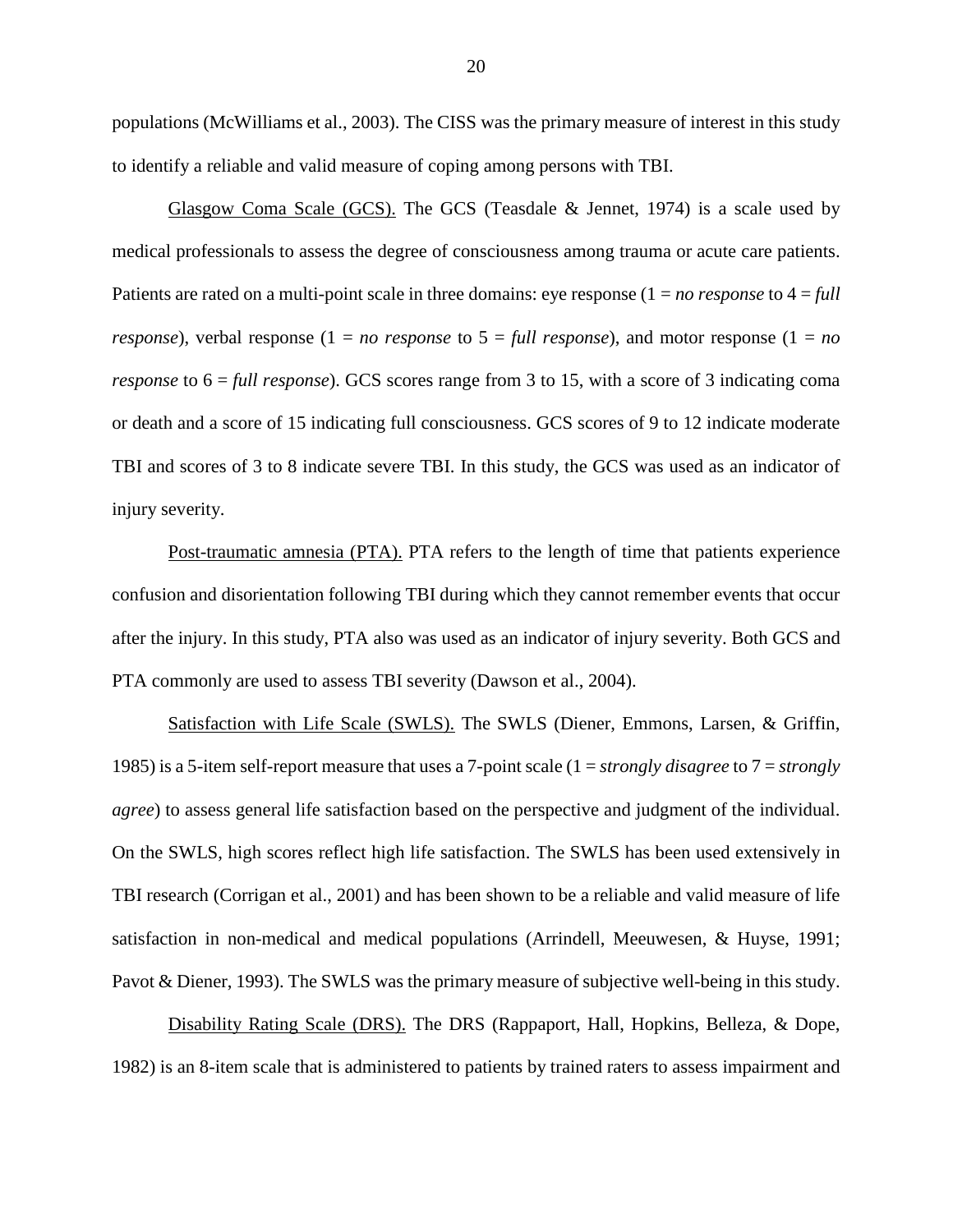disability during the recovery process. According to Rappaport and colleagues (1982), the DRS assesses four main areas: arousal and awareness, cognitive ability to handle self-care functions, physical dependence upon others, and psychosocial adaptability for work, housework, or school. The DRS is used commonly with TBI and has been shown to be a reliable and valid measure of functioning in patients with TBI (Gouvier, Blanton, LaPorte, & Nepomuceno, 1987; K. M. Hall, Hamilton, Gordon, & Zasler, 1993). The DRS was the primary measure of objective, or functional, well-being in this study.

Demographic and other information. Examiners collected information regarding age, gender, and level of education for all participants.

#### **Procedure**

 This study adhered to the Wayne State University Institutional Review Board guidelines regarding research using archival data. This study used archival data from the Southeastern Michigan Traumatic Brain Injury System (SEMTBIS) database, which is a comprehensive longitudinal database associated with the larger Traumatic Brain Injury Model Systems (TBIMS) project. Examiners recruited persons with TBI who met eligibility qualifications before patients were discharged from inpatient rehabilitation. Eligible patients who gave informed consent completed a comprehensive assessment associated with the SEMTBIS project. Patients were followed for 1, 2, 5, 10, and 15 years post injury, at which times they underwent follow-up assessments as part of the SEMTBIS project. Patients were compensated monetarily at each time point.

#### **Analyses**

 To address *Hypothesis 1* (the CISS is a reliable measure of coping style among individuals with TBI), internal consistency of the CISS scales and overall measure were assessed using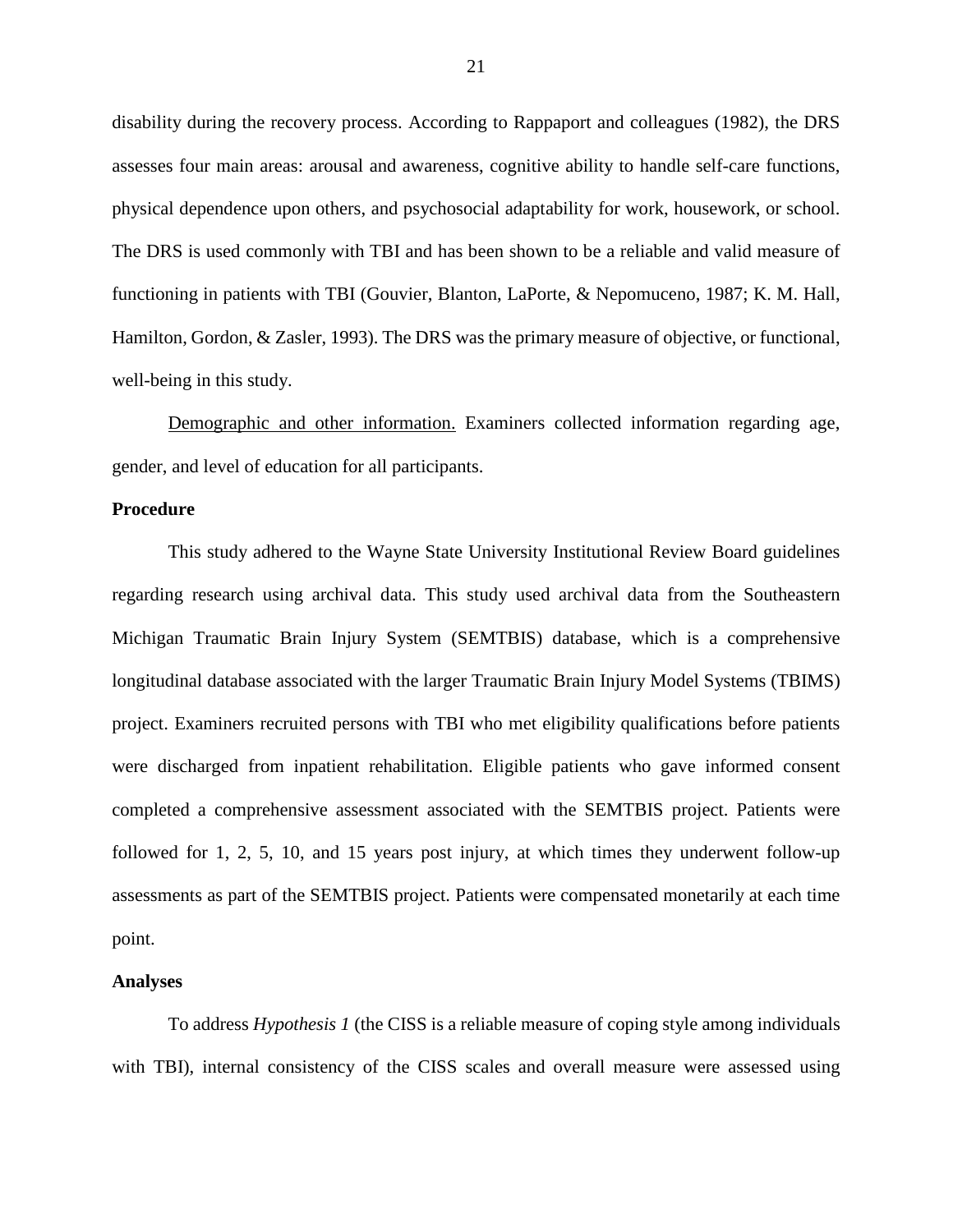Cronbach's alpha across time since injury (i.e., 1, 2, 5, 10 or 15 years), overall (i.e., total sample), and disability level (i.e., no disability, mild, partial, or moderate-severe). Mixed-model ANOVAs and post-hoc comparisons also were conducted to compare reliability estimates across these subsamples and scales. Additionally, the measurement properties of the CISS were assessed using Rasch analyses, including obtaining estimates of measure reliability.

To address *Hypothesis 2* (multidimensional structure of the CISS), bivariate correlations of the CISS scales were assessed to examine the relationship among different coping styles and to see how well the established three-factor structure held up in this population. Rasch analyses also were conducted to address the dimensionality questions inherent to this hypothesis. Models of interest to compare included the widely accepted three-factor model, a unifactorial model, and a null model.

To address *Hypothesis 3* (criterion-related validity), bivariate correlations were conducted between the CISS scales and both the SWLS and the DRS. To address *Hypothesis 4* (incremental validity), hierarchical multiple regression analyses assessed the utility of CISS scales in accounting for subjective and functional outcomes of TBI after accounting for demographic and injury severity factors.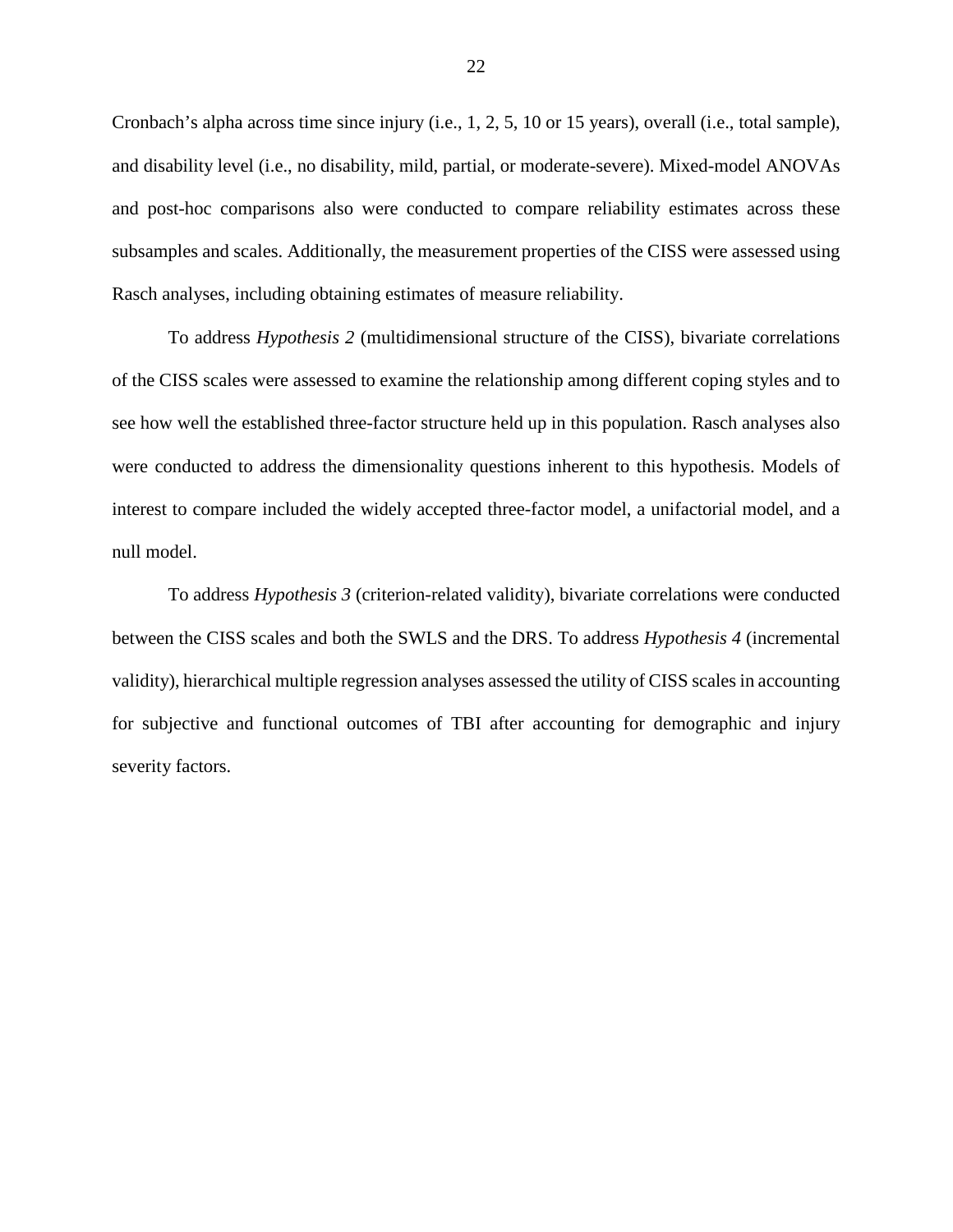#### **CHAPTER 3**

#### **RESULTS**

### *Hypothesis 1*

*Hypothesis 1* predicted that the CISS has adequate reliability as a measure of coping style in individuals with TBI.

#### **Classical Test Theory Evaluation of the CISS Reliability**

Table 2 presents Cronbach's alpha coefficients and descriptive statistics of the CISS scales for the total sample and separately for each of the follow-up years. Overall, for the total sample, different patterns were observed for the raw scores and normative scores. The normative scores indicated that this sample used less Task ( $z = -0.15$ ) and more Emotion ( $z = +0.36$ ) and Avoidant  $(z = +0.27)$  coping compared to healthy community dwelling men and women. However, in terms of absolute values (raw scores) on the scales, this sample used more Task (*M* = 57.3) than Emotion  $(M = 44.1)$  and Avoidant  $(M = 41.9)$  coping, which is consistent with the pattern reported among the normative sample (Endler & Parker, 1999).

Reliability of the CISS *Task* scale for the total sample as assessed by Cronbach's alpha was .91, indicating excellent reliability (Cicchetti, 1994). Examination of the distributions of the items in the Task scale indicate that each item was endorsed across the full range of response alternatives  $(i.e., 1 = not at all to 5 = very much)$ ; as shown in Table 2, the item mean for the scale (3.58, SD) = 0.30) corresponds to a level between "somewhat" and "quite a bit." Corrected item-total correlations (i.e., discriminant indices) for the Task scale in the total sample ranged from .47 (Item 1, "In stressful situations, I schedule my time better") to .67 (Item 24, "In difficult situations, I work to understand the situation"). Thus, all items far exceeded the criterion for retention based on discriminant indices (DI) > .30 (Nunnally & Bernstein, 1994).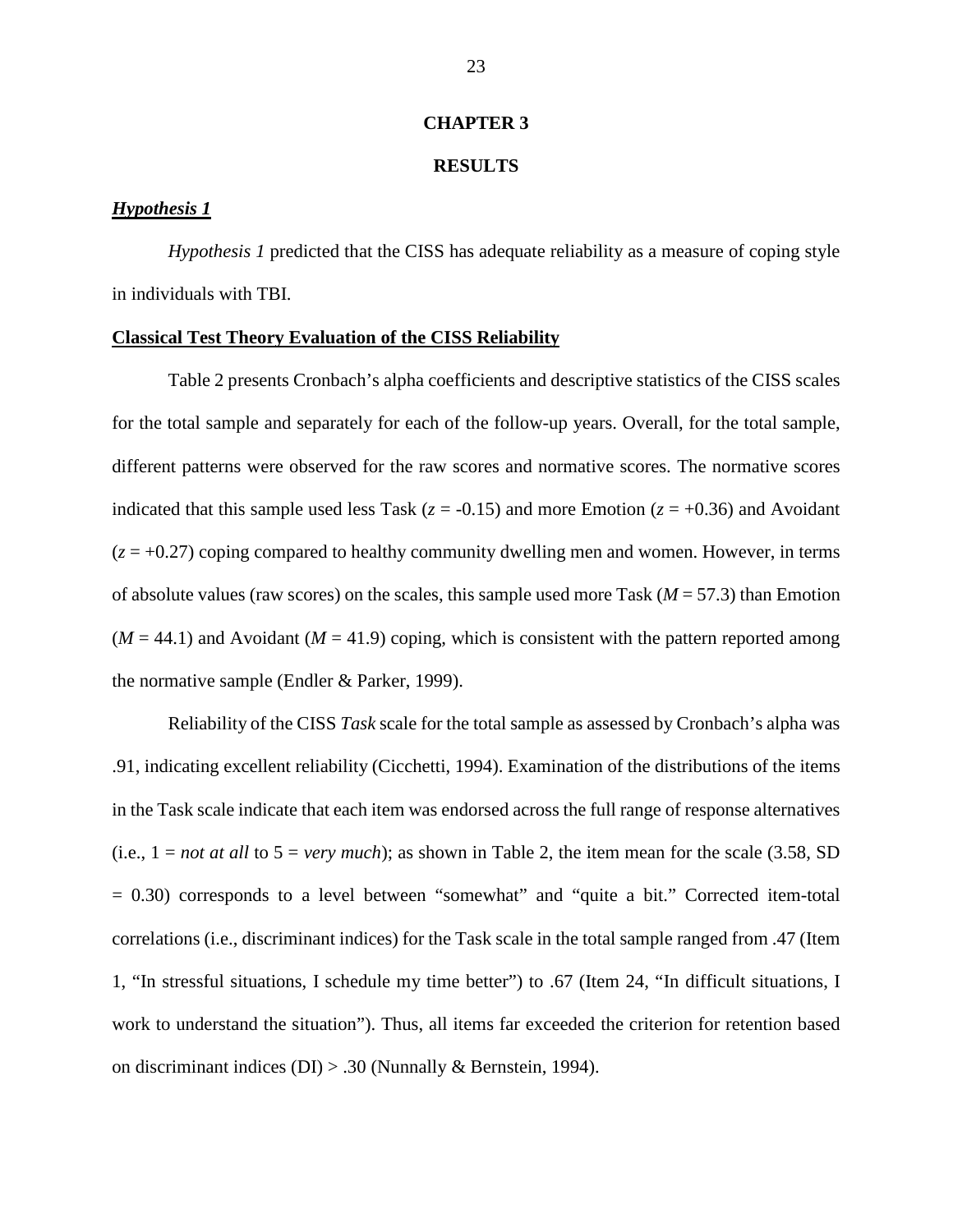Reliability of the CISS *Emotion* scale for the total sample as assessed by Cronbach's alpha was .89, indicating good reliability. Examination of the distributions of the items in the Emotion scale indicate that each item was endorsed across the full range of response alternatives; as shown in Table 2, the item mean for the scale  $(2.76, SD = 0.44)$  corresponds to a level between "very little" and "somewhat." Corrected item-total correlations (i.e., discriminant indices) for the Emotion scale in the total sample ranged from .39 (Item 33, "In difficult situations, I tell myself that it will never happen again") to .66 (Item 19, "In difficult situations, I become very upset"). Thus, all items exceeded the criterion for retention based on discriminant indices ( $DI$ )  $> .30$ .

Reliability of the CISS *Avoidance* scale for the total sample as assessed by Cronbach's alpha was .84, indicating good reliability. Examination of the distributions of the items in the Avoidance scale indicate that each item was endorsed across the full range of response alternatives; as shown in Table 2, the item mean for the scale  $(2.62, SD = 0.60)$  corresponds to a level between "very little" and "somewhat." Corrected item-total correlations (i.e., discriminant indices) for the Avoidance scale in the total sample ranged from .30 (Item 23, "In stressful situations, I go to a party") to .59 (Item 13, "In stressful situations, I feel anxious about not being able to cope"). Item 23 was the only item that produced a discriminant index below the criterion for retention, discriminant indices  $(DI) > .30$ , but item-deleted alpha statistics indicated that deletion of this item would not improve the overall alpha of the scale.

Reliability of the CISS *Distraction* subscale for the total sample as assessed by Cronbach's alpha was .79, indicating acceptable reliability. Examination of the distributions of the items in the Distraction subscale indicate that each item was endorsed across the full range of response alternatives; as shown in Table 2, the item mean for the scale  $(2.39, SD = 0.46)$  corresponds to a level between "very little" and "somewhat." Corrected item-total correlations (i.e., discriminant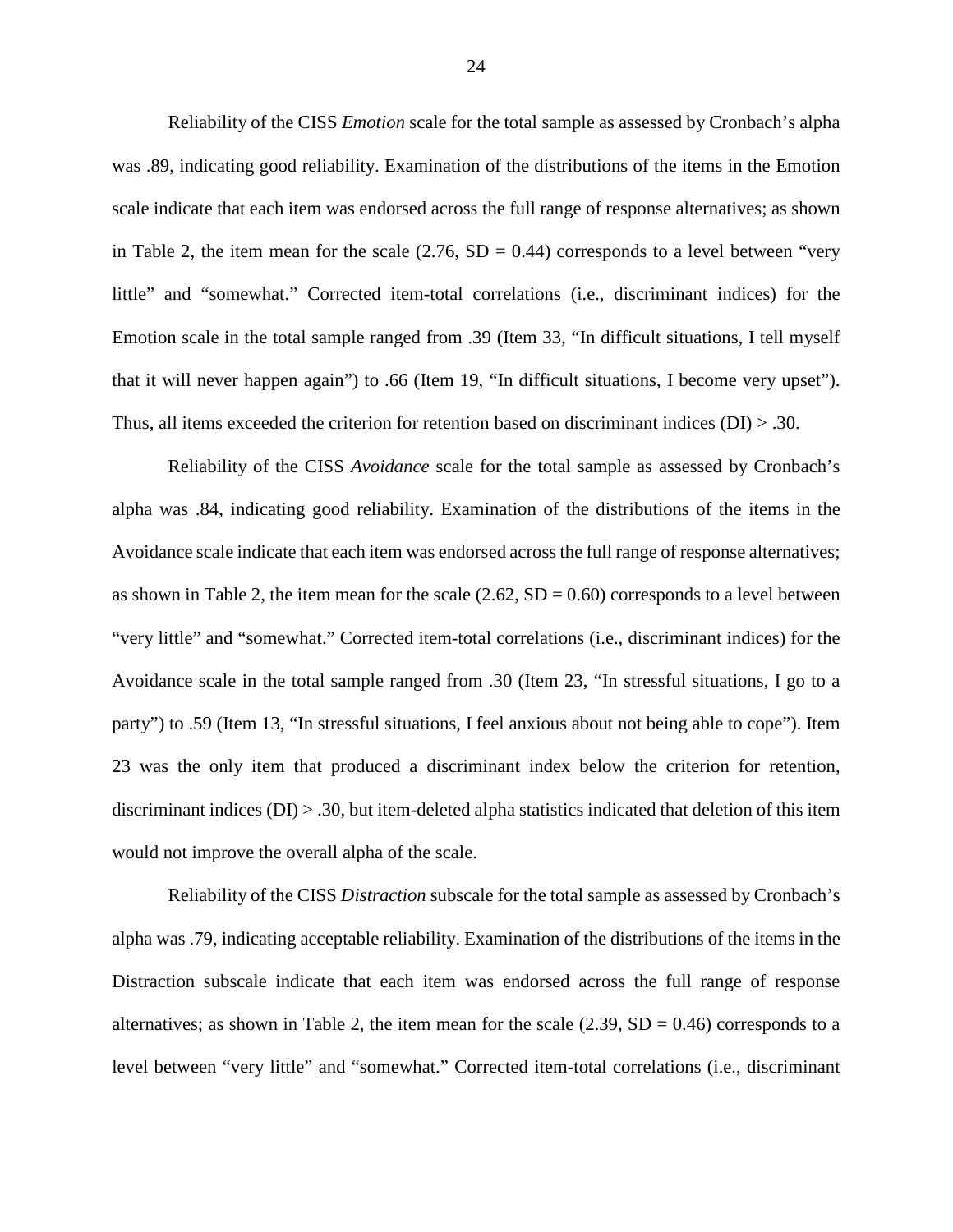indices) for the Distraction subscale in the total sample ranged from .26 (Item 44, "In stressful situations, I take some time off and get away from the situation") to .62 (Item 18, "In stressful situations, I go out for a snack or meal"). Item 44 was the only item that produced a discriminant index below the criterion for retention, discriminant indices  $(DI) > .30$ , and item-deleted alpha statistics indicated that deletion of this item would improve the overall alpha of the scale only by .01.

Reliability of the CISS *Social Diversion* subscale for the total sample as assessed by Cronbach's alpha was .77, indicating acceptable reliability. Examination of the distributions of the items in the Social Diversion subscale indicate that each was endorsed across the full range of response alternatives; as shown in Table 2, the item mean for the scale  $(3.01, SD = 0.42)$ corresponds to a level between "somewhat" and "quite a bit." Corrected item-total correlations (i.e., discriminant indices) for the Social Diversion subscale in the total sample ranged from .43 (Item 4, "In upsetting situations, I try to be with other people") to .60 (Item 31, "In upsetting situations, I spend time with a special person"). Thus, all items exceeded the criterion for retention based on discriminant indices  $(DI) > .30$ .

#### **CISS Reliability Across Time Since Injury**

As part of addressing *Hypothesis 1*, descriptive analyses were conducted to examine CISS reliability across time since injury and demographic characteristics. Table 2 shows the Cronbach's coefficient alpha reliabilities for the CISS scales across time since injury for TBI participants at 1, 2, 5, 10, and 15 years post injury and shows scale and item means across follow-up years and CISS scales. Among the follow-up years, the Task scale alpha reliabilities ranged between .89 (Year 10) and .93 (Year 2) (Table 2). Univariate ANOVA indicated that mean scores on the Task scale did not differ significantly across the follow-up years, with scores ranging between 55.20 (Year 15)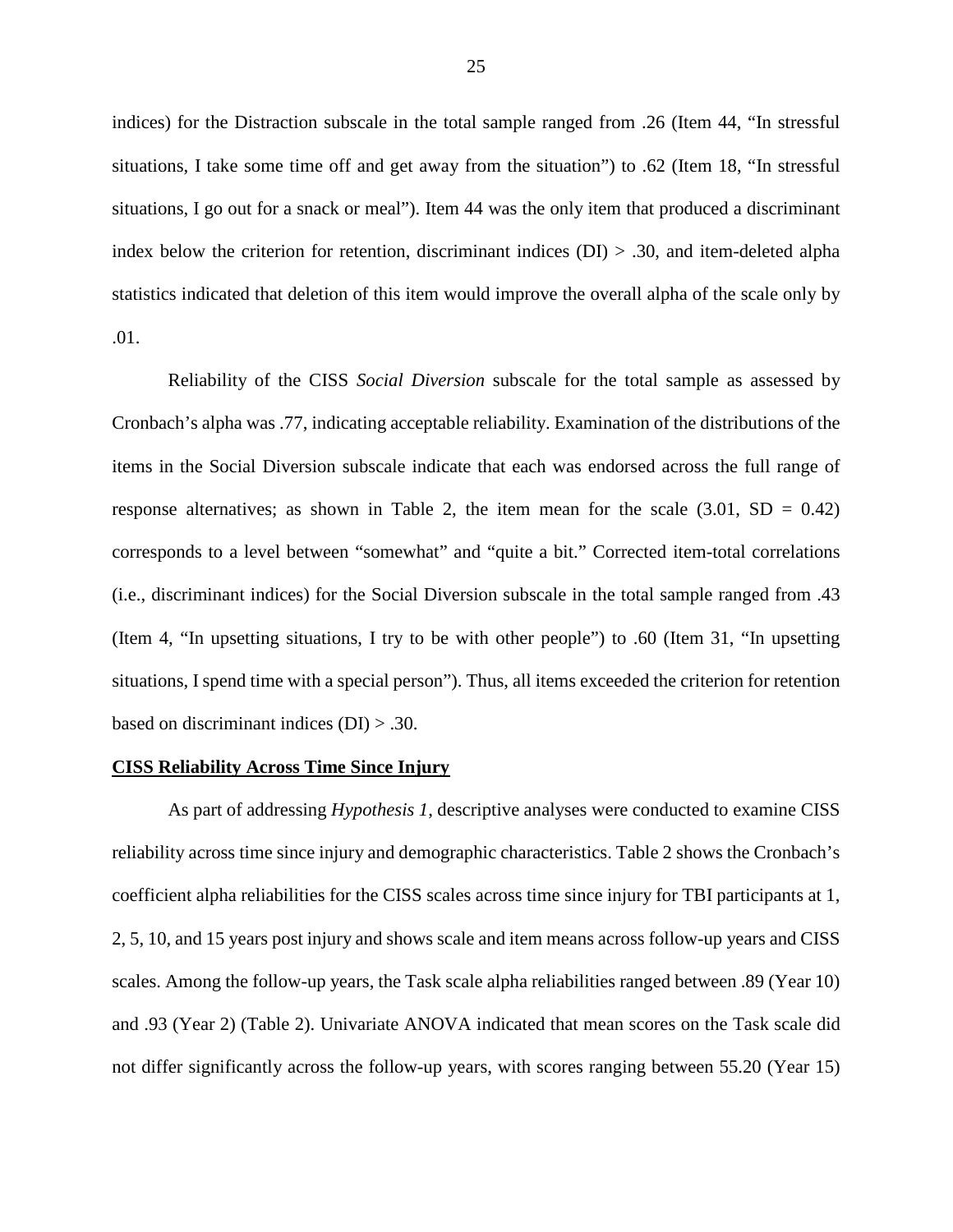and 59.12 (Year 5) (Table 2). Across time since injury, the Emotion scale alpha reliabilities ranged between .86 (Years 2 and 10) and .93 (Year 15) and mean scores did not differ significantly across time points, with scores between 41.17 (Year 2) and 45.75 (Year 5) (Table 2). Similarly, the Avoidance scale alpha reliabilities ranged between .80 (Year 15) and .89 (Year 1) and mean scores did not differ significantly across follow-up times, with scores between 40.17 (Year 2) 44.47 (Year 1) (Table 2). The reliabilities and scale means for the subscales of the Avoidance scale, Distraction and Social Diversion, also were examined. The Distraction subscale alpha reliabilities ranged between .73 (Year 15) and .84 (Year 2) and mean scores differed non-significantly between 18.03 (Year 2) and 20.24 (Year 1) (Table 2). The Social Diversion subscale alpha reliabilities ranged between .68 (Year 10) and .80 (Years 1, 2, and 5) and mean scores also differed non-significantly between 13.67 (Year 15) and 15.95 (Year 1) (Table 2). Additionally, a "unidimensional" total CISS mean score did not differ across the follow-up years and alpha reliabilities ranged between .88 (Year 5) and .93 (Years 1 and 15) (Table 2).

Overall, the reliabilities for the CISS scales were good to excellent across all follow-up year groups, exceeding .90 for Task and .80 for the Emotion and Avoidance scales. Reliabilities For the briefer Distraction and Social Diversion subscales fell, most critically (i.e., .68 to .74) among the chronic-year participants. Notably, the unidimensional (all items) scale reliabilities also exceeded .80 for all follow-up year groups.

#### **CISS Reliability Across Disability Severity**

A second series of analyses examined Cronbach's alpha reliabilities of the CISS as a function of current level of disability, assessed via Disability Rating Scale (DRS). Participants were grouped according to DRS categories: No disability  $(n = 78)$ , mild  $(n = 78)$ , partial  $(n = 79)$ , and moderate/moderate-severe  $(n = 80)$ . Only 9 cases met DRS criteria for "moderately severe"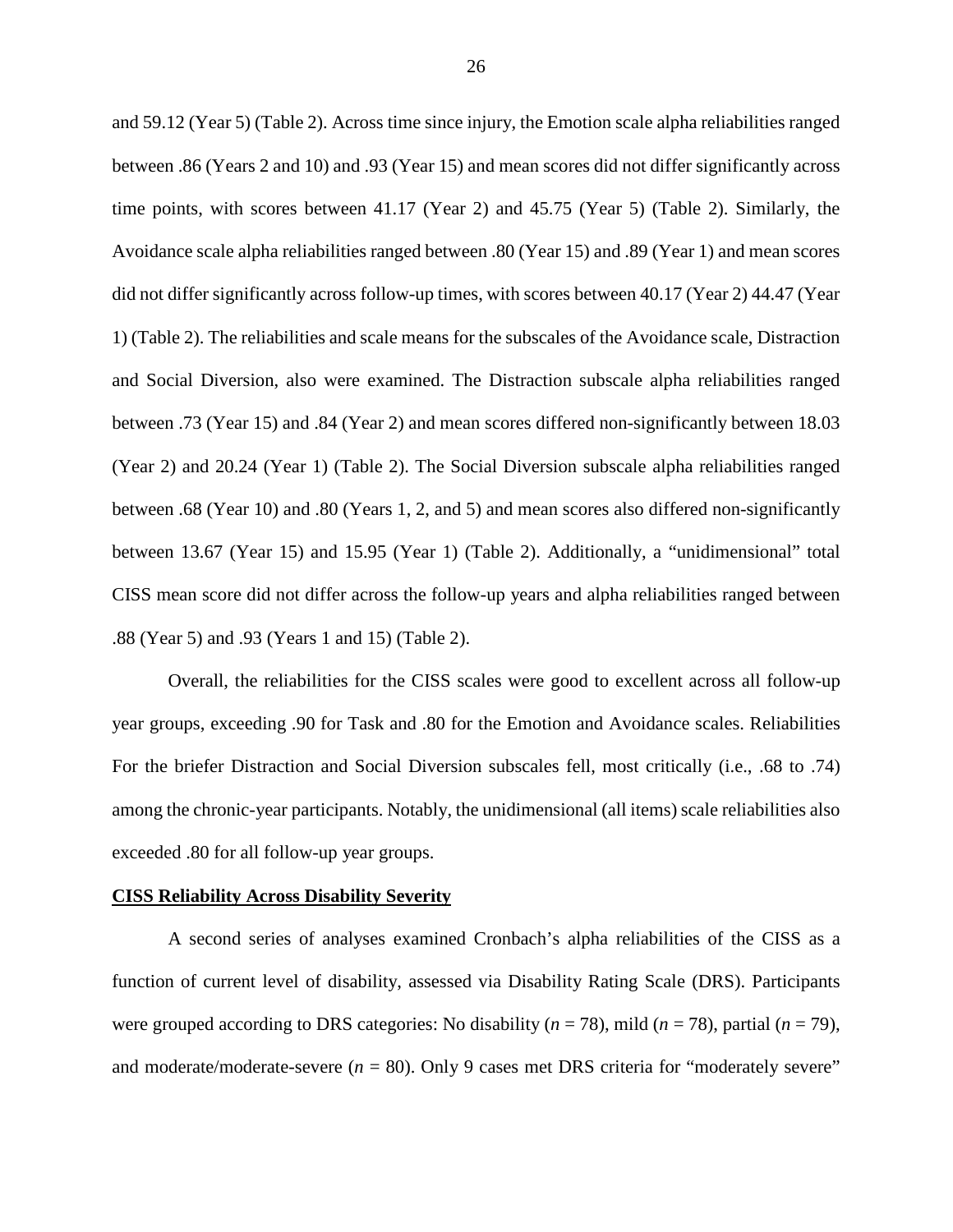disability (DRS  $7 - 11$ ); therefore, these cases were combined with the moderate category. Results of these analyses are presented in Table 3.

A mixed-model ANOVA with DRS Group as the between-subjects variable and CISS Scale as the within-subject variable indicated main effects of CISS Scale  $F(3, 310) = 20.47$ ,  $p <$ .001, partial eta<sup>2</sup> = .12, and DRS Group  $F(3, 311) = 7.15$ ,  $p = .047$ , partial eta<sup>2</sup> = .03, and a Group x CISS Scale interaction,  $F(6, 620) = 8.39$ ,  $p < .001$ , partial eta<sup>2</sup> = .08. Figure 1 depicts the interaction of the CISS scales, converted to Z scores using the normative data provided in the test manual (Endler & Parker, 1999). As depicted in the figure and detailed in Table 3, post hoc univariate ANOVAs and Tukey tests ( $p < .05$ ) for each of the scales indicated that use of Task coping generally decreased as disability increased, whereas Emotion coping generally increased as a function of disability, and Avoidance coping was statistically equivalent across the groups. The group with no disability scored significantly higher on Task coping than the Partial and Moderate-Severe groups; the Mild group scored higher than Partial disability group; whereas the Partial and Moderate-Severe groups did not differ significantly. The group with no disability reported significantly less Emotion coping than did the Partial and Moderate-Severe groups; there was a meaningful trend between no disability group reporting less Emotion coping as compared to the Mild group ( $p = .09$ ) and between the Mild group reporting less Emotion coping than the Moderate-Severe group  $(p = .11)$ , but the Partial disability and Moderate-Severe groups were statistically equivalent.

The differences between the Cronbach's coefficient alphas across the groups were tested (Charter & Feldt, 1996). Tests comparing differences between correlations are sensitive to the absolute magnitudes of the correlations as well as power associated with group sizes; small differences between high-magnitude correlations will reflect larger differences in variance as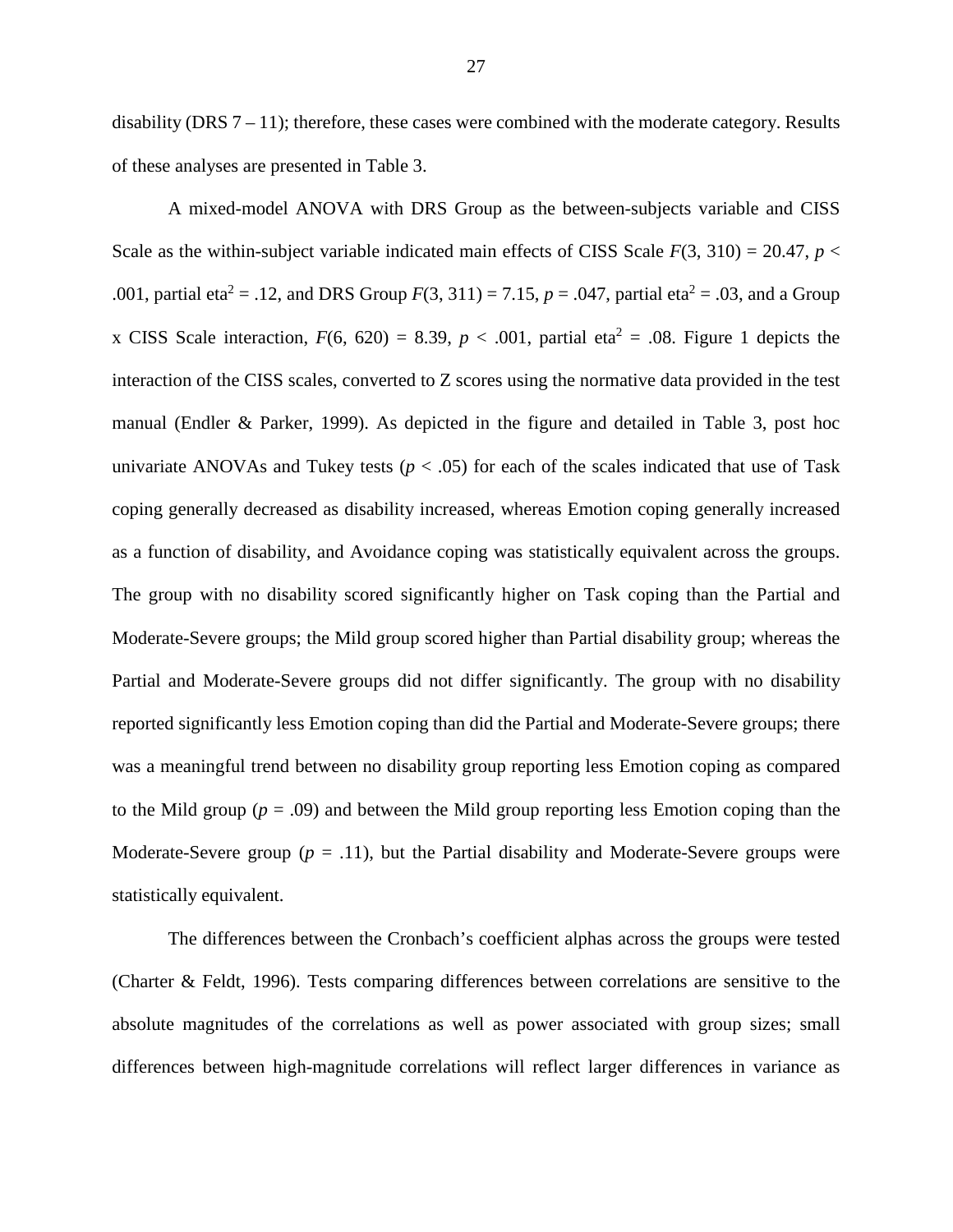compared to low-magnitude correlations. For example, the .05 difference between correlations of .95 and .90 represents 9.2% variance (90.2% – 81.0%), whereas the same .05 difference between correlations of .55 and .50 represents 5.5% variance (30.2% - 25.0%). Therefore, although most of the absolute differences were small, Cronbach's coefficient alpha on the Emotion scale for the Moderate-Severe group (.83) was significantly lower  $(p < .05)$  than among the Mild (.90,  $p = .010$ ) and Partial (.92, *p* < .001) groups. A similar pattern was observed on the Avoidance scale, in which coefficient alpha for the Moderate-Severe group (.81) was significantly lower than that observed for did the Mild group (.87,  $p = .048$ ), with a similar trend as compared to the Partial disability group (.96,  $p = .09$ ). Of note, coefficient alpha on the Emotion scale for the group with no disability (.84) also was significantly lower than that observed for the Mild ( $p = .020$ ) and Partial ( $p = .001$ ) disability groups. All other comparisons for the CISS scale alpha reliabilities across disability levels were statistically equivalent.

#### **Rasch Analysis of the CISS**

Although most analytic approaches require interval level data to draw inferences, most measures used in social science research have not been developed or demonstrated to meet such expectations of fundamental measurement. The coping literature is no exception to this observation. Rasch analyses belong to a family of approaches classified under Item Response Theory (IRT), in contrast to approaches consistent with Classical Test Theory (CTT). Theoretically, Rasch modeling differs from traditional CTT approaches in that models are developed with the primary goal of establishing an ideal scale with interval level measurement and examining how well the data fit the model, in contrast to striving to develop a model to describe the data, as with CTT approaches.

In this study, to further address *Hypothesis 1*, the measurement properties of the CISS in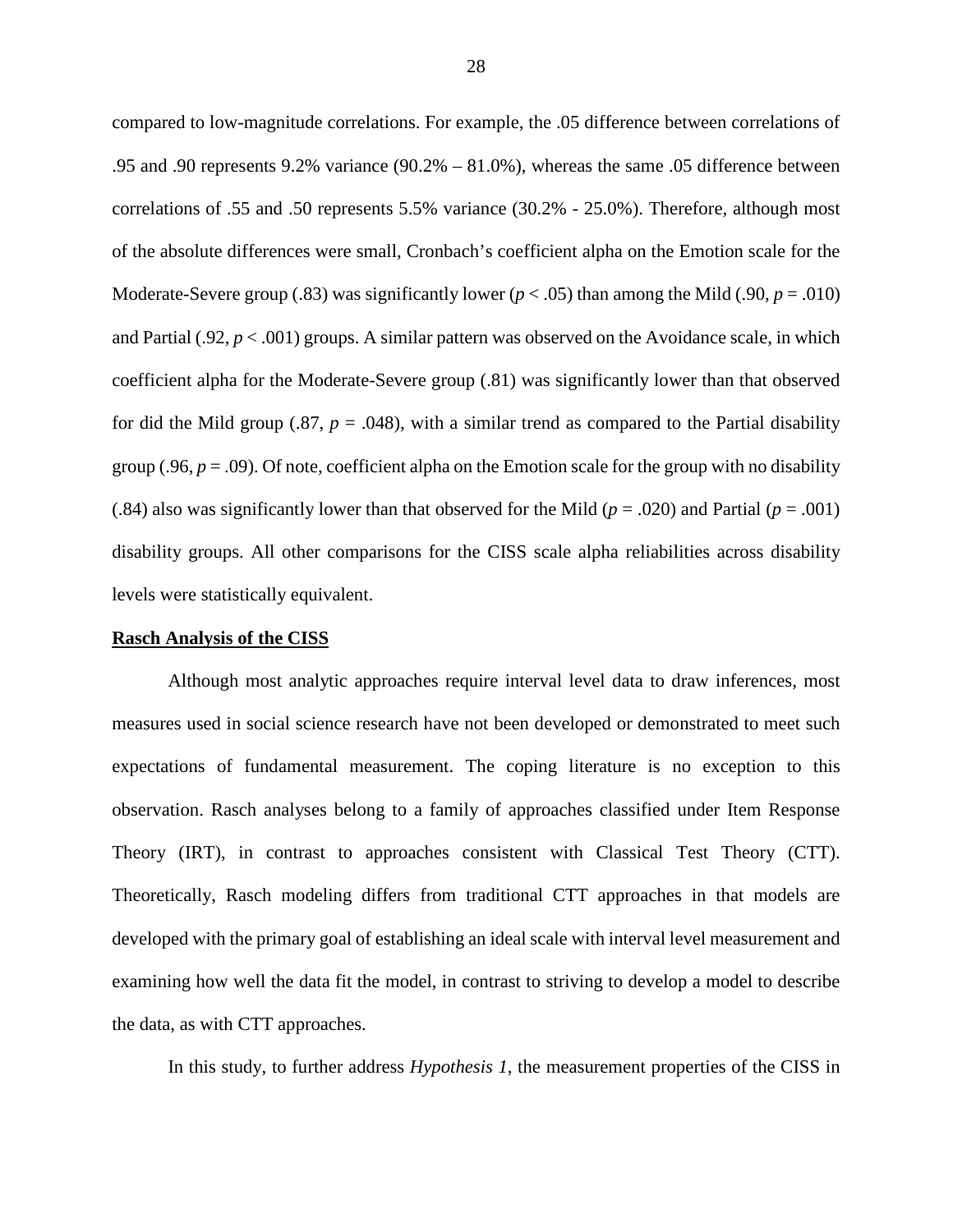persons with TBI were examined using Rasch analyses. Rasch modeling allows for examination of item level and whole measure functioning as well as providing information about the dimensionality of a measure to determine whether the scale best reflects a unidimensional measure, in which the distribution of residuals is relatively normal, or more likely reflects a scale tapping multiple facets. Examining the dimensionality of the CISS is of particular interest to determine whether the three-factor structure of the CISS proposed by the authors of the scale holds up when stringently examined using Rasch analyses. Alternatively, Rasch analyses might provide information to suggest a different underlying structure of the scale, such as a unidimensional model. In a practical sense, Rasch analyses allow for careful item and category evaluation to determine whether the measure might function better than in its current form with changes to the number of items or structure of category response options. For instance, results might lend support for the current 48-item, five-category CISS item structure, which includes Category 1 (*"not at all"*), Category 2 (*"very little"*), Category 3 (*"somewhat"*), Category 4 (*"quite a bit"*), and Category 5 (*"very much"*). Alternatively, results might suggest that the CISS might work better if some items were dropped or some category options collapsed. Ultimately, the goal of the Rasch analyses in this study is to improve understanding about how the CISS holds together as a measure among persons with TBI and to determine whether the CISS functions best in its original form or if alterations might improve its measurement properties.

In this study, three longitudinal time conditions to assess TBI recovery were examined: 1 year post injury, 2 years post injury, and chronic time period post injury (5, 10, and 15 years post injury). For each time point, Rasch analyses were conducted for each of the proposed three CISS scales, Task-oriented coping, Emotion-oriented coping, and Avoidance-oriented coping. In addition, Rasch analyses were conducted at each time condition using all 48 items of the CISS in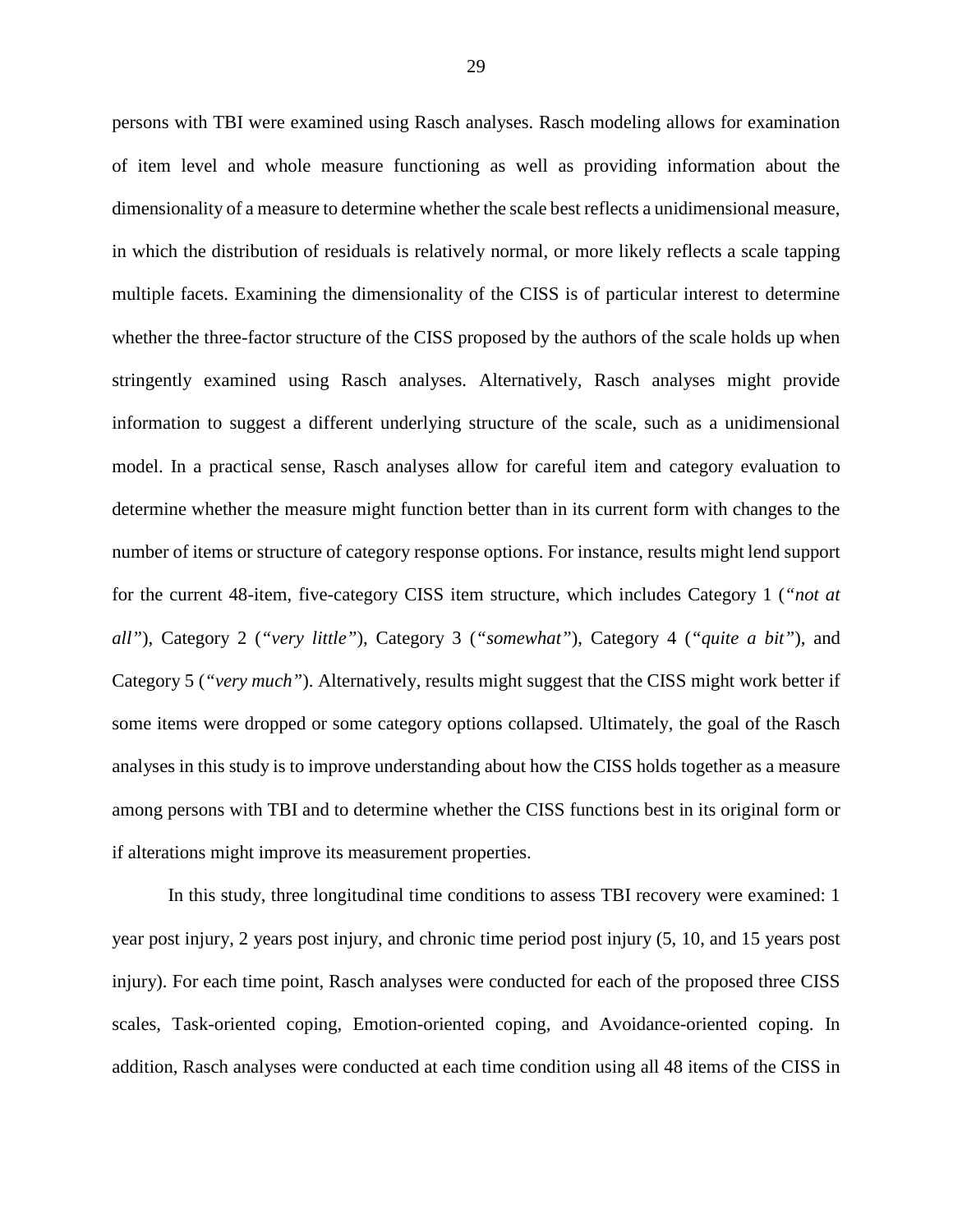order to examine the dimensionality of the CISS comprehensively, particularly examining whether the CISS might actually function as a unidimensional measure versus the proposed multidimensional model.

With each set of Rasch analyses, the same general approach was used to assess measure function and item fit with the model. In many ways, Rasch modeling is as much an art as a science in regards to making judgments about which criteria levels to employ given the theoretical basis for the items or scale and about how to interpret different output in concert to understand the measure function. The Rasch analyses for this study followed a general framework outlined by Bond and Fox (2007) and adhered to certain guidelines and criteria recommended by these authors, which are described and cited in this study as encountered. For this study, Rasch analysis of the CISS examined *unidimensionality*, *reliability*, *targeting*, and *response categories*.

#### **Rasch Analysis of CISS: Chronic (Years 5, 10, 15), All Items**

#### *Unidimensionality and Model Fit*

Two important statistics in Rasch modeling are *infit* and *outfit*. *Infit* refers to "informationweighted" or "inlier-sensitive" fit. Infit is a weighted fit statistic of overall performance of an item or person that is expressed in terms of the (squared) deviation of observed performance from expected performance (Linacre, 2002; Wright & Linacre, 1985). *Outfit* refers to "outlier-sensitive" fit. Outfit is an unweighted statistic that reflects the extent to which outliers are present in the model and is also expressed in terms of (squared) deviations of observed performance from expected performance. The metrics of infit and outfit statistics are weighted and unweighted normalized mean-squares, respectively (Linacre, 2002; Wright & Linacre, 1985).

When data are predicted well by the Rasch model, infit and outfit mean-square values approximate the expected value of 1.0, with extreme values ranging from 0 to infinity. When data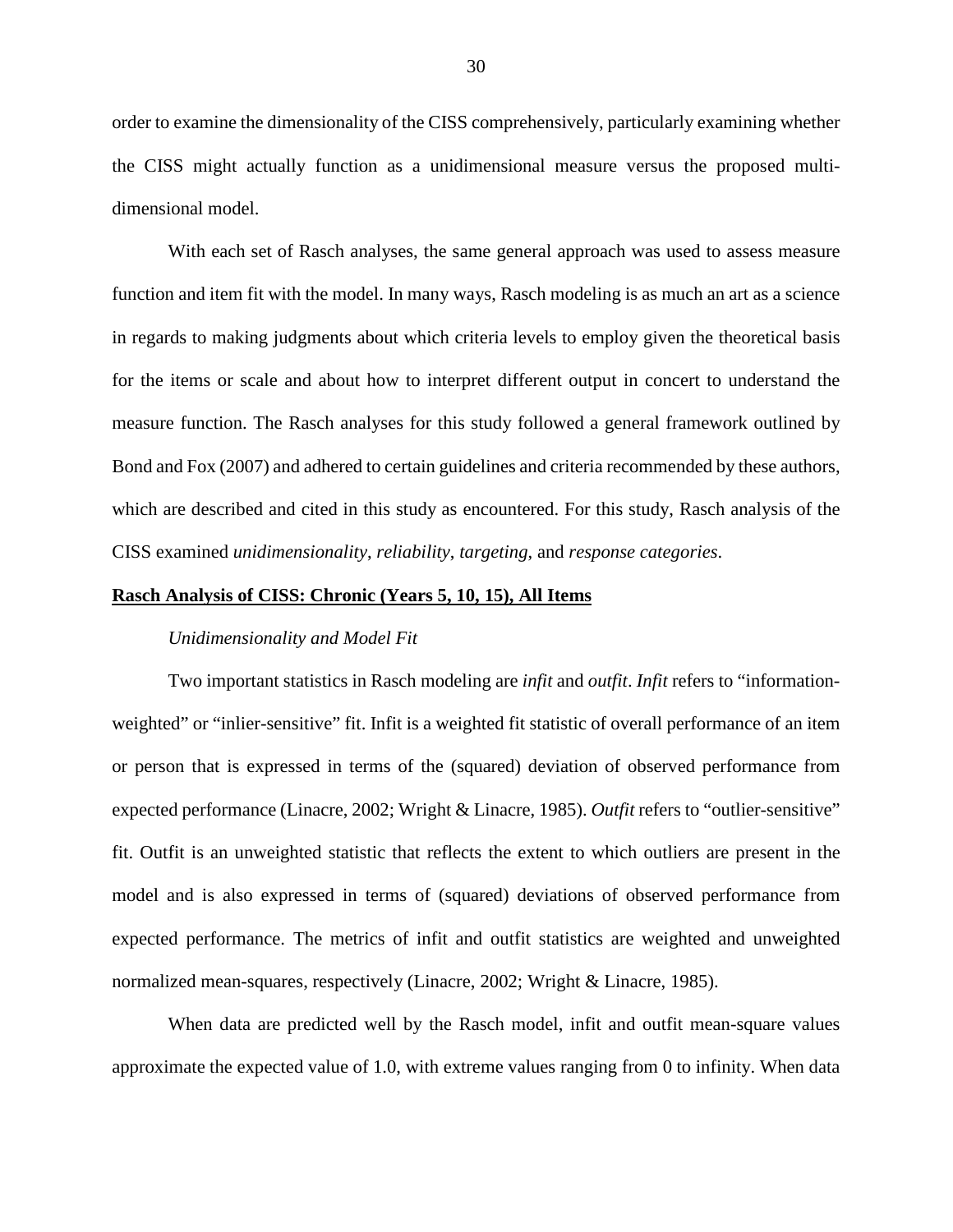poorly fit the model (unpredictability), fit statistics are greater than 1.0, and when data over fit the model (redundancy), fit statistics are lower than 1.0. Generally, items that poorly fit the model (high fit statistics) are more problematic than items that over fit the model (low fit statistics), and poor infit mean-square values are more problematic than poor outfit mean-square values (Wright & Linacre, 1994). There are no set cut points to determine misfitting items in general but guidelines exist to select value ranges based on the purpose of the analyses; for example, high stakes analyses necessitate more stringent cut points than do survey level analyses (Wright & Linacre, 1994). In this study, the CISS was used for measurement of coping among TBI patients and for examining relationships among coping styles and functional and subjective outcomes for these patients. These measurement purposes have implications for assessment and prediction of real-world functions for persons with TBI, which make the use of the CISS in this context more important than that of a general survey test although involving fewer risks than that of a high stakes testing context. Therefore, based on expert recommendations, good item infit and outfit mean-square values were selected to range from 0.7 to 1.3 (Fisher, 2007; Wright & Linacre, 1994).

The infit and outfit mean-square values for all 48 items of the full CISS at each follow-up time period are shown in Table 7. The infit and outfit mean-square values for scale-specific items at each follow-up time period are shown separately with data for Task-oriented coping in Table 8, data for Emotion-oriented coping Table 9, and data for Avoidance-oriented coping in Table 10. Additional diagnostic data from all Rasch analyses are shown in Table 11, including person and item separation ratios and reliability estimates, variance explained by measures, and unexplained variance explained by first contrast.

For the full (i.e., unidimensional) CISS at the chronic time period, all items showed good fit with the model based on infit and outfit mean-square values except for Item 23, which showed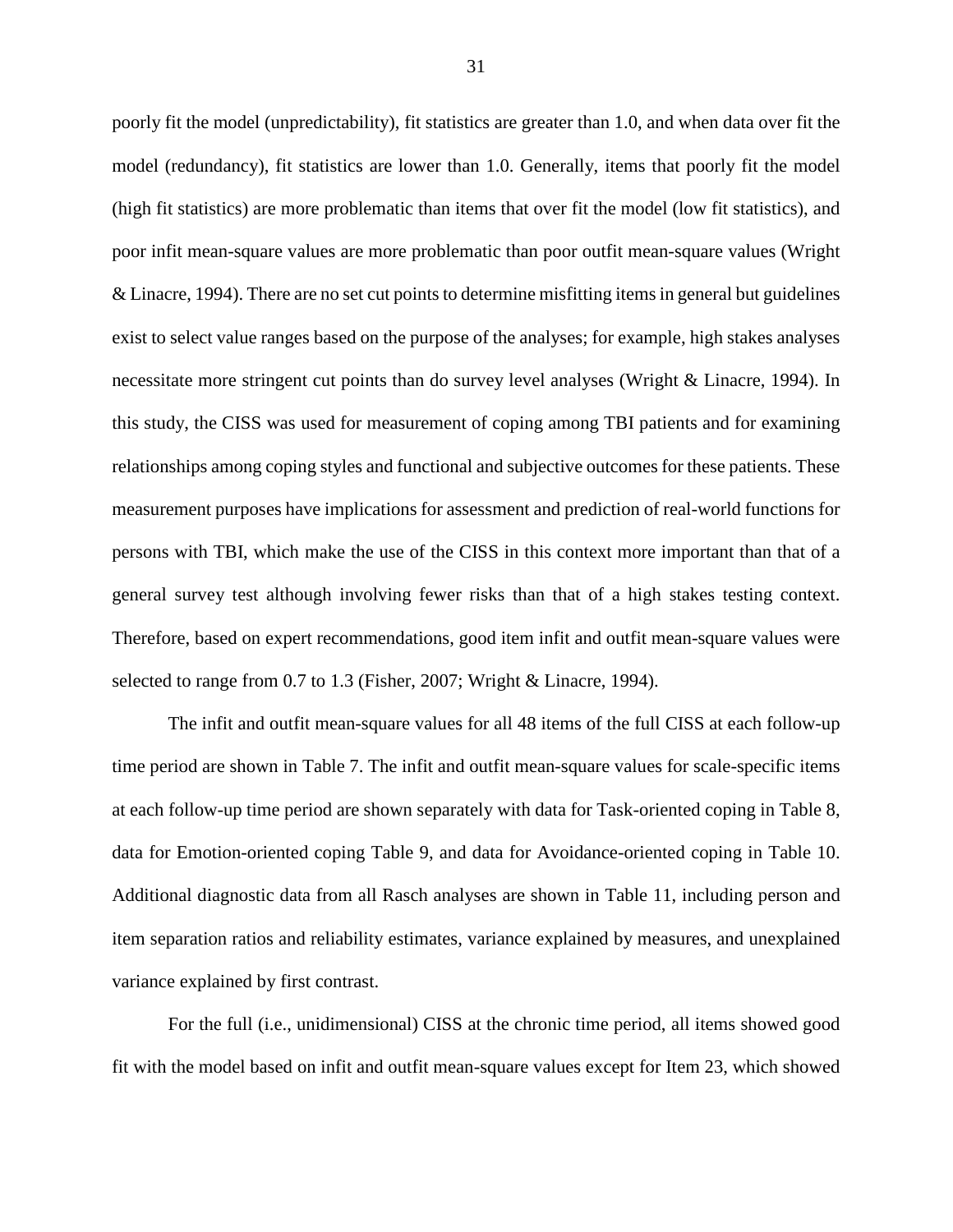slight misfit with an infit mean-square value of 1.31 and outfit mean-square value of 1.36 (Table 7). Correlations between items and measures were examined by looking at the Item Statistics table in Winsteps (Table 10.1 in the output) for all Rasch analyses conducted in this study. Items that reflect the underlying construct assessed by the measure are expected to show positive and strong correlations with the measure. Items that do not reflect the underlying construct of the measure are expected to show negative or weak correlations, or in the case of negative correlations, might suggest problems with the direction of keying item responses. For the full CISS at the chronic time period, there were no problems with negative or weak correlations between items and measure, with correlations between .19 (Item 23) and .57 (Item 34).

Variance explained by the measure should approximate 60% or greater according to (Fisher, 2007). For the full CISS at the chronic time period, the first factor representing the Rasch model accounted for 32.8% of the variance in the measure, which although well below the acceptable range, this value approximated the modeled value of 32.9% (Table 11).

Furthermore, the unexplained variance explained in the first contrast of principle components analysis of residuals should reflect an eigenvalue < 3, which is consistent with Rasch model expectations for measure unidimensionality (Fisher, 2007). This value indicates the strength of the largest residual contrast and can be conceptualized as having the strength of that many items if the contrast were paralleled with the concept of a dimension. For the full CISS at the chronic time period, this value was 8.1, which was much greater than desired for a unidimensional scale.

In order to determine if the functioning of this measure might improve with the deletion the one slightly misfitting item, these analyses were rerun without Item 23. Without Item 23, the model accounted for 31.5% of the variance in the measure, which approximated the modeled 31.6%, both of which remained below the acceptable range. The unexplained variance explained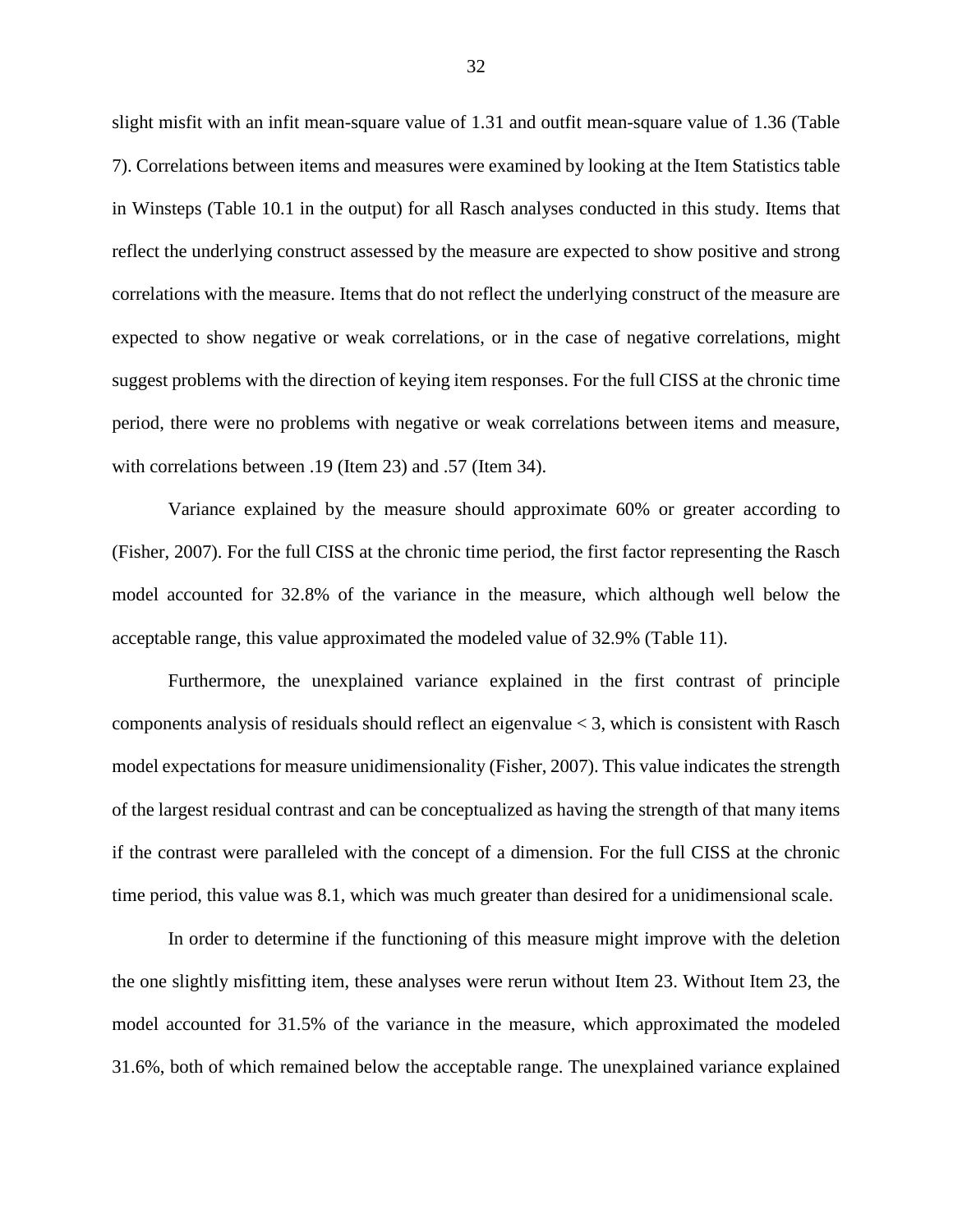in the first contrast for this altered model was 8.0, well above the target range. Overall, removal of Item 23 did not improve the function of the CISS at the chronic time period and gave no support for dropping items. Although the generally well fitting items suggested that the full CISS may function as a unidimensional measure, the high level residual variance explained in first contrast provided evidence against unidimensionality, thus suggesting that the full CISS with all items functions as a multidimensional measure in this sample.

### *Reliability*

Rasch analyses provide person and item reliability estimates and separation ratios, which supplement understanding of reliability data derived from Cronbach's alpha estimates (Fisher Jr., 1992). CTT treats reliabilities as properties of tests without formally acknowledging that test reliabilities reflect both the construction of the test and the sample on which the reliability was evaluated (e.g., the distribution of persons on the construct assessed by the test). *Person reliability*  (a.k.a. person separation reliability) reflects how well person ordering could be replicated using a parallel set of items measuring the construct (Bond  $\&$  Fox, 2007); high person reliability implies that the measure is able to distinguish among persons with variable levels of ability and to infer consistently what persons sore higher and what persons score lower on the construct of interest (Bond & Fox, 2007). Person reliability in Rasch analysis is analogous to Cronbach's alpha reliability in CTT. *Item reliability*, which is unique to Rasch analysis, reflects how well item ordering could be replicated in other similar samples (Bond  $\&$  Fox, 2007); high item reliability means that the measure is able to distinguish items of variable difficulty creating an item hierarchy and to discriminate consistently what items are high difficulty and what items are low difficulty (Bond & Fox, 2007). According to (Fisher, 2007), person and item reliability estimates are categorized as poor  $(< .67)$ , fair  $(.67 - .80)$ , good  $(.81 - .90)$ , very good  $(.91 - .94)$ , or excellent  $(>$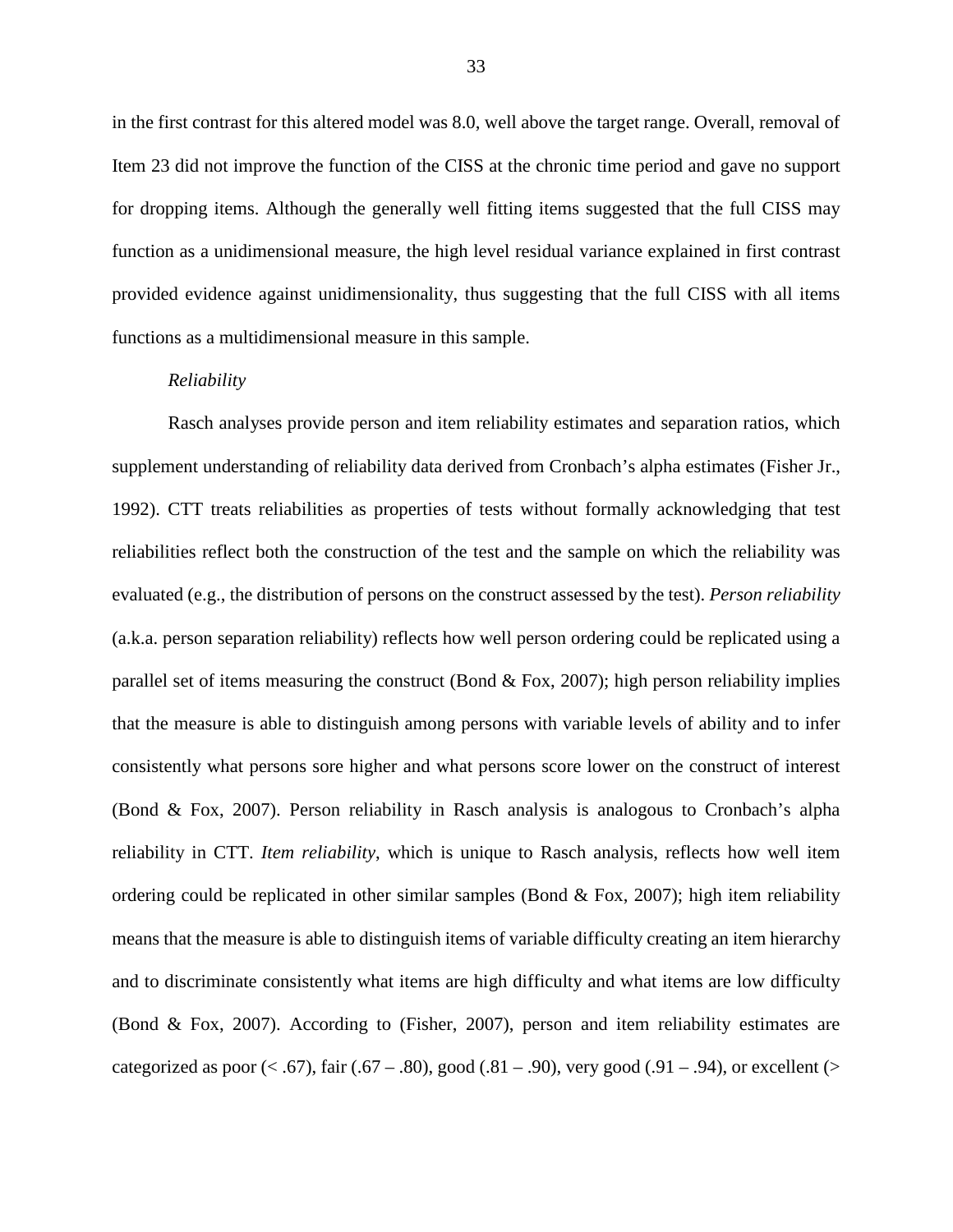.94) (Fisher, 2007).

The spread of persons or items also can be described using separation ratios, which are expressed in the metric of test error (root mean square error, RMSE). The *person separation index (*or *item separation index)* reflects a ratio of true standard deviation for person (or item) to error standard deviation (RMSE), which statistically parallels the Fisher Discriminant Ratio. Within the spread of persons or items, there are *discernable strata*, which reflect the number of distinct levels measurable. Within a given measure, there are about 4 true standard deviations, which should be increased by 1 RMSE to account for measurement error in the observations. Therefore, significant differences between measures are determined by 3 RMSE. Person and item separation ratios are categorized as poor  $(< 2)$ , fair  $(2 – 3)$ , good  $(3 – 4)$ , very good  $(4 – 5)$ , or excellent  $(> 5$ (Fisher, 2007).

The person and item reliability and separation ratio data for the full CISS at the chronic time period are shown in Table 11. For these analyses, the person separation ratio was 2.83, with person reliability of .89, which is good reliability but relatively weaker person separation. The item separation ratio was 6.82, with item reliability of .98, both of which are excellent.

# *Targeting*

Targeting refers to matching of item difficulty to participant ability. The Rasch analysis Item-Person Map produced in Winsteps, also called the Wright Map, facilitates assessment of how well item difficulty targets person ability for a specific measure used with a specific sample. On these maps (e.g., Figure 2), the vertical axis represents the spread of item difficulty and person ability with high values plotted near the top and low values plotted near the bottom. Items closer to the top are more difficult than items near the bottom and persons closer to the top have more ability (stronger endorsement) in regards to the construct assessed than persons near the bottom.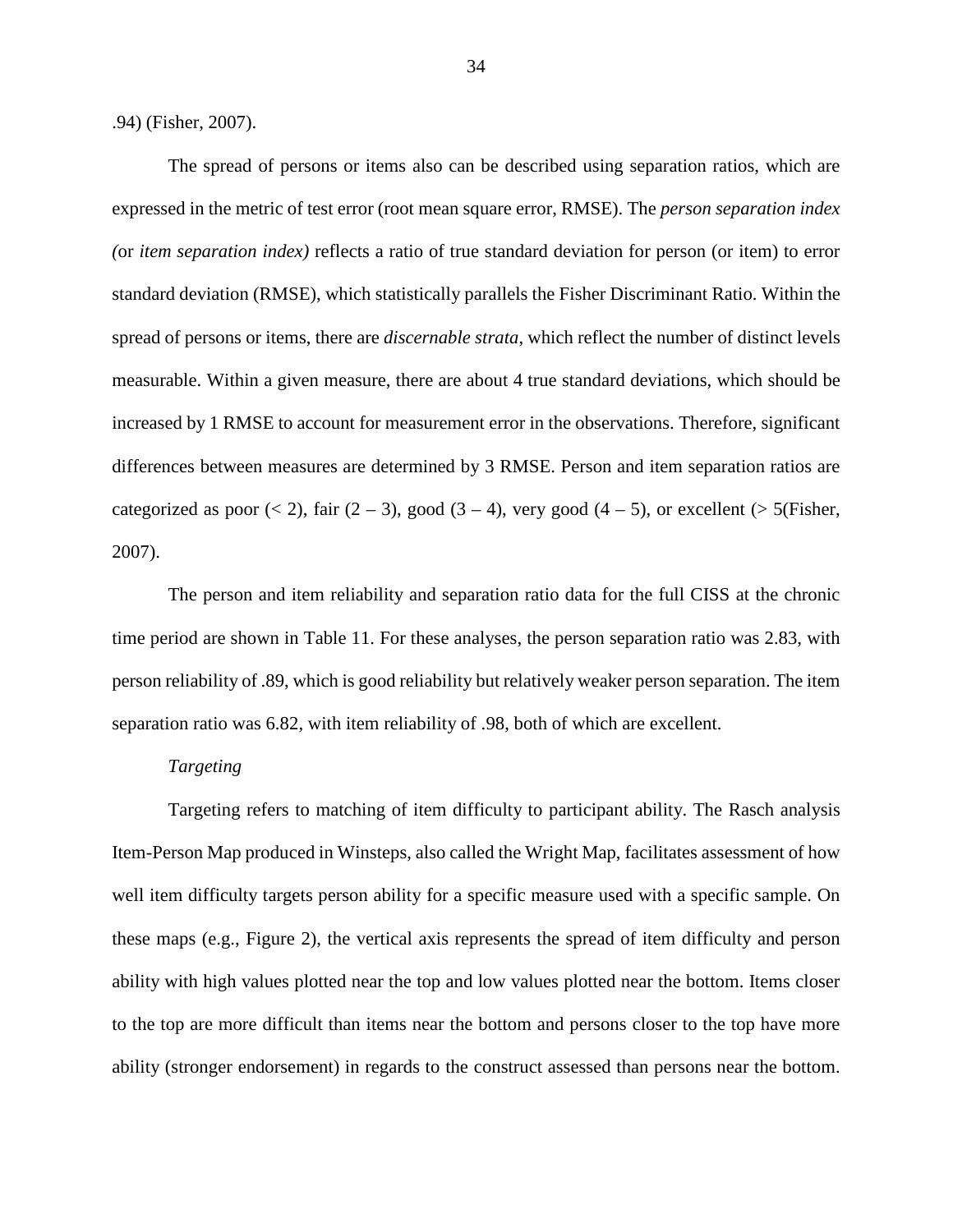On the map, items are plotted by difficulty on a logit scale, which are the raw scores converted to a scale with interval properties; persons are plotted by symbols that represent either 4 persons (#) or 1 to 3 persons (.). The symbols M, S, and T denote the mean  $(M)$ , 1 standard deviation  $(S)$  and 2 standard deviations (T) from the mean for persons (left side of the midline) and items (right side of the midline). "Ability" is reflected from most to least: Cases with the highest scores (at the top of the map) most easily endorsed *(agreed with or performed correctly)* the items. Similarly, "difficulty" is presented from most to least: Items with the highest scores (top of the map) were *most difficult to endorse*.

Good targeting of difficulty and ability ideally results in a symmetrical spread of items and persons along the vertical axis of the item person map in Winsteps. According to Baghaei (2008), to obtain "uniformly precise measurement," the items should cover a wide difficulty range, such that the item difficulties are spaced consistently, there are few gaps between items, and item difficulty levels correspond to person ability levels (Baghaei, 2008). When gaps appear between items or item difficulty levels do not match person ability levels on the item-person map, the measure under-represents the construct (Baghaei, 2008). When item gaps are small or item difficulties correspond well to person abilities, then person ability estimates are more precise, whereas poor item person matching suggests less precise estimation of person ability, often referred to as poor item-person targeting.

Targeting of item difficulty to participant sample ability also is assessed using precise indicators of floor or ceiling effects based on sample distribution across the range of possible raw scores. According to McHorney and Tarlov (1995), the scores obtained by a sample of participants should span the range of possible scores on the scale, with the sample mean approximating the midpoint of the scale and with less than 15% of the sample obtaining the highest or lowest possible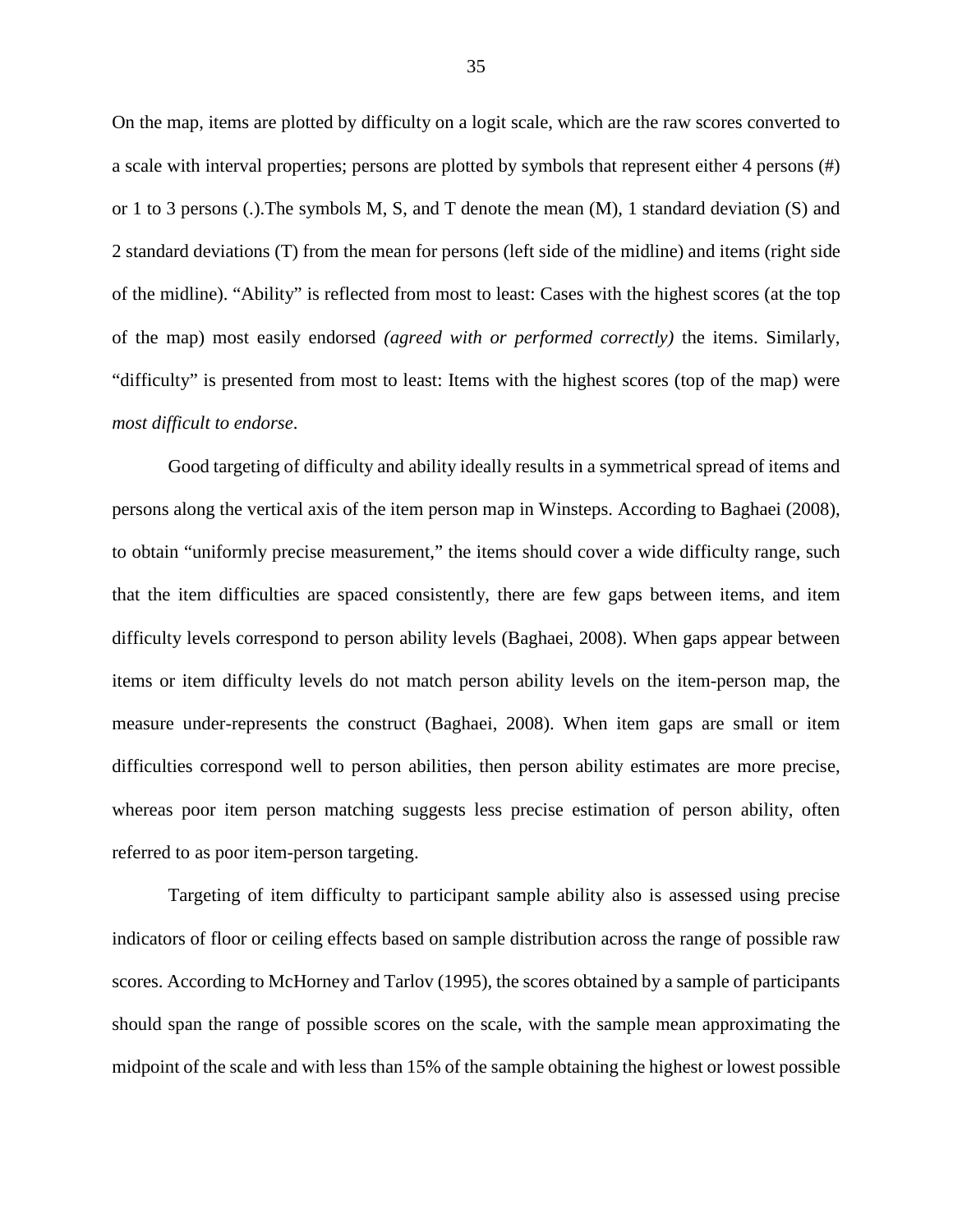scores. In the case that a greater percentage of the sample obtains the highest or lowest possible scores on the scale, these data would provide clear evidence of ceiling or floor effects, respectively. These frequency data in conjunction with visual examination of the item-person map provided in Winsteps are used to make a judgment regarding the targeting of item difficulty to person ability in a respective sample using a specific measure.

The Item-Person Map for the full CISS at the chronic time period is shown in Figure 2.Visual examination showed that items and persons were distributed rather evenly along the vertical axis, suggesting no major problems with targeting of items within this sample. However, the items appeared to represent a relatively narrow range of difficulty, and so by design, this measure might not capture a great deal of variance. Yet, with this relatively homogenous group of individuals, the limited range of difficulty is not problematic. Additionally, frequency data indicated that there were no problems with floor or ceiling effects in this sample given that less than 15% of the sample obtained the highest or lowest possible scores (McHorney & Tarlov, 1995).

## *Response Categories*

According to (Linacre, 1999), persons with increasing ability should have greater probability of performing at higher levels on increasingly difficult items compared to persons with decreasing ability. Therefore, *category ordering principles* in Rasch analysis expect that as the category difficulty increases across the measure, the average ability associated with that category will increase as well, which means that category average ability should increase monotonically. *Category disordering* occurs when data depart from this expected pattern across categories for particular items. Category disordering overall was assessed in all Rasch analyses for this study by examining the observed averages depicted in Table 3.2 of Winsteps output, which are the "mean of measures in category." Item-level category disordering was assessed in these Rasch analyses by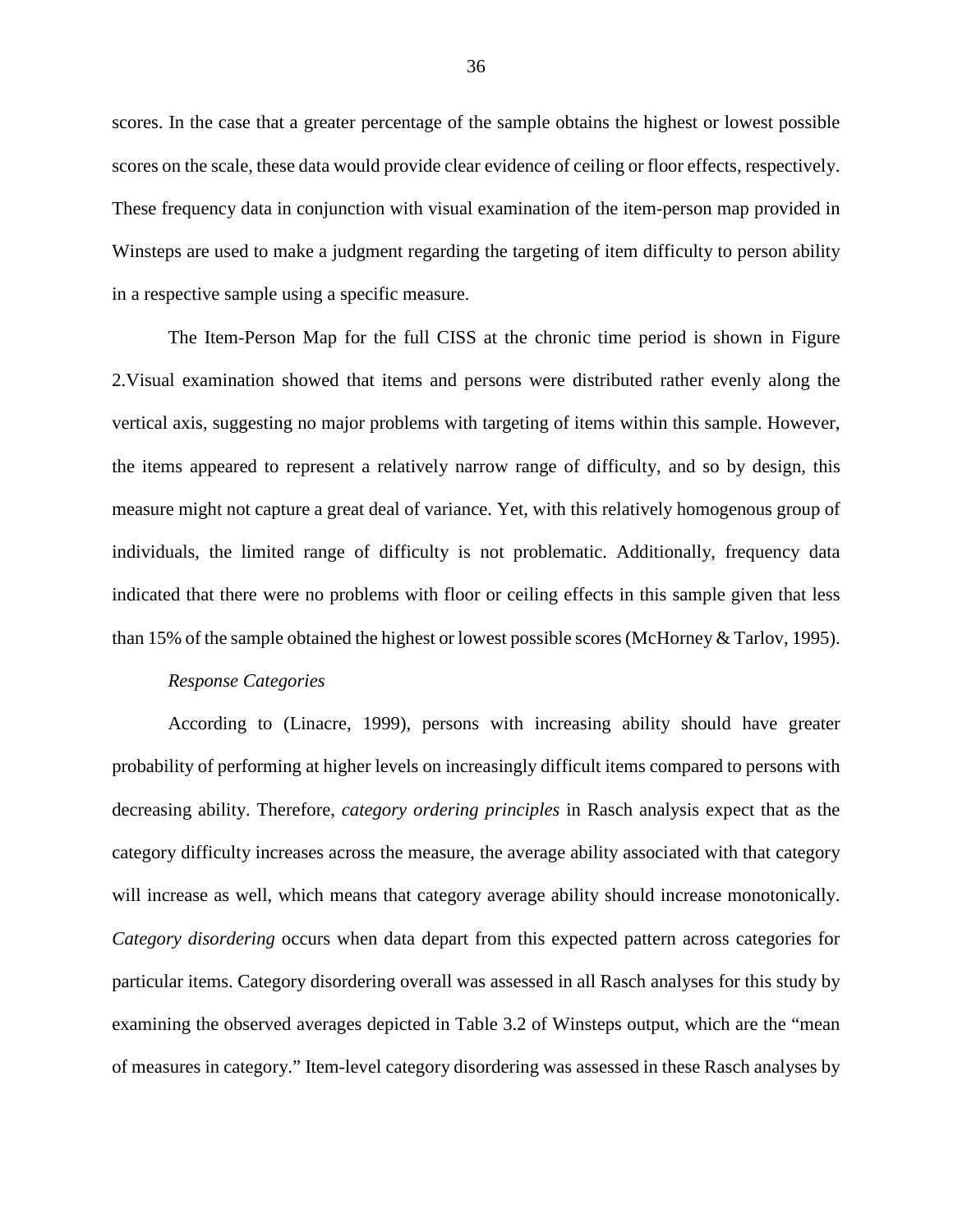examining data from Table 2.6 of Winsteps output, which graphically depict the category response options in increasing numerical sequence of observed averages for each category per item of the scale (expected progression  $= 12345$ ).

For the full CISS at the chronic time period, the categories increased monotonically, so there was no evidence of category disordering overall; i.e., category 1 (-.52), category 2 (-.22), category 3 (.01), category 4 (.18), category 5 (.35). However, at an item level there was some category disordering with the following items departing from the expected progression (12345): Item 12 (12435), Item 42 (13245), Item 43 (13245), and Item 48 (12354). To determine factors that may be driving the disorder, count data, fit statistics, and category disordering were examined for items in question. Overall, there were five items (6, 9, 23, 27, 47) with low count data (fewer than 10 responses per category per item), but there were no consistent trends across these data to indicate need for collapsing categories. For instance, Category 1 ("*not at all*") had two items with low count data, Category 2 ("*very little*") had one item, Category 3 ("*somewhat*") had zero items, Category 4 ("*quite a bit*") had two items, and Category 5 ("*very much*") had one item. Also, the slightly disordered items did not have serious problems with fit statistics. Overall, the evidence did not lend support for dropping any items.

*Threshold disordering* is also of importance for assessing the functioning of response categories. Linacre (1999) describes threshold disordering as when the probability of endorsing a particular category does not increase monotonically as expected relative to the difficulty of the category. For all Rasch analyses in this study, threshold disordering was assessed by examining the Andrich thresholds (a.k.a. step thresholds) data depicted in Table 3.2 of Winsteps output. Andrich thresholds are Rasch rating scale structure parameters that reflect probability of observing a category, and are also called Taus, Deltas, and step calibrations; these values reflect the difficulty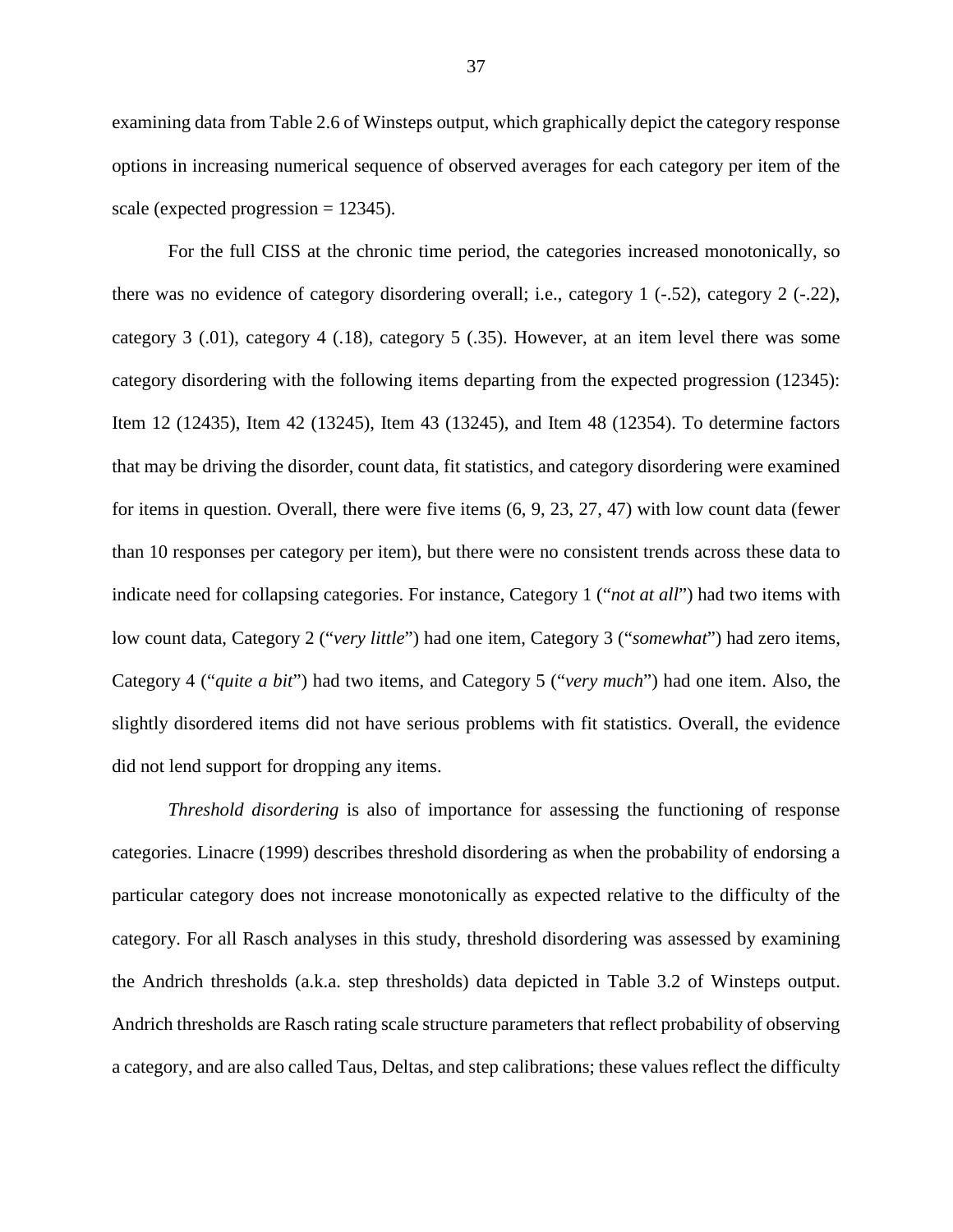in observing a category (i.e., rarity of occurrence, not the difficulty of performing it). In the absence of threshold disordering, Andrich thresholds should increase at each sequentially higher threshold; for example, the value of the Category 4 and 5 threshold should be greater than the value of the Category 3 and 4 threshold. Each threshold value represent an absolute value for the probabilities of observing the categories examined; therefore, the desired monotonic progression of threshold values should increase at each sequential threshold, such that the value of the threshold between Categories 1 and 2 should be smaller than the value of the threshold between Categories 2 and 3 and so on with each sequential threshold value.

For the full CISS at the chronic time period, the Andrich thresholds did not increase as expected, as shown in Figure 3, suggesting that participants had difficulty differentiating among the category options. In this case, the Andrich thresholds increased between sequential categories as .44 (Category 1 and 2), -.69 (Category 2 and 3), .28 (Category 3 and 4), and -.03 (Category 4 and 5). The threshold values for Category 2 and 3 (-.69) is greater than the value for Category 1 and 2 (.44) and the threshold for Category 3 and 4 (.28) is greater than the value for Category 4 and 5 (-.03), which violate the expectation for values to increase monotonically and provide evidence of threshold disordering.

These data suggest that individuals in this sample had difficulty differentiating among the response categories. However, given that there were no problems with fit statistics or category disordering overall, no further action was warranted to address threshold disordering.

# **Rasch Analysis of CISS: Chronic (Years 5, 10, 15), Task scale**

## *Unidimensionality and Model Fit*

The infit and outfit mean-square values for the 16 items on the CISS Task-oriented coping scale are shown in Table 8. Additional diagnostic data for these Rasch analyses are shown in Table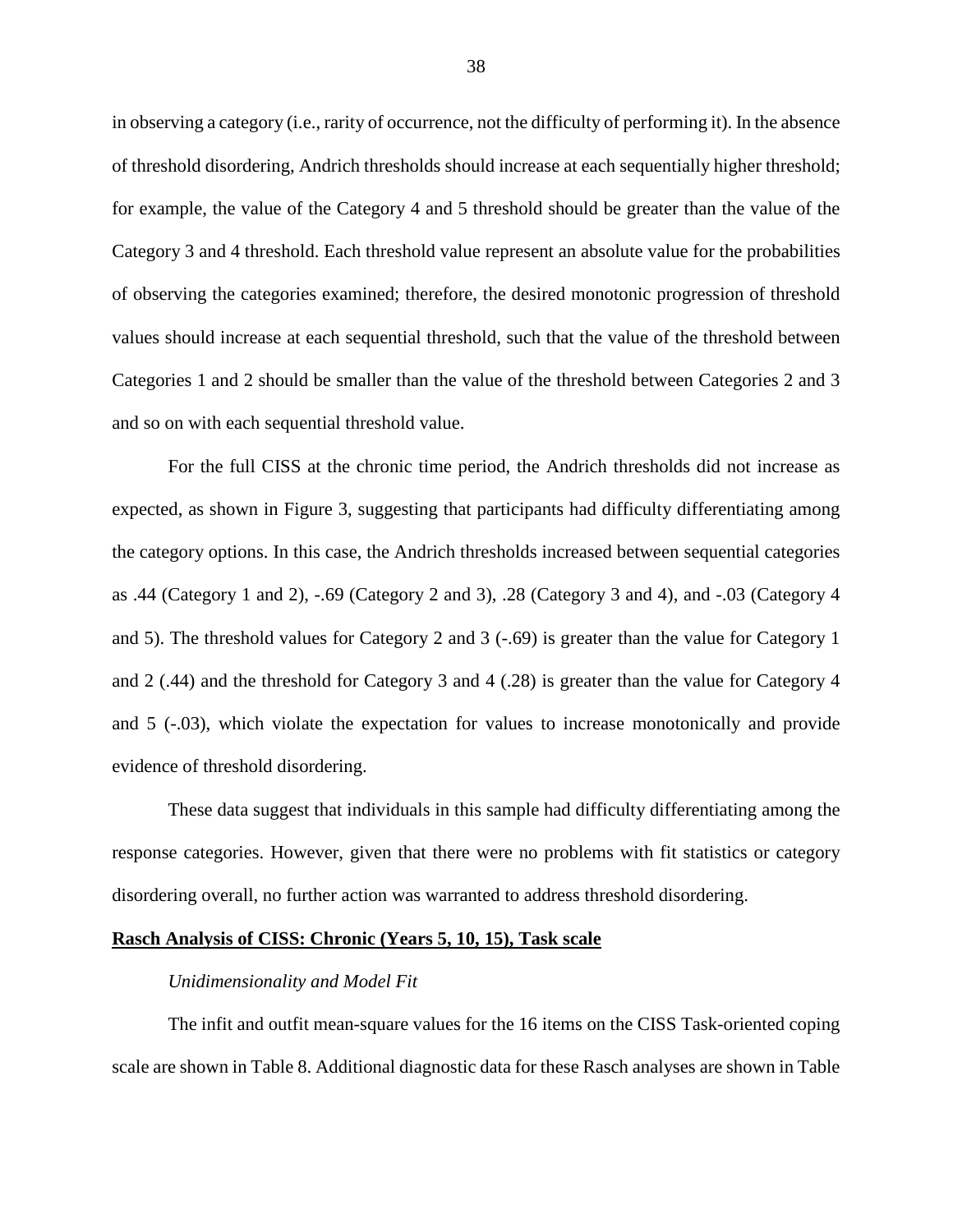11. For the Task scale at the chronic time period, all items showed good fit with the model based on infit and outfit mean-square values except for Item 1, which showed slight misfit with an infit mean-square value of 1.39 and outfit mean-square value of 1.45 (Table 8). For this scale, there were no problems with negative or weak correlations between items and measure, with correlation values ranging between .51 (Item 6) and .64 (Item 41).

For the Task scale at the chronic time period, the first factor representing the Rasch model accounted for 41.3% of the variance in the measure, which although well below the acceptable range, this value approximated the modeled value of 42.2% (Table 11). For this scale, the unexplained variance explained in the first contrast was 1.9, which is below the desirable maximum value of 3. With the removal of misfitting Item 1, the raw variance explained by the measure only improved to 42.0% and the variance explained in the first contrast did not change, lending no support for dropping items. Overall, the generally acceptable fitting items on the CISS Task-oriented coping scale and the desirable level of unexplained variance in first contrast provide evidence for unidimensionality of the Task-oriented coping scale in this sample.

## *Reliability*

The person and item reliability and separation ratio data for the Task scale at the chronic time period are shown in Table 11. For this measure, the person separation ratio was 2.24, with person reliability of .83, which is good reliability but relatively weaker person separation. The item separation ratio was 3.96, with item reliability of .94, which is considered very good reliability and good item separation.

## *Targeting*

The Item-Person Map for the Task scale at the chronic time period is shown in Figure 4. Visual examination of this map showed that the distribution of person ability was skewed, such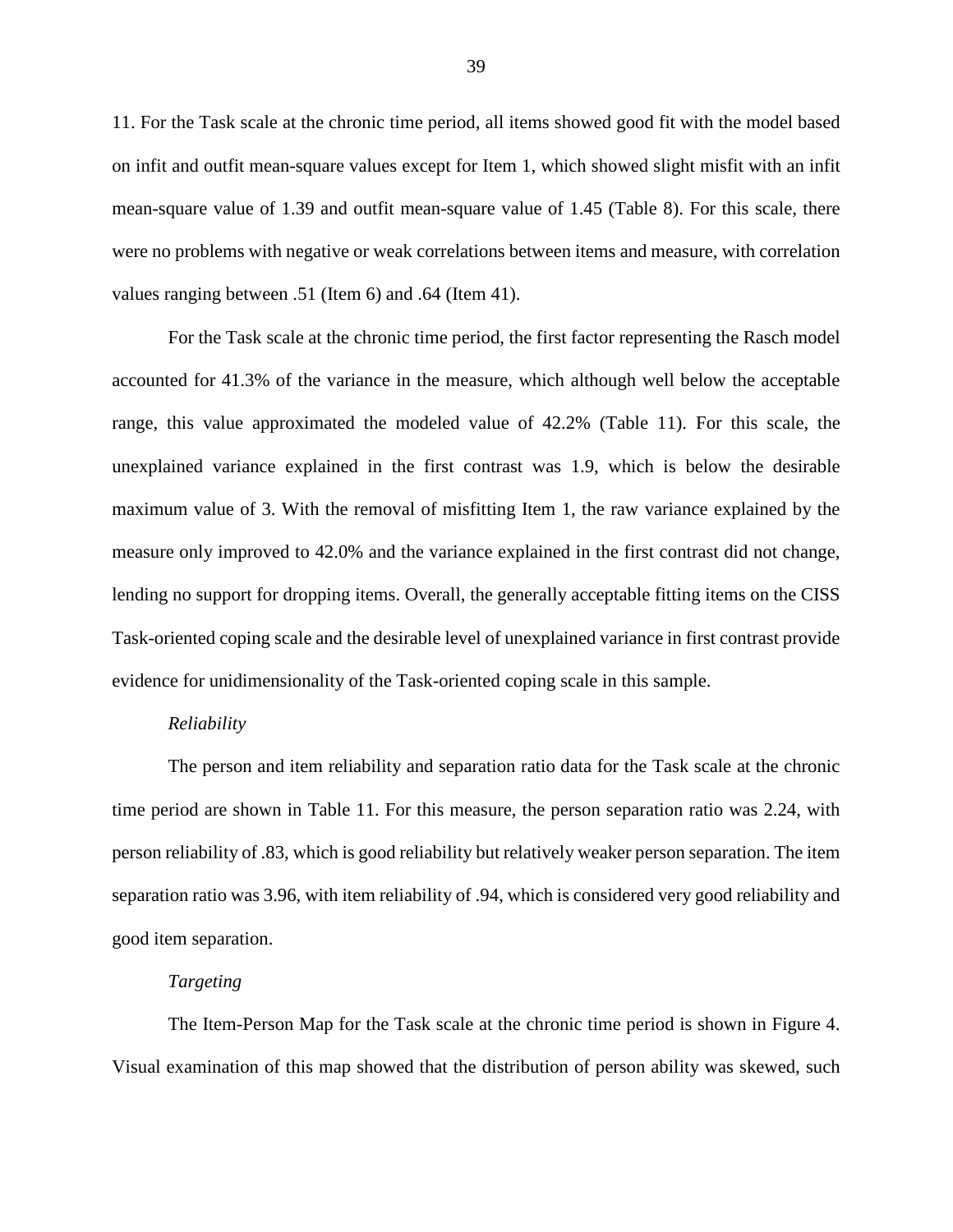that there were more persons who reported high levels of Task coping ability than there were persons who reported low levels of Task coping ability. This map also showed that the distribution of item difficulty was constrained around the average level of difficulty. Therefore, the Task scale items did not appear to assess adequately the full range of person ability; persons reporting high levels of task coping were not differentiated from those reporting average levels of task coping using these items. Additionally, the limited range of difficulty captured by these items suggested that in the chronic time period after TBI, the Task scale by design might not capture a meaningful amount of variance. Note, however, that frequency data supplied no evidence of clear ceiling or floor effects in this sample as less than 15% of the sample obtained the highest or lowest possible scores.

## *Response Categories*

For the Task scale at the chronic time, the categories increased monotonically, so there was no evidence of category disordering overall; i.e., Category 1 (-.48), Category 2 (-.19), Category 3 (.18), Category 4 (.67), Category 5 (1.30). At an item level for this measure there was slight category disordering for items 26 (21345). To determine factors that may be driving the disordering, count data, fit statistics, and category disordering were examined for Item 26. Overall, there were three items (6, 27, 47) with low count data, but there were no consistent trends across these data to indicate need for collapsing categories. Also, the slightly disordered Item 26 did not have any problems with fit statistics. Overall, there was no reason to drop items or collapse categories.

Looking at threshold disordering for the Task scale at chronic time, the Andrich-thresholds did not increase as expected, suggesting that participants had difficulty differentiating among the category options. In this case, the Andrich thresholds increased between sequential categories as -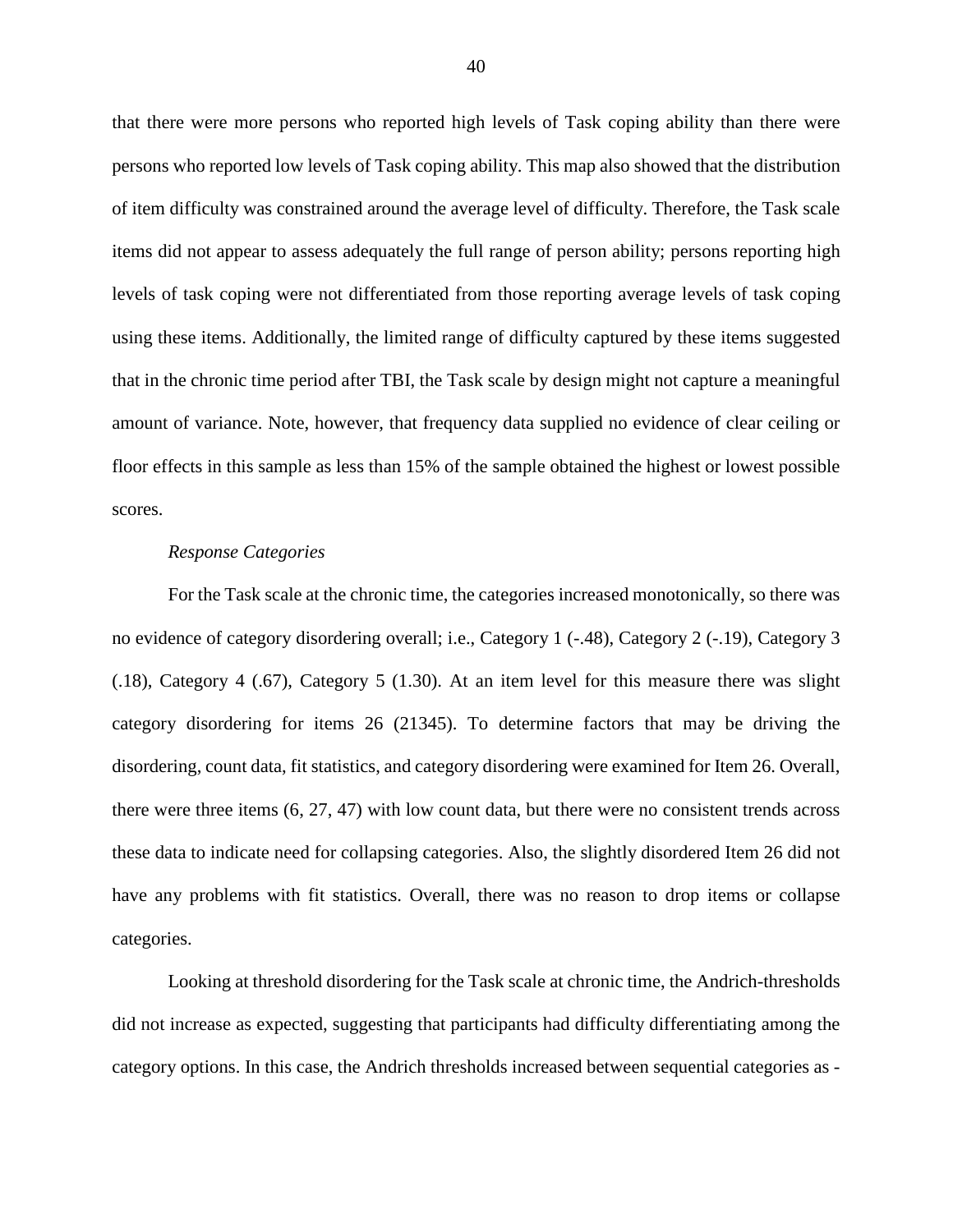.19 (Category 1 and 2), -.98 (Category 2 and 3), .47 (Category 3 and 4), and .69 (Category 4 and 5). These values did not increase monotonically and suggest that participants struggled to differentiate among response categories.

#### **Rasch Analysis of CISS: Chronic (Years 5, 10, 15), Emotion scale**

#### *Unidimensionality and Model Fit*

The infit and outfit mean-square values for the 16 items on the CISS Emotion-oriented coping scale are shown in Table 9. Additional diagnostic data for these Rasch analyses are shown in Table 11. For this measure, all items showed good fit with the model based on infit and outfit mean-square values except for Item 33, which showed slight misfit with an infit mean-square value of 1.36 and outfit mean-square value of 1.59 (Table 9). For this scale, there were no problems with negative or weak correlations between items and measure, with correlation values ranging between .46 (Item 33) and .66 (Item 38).

The first factor representing the Rasch model accounted for 41.2% of the variance in the measure, which although below the target 60% range, this value approximated the modeled value of 41.8% (Table 11). For this scale, the unexplained With the removal of misfitting Item 33, the raw variance explained by the measure only improved to 42.5% and the variance explained in the first contrast changed to 2.0, lending no support for dropping items. Overall, the generally acceptable fitting items on the CISS Emotion-oriented coping scale and the desirable level of unexplained variance in first contrast suggest that the Emotion-oriented coping scale functions as a unidimensional measure in this sample.

#### *Reliability*

The person and item reliability and separation ratio data for the Emotion scale at the chronic time period are shown in Table 11. For this measure, the person separation ratio was 2.13, with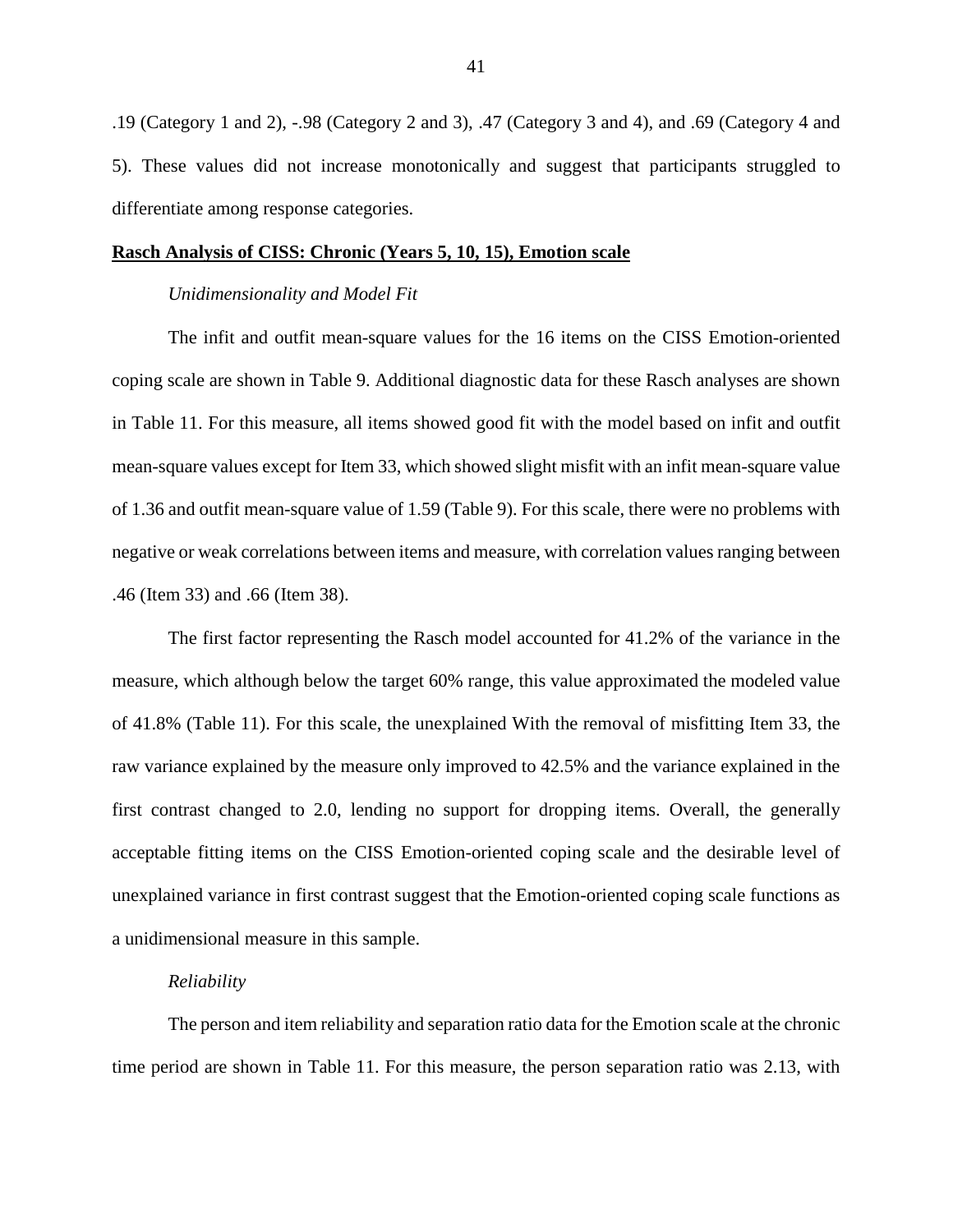person reliability of .82, which is considered good reliability but relatively weaker person separation. The item separation ratio was 5.13, with item reliability of .96, both of which are considered excellent values.

## *Targeting*

The Item-Person Map for the Emotion scale at the chronic time period is shown in Figure 5. Visual examination of this map showed that the distribution of person ability was skewed, such that there were more persons who reported lower levels of Emotion coping than there were persons who reported higher levels of Emotion coping. This map also showed that the spread of item difficulty reflected well the person ability distribution in the average range of emotion coping but that the items did not capture the more extreme high and low levels of emotion coping ability represented in this sample of participants. Overall, the Emotion scale items appeared to not adequately assess the full range of variance in emotion coping. Using this scale, persons in this sample with extreme high and low levels of emotion coping were not well differentiated from those with emotion coping levels in the moderate range. As shown with the CISS full measure and Task scale results, the Emotion scale by design did not appear to capture a meaningful amount of variance. However, there was no clear evidence for ceiling or floor effects based on frequency data at the extreme scores for this sample.

## *Response Categories*

For the Emotion scale at the chronic time, the categories increased monotonically, so there was no evidence of category disordering overall; i.e., Category 1 (-.81), Category 2 (-.42), Category 3 (-.10), Category 4 (.21), Category 5 (.47). At an item level for this measure there was no category disordering. These data suggest that higher average emotion coping ability corresponded with higher category rating in this sample (Linacre, 1999). Overall, no items on the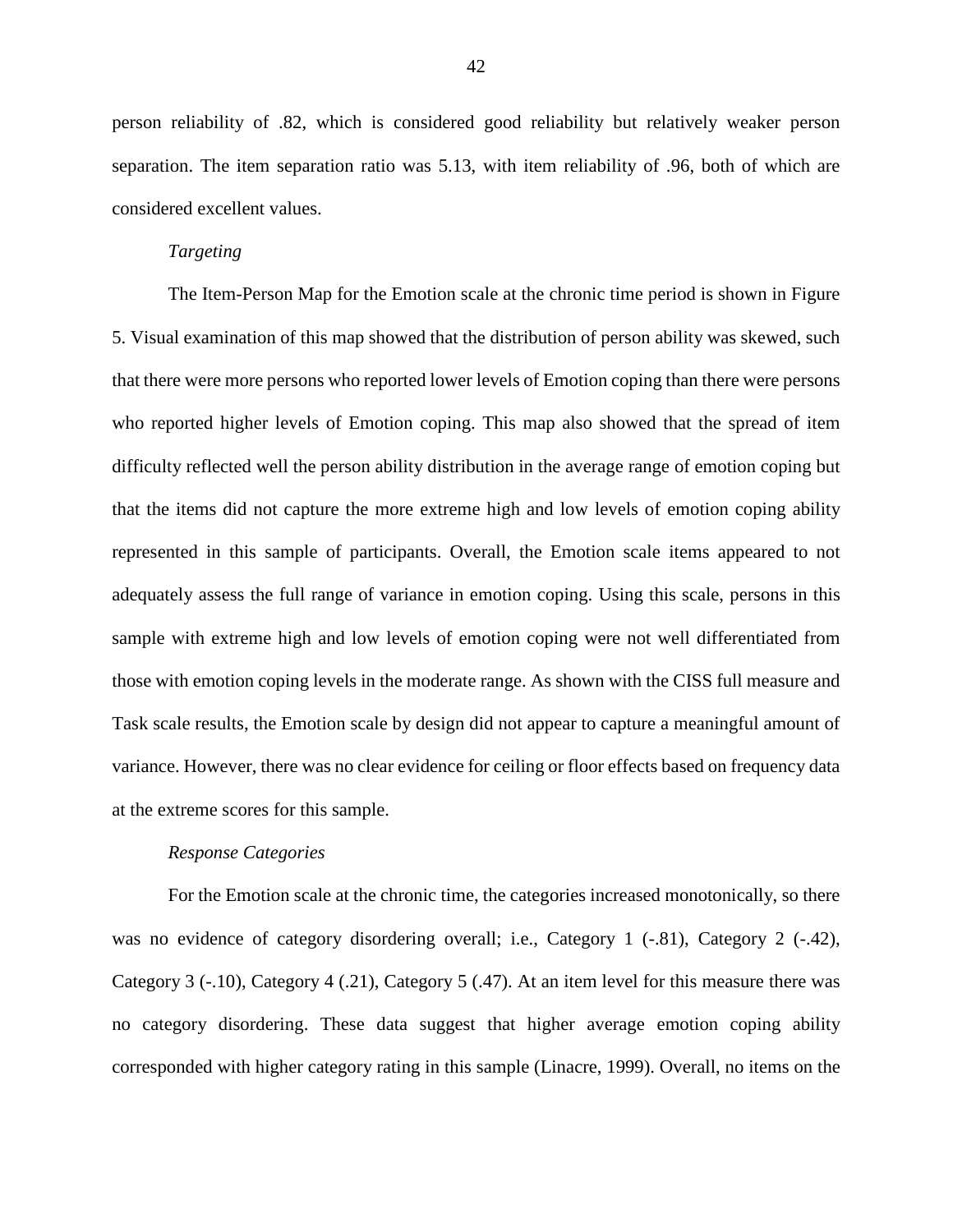Emotion scale at chronic time had low count data. Taken together, the count data and fit statistics indicated no need to drop items for the Emotion scale at chronic time.

Looking at threshold disordering for the Emotion scale at chronic time, the Andrichthresholds did not increase as expected, suggesting that participants had difficulty differentiating among the category options. In this case, the Andrich thresholds increased between sequential categories as .21 (Category 1 and 2), -.66 (Category 2 and 3), .36 (Category 3 and 4), and .09 (Category 4 and 5).

## **Rasch Analysis of CISS: Chronic (Years 5, 10, 15), Avoidance scale**

## *Unidimensionality and Model Fit*

The infit and outfit mean-square values for the 16 items on the CISS Avoidance coping scale are shown in Table 10. Additional diagnostic data for these Rasch analyses are shown in Table 11. All items showed good fit with the model based on infit and outfit mean-square values, indicating that all 16 items had excellent fit for the Avoidance scale.

Correlations among items and measure were examined by looking at the Item Statistics table (Table 10.1) in Winsteps output. For this scale, there were no problems with negative or weak correlations between items and measure, with correlation values ranging between .37 (Item 23) and .58 (Item 12).

The first factor representing the Rasch model accounted for 37.6% of the variance in the measure, which although below the target 60% range, this value approximated the modeled value of 38.1% (Table 11). Additionally, the unexplained variance explained in the first contrast was 2.5, which was below the desirable maximum value of 3. Overall, the excellent fitting items on the CISS Avoidance scale and the desirable level of residual variance in the first contrast suggested that the Avoidance scale functions as a unidimensional measure in this sample.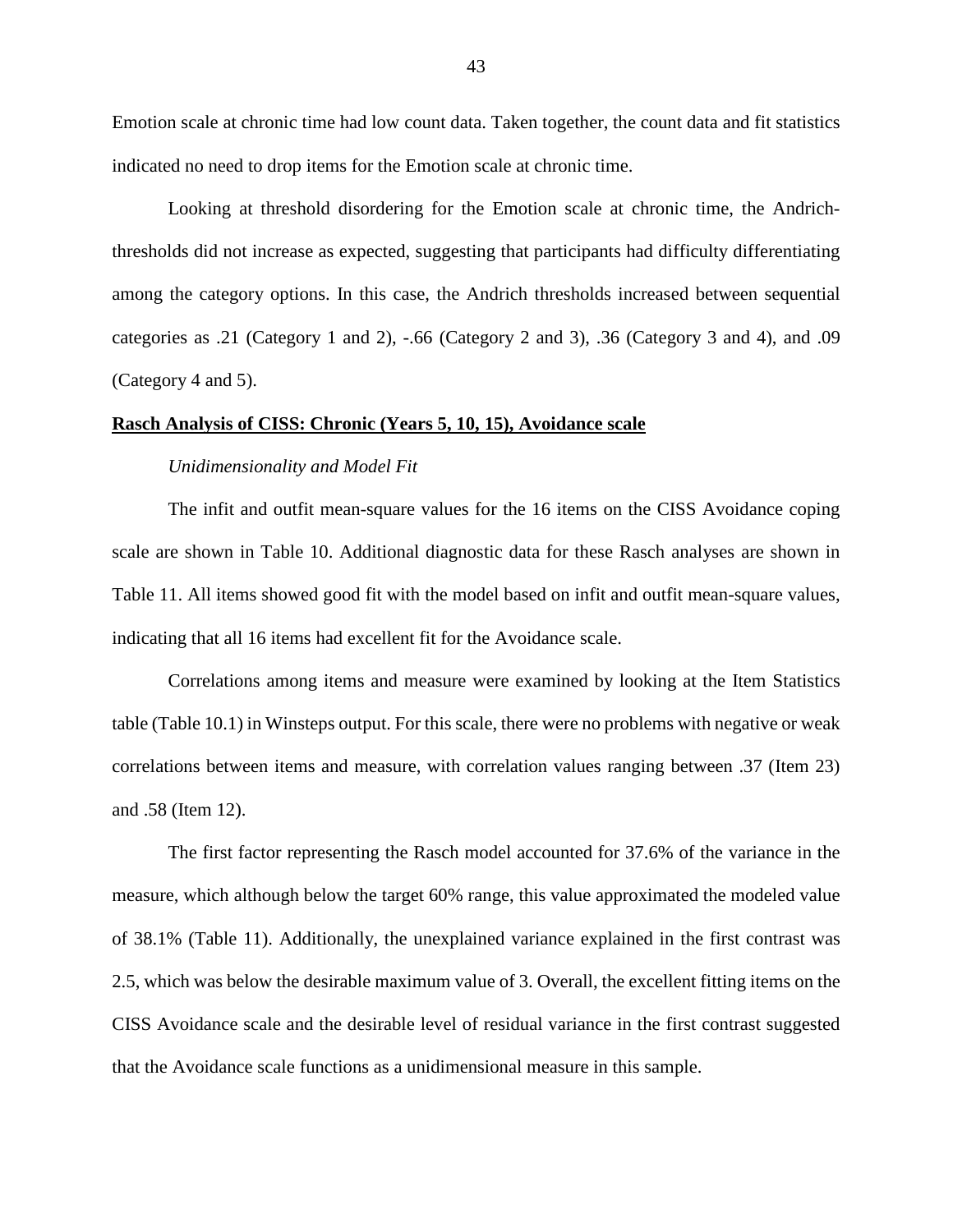#### *Reliability*

The person and item reliability and separation ratio data for the Avoidance scale at the chronic time period are shown in Table 11. For this measure, the person separation ratio was 1.81, with person reliability of .77, which is considered fair reliability and poor person separation. The item separation ratio was 6.74, with item reliability of .98, both of which are considered excellent values.

### *Targeting*

The Item-Person Map for the Avoidance scale at the chronic time period is shown in Figure 6. Visual examination of this map showed that the distribution of person ability was slightly skewed, such that there were slightly more persons who reported lower levels of Avoidance coping than there were persons who reported higher levels of Avoidance coping. This map also showed that the distribution of item difficulty fully captured the upper range of person ability but did not fully capture the lower range of person ability for avoidance coping. In other words, persons with the lowest level of avoidance coping were not differentiated well using this scale from persons with moderate levels of avoidance coping. Therefore, within this sample, the Avoidance scale did not appear to capture a meaningful amount of variance of avoidance coping ability. Note that frequency data did not indicate clear ceiling or floor effects as few people in this sample scored at the extreme ranges on this measure.

#### *Response Categories*

For the Avoidance scale at the chronic time, the categories increased monotonically, so there was no evidence of category disordering overall; i.e., Category 1 (-.75), Category 2 (-.36), Category 3 (-.13), Category 4 (.09), Category 5 (.25). Levels of avoidance coping increased with category ratings in this sample. At an item level for this measure there was slight category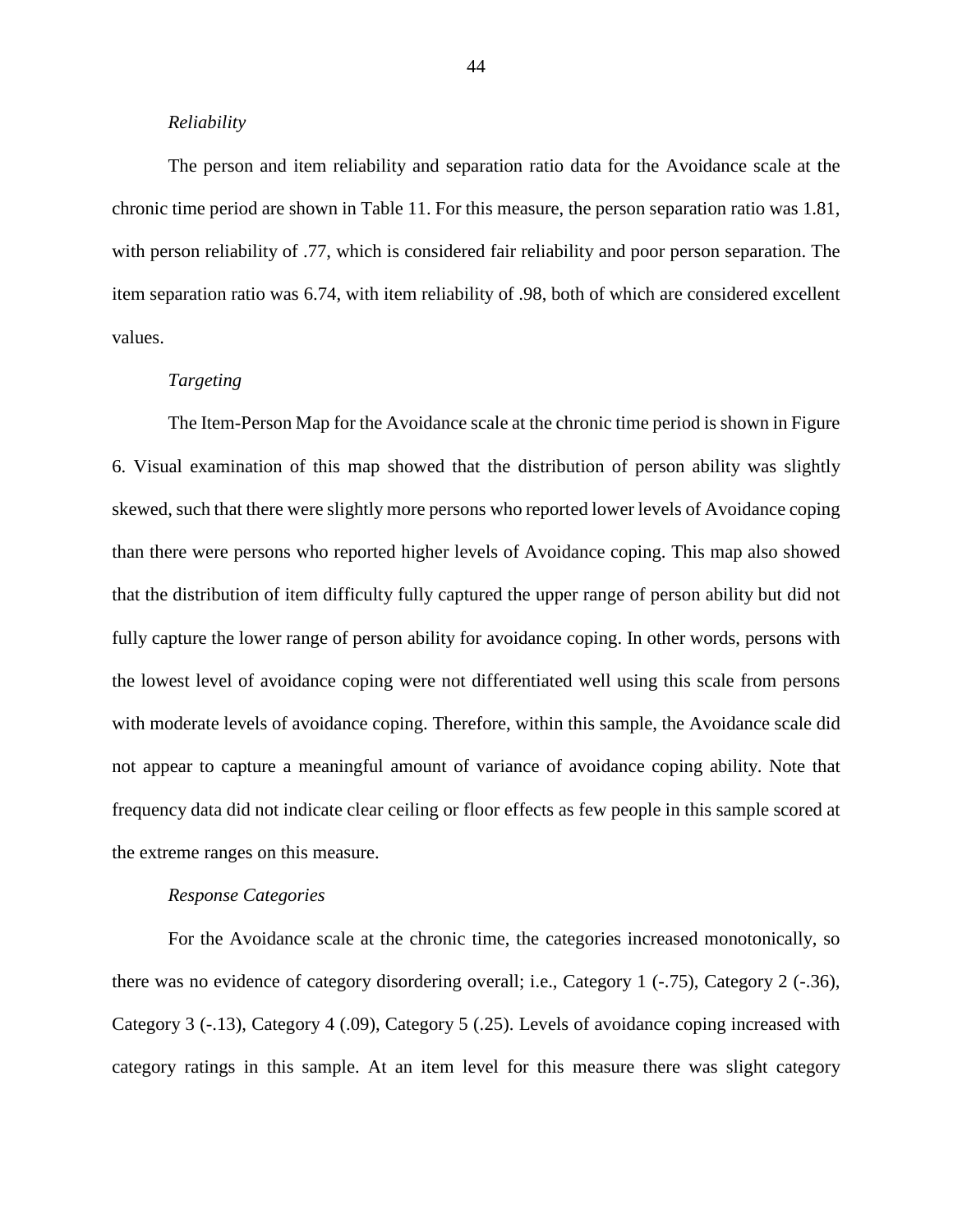disordering for Item 48 (12354). To determine factors that may be driving the disorder, count data, fit statistics, and category disordering were examined for Item 48. Overall, there were two items with low count data  $(9, 23)$ , but these items did not have any problems with fit statistics. Based on these data, there was no strong reason to drop items or collapse categories at this time.

Looking at threshold disordering for the Avoidance scale at chronic time, the Andrichthresholds did not increase as expected, suggesting that participants had difficulty differentiating among the category options. In this case, the Andrich thresholds increased between sequential categories as .43 (Category 1 and 2), -.56 (Category 2 and 3), .27 (Category 3 and 4), and -.14 (Category 4 and 5).

#### **Rasch Analysis of CISS: Year 1, All Items**

#### *Unidimensionality and Model Fit*

The infit and outfit mean-square values for the 48 items on the CISS are shown in Table 7. Additional diagnostic data for these Rasch analyses are shown in Table 11. Most items showed good fit with the model based on infit and outfit mean-square values except for Items 4, 6, 9, 23, 43, and 45, which showed misfitting infit mean-square values between 0.64 and 1.81 and outfit mean-square values between 0.66 and 1.91 (Table 7). For this scale, there were no problems with negative or weak correlations between items and measure, with correlation values ranging between .15 (Item 6) and .52 (Items 18 and 37).

The first factor representing the Rasch model accounted for 31.9% of the variance in the measure, which although below the target 60% range, this value approximated the modeled value of 32.4% (Table 11). The unexplained variance in first contrast was 8.3, which exceeded the desirable maximum value of 3.

In order to determine if the CISS might function better as a measure with the deletion of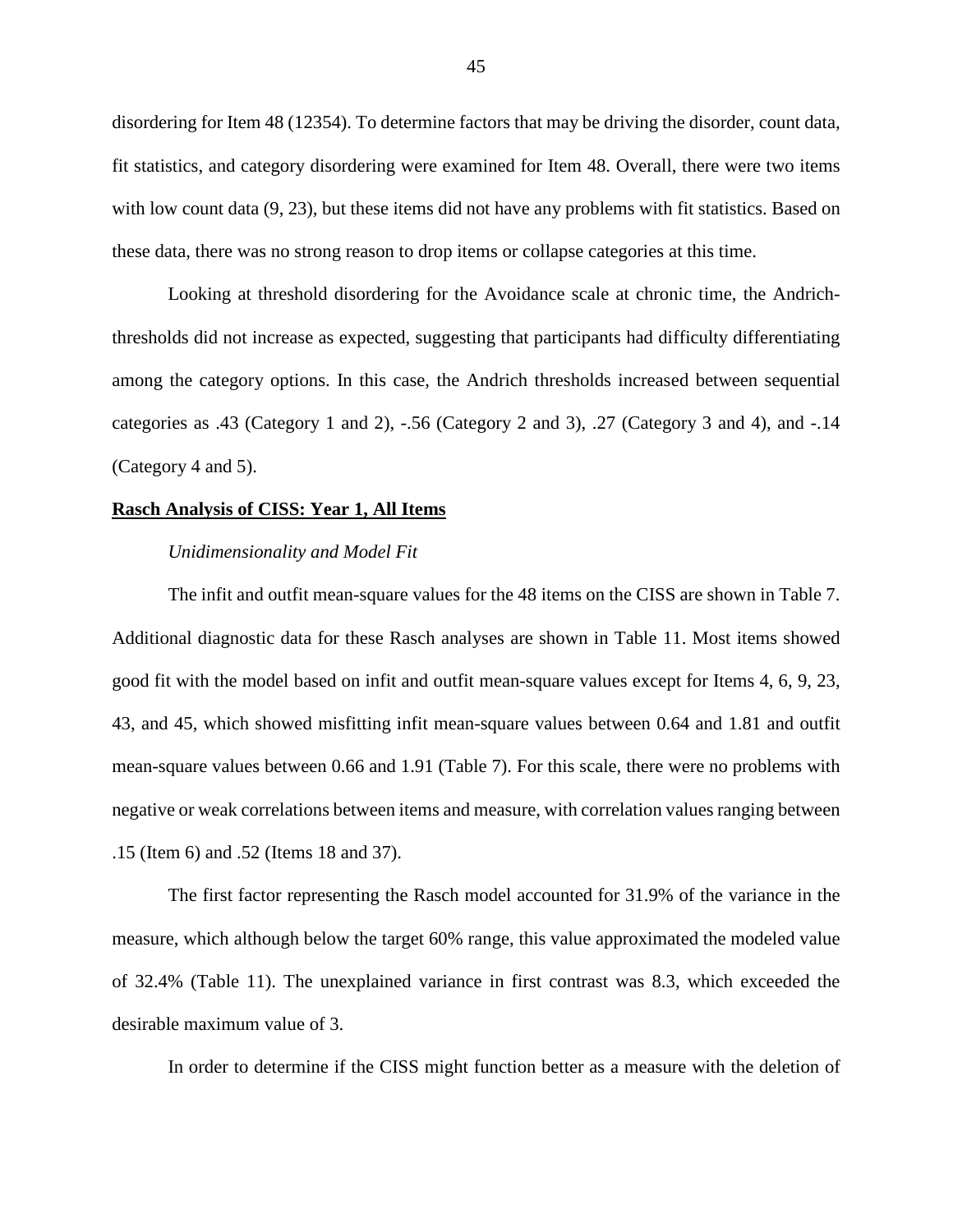misfitting items, Rasch analysis was repeated for Year 1 after dropping items 4, 6, 9, 23, 43, and 45. With these dropped items, the model accounted for 31.0% of the variance in the measure, which falls below the desired 60% level and falls below the modeled value of 31.6%, and the variance explained in first contrast was 7.3. Taken together, these data suggest that the CISS as one measure did not improve in function with the deletion of items that did not fit perfectly well. Therefore, there was no strong reason to drop items.

Overall, these data suggest that most items in the full CISS measure fit well and those items with slight misfit still contributed positively to the overall function of the measure. In regards to dimensionality, the high level of variance explained in the first contrast was inconsistent with expectations for a unidimensional model, which suggested that the CISS at 1 year after TBI likely functions as a multidimensional measure.

#### *Reliability*

The person and item reliability and separation ratio data for the full CISS at Year 1 are shown in Table 11. For this measure, the person separation ratio was 2.89, with person reliability of .89, which is considered good reliability and fair person separation. The item separation ratio was 4.53, with item reliability of .95, which is considered excellent reliability and very good item separation.

# *Targeting*

The Item-Person Map for the full CISS at Year 1 is shown in Figure 7. Visual examination of this map showed that the distribution of person ability formed a relatively narrow band around the average level of ability. The distribution of item difficulty reflected a similarly narrow band around the average difficulty level. Therefore, although these items only captured a narrow range of overall coping ability, the measure adequately captured the variance represented in this rather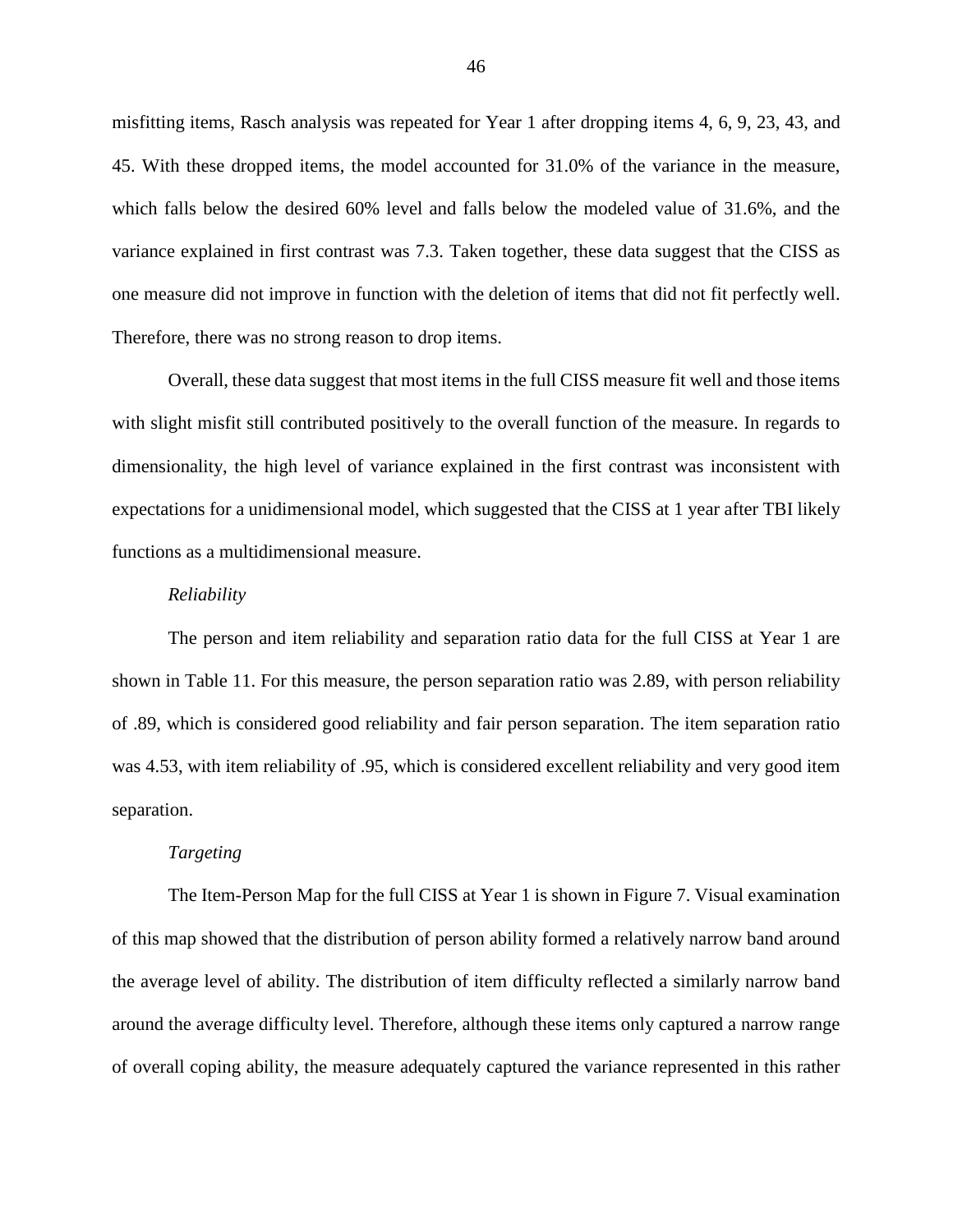homogenous participant group. However, in general, the measure did not appear to be designed in such a manner as to capture a wide range of variance in coping style. Additional consideration of frequency data indicated no problems with ceiling or floor effects in this sample.

# *Response Categories*

For the full CISS at Year 1, the categories increased monotonically, so there was no evidence of category disordering overall; i.e., category 1 (-.56), category 2 (-.22), category 3 (- .02), category 4 (.21), category 5 (.43). At an item level for this measure there was slight category disordering for Item 7 (12435), Item 9 (12435), Item 41 (13245), and Item 47 (13245). To determine factors that may be driving the disorder, count data, fit statistics, and category disordering were examined for these items. Overall, 22 of the 48 items had low count data (i.e., items 2, 3, 6, 9, 15, 18, 20, 21, 23, 24, 25, 26, 27, 28, 35, 39, 40, 41, 42, 43, 45, 47). Across these items, each category had the following number of items total with low count data: Category 1 (12 items), Category 2 (13 items), Category 3 (1 item), Category 4 (5 items), Category 5 (4 items). These data suggested that low count data may have accounted for the category disordering in items 9, 41, and 47. Of the four disordered items, only Item 9 had problems with fit statistics. Given the prevalence and trends in low count data and the lack of clear evidence of poor fit for disordered items, there was no strong reason to drop specific items. However, these data suggested that the measure might benefit from collapsing Categories 1 and 2 given the consistent trend in low count data for these categories at Year 1 in this sample; however category function and consideration of collapsing categories must be considered in regard to utility across all time points as used in this study.

Looking at threshold disordering for the CISS at Year 1, the Andrich-thresholds did not increase as expected, suggesting that participants had difficulty differentiating among the category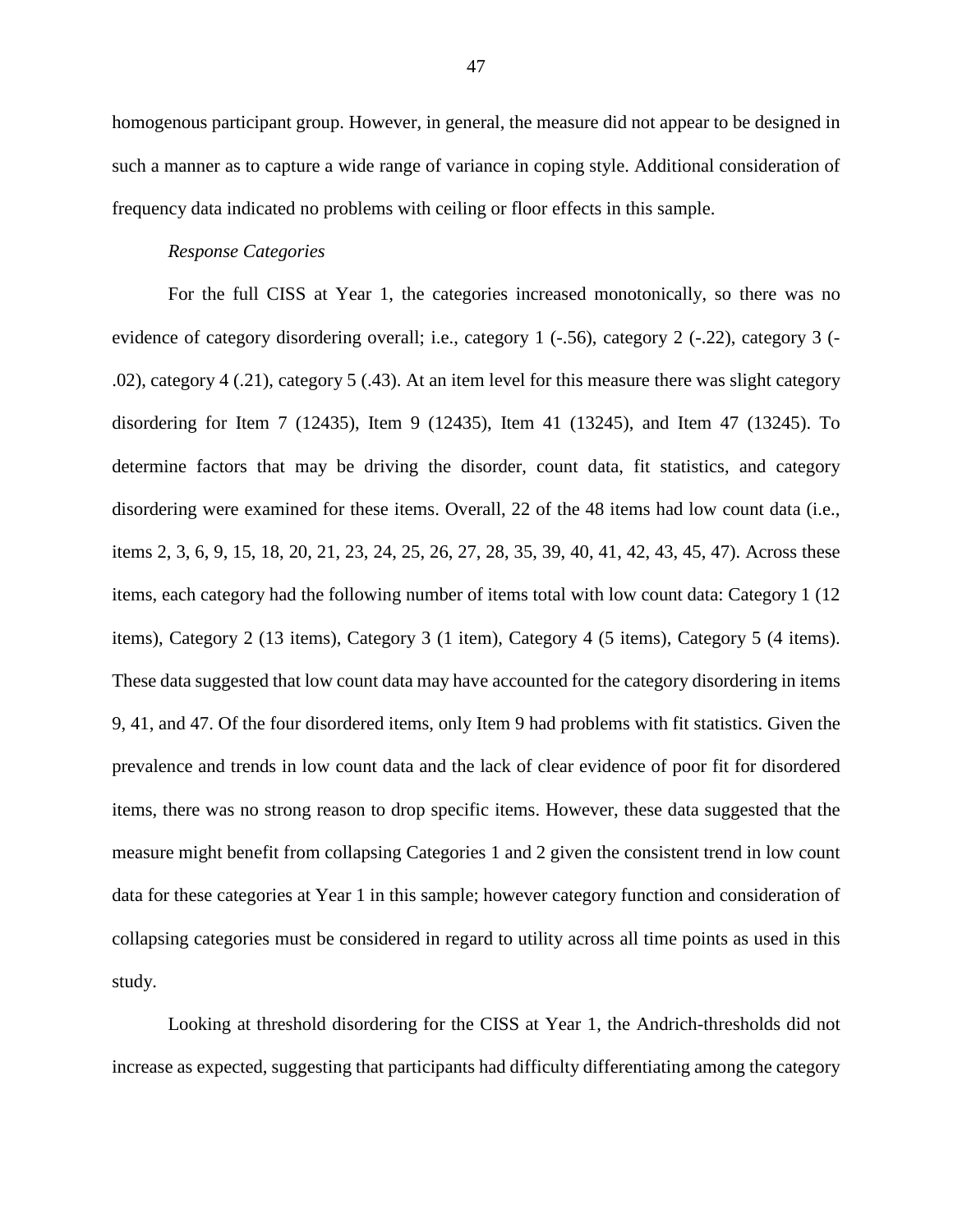options. In this case, the Andrich thresholds increased between sequential categories as .15 (Category 1 and 2), -.73 (Category 2 and 3), .20 (Category 3 and 4), and .38 (Category 4 and 5). These values did not increase monotonically and suggested that participants had particular difficulty differentiating among categories. Threshold disordering might account, in part, for some of the category disordering described above.

#### **Rasch Analysis of CISS: Year 1, Task scale**

#### *Unidimensionality and Model Fit*

The infit and outfit mean-square values for the 16 items on Task scale are shown in Table 8. Additional diagnostic data for these Rasch analyses are shown in Table 11. Most items showed good fit with the model based on infit and outfit mean-square values except for Items 6, 43, and 46, which showed misfitting infit mean-square values between 0.68 and 2.03 and outfit meansquare values between 0.77 and 1.92 (Table 8). For this scale, there were no problems with negative or weak correlations between items and measure, with correlation values ranging between .35 (Item 6) and .68 (Item 26).

The first factor representing the Rasch model accounted for 43.2% of the variance in the measure, which although below the target 60% range, this value approximated the modeled value of 44.1% (Table 11). The unexplained variance explained in the first contrast was 2.2, which fell below the desirable maximum value of 3 and suggested that the Task scale at Year 1 was unidimensional.

In order to determine whether the Task scale might function better as a measure with the deletion of misfitting items, Rasch analysis was repeated for Year 1 after dropping Items 6, 43, and 46. With these dropped items, the model accounted for 46.2% of the variance in the measure, which fell below the desired 60% level and fell below the modeled value of 47.1%, and the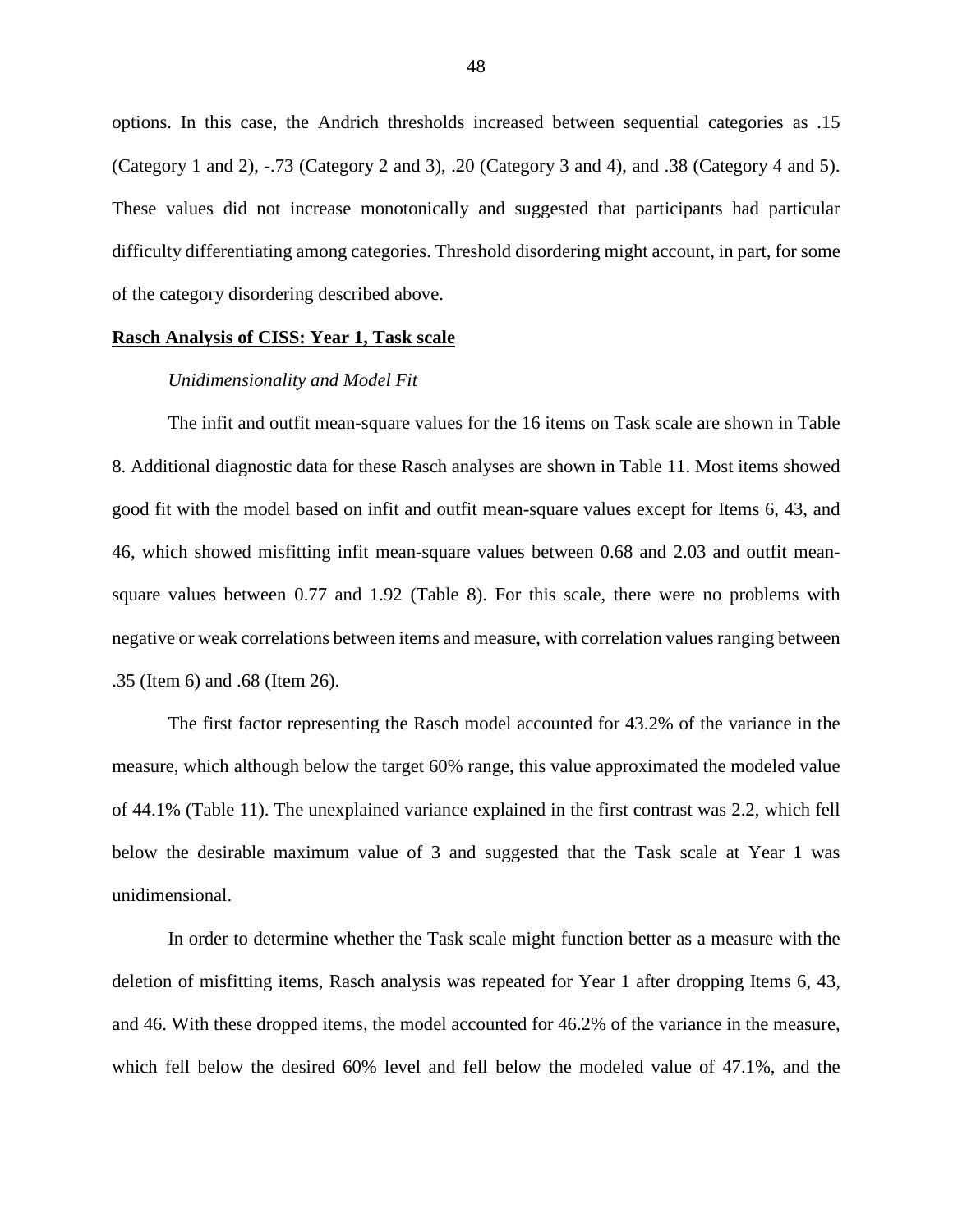unexplained variance in first contrast was 2.1. Although dropping these items improved the amount of variance explained in the measure, the total value still was below expectations for good measurement. Taken together, these data suggested that the Task scale did not meaningfully improve in function with the deletion of items that did not fit perfectly well. Therefore, there was no strong reason to drop items.

Overall, these data suggested that most items in the Task scale fit well and removal of those items with slight misfit did not greatly improve the overall function of the measure. In regards to dimensionality, the low level of variance explained in the first contrast was consistent with expectations of a unidimensional measure.

## *Reliability*

The person and item reliability and separation ratio data for the Task scale at Year 1 are shown in Table 11. For this measure, the person separation ratio was 2.42 with person reliability of .85, which is good reliability and fair person separation. The item separation ratio was 3.14, with item reliability of .91, which is very good reliability and good item separation.

## *Targeting*

The Item-Person Map for the Task scale at Year 1 is shown in Figure 8. Visual examination of this map showed that the distribution of person ability was relatively skewed, such that there were more persons with extremely high levels of task coping ability than there were persons with extremely low levels of task coping ability. In contrast to the relative spread of person ability, the distribution of item difficulty was relatively constricted around the moderate or average range of task coping. Consequently, these items did not capture the variance in person ability at either extreme end of spectrum. In particular, these items did a poor job of differentiating persons with very high levels of task coping ability from persons with moderately high levels of task coping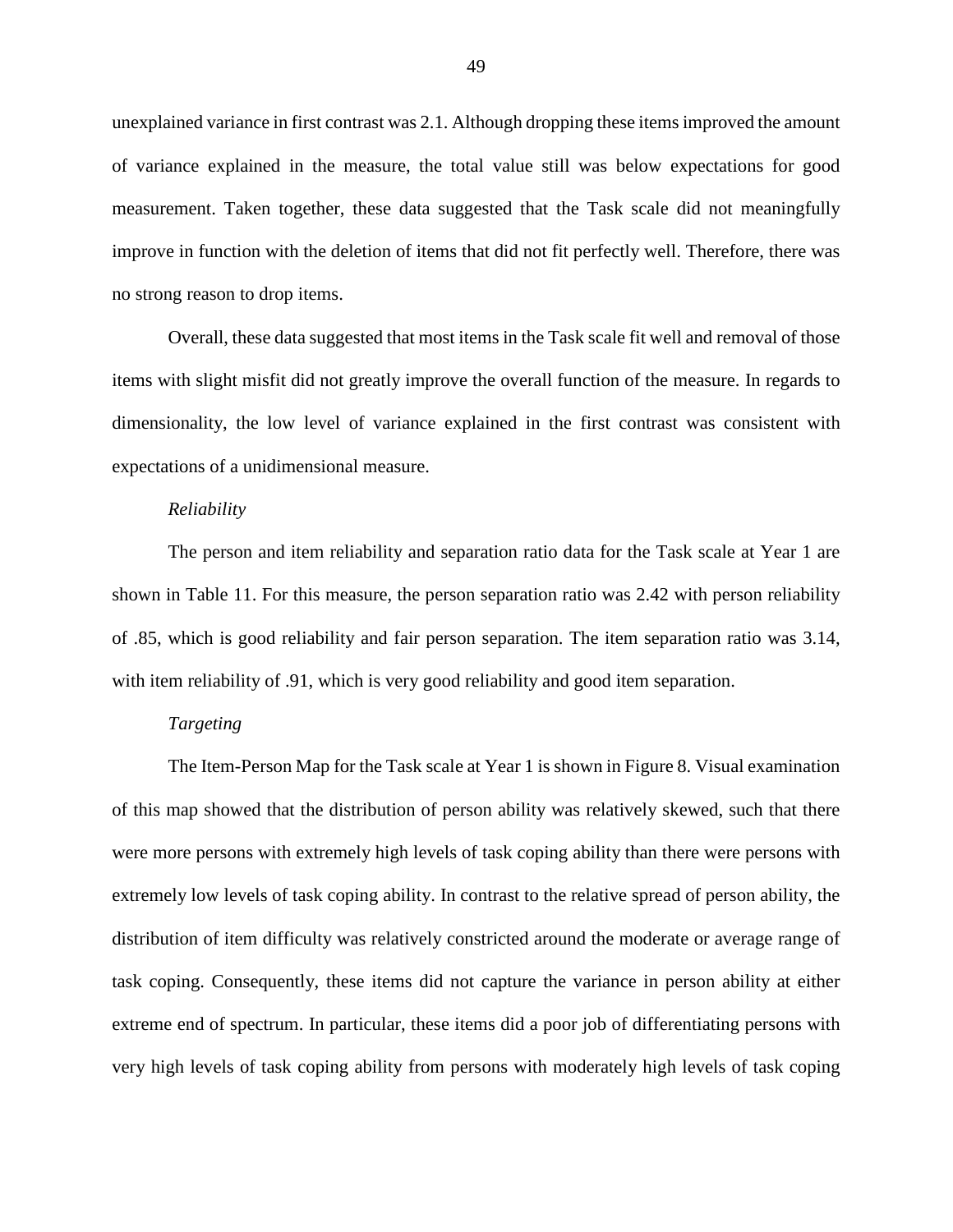ability. Overall, these items did not adequately target the range of task coping ability represented in this sample and in general did not capture a wide range of variance in task coping. However, frequency data did not provide evidence of clear ceiling or floor effects as few persons in the sample obtained the highest or lowest scores.

## *Response Categories*

For the Task scale at Year 1, the categories increased monotonically, so there was no evidence of category disordering overall; i.e., category 1 (-.70), category 2 (-.32), category 3 (.16), category 4 (.68), category 5 (1.39). Levels of task coping increased with higher category ratings in this sample. At an item level for this measure there was slight category disordering for Item 2 (21345), Item 6 (21345), and Item 46 (13245). To determine factors that may be driving the disorder, count data, fit statistics, and category disordering were examined for these items. Overall, 12 of the 16 items had low count data (i.e., Items 2, 6, 15, 21, 24, 26, 27, 39, 41, 42, 43, and 47). Across these items, all low count data were for Category 1 (9 items) or Category 2 (10 items). These data suggest that low count data may have accounted for the category disordering in Items 2 and 6. Of the three disordered items, Items 6 and 46 had problems with fit statistics. Given the trends in count data, low count data may have accounted for the item level category disordering. However, the misfit in disordered Items 6 and 46 also suggested that these items might have been a poor fit for the scale irrespective of category functioning. To test this possibility, the analysis was rerun without Items 6 and 46; however, deletion of these items did not improve the functioning of the measure in any of the domains discussed and actually lowered the amount of variance explained in the measure to 12.3%. Overall, these data suggested that the Task scale might benefit from collapsing Categories 1 and 2 given the consistent trend in low count data for these categories at Year 1 in this sample.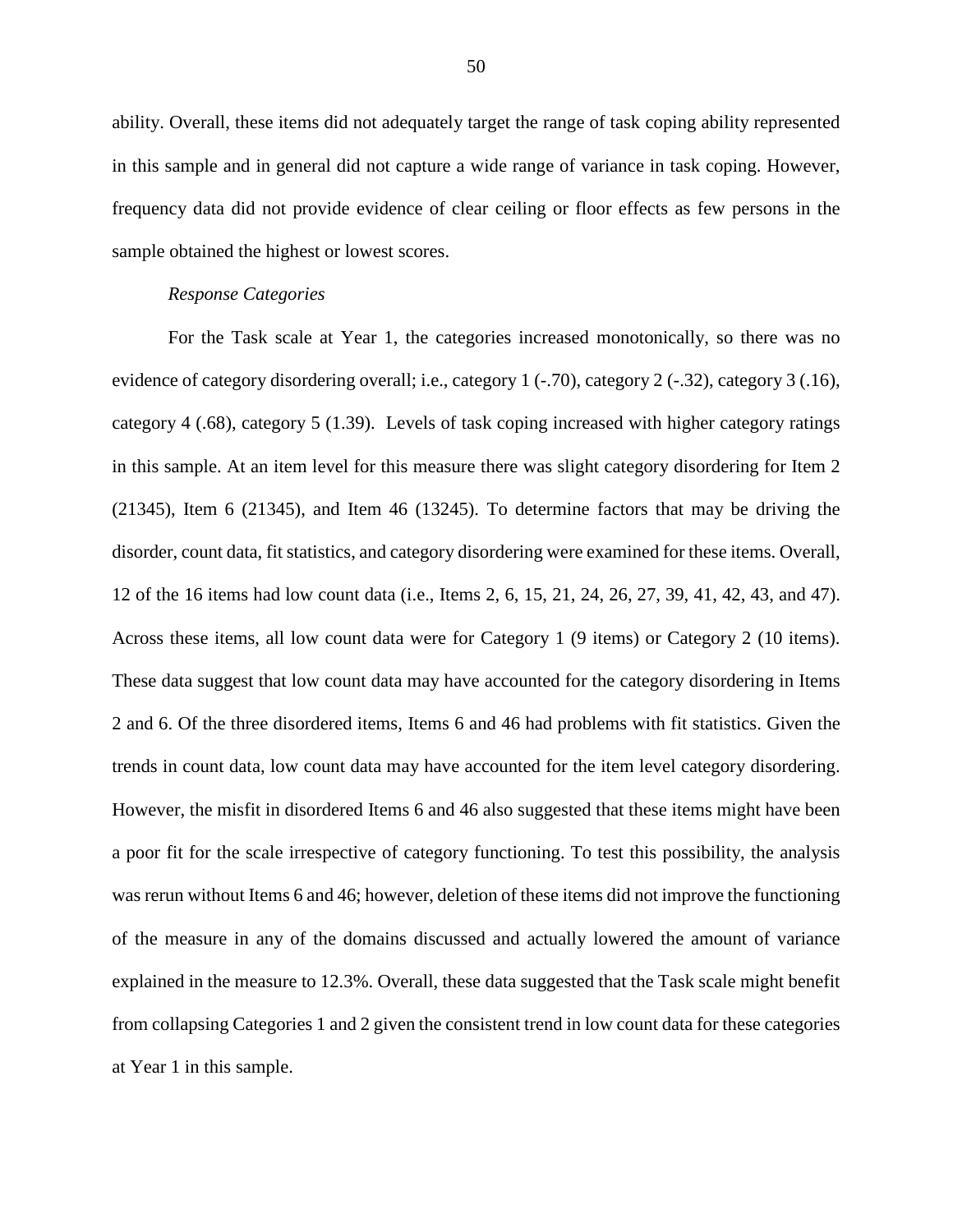Looking at threshold disordering for the Task scale at Year 1, the Andrich thresholds did not increase as expected, suggesting that participants had difficulty differentiating among the category options. In this case, the Andrich thresholds increased between sequential Categories as -.42 (Category 1 and 2), -1.09 (Category 2 and 3), .21 (Category 3 and 4), and 1.30 (Category 4 and 5). Threshold disordering might have accounted, in part, for the category disordering described above.

## **Rasch Analysis of CISS: Year 1, Emotion scale**

#### *Unidimensionality and Model Fit*

The infit and outfit mean-square values for the 16 items on Emotion scale are shown in Table 9. Additional diagnostic data for these Rasch analyses are shown in Table 11. Most items showed good fit with the model based on infit and outfit mean-square values except for Items 19 and 45, which showed misfitting infit mean-square values between 0.60 and 1.60 and outfit meansquare values between 0.57 and 1.81 (Table 9). For this scale, there were no problems with negative or weak correlations between items and measure, with correlation values ranging between .43 (Item 28) and .69 (Item 19).

The first factor representing the Rasch model accounted for 41.9% of the variance in the measure, which although below the target 60% range, this value approximated the modeled value of 42.4% (Table 11). The unexplained variance explained in the first contrast was 2.2, which was below the desirable maximum value of 3.

In order to determine if the Emotion scale might function better as a measure with the deletion of misfitting items, Rasch analysis was repeated for Year 1 after dropping Items 19 and 45. With these dropped items, the model accounted for 39.8 % of the variance in the measure, which was below the desired 60% level and the modeled variance of 40.3%, and the unexplained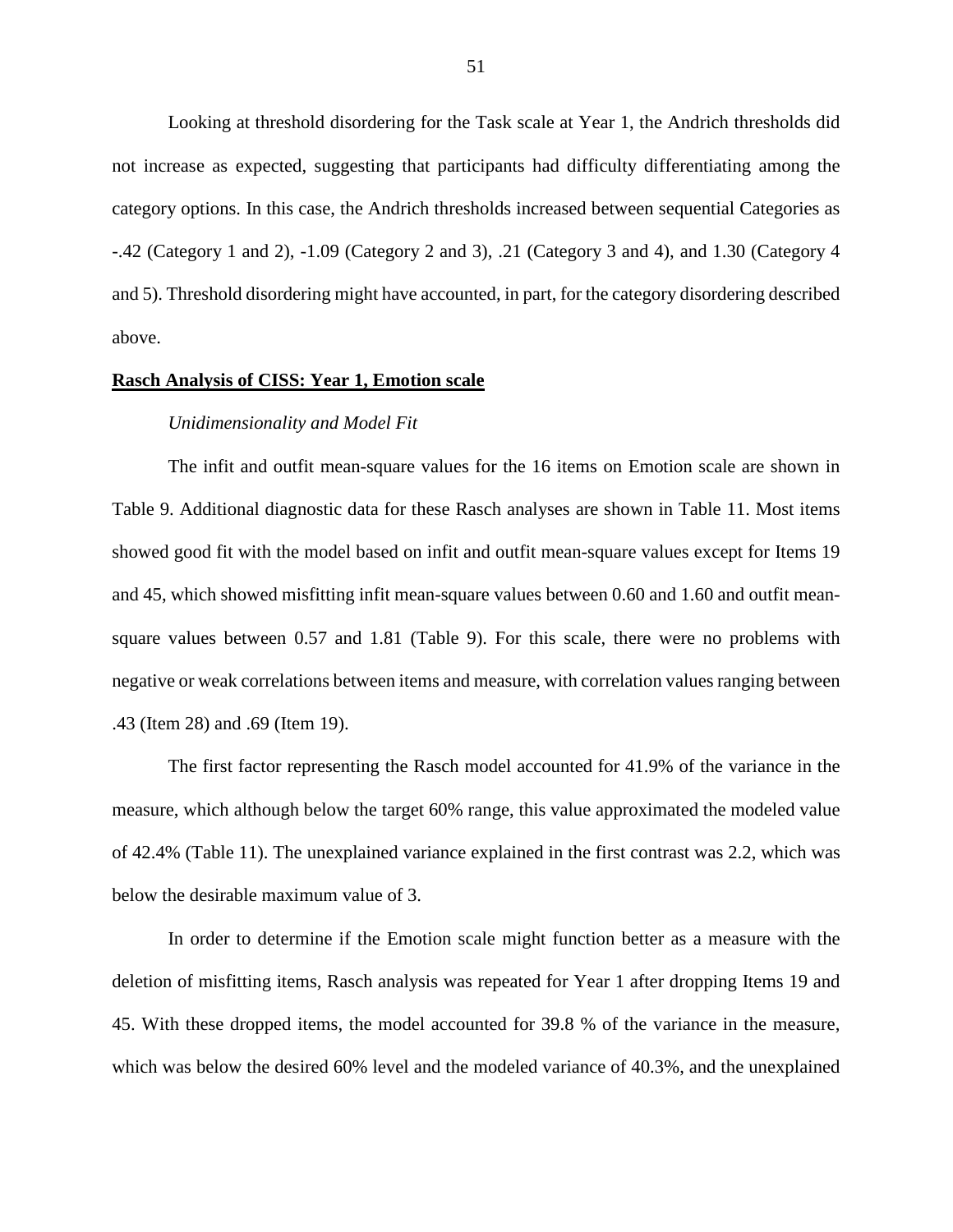variance in first contrast was 2.1. Taken together, these data suggested that the Emotion scale did not improve in function with the deletion of items that did not fit perfectly well. Therefore, there was no strong reason to drop items.

Overall, these data suggested that most items in the Emotion scale fit well and those items with slight misfit still contributed positively to the overall function of the measure. In regards to dimensionality, the low level of variance explained in the first contrast was consistent with expectations of a unidimensional measure.

## *Reliability*

The person and item reliability and separation ratio data for the Emotion scale in Year 1 are shown in Table 11. For this measure, the person separation ratio was 2.15 with person reliability of .82, which is good reliability and fair person separation. The item separation ratio was 3.94, with item reliability of .94, which is very good reliability and good item separation.

## *Targeting*

The Item-Person Map for the Emotion scale at Year 1 is shown in Figure 9. Visual examination of this map showed that the distribution of person ability was fairly normally distributed in this sample, such that most persons were in the average range whereas a few persons were in the high and low ranges of ability. Conversely, item difficulty was not well distributed across the full range of emotion coping and appeared to capture variance only within the moderate range; also, item difficulty appeared to target only a few levels of emotion coping rather than a continuum of emotion coping, even within the average or moderate range. Overall, these items appeared to do a poor job targeting the full range of emotion coping represented in this sample. Item difficulties poorly estimated persons with high and low levels of emotion coping as shown by the clusters of person symbols (e.g., XX) on both of the high and low ends of the map that were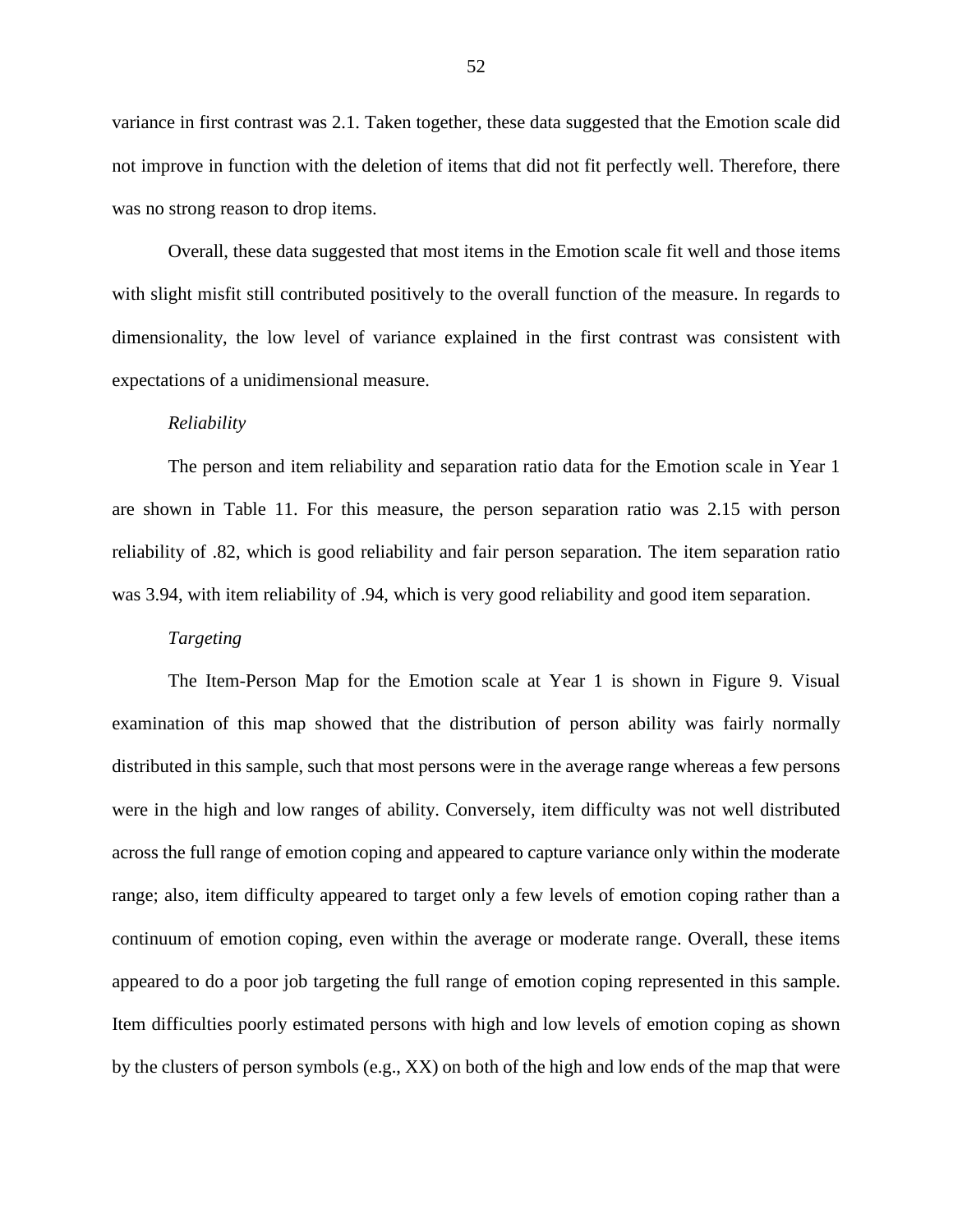not matched with items of corresponding difficulty levels. However, consideration of frequency data gave no support for clear ceiling or floor effects given that fewer than 15% of the sample obtained the highest or lowest possible scores.

# *Response Categories*

For the Emotion scale at Year 1, the categories increase monotonically, so there was no evidence of category disordering overall; i.e., Category 1 (-.78), Category 2 (-.45), Category 3 (- .10), Category 4 (.19), Category 5 (.66). Levels of emotion coping increased with category ratings in this sample. At an item level, there was slight category disordering for Item 16 (12435). To determine factors that may be driving the disorder, count data, fit statistics, and category disordering were examined for this item. Overall, 3 of the 16 items had low count data (25, 28, and 45) and there were no consistent trends for low count categories. Item fit statistics for Item 16 were not problematic. Taken together, there was no strong evidence for dropping Item 16 or for altering categories.

Looking at *threshold disordering* for the Emotion scale at Year 1, the Andrich-thresholds did not increase as expected, suggesting that participants had difficulty differentiating among the category options. In this case, the Andrich thresholds increased between sequential categories as - .18 (category 1 and 2), -.57 (category 2 and 3), .46 (category 3 and 4), and .29 (category 4 and 5).

## **Rasch Analysis of CISS: Year 1, Avoidance scale**

#### *Unidimensionality and Model Fit*

The infit and outfit mean-square values for the 16 items on the CISS Avoidance scale are shown in Table 10. Additional diagnostic data for these Rasch analyses are shown in Table 11. Many items showed good fit with the model based on infit and outfit mean-square values. However, Items 4, 9, 18, 23, and 37 were somewhat misfitting for the scale with misfitting infit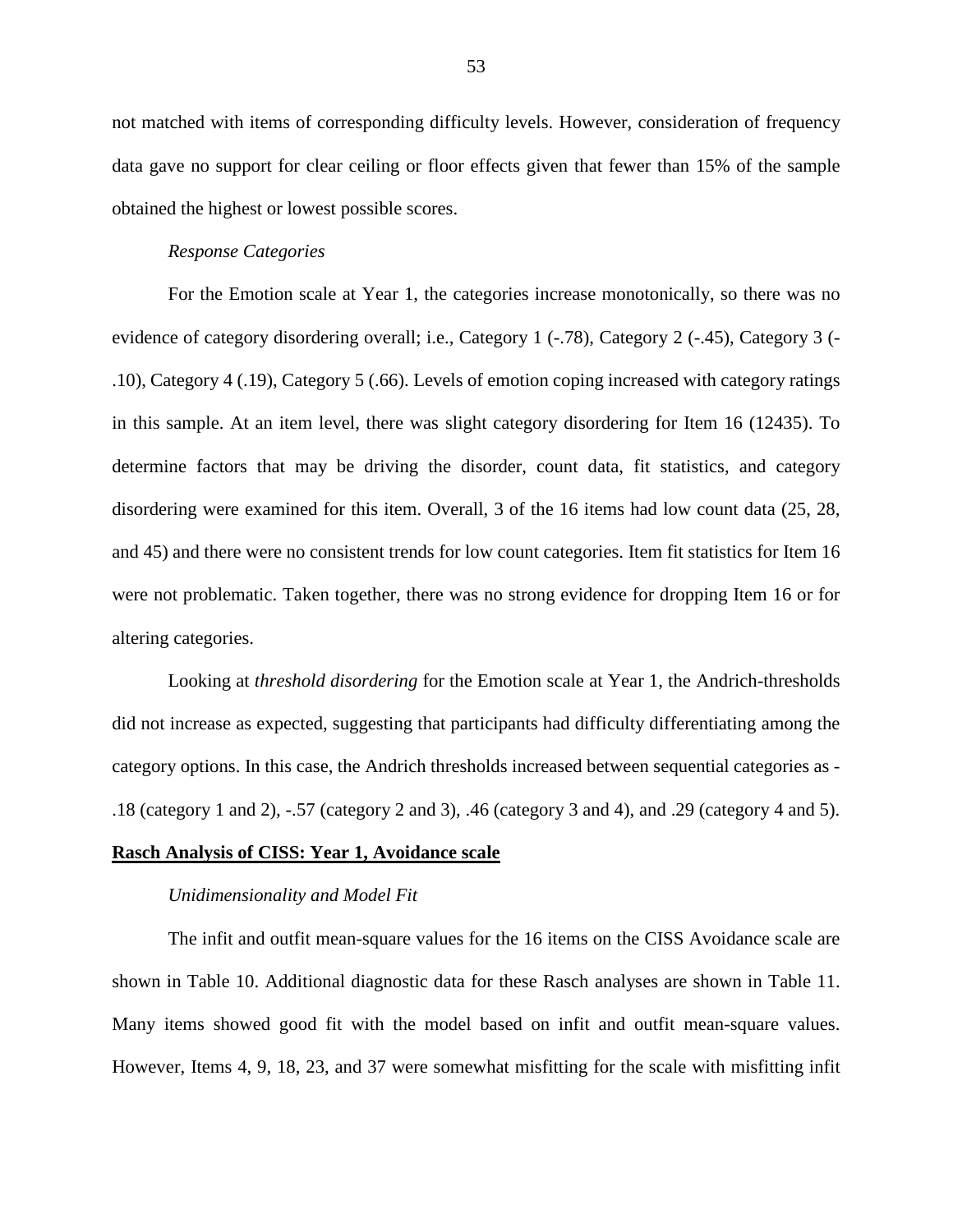mean-square values between 0.65 and 1.45 and outfit mean-square values between 0.60 and 1.68. For this scale, there were no problems with negative or weak correlations between items and measure, with correlation values ranging between .42 (Item 35) and .70 (Item 18). The first factor representing the Rasch model accounted for 43.4% of the variance in the measure, which although below the target 60% range, this value approximated the modeled value of 43.9% (Table 11). The variance explained in first contrast was 2.5, which was below the desirable maximum value of 3.

In order to determine if the Avoidance scale might function better as a measure with the deletion of misfitting items, Rasch analysis was repeated for Year 1 after dropping Items 4, 9, 18, 23, and 37. With these dropped items, the model accounted for 41.7% of the variance in the measure, which was below the desired 60% level and below the modeled 42.1%, and the unexplained variance in first contrast was 2.1. Taken together, these data suggest that the Avoidance scale did not improve in function with the deletion of items that did not fit perfectly well. Therefore, there was no strong reason to drop items.

Overall, these data suggested that most items in the Avoidance scale fit well and those items with some misfit still contributed positively to the overall function of the measure. In regards to dimensionality, the low level of unexplained variance in the first contrast was consistent with expectations of a unidimensional measure.

#### *Reliability*

The person and item reliability and separation ratio data for the Avoidance scale in Year 1 are shown in Table 11. For this measure, the person separation ratio was 2.25 with person reliability of .83, which is good reliability and fair person separation. The item separation ratio was 4.73, with item reliability of .96, which is excellent reliability and very good item separation.

#### *Targeting*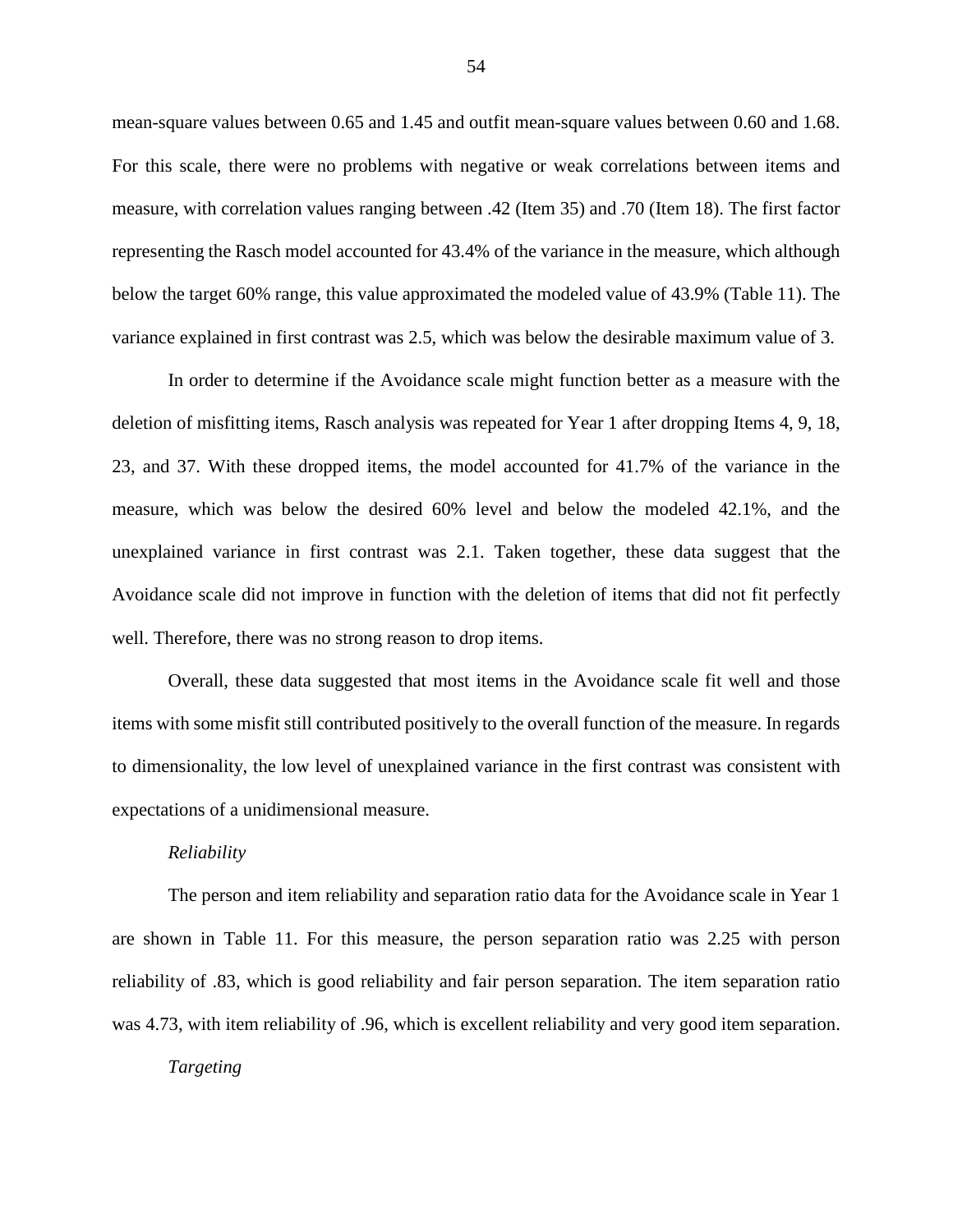The Item-Person Map for the Avoidance scale at Year 1 is shown in Figure 10. Visual examination of this map showed that the distribution of person ability was fairly normally distributed in this sample, such that most persons were in the average range while a few persons were in both the high and low ranges of ability. However, item difficulty was poorly distributed in that items did not capture the full range of avoidance coping. Item difficulty targeted primarily the moderate range of avoidance coping and within this range items did not appear to differentiate well persons with varied levels of ability. In other words, these items appeared to target only a few levels of moderate avoidance coping rather than targeting different levels of avoidance coping across the full range of average ability, let alone across the full range of ability in general. Overall, the items of the Avoidance scale poorly targeted variability in coping. However, frequency data did not provide evidence of ceiling or floor effects as few persons in the sample obtained the highest or lowest possible scores.

## *Response Categories*

For the Avoidance scale at Year 1, the categories increased monotonically, so there was no evidence of category disordering overall; i.e., category 1 (-.94), category 2 (-.41), category 3 (- .15), category 4 (.24), category 5 (.51). Levels of avoidance coping increased with higher category ratings in this sample. At an item level for this measure there was slight category disordering for Item 9 (12435) and Item 44 (13245). To determine factors that may be driving the disorder, count data, fit statistics, and category disordering were examined for these items. Overall, 7 of the 16 items had low count data (i.e., items 3, 9, 18, 20, 23, 35, 40) and there were no consistent trends for low count categories. Item fit statistics were not problematic for Items 3, 20, 35, or 40, but Items 9, 18, and 23 were slightly misfitting. However, deletion of the misfitting items did not improve the scale function, as described above. Therefore, there was no strong reason at the time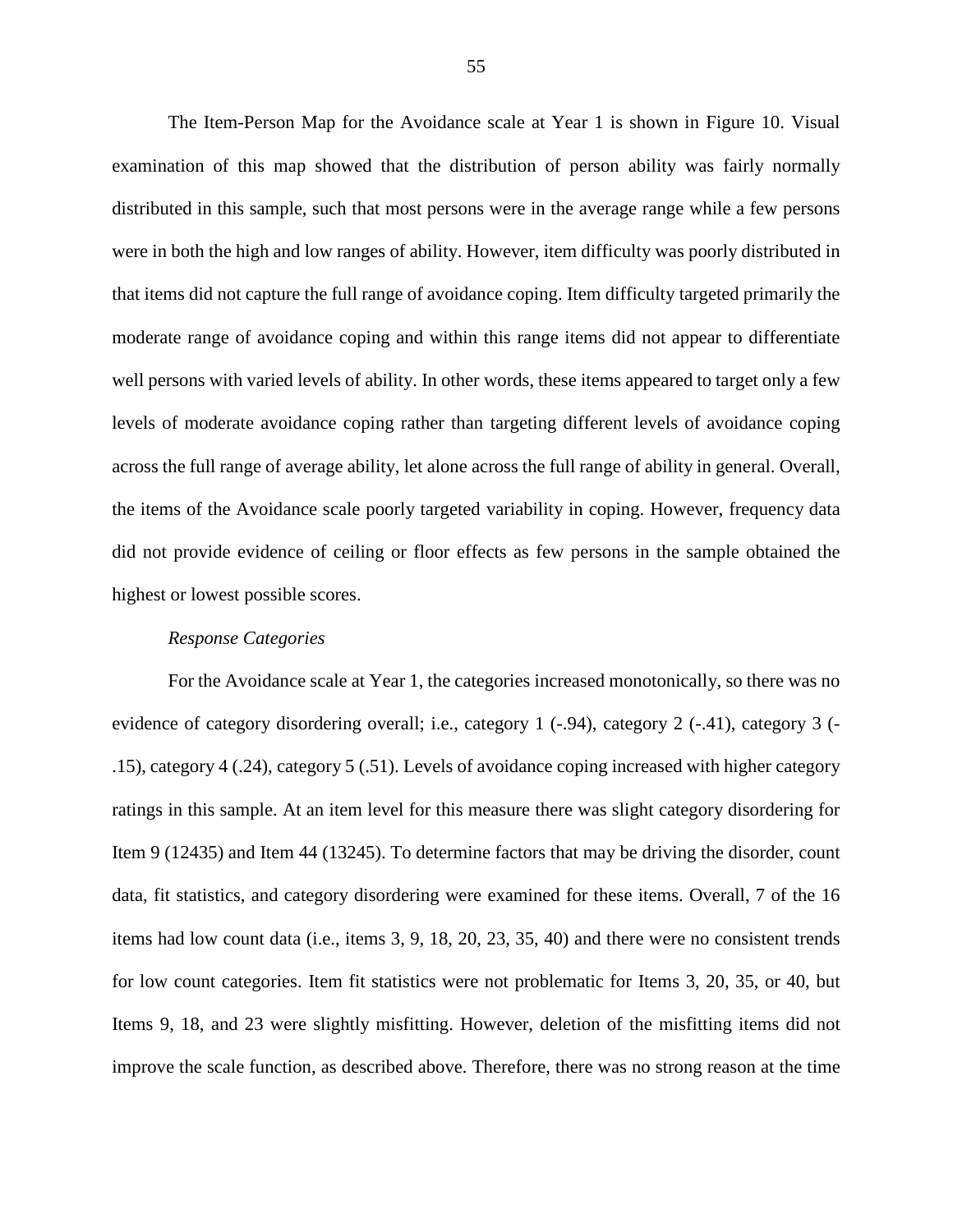to drop slightly disordered items or to alter categories.

Looking at threshold disordering for the Avoidance scale at Year 1, the Andrich thresholds did not increase as expected, suggesting that participants had difficulty differentiating among the category options. In this case, the Andrich thresholds increased between sequential categories as .12 (Category 1 and 2), -.83 (Category 2 and 3), .35 (Category 3 and 4), and .37 (Category 4 and 5).

# **Rasch Analysis of CISS: Year 2, All Items**

#### *Unidimensionality and Model Fit*

The infit and outfit mean-square values for the 48 items on the CISS are shown in Table 7. Additional diagnostic data for these Rasch analyses are shown in Table 11. Many items showed good fit with the model based on infit and outfit mean-square values; however, nine items (7, 8, 13, 23, 27, 39, 41, 45, 47, 48) showed misfit, with infit mean-square values between 0.60 and 1.43 and outfit mean-square values between 0.61 and 1.80 (Table 7). For this scale, there were no problems with negative correlations between items and measure, with correlation values ranging between .08 (Item 25) and .59 (Item 27). However, some of these items (7, 13, 25, 45) had relatively weak correlations with the measure, with correlations as low as .08.

The first factor representing the Rasch model accounted for 32.3% of the variance in the measure, which although below the target 60% range, this value maximized the modeled value of 32.3% (Table 11). The unexplained variance in first contrast was 8.3, which exceeded the desirable maximum value of 3 and provided evidence against unidimensionality of the full CISS at Year 2.

In order to determine if the CISS might function better as a measure with the deletion of all possible misfitting items, Rasch analysis was repeated for Year 2 after dropping items with any evidence of misfit (7, 8, 13, 23, 27, 39, 41, 45, 47, 48). With these dropped items, the model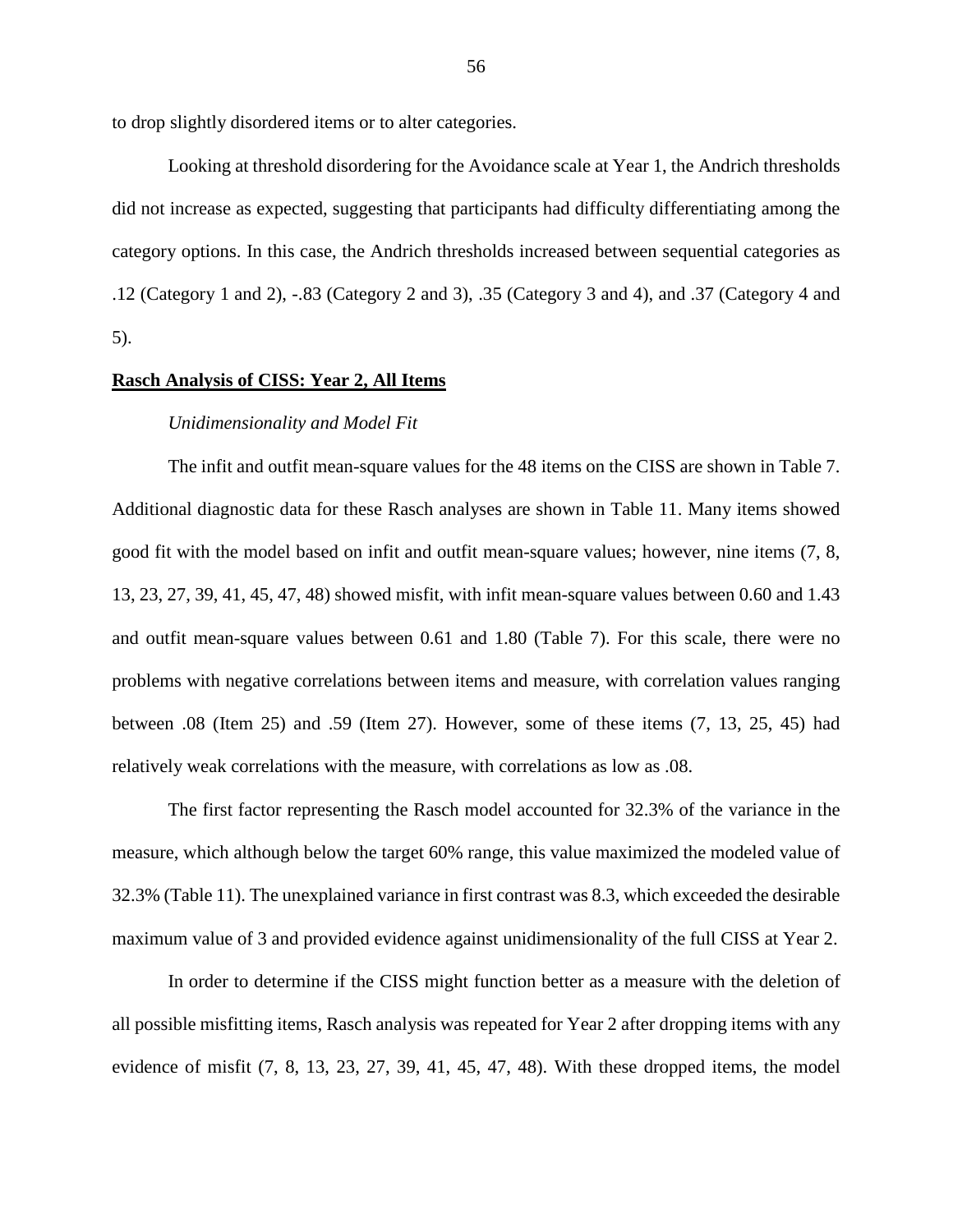accounted for 31.7% of the variance in the measure, which falls below the desired 60% level and approximates the modeled 31.8%, and the unexplained variance in first contrast was 7.3. Furthermore, of the items with low correlations with the measure, Items 7, 13, and 45 also had problems with fit statistics. Therefore, these analyses were rerun with deletion of only Items 7, 13 and 45 to determine if the measure function might be improved; with these deletions, the amount of variance explained by the measure was 33.0%, which is lower than the ideal value of 60% and approximates the modeled value of 33.1%. Taken together, these data suggested that the full CISS does not improve greatly in function with the deletion of items that do not fit perfectly well. Therefore, there was no strong reason to drop items.

Overall, these data suggested that many items in the full CISS fit well and those items with some misfit still contributed positively to the overall function of the measure. In regards to dimensionality, the high level of unexplained variance in the first contrast was inconsistent with expectations of a unidimensional measure and suggested that the CISS did not function as a unidimensional measure at 2 years after TBI.

## *Reliability*

The person and item reliability and separation ratio data for the full CISS at Year 2 are shown in Table 11. For this measure, the person separation ratio was 2.59 with person reliability of .87, which is good reliability and fair person separation. The item separation ratio was 4.53, with item reliability of .95, which is excellent reliability and very good item separation.

### *Targeting*

The Item-Person Map for the full CISS at Year 2 is shown in Figure 11. Visual examination of this map showed that the distribution of person ability was slightly skewed, such that most persons had moderate or average range coping ability with slightly more persons in the lower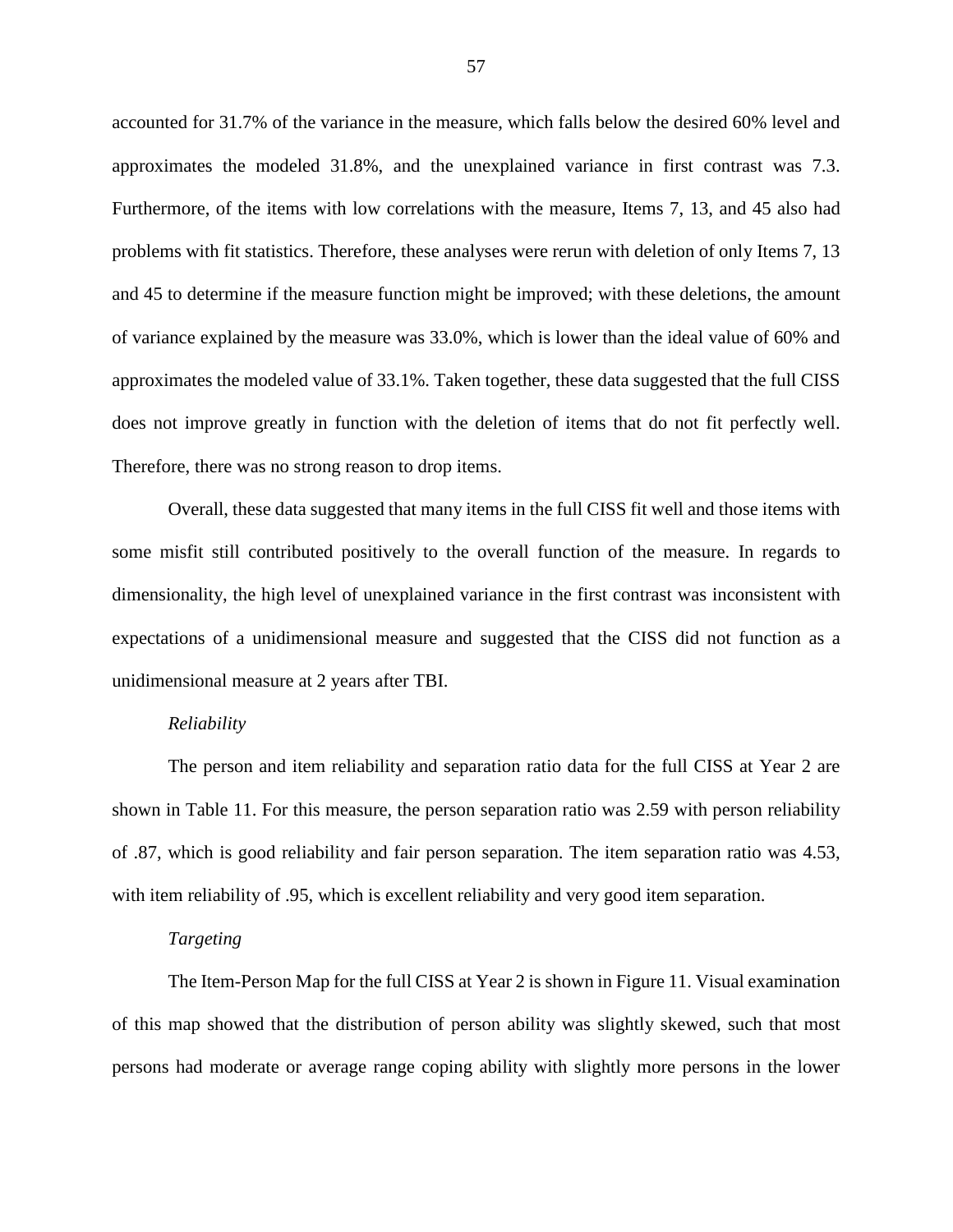ranges of coping ability than persons in the higher ranges of coping ability. Item distribution appeared constrained around the moderate range of item difficulty and did not capture the full range of coping variance; however, item difficulty targeted most of the variance seen in this sample. Frequency data also indicated that there were no problems with ceiling or floor effects in this sample.

# *Response Categories*

For the full CISS at Year 2, the categories increased monotonically, so there was no evidence of category disordering overall; i.e., Category 1 (-.52), Category 2 (-.28), Category 3 (- .03), Category 4 (.14), Category 5 (.35). Higher levels of coping corresponded with higher category ratings in this sample. At an item level for this measure there was category disordering for the following 13 items: Item 1 (12435), Item 8 (13245), Item 10 (12354), Item 13 (14235), Item 16 (13245), Item 17 (13425), Item 21 (13245), Item 25 (13245), Item 30 (13245), Item 32 (13245), Item 40 (13245), Item 45 (13254), and Item 48 (12435). To determine factors that may be driving the disorder, count data, fit statistics, and category disordering were examined for these items. Overall, 29 of the 48 items had low count data (i.e., Items 2, 6, 7, 9, 11, 13, 15, 18, 20, 21, 22, 23, 24, 25, 26, 27, 28, 34, 35, 37, 39, 40, 41, 42, 43, 45, 46, 47, and 48). All five categories had multiple items with low count data, with Categories 2 and 4 with the most instances of low count data: Category 1 (8 items), Category 2 (15 items), Category 3 (4 items), Category 4 (10 items), Category 5 (7 items). For Items 13, 21, 25, 40, 45, 48 it was possible that low count data contributed to the category disordering described above. Item fit statistics were not problematic for most items with category disordering but were problematic for Items 8, 13, 45, and 48. Therefore, category disordering at an item level likely was not due to problems with item fit overall for most disordered items, and removal of misfitting items as described above did not improve the function of the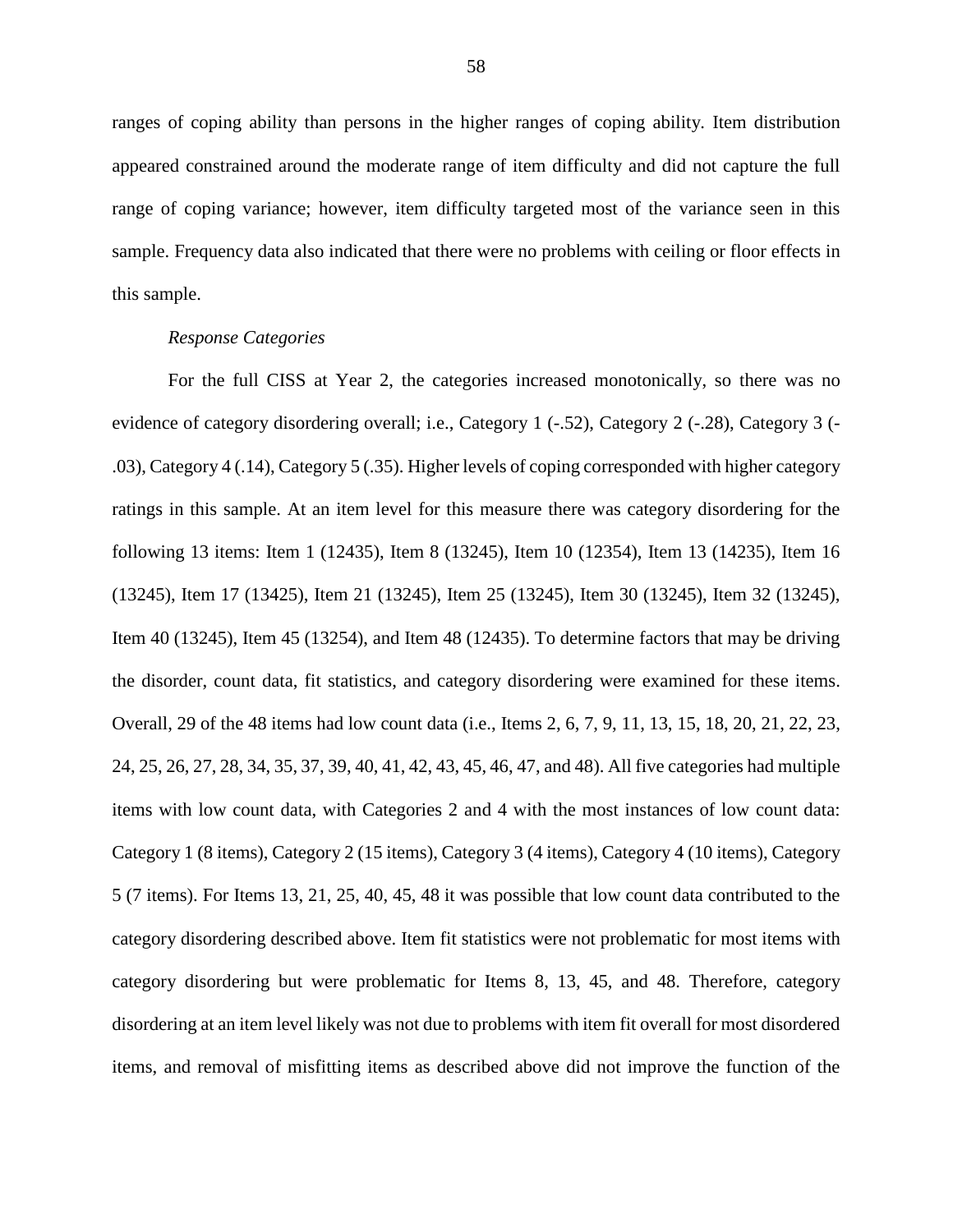measure. Therefore, there was no strong reason to consider dropping items; however, this measure might improve in function if the category structure was altered.

Looking at threshold disordering for the full CISS at Year 2, the Andrich thresholds did not increase as expected, suggesting that participants had difficulty differentiating among the category options. In this case, the Andrich thresholds increased between sequential categories as .17 (Category 1 and 2), -.49 (Category 2 and 3), .23 (Category 3 and 4), and .09 (Category 4 and 5). These values did not increase monotonically and suggested that participants had difficulty differentiating among the five category response options.

## **Rasch Analysis of CISS: Year 2, Task scale**

## *Unidimensionality and Model Fit*

The infit and outfit mean-square values for the 16 items of the Task scale are shown in Table 8. Additional diagnostic data for these Rasch analyses are shown in Table 11. All items showed good fit with the model based on infit and outfit mean-square values except for Items 1 and 6 that were slightly misfitting with infit mean-square values between 1.31 and 1.63 and outfit mean-square values between 1.21 and 1.69 (Table 8). For this scale, there were no problems with negative or weak correlations between items and measure, with correlation values ranging between .51 (Item 1) and .72 (Item 24).

The first factor representing the Rasch model accounted for 48.9% of the variance in the measure, which although below the target 60% range, this value approximated the modeled value of 49.9% (Table 11). The unexplained variance in first contrast was 2, which was below the desirable maximum value of 3.

In order to determine if the Task scale might function better without the slightly misfitting items, Items 1 and 6 were dropped from the scale and the analyses rerun. With deletion of these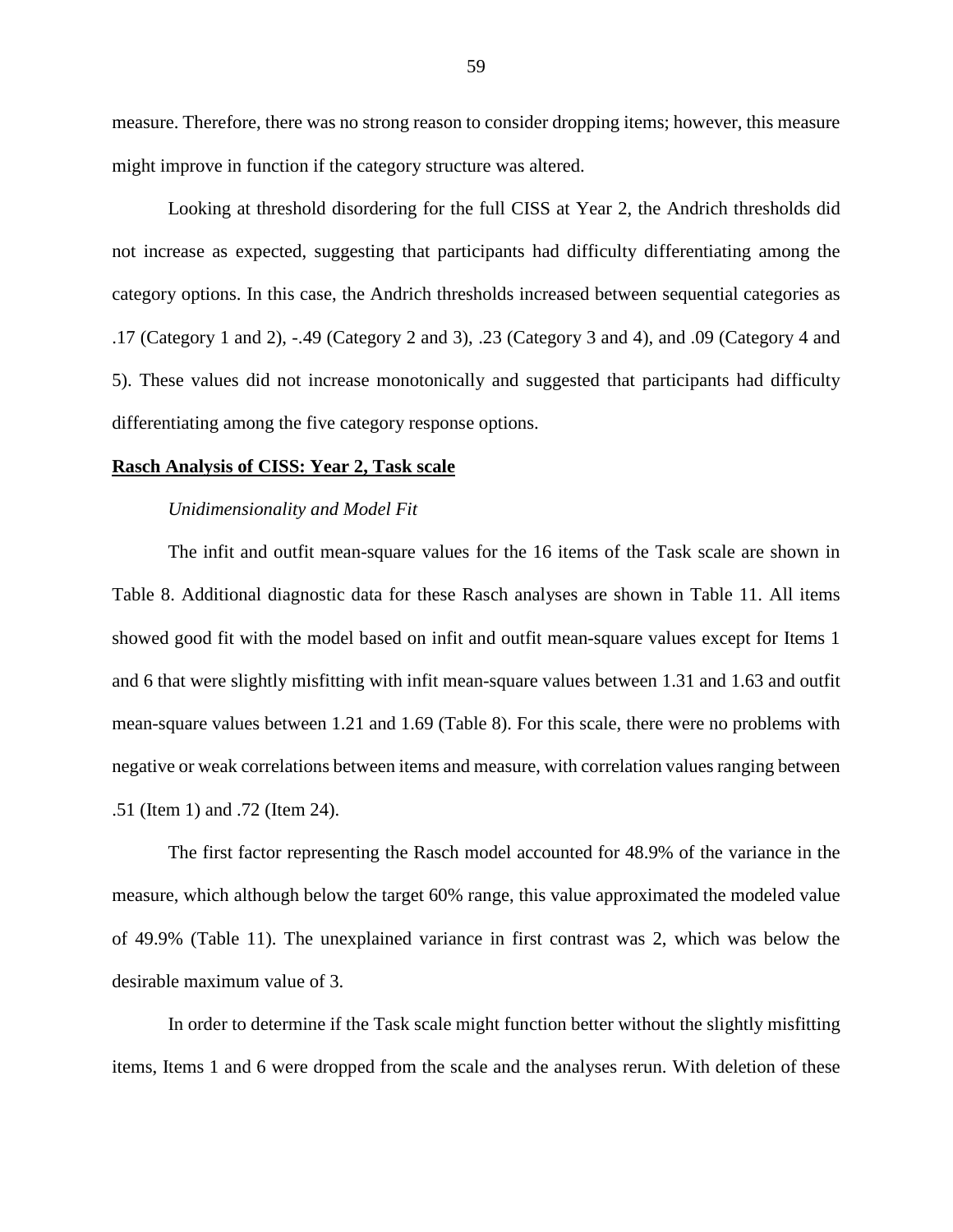two items, the model accounted for 50.3% of the variance in the measure, which was below the desired 60% level and approximated the modeled 50.7%, and the unexplained variance in first contrast was 1.9. These data suggested that the Task scale did not improve greatly to account for a meaningful amount of variance in the measure with deletion of slightly misfitting items. Therefore, there was no strong reason to drop items. In regards to dimensionality, the low level of unexplained variance in the first contrast was consistent with expectations of a unidimensional measure and suggested that the Task scale in this sample was unidimensional.

#### *Reliability*

The person and item reliability and separation ratio data for the Task scale in Year 2 are shown in Table 11. For this measure, the person separation ratio was 2.65 with person reliability of .88, which was good reliability and fair person separation. The item separation ratio was 2.63, with item reliability of .87, which was good reliability and fair item separation.

## *Targeting*

The Item-Person Map for the Task scale in Year 2 is shown in Figure 12. Visual examination of this map showed that the distribution of person ability was skewed, such that there were more persons with high levels of task coping ability than there were persons with low levels of task coping ability. Item distribution was normally distributed within the average range of task coping but this distribution did not target the full range of variance of ability at either the high end or low end of ability in this sample. Item difficulty targeting was particularly poor for differentiating persons with high levels of task coping ability. However, frequency data gave no evidence of clear ceiling or floor effects as fewer than 15% of the sample obtained the highest or lowest scores.

#### *Response Categories*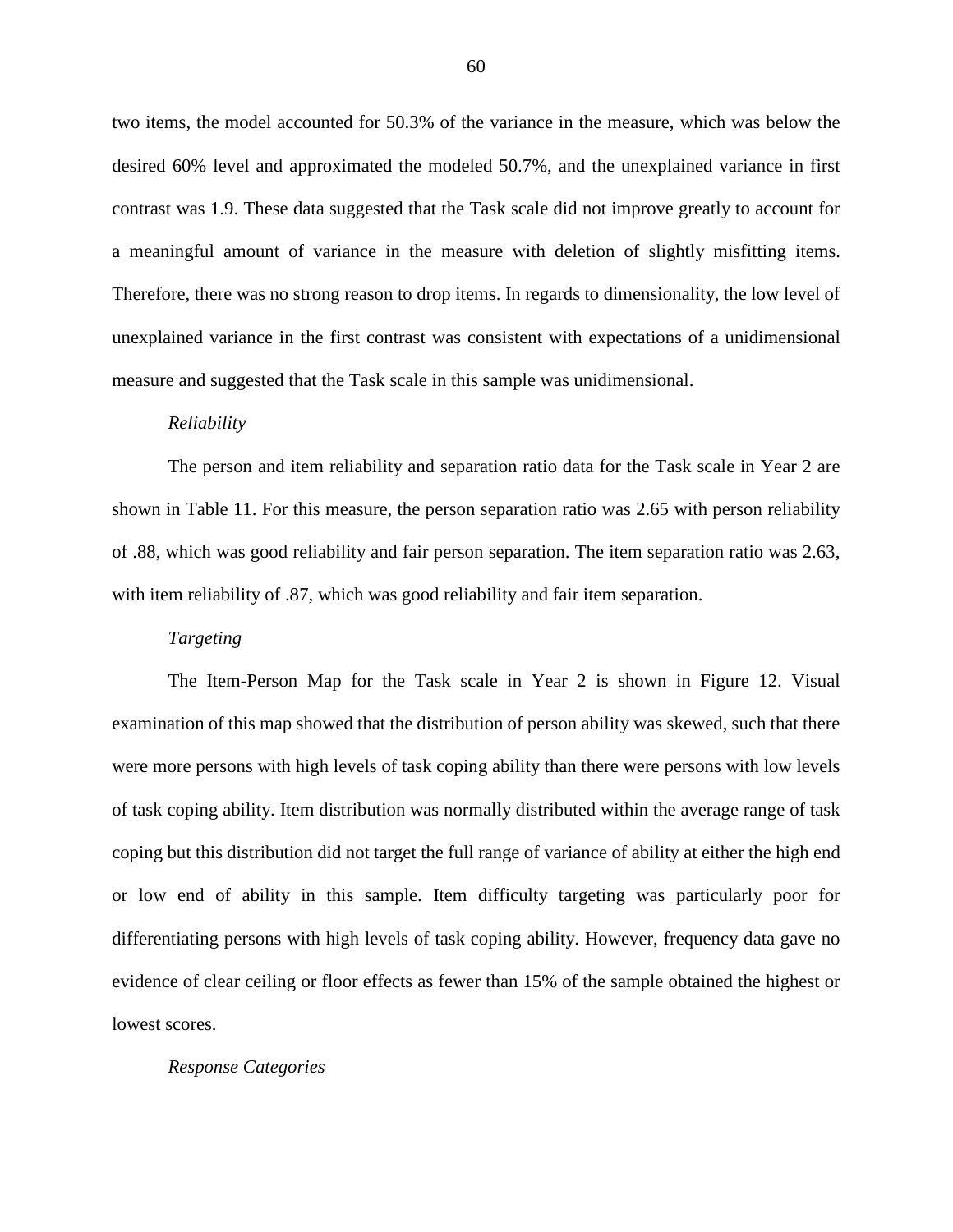For the Task scale at Year 2, the categories increased monotonically, so there was no evidence of category disordering overall; i.e., Category 1 (-.91), Category 2 (-.40), Category 3 (.18), Category 4 (.75), Category 5 (1.50). At an item level for this measure there was no category disordering.

Looking at threshold disordering for the Task scale at Year 2, the Andrich thresholds did not increase as expected, suggesting that participants had difficulty differentiating among the category options. In this case, the Andrich thresholds increased between sequential categories as - .54 (Category 1 and 2), -.90 (Category 2 and 3), .43 (Category 3 and 4), and 1.02 (Category 4 and 5). These values did not increase monotonically and suggested that participants had difficulty differentiating among the five category response options.

## **Rasch Analysis of CISS: Year 2, Emotion scale**

#### *Unidimensionality and Model Fit*

The infit and outfit mean-square values for the 16 items of the Emotion scale are shown in Table 9. Additional diagnostic data for these Rasch analyses are shown in Table 11. All items showed good fit with the model based on infit and outfit mean-square values except for Items 5 and 7 that were slightly misfitting with infit mean-square values between 1.36 and 1.39 and outfit mean-square values between 1.36 and 1.42 (Table 9). For this scale, there were no problems with negative or weak correlations between items and measure, with correlation values ranging between .40 (Item 7) and .68 (Item 17).

The first factor representing the Rasch model accounted for 39.0% of the variance in the measure, which although below the target 60% range, this value approximated the modeled value of 39.8% (Table 11). The unexplained variance in first contrast was 2.6, which was below the desirable maximum value of 3.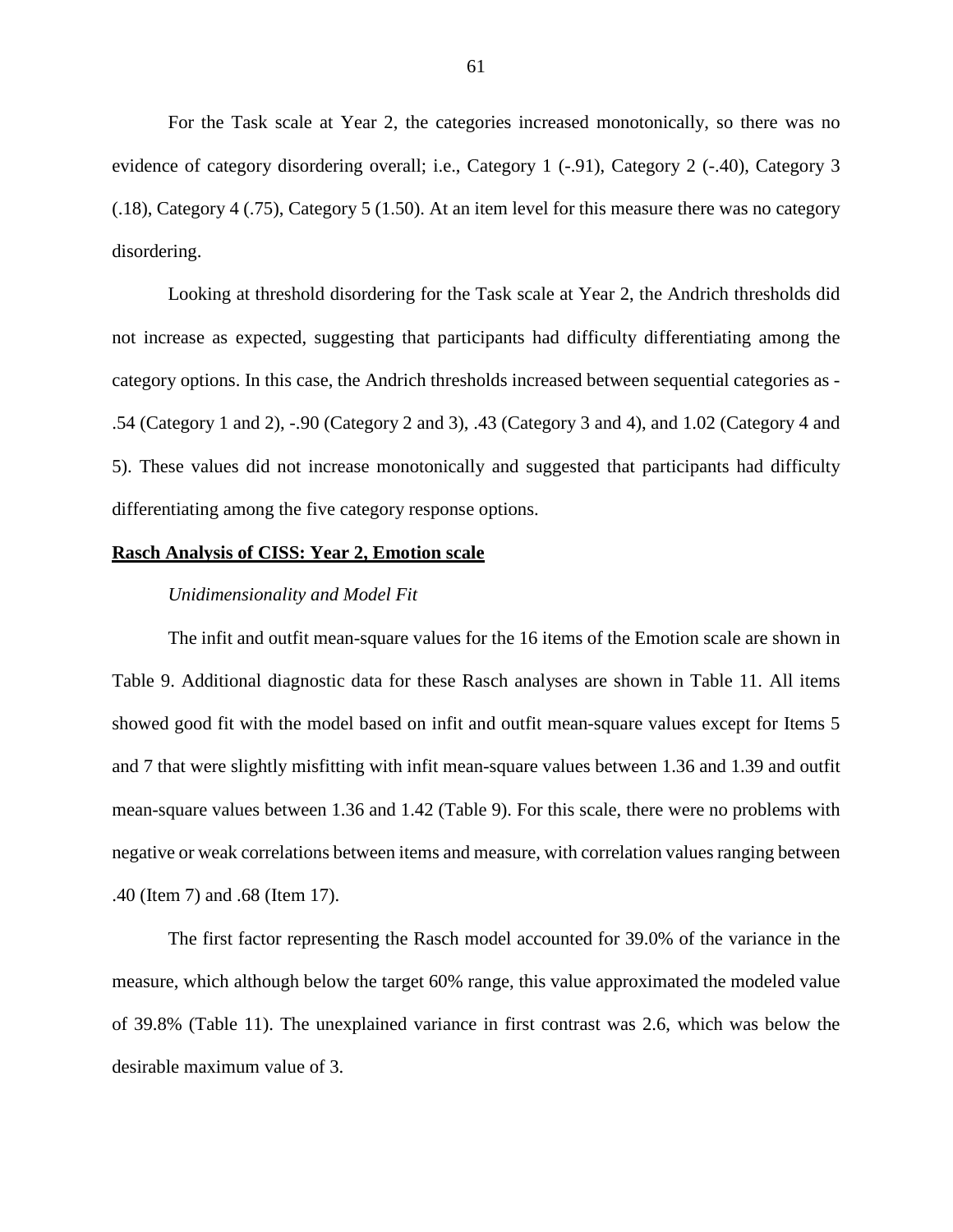In order to determine if the Emotion scale might function better without the slightly misfitting items, Items 5 and 7 were dropped from the scale and the analyses rerun. With deletion of these two items, the model accounted for 42.6% of the variance in the measure, which falls below the desired 60% level and below the modeled 43.3%, and the unexplained variance in first contrast was 2.6. These data suggested that the Emotion scale did not improve greatly to account for a meaningful amount of variance in the measure with deletion of slightly misfitting items. Therefore, there was no strong reason to drop items. In regards to dimensionality, the low level of unexplained variance in the first contrast was consistent with expectations of unidimensionality and suggested that the Emotion scale in this sample was unidimensional.

#### *Reliability*

The person and item reliability and separation ratio data for the Emotion scale at Year 2 are shown in Table 11. For this measure, the person separation ratio was 2.11 with person reliability of .82, which is good reliability and fair person separation. The item separation ratio was 3.45, with item reliability of .94, which is very good reliability and good item separation.

## *Targeting*

The Item-Person Map for the Emotion scale for Year 2 is shown in Figure 13. Visual examination of this map showed that the distribution of person ability was skewed, such that there were more persons reporting low levels of emotion coping than there were persons reporting high levels of emotion coping. It is important to note that these and other Rasch data descriptions of 'high' or 'low' levels of coping reflect within group interpretations for this sample based on the range of values possible for the respective CISS scales. Conversely, normative data allow for interpretations of this sample's obtained scores relative to an external standard based on scores from a healthy sample. Therefore, it is necessary to consider obtained scores in the context of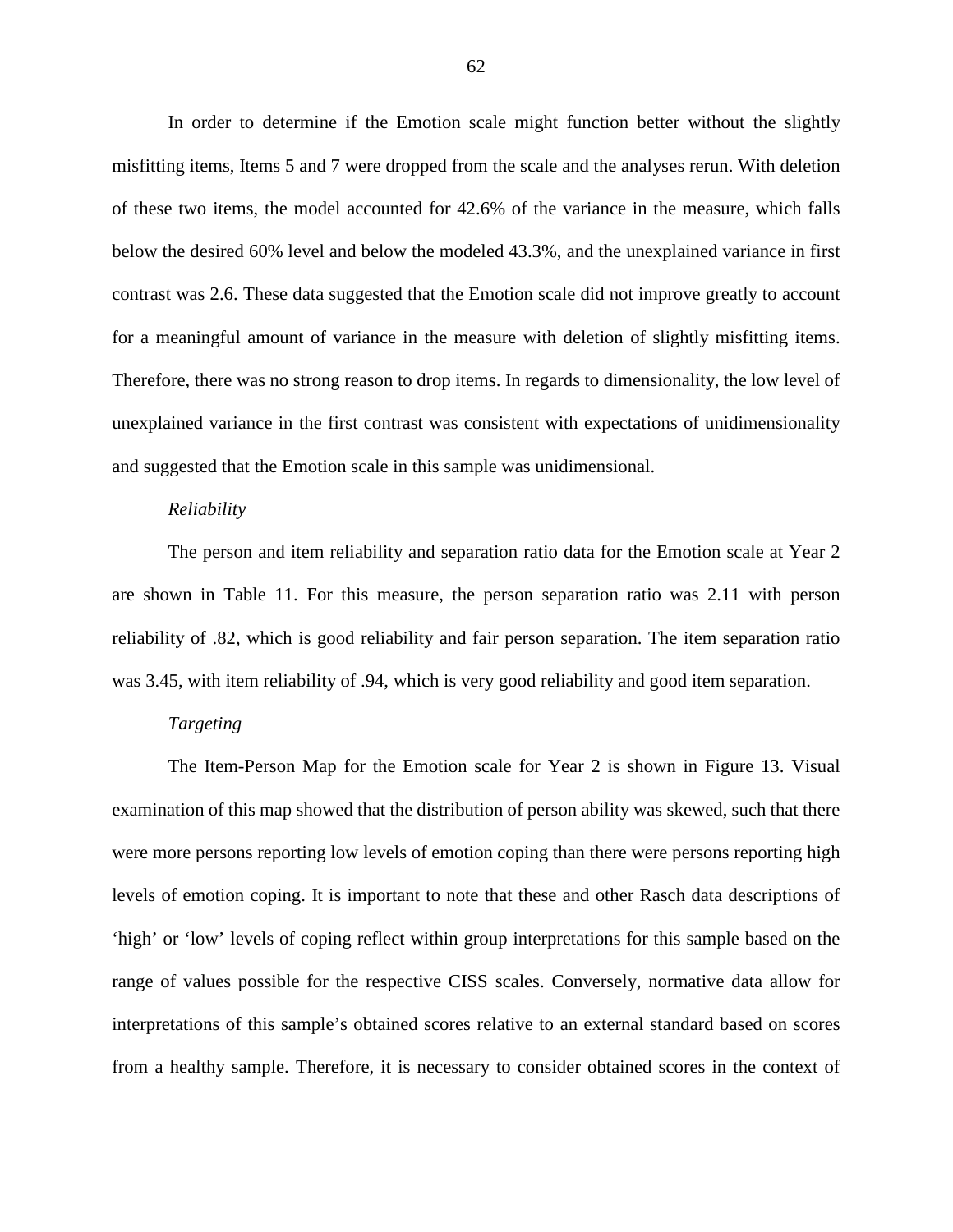within group interpretations relative to the values possible on the scales and in the context of between group interpretations relative to the external normative standard. At Year 2, for example, persons often scored at the low end of the emotion-oriented coping scale more so than at the high end of this scale; however, relative to the external standard, persons in this TBI sample reported *greater* amounts of emotion coping  $(z = +0.35)$  compared to healthy persons in the normative sample.

For Year 2 emotion coping, item distribution was normally distributed within the average range of emotion coping but this distribution did not target the full range of variance of ability at either the high end or low end of ability in this sample. Item difficulty targeting was particularly poor for differentiating persons reporting low levels of emotion coping. However, frequency data did not provide evidence for ceiling or floor effects in this sample as few persons obtained the highest or lowest scores possible.

## *Response Categories*

For the Emotion scale at Year 2, the categories increased monotonically, so there was no evidence of category disordering overall; i.e., category 1 (-.83), category 2 (-.45), category 3 (- .14), category 4 (.11), category 5 (.47). At an item level for this measure there was slight category disordering for Item 8 (13245). To determine factors that may be driving the disorder in Item 8, count data and fit statistics were examined, which showed no low count data or problems with fit statistics for this item.

Looking at threshold disordering for the Emotion scale at Year 2, the Andrich thresholds did not increase as expected, suggesting that participants had difficulty differentiating among the category options. In this case, the Andrich thresholds increased between sequential categories as - .19 (Category 1 and 2), -.40 (Category 2 and 3), .47 (Category 3 and 4), and .12 (Category 4 and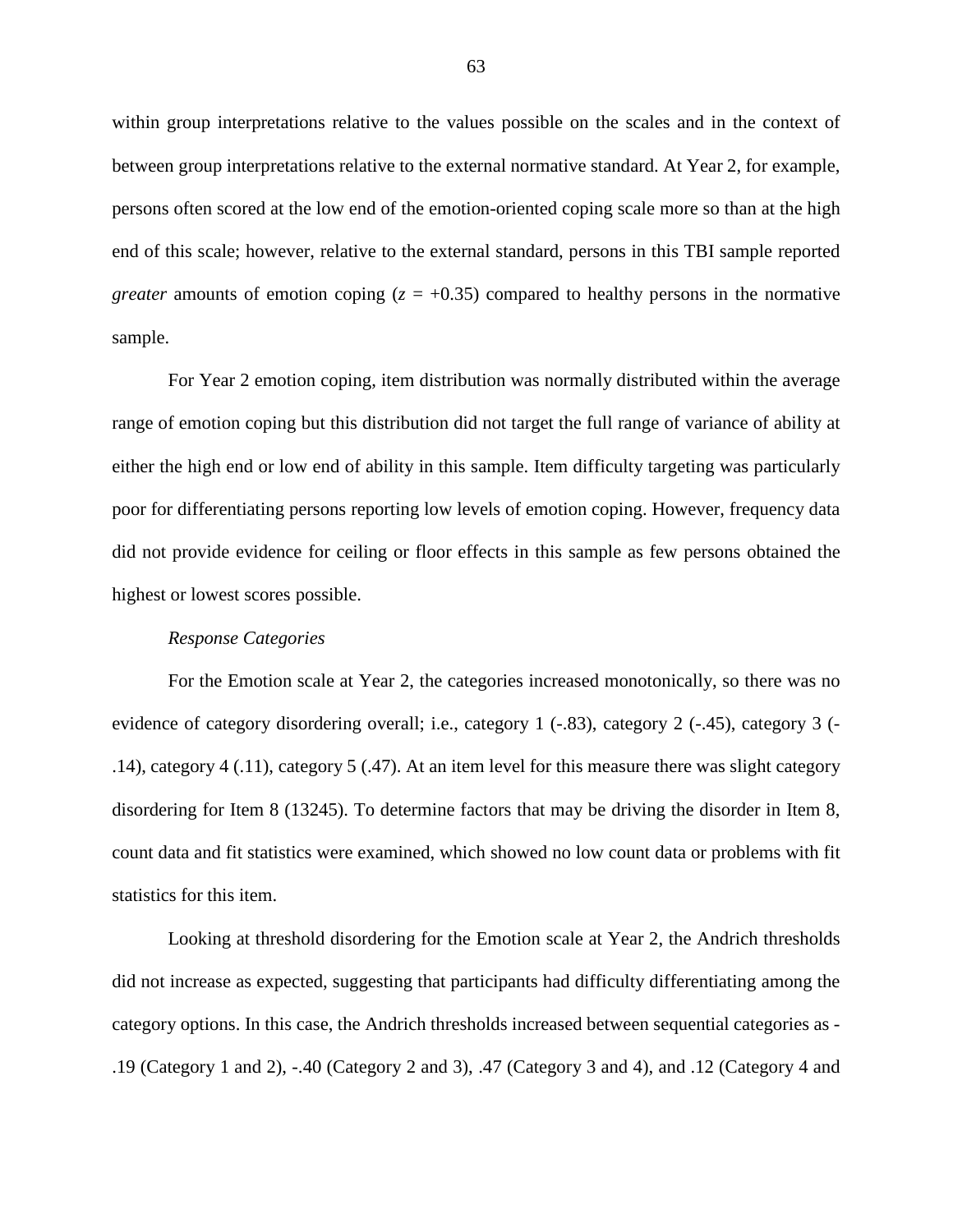5).

## **Rasch Analysis of CISS: Year 2, Avoidance scale**

# *Unidimensionality and Model Fit*

The infit and outfit mean-square values for the 16 items of the Avoidance scale are shown in Table 10. Additional diagnostic data for these Rasch analyses are shown in Table 11. For this measure, all items showed good fit with the model based on infit and outfit mean-square values except for Item 48 that had an infit mean-square of 1.57 and outfit mean-square of 2.10. For this scale, there were no problems with negative or weak correlations between items and measure, with correlation values ranging between .38 (Item 48) and .63 (Item 12).

The first factor representing the Rasch model accounted for 44.0% of the variance in the measure, which although below the target 60% range, this value approximated the modeled value of 44.8% (Table 11). The unexplained variance in first contrast was 2.7, which was below the desirable maximum value of 3.

In order to determine if the Avoidance scale might function better without the slightly misfitting item, Item 48 was dropped from the scale and the analyses rerun. With deletion of this item, the model accounted for 47.0% of the variance in the measure, which was below the desired 60% level and below the modeled 47.8%, and the unexplained variance in first contrast was 2.6. These data suggest that the Avoidance scale did not improve greatly to account for a meaningful amount of variance in the measure with deletion of a slightly misfitting item. Therefore, there was no strong reason to drop items. In regards to dimensionality, the low level of unexplained variance in the first contrast was consistent with expectations of a unidimensional measure and suggested that the Avoidance scale in this sample was unidimensional.

#### *Reliability*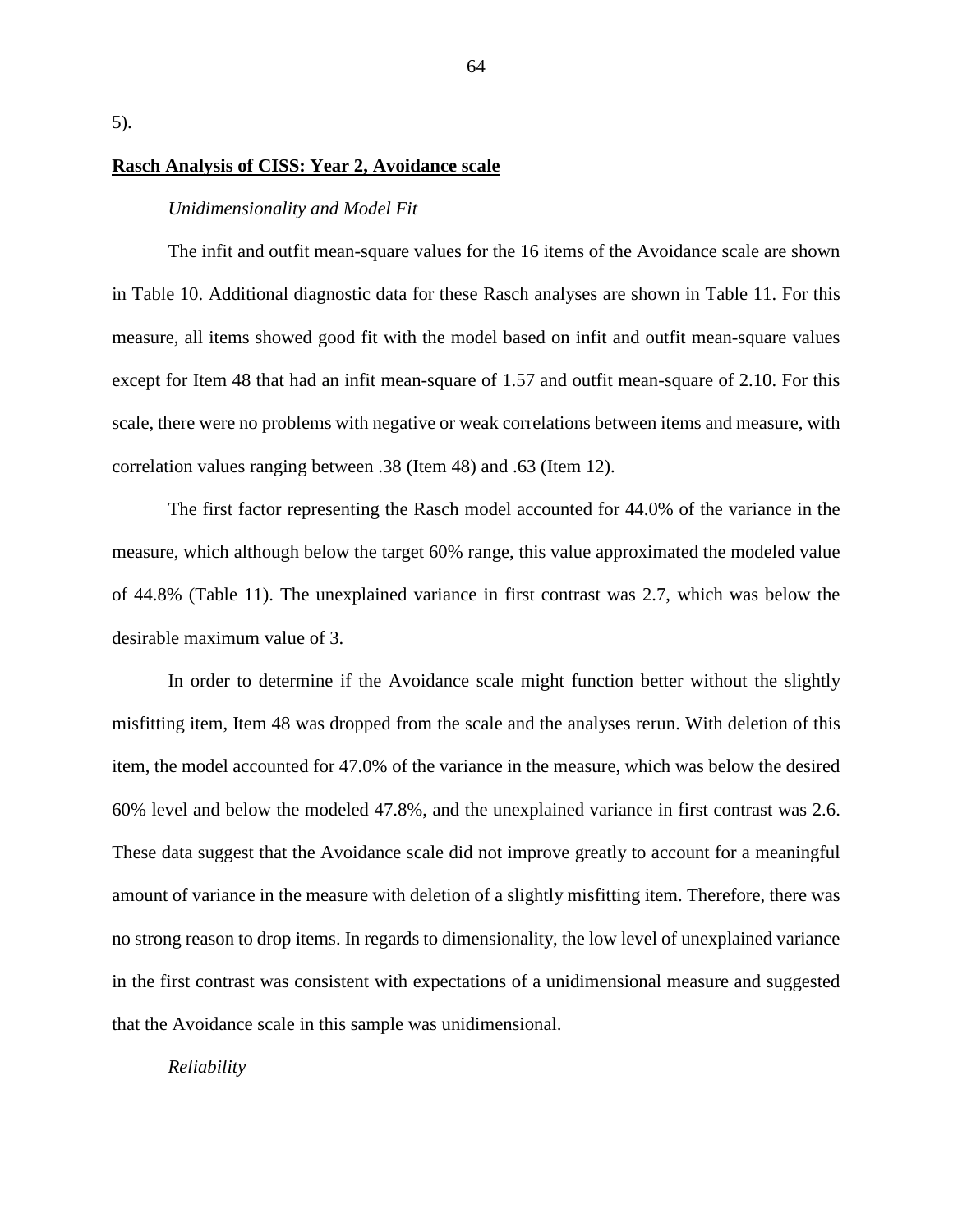The person and item reliability and separation ratio data for the Avoidance scale in Year 2 are shown in Table 11. For this measure, the person separation ratio was 2.1 with person reliability of .81, which is good reliability and fair person separation. The item separation ratio was 4.59, with item reliability of .95, which is excellent reliability and very good item separation.

#### *Targeting*

The Item-Person Map for the Avoidance scale in Year 2 is shown in Figure 14. Visual examination of this map showed that the distribution of person ability was slightly skewed, such that there were more persons with low levels of avoidance coping ability than there were persons with high levels of avoidance coping ability. Item distribution was normally distributed within the average range of avoidance coping but this distribution did not target the full range of variance of ability at either the high end or low end of ability in this sample. Item difficulty targeting was particularly poor for differentiating persons with low levels of avoidance coping ability. However, frequency data gave no support for ceiling or floor effects as few persons obtained the most extreme scores possible.

## *Response Categories*

For the Avoidance scale at Year 2, the categories increased monotonically, so there was no evidence of category disordering overall; i.e., Category 1 (-.95), Category 2 (-.50), Category 3 (- .21), Category 4 (.12), Category 5 (.44). At an item level for this measure there was no category disordering.

Looking at threshold disordering for the Avoidance scale at Year 2, the Andrich thresholds did not increase as expected, suggesting that participants had difficulty differentiating among the category options. In this case, the Andrich thresholds increased between sequential categories as .17 (Category 1 and 2), -.47 (Category 2 and 3), .16 (Category 3 and 4), and .13 (Category 4 and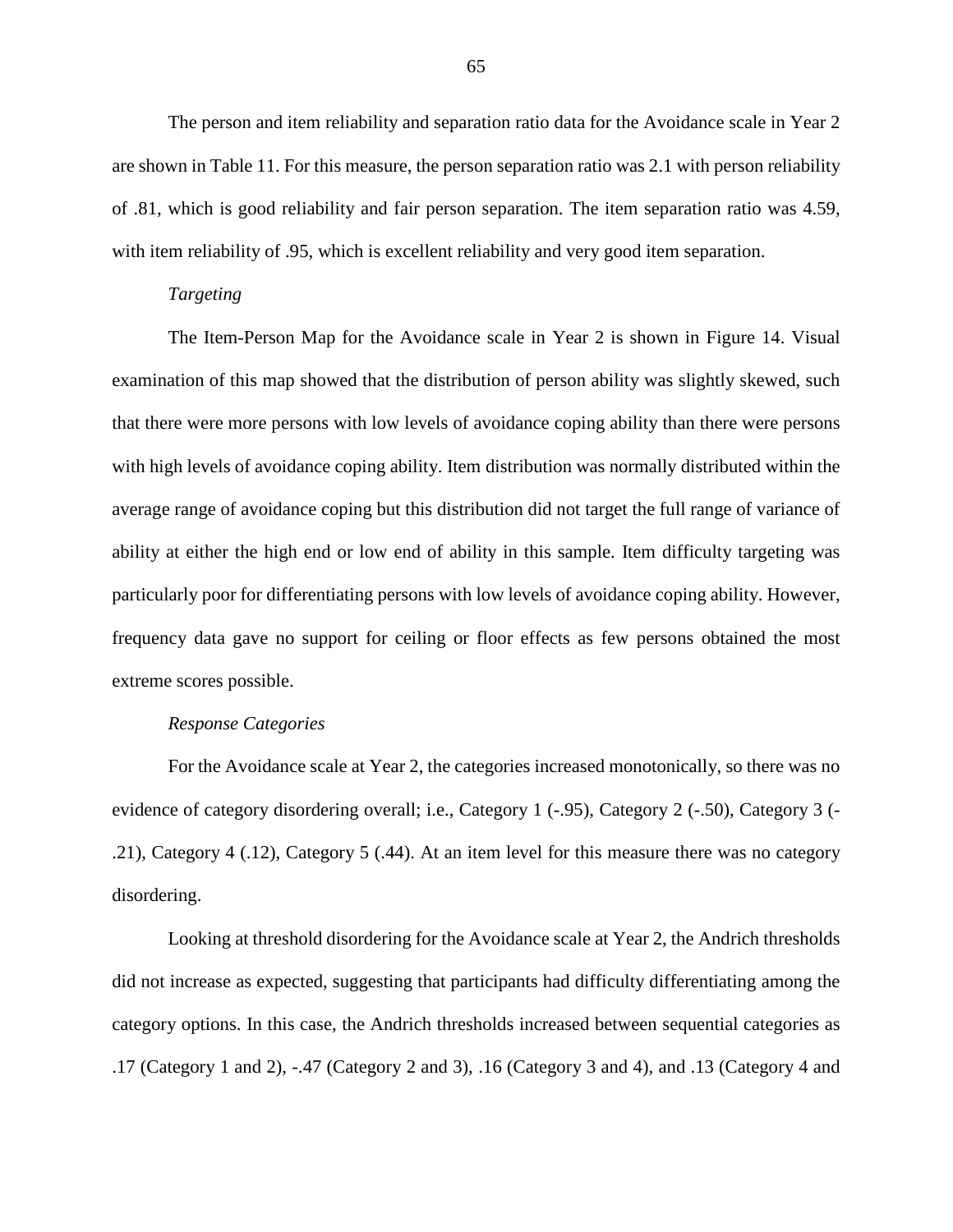5).

## **Rasch Analysis of CISS: Overview of Results**

Across all Rasch analyses for all scales (i.e., Task, Emotion, Avoidance, All Items) and time points (i.e., Year 1, Year 2, Chronic) examined, no items on the CISS had "poor" fit with the model based on infit and outfit mean-square statistics (i.e.,  $< 0.33$  to  $> 3.0$ (Fisher, 2007). In fact, across all of these analyses, the majority of CISS items had "excellent" or "good" fit with the model (i.e., 0.7 to 1.3 or 0.5 to 2.0, respectively), with only two items (6, 48) having slightly low fit at one time point (e.g., 2.1 outfit or 2.03 infit; see Tables  $7 - 10$ ).

Overall, none of the models looking at the three CISS scales or the full CISS measure across all follow-up time periods accounted for the desired level of having 60% of variance explained by the model (Fisher, 2007). However, for all of these analyses, the raw variance explained by the measure that was observed empirically closely approximated or maximized the value modeled by the Rasch estimates, with all differences between empirical and modeled variances being less than or equivalent to 1% (e.g., 41.2% and 41.8%; Table 11). Although these values were not ideal because they were all below the desired 60% threshold, the multidimensional models that examined the CISS scales separately performed uniformly better on this index than did the unidimensional models that examined all CISS items concurrently (i.e., values for multidimensional models ranged 37.6% to 49.9% and values for unidimensional models ranged 31.9% to 32.9%; Table 11). Furthermore, the unexplained variance in the first contrast ideally falls below 3 when a measure exhibits unidimensionality (Fisher, 2007). On this index, all unidimensional models using all CISS items had values greater than 3 (i.e., values ranged 8.1 to 9.4; Table 11). Conversely, all multidimensional models comparing CISS scales separately had eigenvalues less than 3 (i.e., values ranged 1.9 to 2.7; Table 11). The pattern of results observed in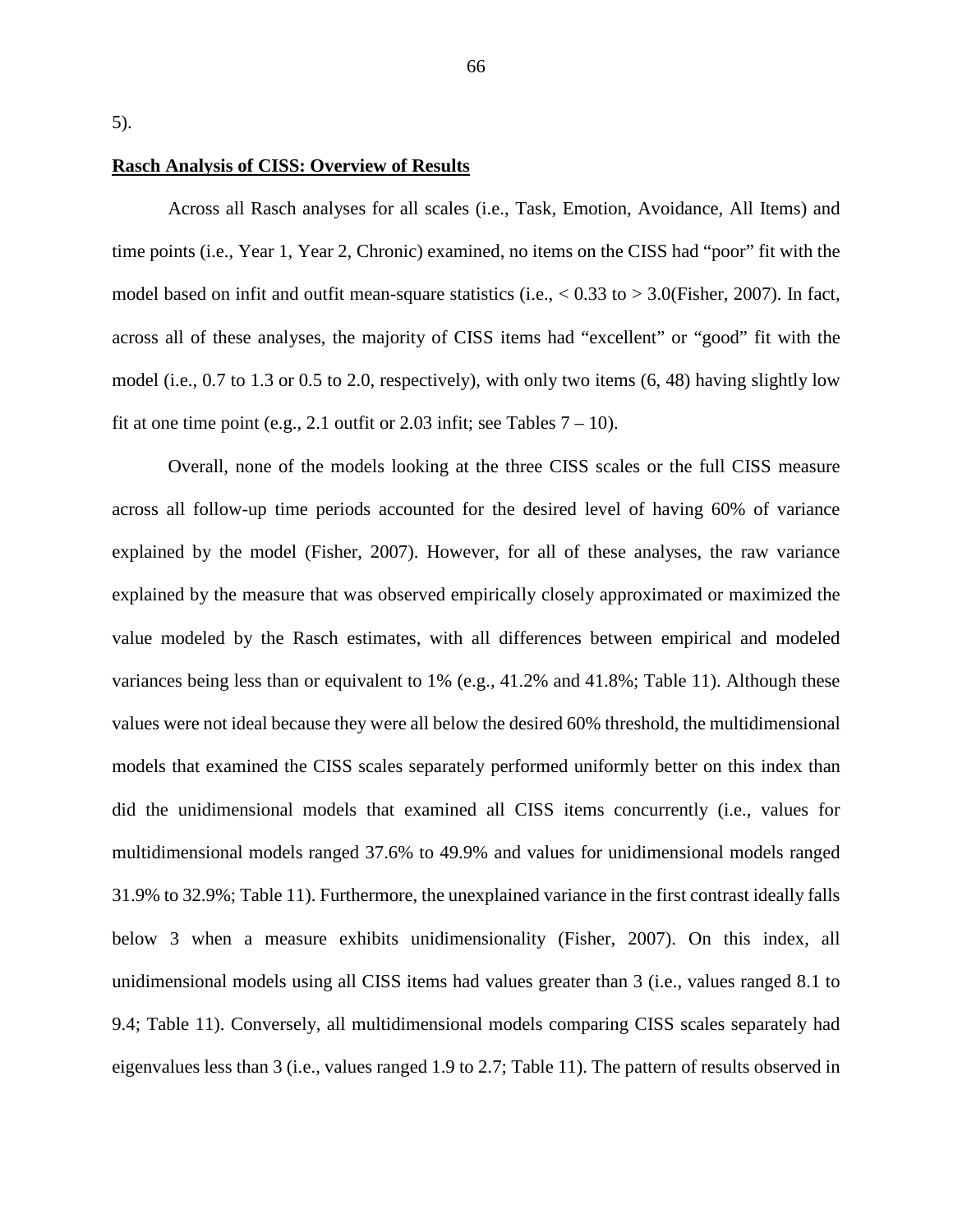these data for variance explained by measure and unexplained variance in the first contrast provide *clear evidence against the unidimensionality of the CISS and demonstrate that multidimensional models of the CISS consistently perform better than unidimensional models*.

Overall, Rasch analyses also demonstrated that all CISS scales (i.e., Task, Emotion, Avoidance) and the entire measure (i.e., All Items) hold up as reliable measures of coping style for persons with TBI at 1 year, 2 years, and chronic phases of recovery. Item reliability estimates from Rasch analyses ranged from .87 to .98, which correspond to the "good" to "excellent" ranges for item reliability (Table 11; (Fisher, 2007).

Additional results from Rasch analyses indicated that the CISS as used in this sample has adequate category functioning, with no major problems with category disordering across any of the scales or time points. In other words, each sequential category, or response option, (e.g., Category 1 "Not at all," Category 2 "Very little," Category 3 "Somewhat," Category 4 "Quite a bit," Category 5 "Very much") was associated on average with increasing item difficulty (i.e., intensity of agreement). These data provide no evidence of needing to reorganize or collapse category options for the CISS as used with persons with TBI in the acute or chronic phases of recovery.

Furthermore, in regards to establishing adequate item person targeting, examination of person distributions based on the overall percentage of participants who obtained the highest or lowest possible scores on the CISS scales across all analyses indicated that there were no significant problems with ceiling or floor effects. Additionally, the means for item difficulties and person abilities (shown in Rasch item person maps) across the CISS scales generally were matched well, which is one indicator used to establish good item person targeting (McHorney & Tarlov, 1995). However, additional Rasch data provided some concern regarding the precision of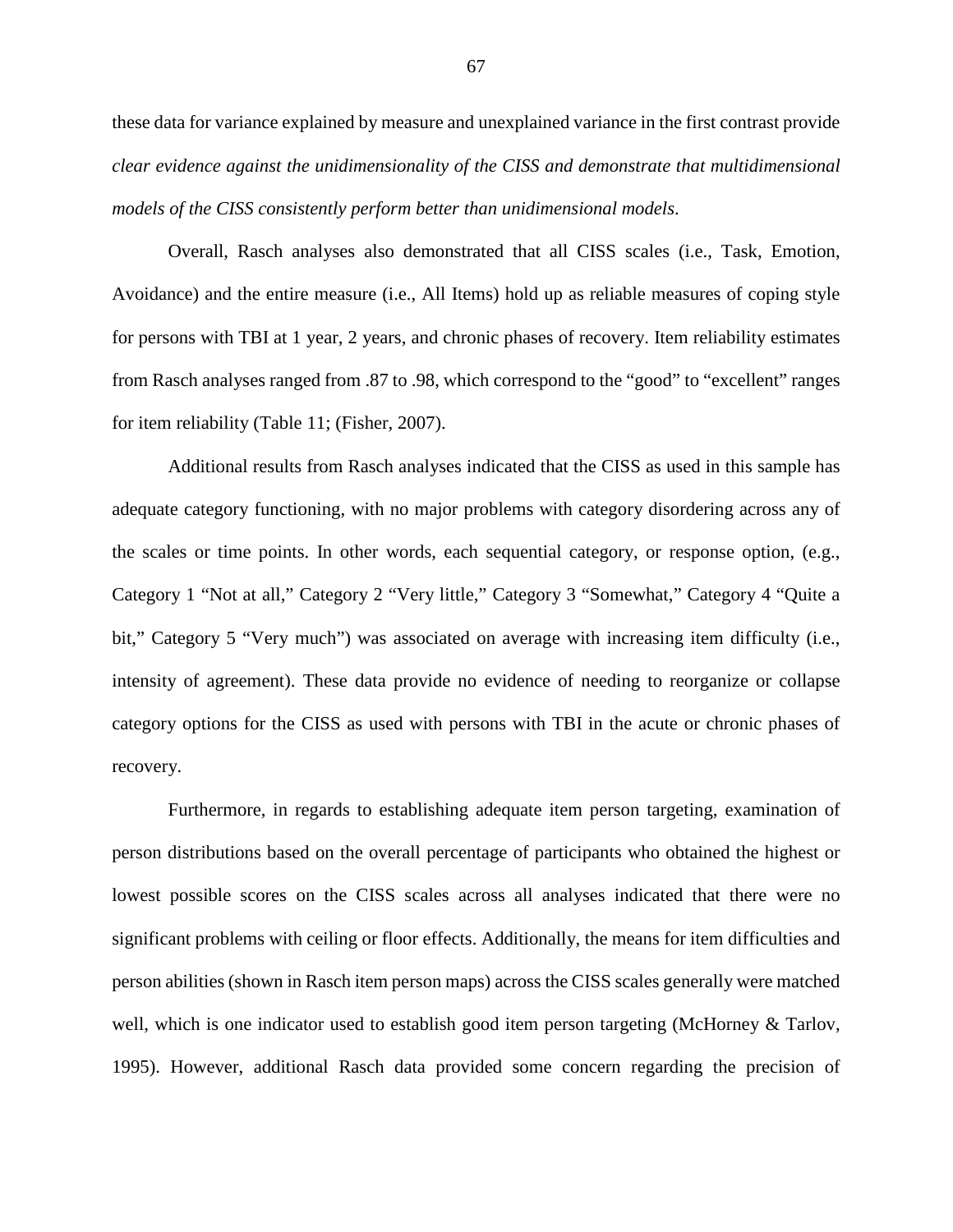measurement of coping style in this sample. The item-person maps provided with these Rasch analyses suggested that although the CISS items captured the full range of coping levels for the majority of the sample, for a small percentage of the sample, the scales showed poor precision in person ability estimates due to item difficulties under representing the range of the construct. In other words, for a few persons in the sample, the CISS items were not targeting the full range of coping ability reported. Therefore, although these observations did not indicate significant floor or ceiling effects, the trends in extreme scores across scales were meaningful for understanding how the CISS functions in assessing coping within a TBI sample.

For the *Task-oriented Coping* scale, there was clear evidence of extreme scores at the high end of the scale across all time points with much less evidence of extreme scores at the low end. In other words, although there was not a significant ceiling effect overall for the Task scale, there was a meaningful trend towards a ceiling effect more so than for a floor effect. Essentially, this trend suggests that for a handful of persons in this TBI sample the CISS did not adequately capture the high level of task coping ability they reported. This finding suggests that scores obtained for these persons underestimate their level of task-oriented coping ability and limit differentiation of persons with differences in task-oriented coping ability at the very high end of the construct. For the *Emotion-oriented Coping scale*, there were trends showing extreme scores at the high and low ends of the scales across all time points, with more evidence of low versus high extreme scores for the Year 2 time period. For the *Avoidance-oriented Coping* scale, there were trends showing extreme scores at the high and low ends of the scale across all time points, but there was more clear evidence for low extreme scores versus high extreme scores. Again, there were no significant floor or ceiling effects for the Emotion or Avoidance scales, but the data suggested trends for both ceiling and floor effects for both scales among a relatively small number of cases. As noted, these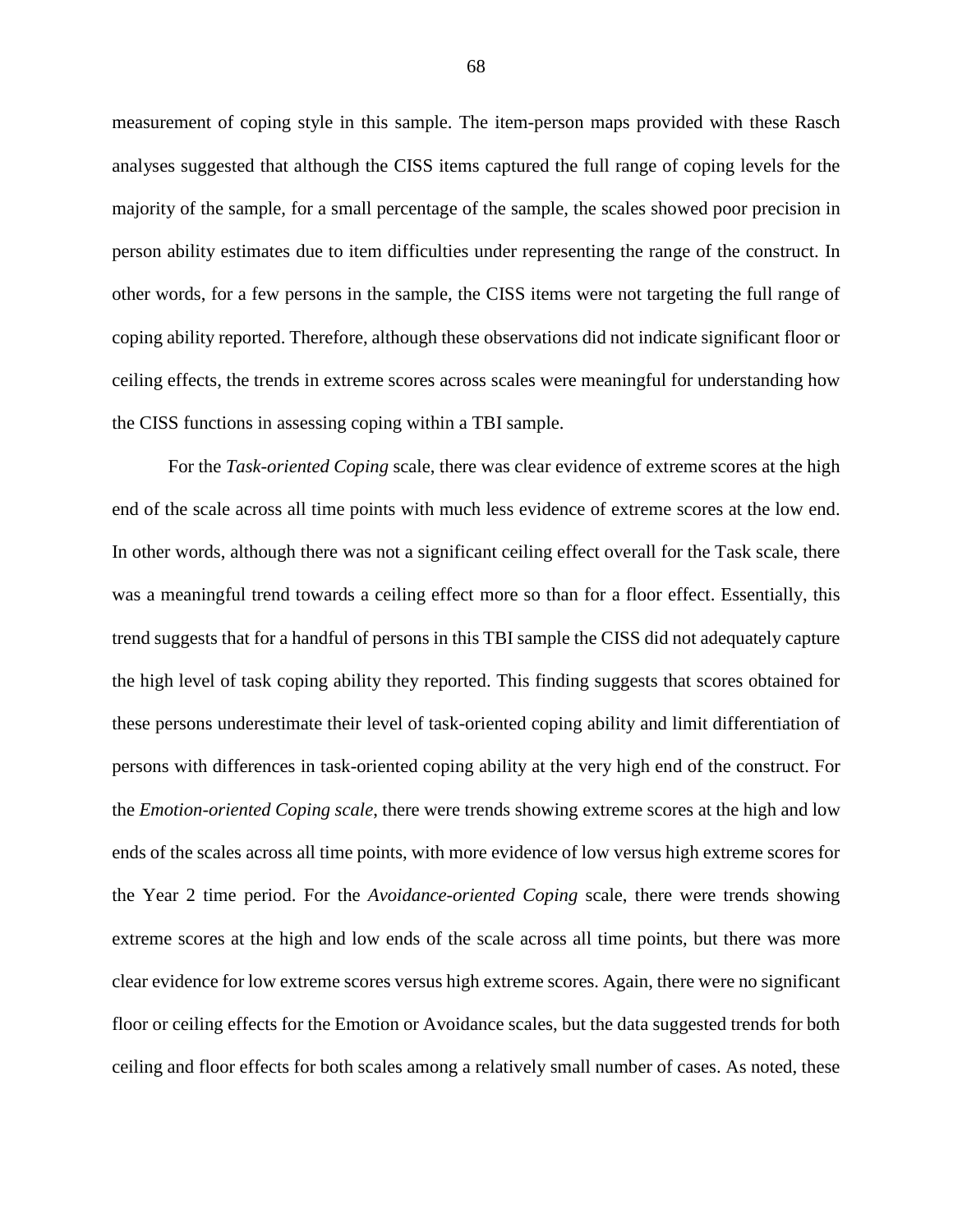trends suggest that for some persons with TBI the CISS either under- or overestimates the extent of their reported levels of emotion or avoidance coping, and at certain times post injury, the CISS is especially likely to overestimate their level of emotion or avoidance coping.

Overall, although a noticeable number of participants reported higher or lower amounts of coping ability than individual items were able to assess fully, the CISS scales did not show significant problems with targeting through ceiling or floor effects based on aggregate scores for this sample. However, items for the CISS scales could do a better job of providing uniformly precise measurement of coping styles by assessing a broader and more evenly distributed range of item difficulty (i.e., broader item difficulty distribution at extreme ranges and smaller gaps in item difficulties; (Baghaei, 2008).

#### *Hypothesis 2*

*Hypothesis 2* predicted that the CISS shows a multidimensional structure of coping style among persons with moderate to severe TBI. Bivariate correlations assessed the relationships among different coping styles as measured by CISS scales and subscales. Table 4 presents descriptive correlations for the CISS scales and subscales with indices of well-being at follow-up and demographic characteristics of the sample.

As shown in Table 4, among the scales of the CISS, Task and Emotion coping were unrelated ( $r = .05$ ). Conversely, Avoidance coping showed a strong relation to Task coping ( $r =$ .48) and a moderate relation to Emotion coping (*r* = .39). Within the Avoidance scale, Avoidance-Distraction showed a moderate relation to Task  $(r = .31)$  and to Emotion  $(r = .44)$  scales, whereas Avoidance-Social Diversion showed a strong relation to Task (*r* = .53) and a small relation to the Emotion scale  $(r = .21)$ . This pattern of intercorrelations, particularly the lack of association between Task and Emotion coping, indicates that the CISS scales are not largely tapping the same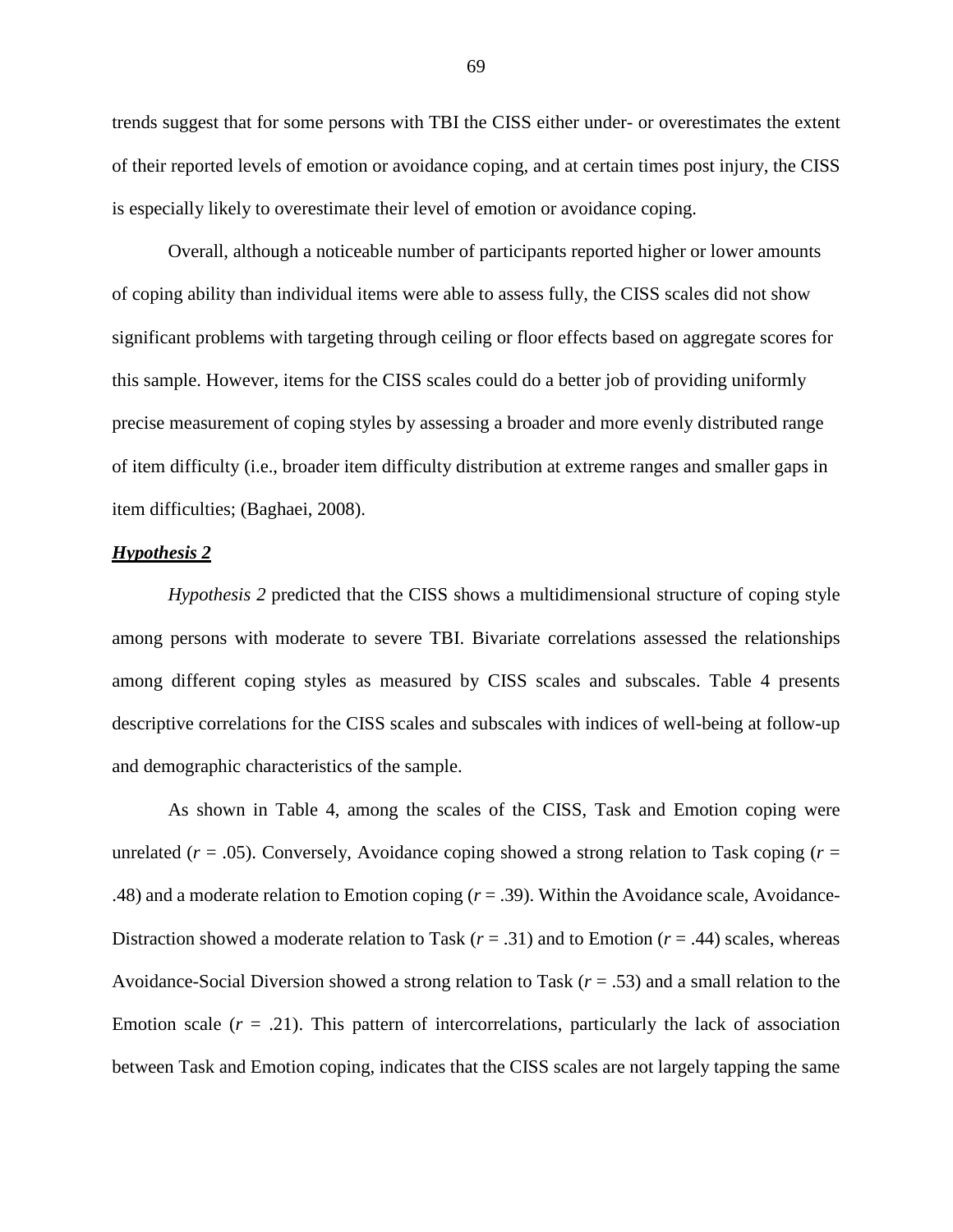construct even among individuals recovering from a moderate to severe brain injury.

Furthermore, the results of Rasch analysis that modeled each CISS scale (i.e., Task, Emotion, Avoidance) and the full measure (i.e., all items) across follow-up time periods provided clear evidence that the CISS functions best as a multidimensional measure of coping rather than as a unidimensional measure of coping. Evidence from Rasch analysis supported the hypothesis that the CISS measures multidimensional coping most clearly in the amount of variance accounted for by each model and by the amount of unexplained variance in the first contrast for each model (Table 11). Across these data, the unidemsional models (i.e., all items) consistently performed poorer than did the multidimensional models (i.e., Task, Emotion, and Avoidance scales separate). Specifically, the unidimensional models accounted for less modeled and empirical variance and had greater than desired unexplained variance in first contrast, which is analogous essentially to having evidence of residual variance, factors, or dimensions for which the model did not account. Overall, the accumulation of evidence from correlational data and Rasch analysis data provide evidence against a unidimensional structure of coping as assessed with the CISS and consequently suggest that the CISS assesses a multidimensional structure of coping among persons recovering from TBI.

Additional evidence for the CISS as capturing a multidimensional construct of coping style in persons with TBI can also be observed in distinct relations between the individual scales and external indicators of well-being. Patterns of correlations consistent with a multidimensional construct of coping style would be observed in different associations among the CISS scales and well-being indicators among individuals recovering from a brain injury. This evidence was evaluated in Hypothesis 3.

#### *Hypothesis 3*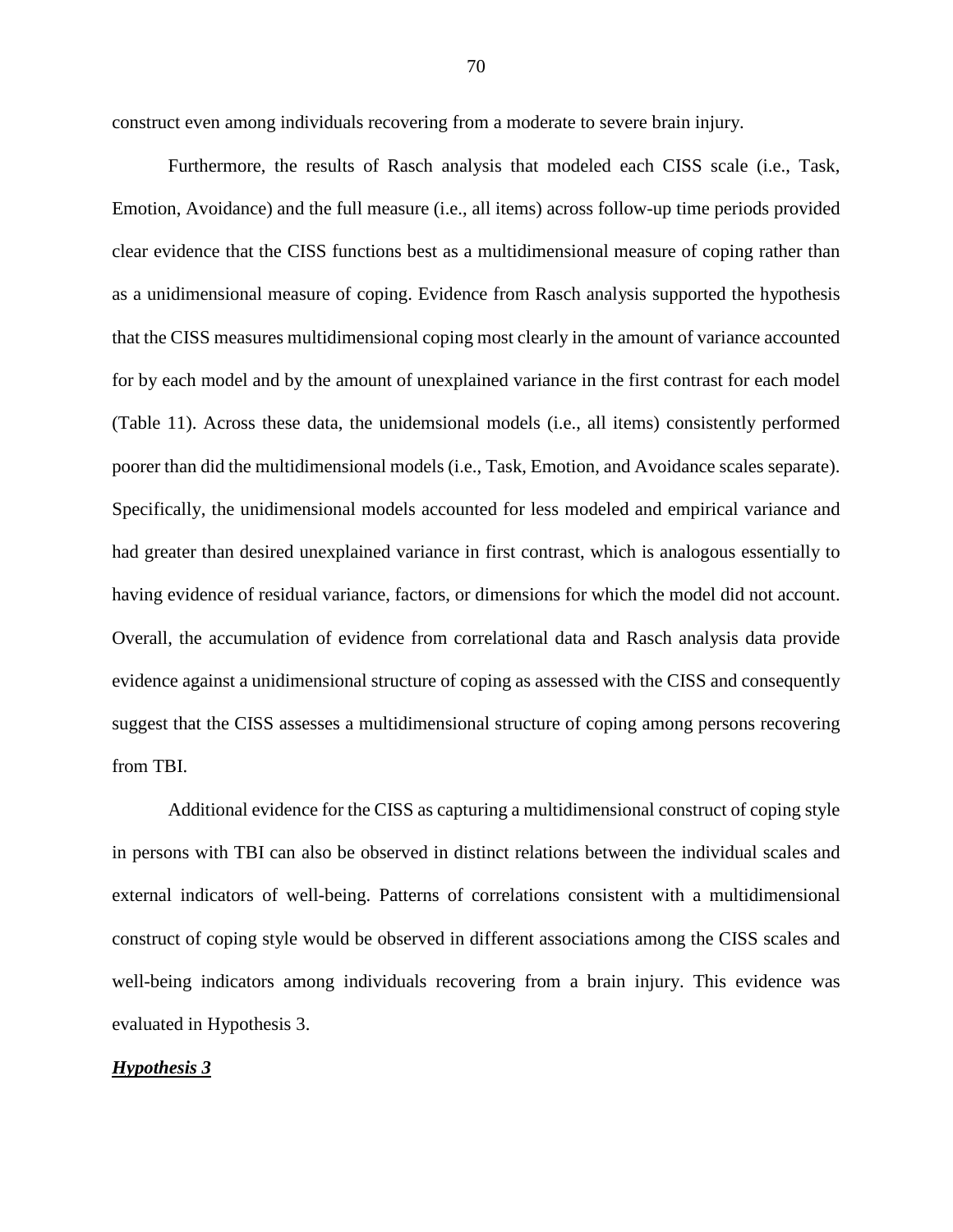*Hypothesis 3* predicted that the CISS would show sound criterion-related validity, as demonstrated by meaningful association with subjective and functional outcomes following TBI. Bivariate correlations assessed the relationships between coping style as measured by the CISS and functional well-being as measured by the Disability Rating Scale (DRS) and subjective wellbeing as measured by the Satisfaction with Life Scale (SWLS). Table 4 presents the descriptive correlations between CISS scales and outcomes. Disability at follow-up showed a significant relation to Task coping  $(r = -18)$  and Emotion coping  $(r = .24)$ . In particular, these correlations indicate that functional disability decreased with higher use of Task coping and lower use of emotion coping. Disability at follow up was unrelated to Avoidance coping (*r* = .06), including Avoidance-Social Diversion (*r* = .09) or Avoidance-Distraction (*r* = -.01). Life satisfaction at follow-up showed significant relation to Task  $(r = .17)$ , Emotion  $(r = .27)$ , and Avoidance-Social Diversion ( $r = .18$ ) but was unrelated to Avoidance ( $r = .09$ ) and Avoidance-Distraction ( $r = .00$ ). In particular, use of Task and Avoidance-Social Diversion coping was positively associated with life satisfaction, whereas use of Emotion coping was inversely associated with life satisfaction.

## *Hypothesis 4*

*Hypothesis 4* predicted that the CISS uniquely predicts subjective and functional wellbeing outcomes following TBI even after accounting for injury severity, sociodemographic characteristics, and global response bias.

Table 5 displays the results of a hierarchical multiple regression analyses predicting disability at follow-up as assessed with the Disability Rating Scale (DRS). After step 1, with age, education, injury severity as measured by days to follow commands, and disability at discharge as measured by the DRS in the model,  $F(4, 298) = 12.68$ ,  $p < .001$ ,  $R^2 = .15$ , indicating that demographic and injury severity characteristics accounted for 15% of the variance in disability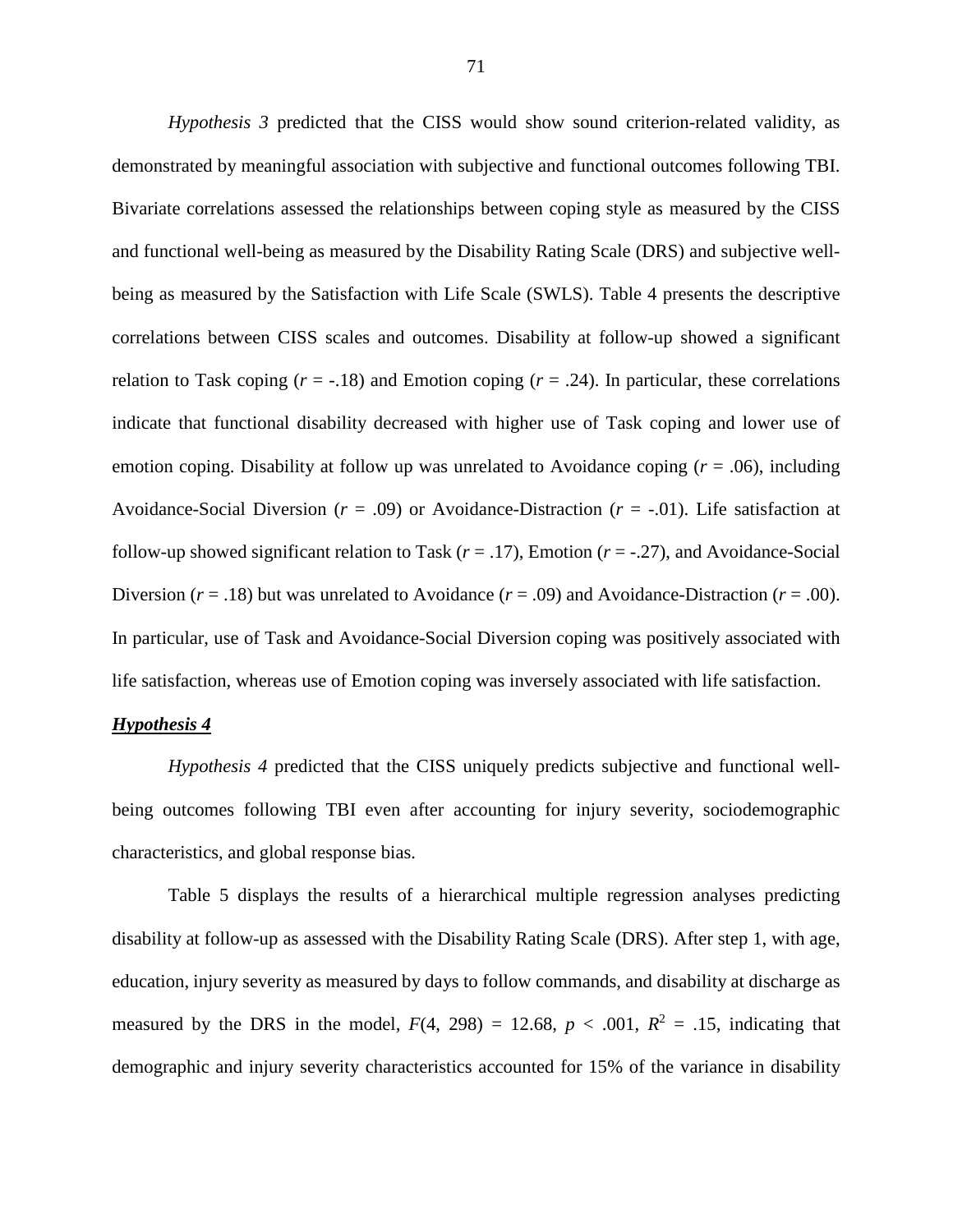outcomes at follow up. After step 2, the addition of Positive Affectivity (PA) and Negative Affectivity (NA) significantly improved the model, accounting for 6% additional variance in disability outcome,  $F_{change}(2, 296) = 12.01$ ,  $p < .001$ , total model  $R^2 = .21$ . After step 3, the addition of the CISS scales (i.e., Task, Emotion, Distraction, Social Diversion) significantly improved the model, accounting for an additional 5% of the variance in disability outcome,  $F_{change}(4, 292)$  = 5.44,  $p = .001$ ; for the total model,  $F(10, 292) = 10.04$ ,  $p < .001$   $R^2 = .26$ . At the final step, the squared semipartial correlations, which represent the amount of unique variance contributed to the model by each variable, indicated that several variables added unique variance to the total model: disability at discharge and emotion coping accounted for the most unique variance, followed by age, task coping, negative affectivity, days to follow commands, and social diversion coping.

Table 6 displays the results of the hierarchical multiple regression analyses predicting life satisfaction at follow-up as assessed with the Satisfaction with Life Scale (SWLS). After step 1, with age, education, injury severity as measured by days to follow commands, and disability at discharge as measured by the DRS in the model,  $F(4, 300) = 1.55$ ,  $p = .189$ ,  $R^2 = .02$ , indicating that this model including basic demographic and injury severity characteristics was nonsignificant, accounting for 2% of the variance in life satisfaction at follow-up. After step 2, the addition of PA and NA to the equation, the model was significant, accounting for an additional 7% of the variance in life satisfaction outcome,  $F_{change}(2, 298) = 11.31, p < .001$ , total model  $R^2 = .09$ . After step 3, the addition of the CISS scales significantly improved the model, accounting for another 7% of the variance in life satisfaction outcome,  $F_{change}(4, 294) = 6.53$ ,  $p < .001$ ; for the total model,  $F(10, 292) = 5.75$ ,  $p < .001$ ,  $R^2 = .16$ . At the final step, the squared semipartial correlations indicated that emotion coping, avoidance coping, and positive affectivity added unique variance to the total model.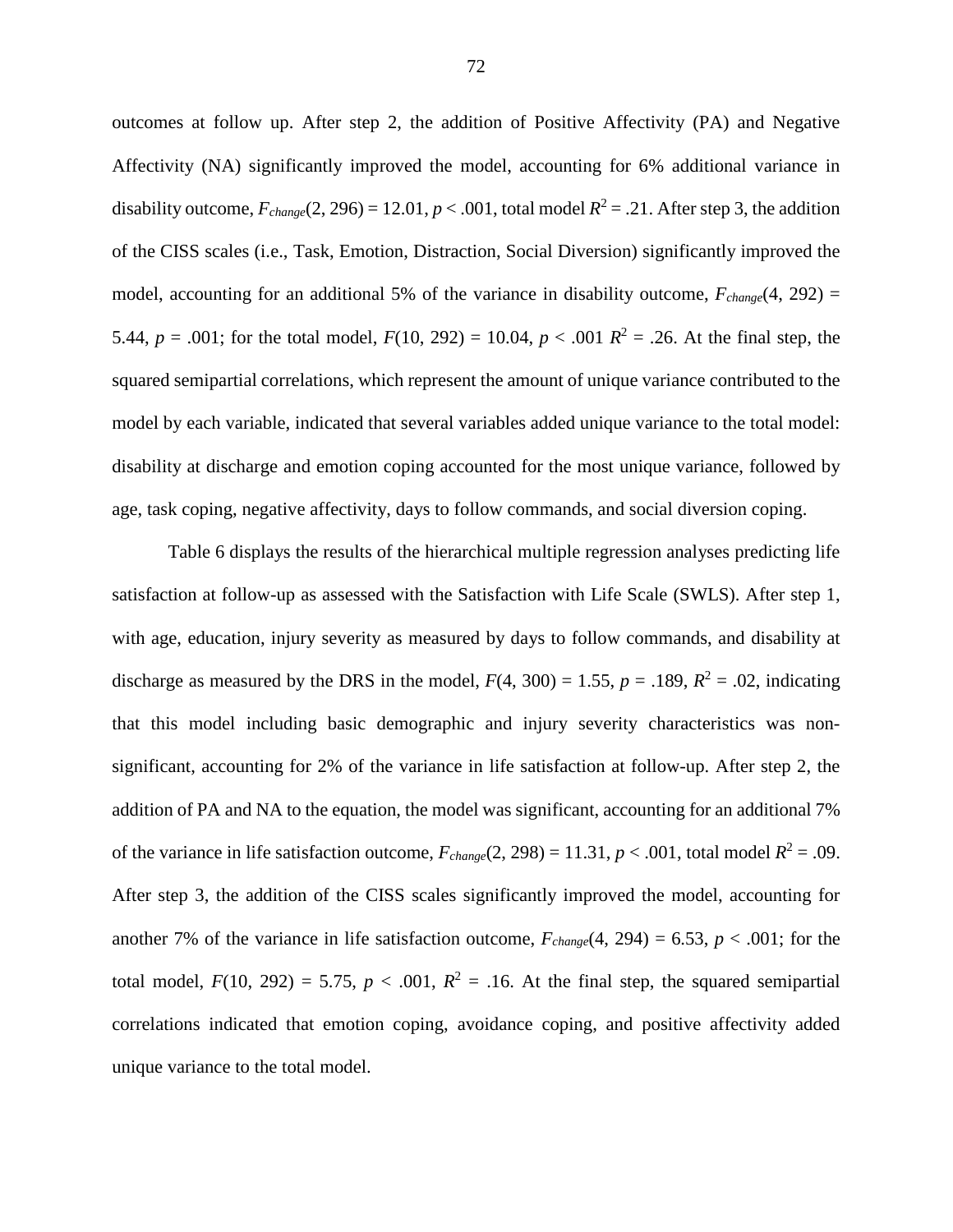# **CHAPTER 4 DISCUSSION**

Among persons with TBI, coping style can be reliably and validly assessed using the CISS. This measure demonstrates good psychometric properties based on the confluence of evidence from approaches based in classical test theory and item response theory, although findings also suggest ways the measure might be strengthened. As expected, coping responses among people with TBI meaningfully associate with indicators of physical and psychological well-being. Moreover, coping style uniquely predicts functional disability and life satisfaction during recovery from TBI beyond information based on injury severity, demographic characteristics, and global response bias.

#### *Reliability of the CISS*

Overall, this study confirmed the hypothesis that the CISS has adequate reliability as a measure of coping style among persons with TBI. Of note, this study demonstrated that each of the CISS scales (i.e., Task, Emotion, Avoidance) were adequately reliable across short-term (1 and 2 years) and long-term  $(2 5 \text{ years})$  adjustment to injury. Furthermore, the CISS demonstrated strong reliability across persons with negligible to severe disability.

These findings support the clinical and research use of the CISS to assess coping responses among individuals recovering from TBI. These findings also provide initial evidence that the psychometric strengths of the CISS identified using healthy populations extend to include adults with acquired brain injury. Establishing the reliability of the CISS among persons recovering from TBI also provides necessary foundation for examining questions of validity, factor structure, and utility of the measure within this population. These findings also are particularly noteworthy in providing evidence that the CISS not only can reliably assess coping overall among persons with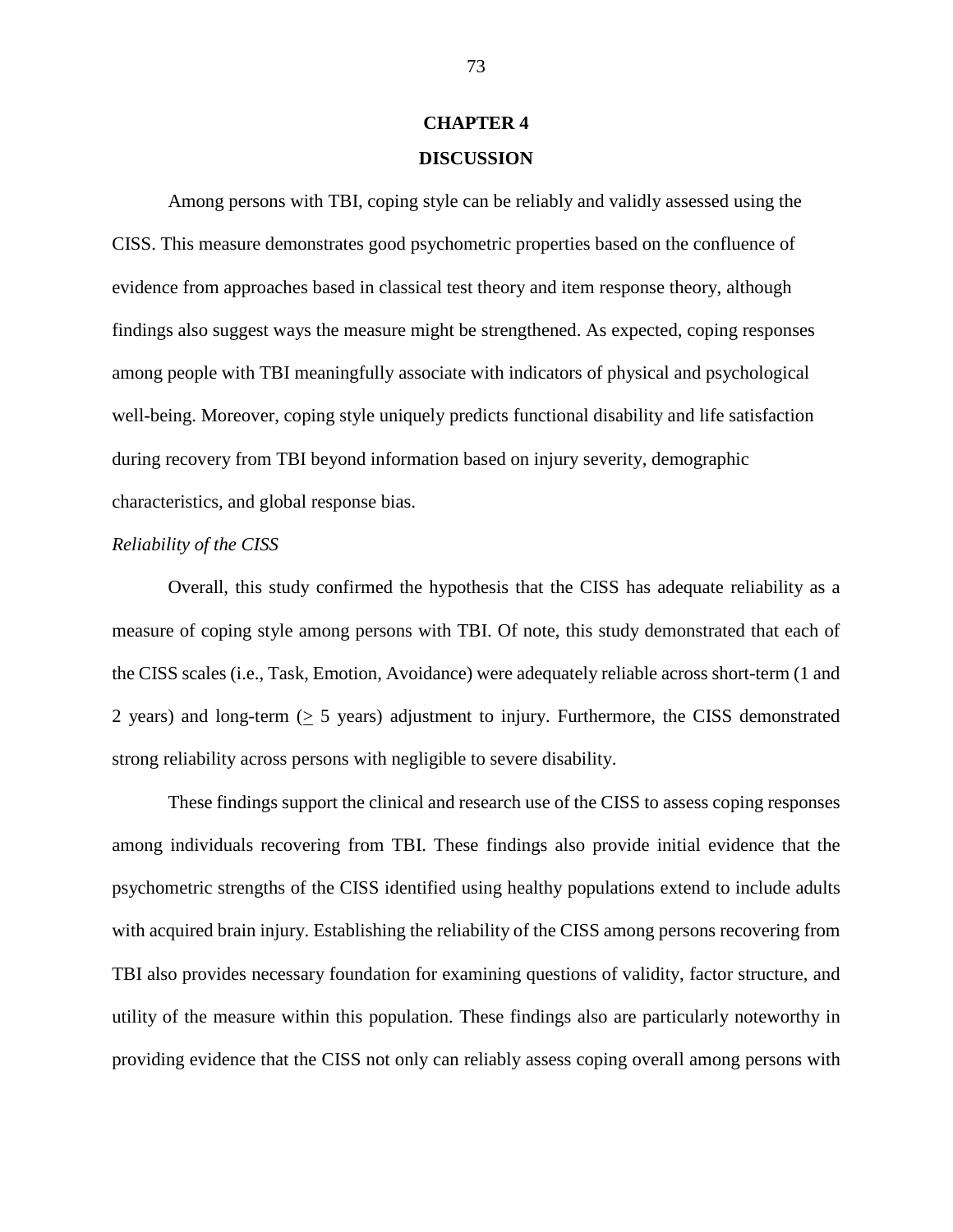moderate to severe TBI, but that the CISS can reliably discriminate the major types of coping, task-oriented, emotion-oriented, and avoidance-oriented, within this population.

These findings are consistent with prior work demonstrating the reliability of the CISS among healthy populations (Boysan, 2012; Cosway et al., 2000; Endler & Parker, 1999; Furukawa et al., 1993; Rafnsson et al., 2006), persons with physical health problems (Hurt et al., 2011), and persons with mental health problems (McWilliams et al., 2003). These findings build on prior research regarding the assessment of coping after brain injury (Anson & Ponsford, 2006a; Bryant et al., 2000; Curran et al., 2000; Malia et al., 1995) by explicitly working to establish the psychometric integrity of a generally well-validated coping measure within a TBI population before examining relationships among coping responses and rehabilitation or other outcomes.

In regards to the ability to assess reliably coping responses after TBI, these findings generally are consistent with those of Malia et al. (1995) who reported similar results using a different coping measure among a mixed group of rehabilitation patients. Furthermore, such findings help clarify questions surrounding the ability for persons with moderate to severe TBI to complete reliably measures such as the CISS, given the array of cognitive impairments they often experience (Dikmen et al., 2009). In particular, the CISS surprisingly demonstrated good reliability even at 1 year after injury, which as a relatively early stage in recovery often has been associated with significant global impairments that might otherwise adversely influence the ability to obtain reliable estimates of coping style in this population (Williams, Rapport, Hanks, Millis, & Greene, in press).

#### *Dimensionality and overall function of the CISS*

Similarly, it might have been expected that global cognitive deficits associated with TBI would yield an undifferentiated (i.e., global) coping response, in which specific types of coping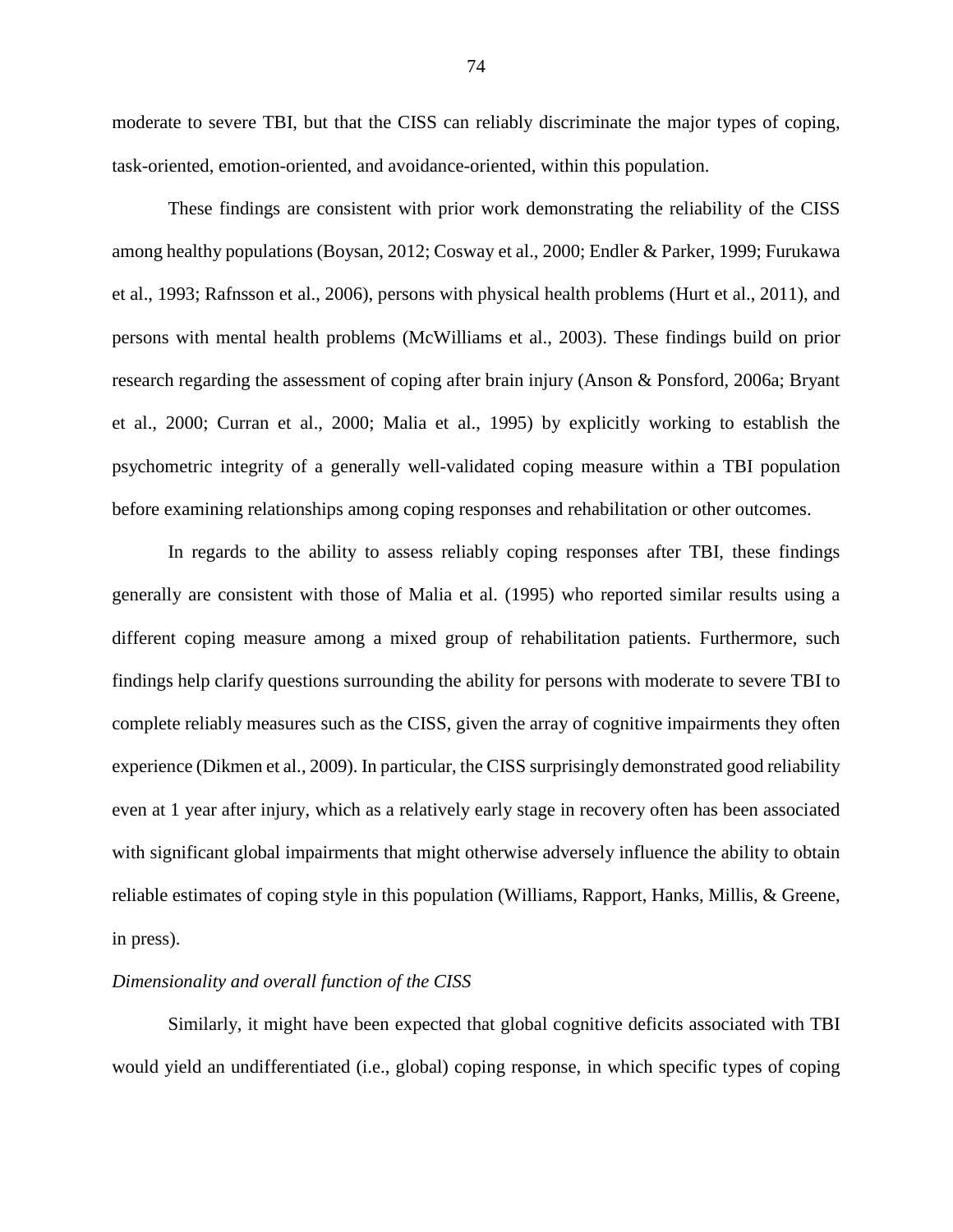are not discernible and instead give rise to a generalized mass of positive or negative reactions to stress. Therefore, the findings regarding the dimensionality of the CISS in this population were particularly striking. This study confirmed the hypothesis that coping style among persons with TBI characteristically shows a multidimensional structure as measured by the CISS. In particular, this study found that the CISS functions much better psychometrically as a multidimensional rather than as a unidimensional measure of coping style. In other words, evidence based on statistical approaches from classical test theory (CTT) and item response theory (IRT; Rasch analyses) supported using the Task, Emotion, and Avoidance-oriented coping scales considered separately rather than including all items of the CISS when assessing coping responses after TBI. This finding parallels prior research on coping style and fits with the structure of coping reported by the CISS developers (Endler & Parker, 1999). Therefore, it is likely that persons with TBI engage in similar types of coping responses as non-brain injured persons with whom coping styles traditionally have been examined.

Overall, the findings are consistent with prior work across the coping literature generally conceptualizing coping as a multidimensional construct (Carver et al., 1989; Endler & Parker, 1990; Folkman & Moskowitz, 2004; Pearlin & Schooler, 1978). In particular, findings from this study converge with evidence supporting the proposed three-factor structure of the CISS (i.e., task, emotion, avoidance; (Endler & Parker, 1990). Generally, this finding fits with the theory that coping responses encompasses multiple dimensions, which have been categorized within a hierarchical framework (Skinner et al., 2003). Furthermore, the current study helps clarify whether persons with TBI cope with stress similarly to persons with other medical problems, such as orthopedic injury (Curran et al., 2000; Moore & Stambrook, 1995). Overall, this study offers particularly strong evidence in support of the three-factor model of coping responses assessed with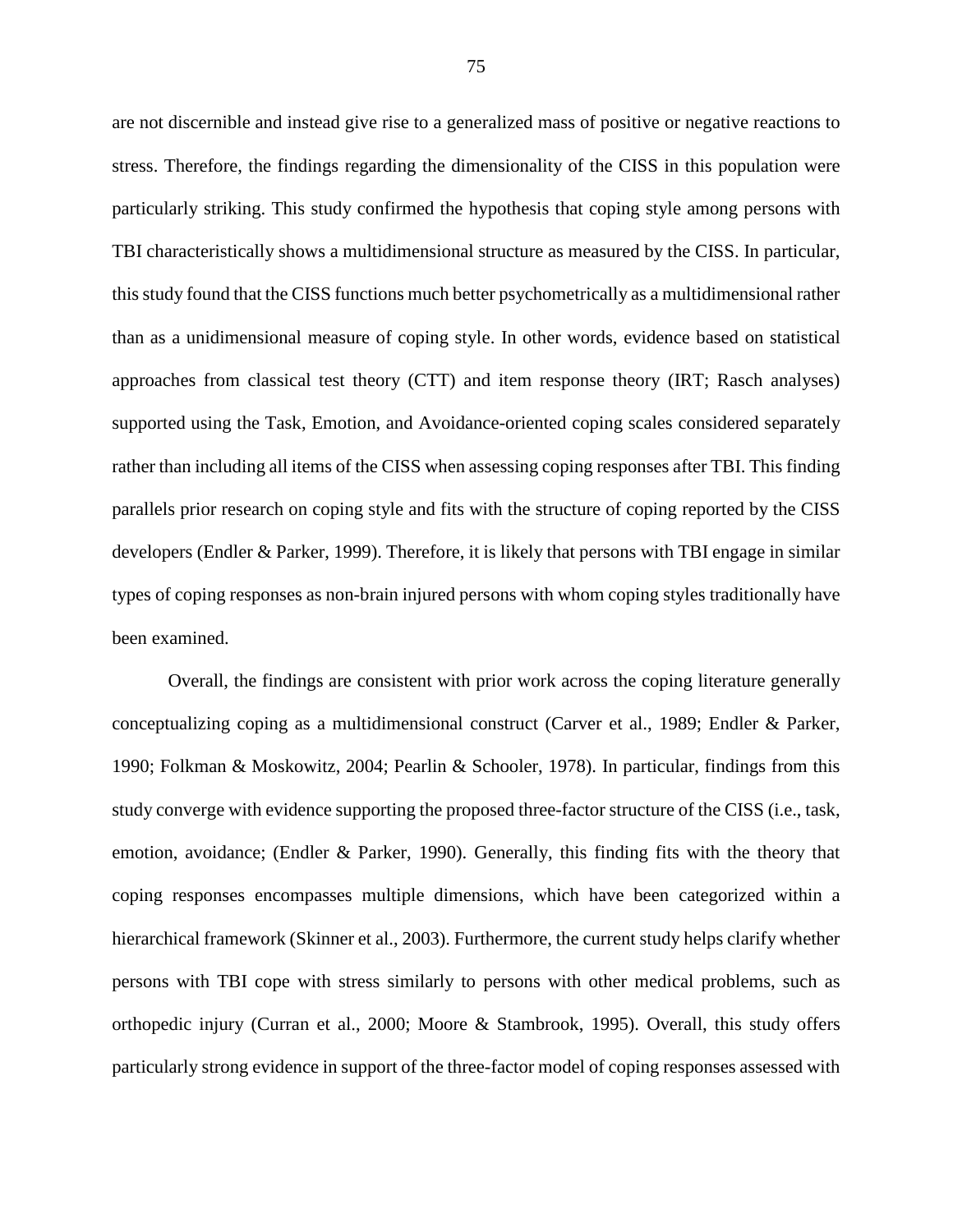the CISS given the complementary findings from two statistical approaches examining the dimensionality of the CISS. In conjunction with the excellent reliability findings for the CISS, this dimensionality finding adds to the accumulating body of support for the psychometric soundness of the CISS as a measure of coping responses across diverse populations, including moderate to severe TBI.

Furthermore, rating scale analyses (i.e., Rasch analyses) enhanced understanding regarding the psychometric characteristics of the CISS as used in this population. Findings indicated that all 48 items of the CISS contribute meaningfully to the function of the measure. Findings also demonstrated that persons with TBI use the response options on the CISS as intended by test developers (Endler & Parker, 1999), such that response categories represent increasing levels of coping (e.g., "not at all" to "very much"). Although CISS items and categories functioned well overall, findings indicated one particular weakness in the scale structure as used with this sample: Items across the scales characteristically underrepresented the range of coping, demonstrating restricted range of item difficulty for most scales across time. In other words, items on the CISS often reflected a moderate range of coping ability rather than also having reflected a very high or very low level of coping.

Therefore, these findings suggest that the CISS might be improved for use among people with TBI by adding items that assess better the lower and upper ranges of specific coping styles. In particular, findings support the addition of items that reflect high levels of task coping. Designing items to assess *higher* task coping than currently captured by the CISS necessitates consideration of what types of items consistently appear at the extreme ends of the task coping dimension. In this study, clear patterns emerged for *difficult* task items (e.g., Item 1, "In difficult situations, I schedule my time better;" Item 10, "In difficult situations, I outline my priorities;"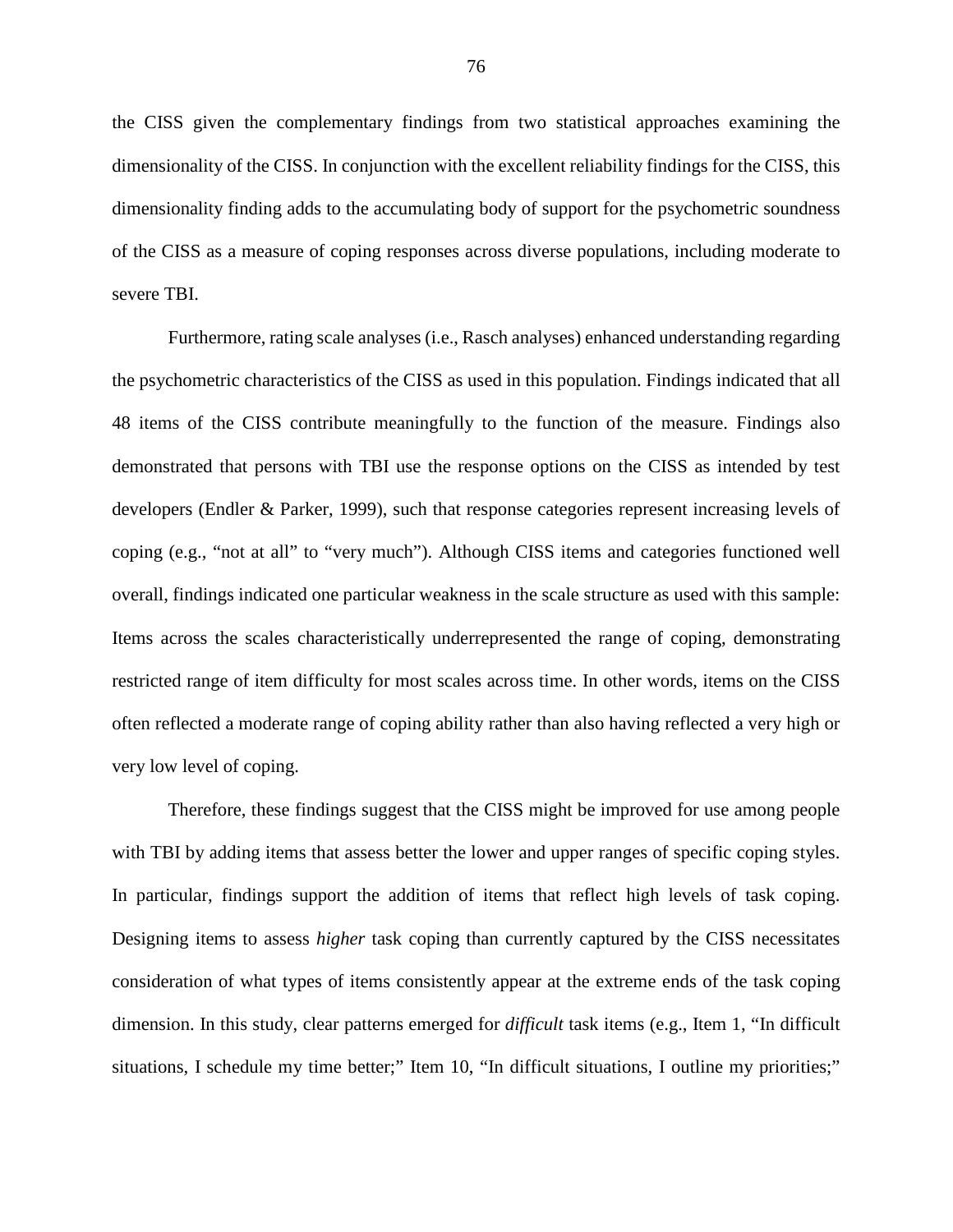Item 26, "In difficult situations, I take corrective action immediately") and *easy* task items (e.g., Item 6, "In upsetting situations, I do what I think is best;" Item 2, "In difficult situations, I focus on the problem and see how I can solve it;" Item 27:, "In difficult situations, I think about the event and learn from my mistakes;" Item 42, "In stressful situations, I make an extra effort to get things done"). Conceptually, the more difficult task items appear to reflect a stronger overall approach orientation for dealing with stressors than the easier task items, particularly in the extent to which urgency of action is implied. Perhaps more difficult task coping items might reflect an even stronger sense of commitment and immediacy to take action than current items, such as, "*In difficult situations, I focus all of my time and resources on the problem until it is resolved* or *in stressful situations," "I make dealing with the stressor my top priority*." Additionally, it seems noteworthy that actions at the upper end of item difficulty (hardest to endorse) such as outlining priorities and scheduling require complex higher-order thinking, as well as sustained action; in contrast, items at the low end (easiest to endorse) are generally global statements of intention that do not require complex thinking or action. As such, it may be that the need for items at the upper end of task coping for this population reflect additional actions that reflect "active" coping but that require activity that is relatively less cognitively complex, such as, "*In difficult situations, I try hard," or "I work hard at getting better*." This hypothesis is consistent with the findings that endorsement of task coping decreased as a function of disability.

For emotion and avoidance coping, findings support the addition of items that capture high and low levels of coping; however, evidence more strongly indicates a need for low items for these scales than for high items. As with the task coping items, several items emerged as consistently reflecting the highest and lowest emotion and avoidance coping levels. Among the emotion coping items, *difficult* items (e.g., Item 25, "In upsetting situations, I 'freeze' and not know what to do;"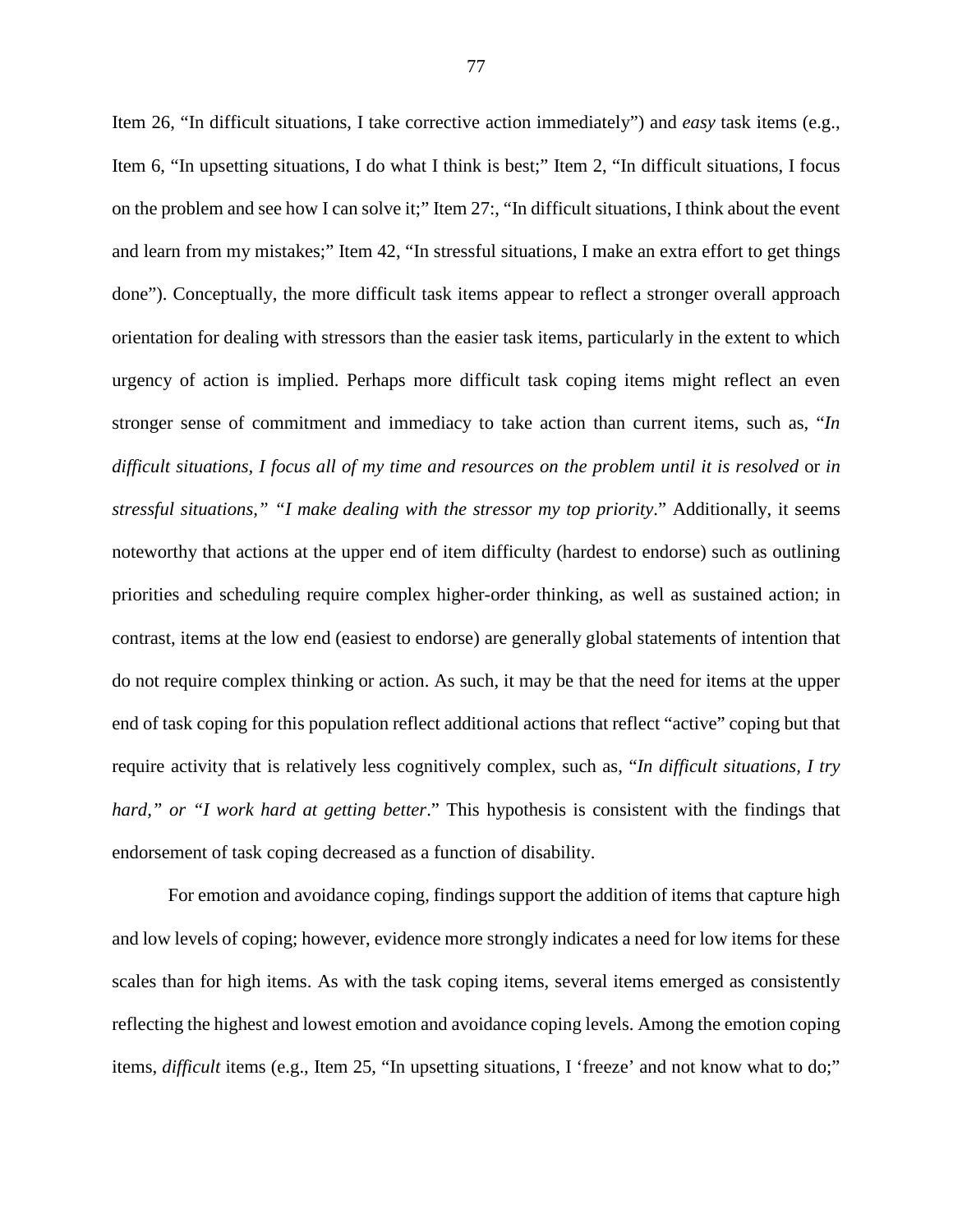Item 45, "In upsetting situations, I take it out on other people;" Item 7, "In upsetting situations, I become preoccupied with aches and pains") and *easy* items (e.g., Item 28, "In upsetting situations, I wish I could change what happened or how I felt;" Items 30, 19, 38 and 14, I worry, I become very upset, I get angry, and I get tense, respectively) are informative for considering potential items to add to expand the low end range of this scale. The midrange to higher items on this scale appear to capture intense emotional responses to stress, such as guilt, preoccupation, and denial. The lowest items on this scale currently focus on intense experience of negative emotion and also capture a sense of regret. Perhaps even lower-level emotion coping items might reflect milder forms of distress or decreased emphasis on changing responses in the future, such as, *"In difficult situations, I feel tense until the stressor resolves"* or *"In stressful situations, I feel down more than usual*." Additionally, given the unique cognitive challenges associated with TBI robust research indicating increased risk for depression it might be worthwhile to test items that tap less "active" emotions such as feelings of *hopelessness, overwhelm, helplessness, as well as frustration*. The need for items on the lower end of the scale that invoke emotional experiences characteristic of TBI also is supported by findings CTT estimates of reliability were generally lower among people with moderate and severe disability as compared to people with mild or no disability.

Among the avoidance coping items, *difficult* items (e.g., Item 9, "In upsetting situations, I window shop;" Item 23, "In stressful situations, I go to a party") and *easy* items (e.g., Item 31, "In upsetting situations, I spend time with a special person;" Item 35, "In difficult situations, I talk to someone whose advice I value") also emerged across time points. Interestingly, the items reflecting the highest avoidance involved external activities unrelated to processing or dealing with the stressor, and not coincidentally would require transportation, planning, and other resources that may not be independently controlled by the person with TBI. In contrast, items at the low end of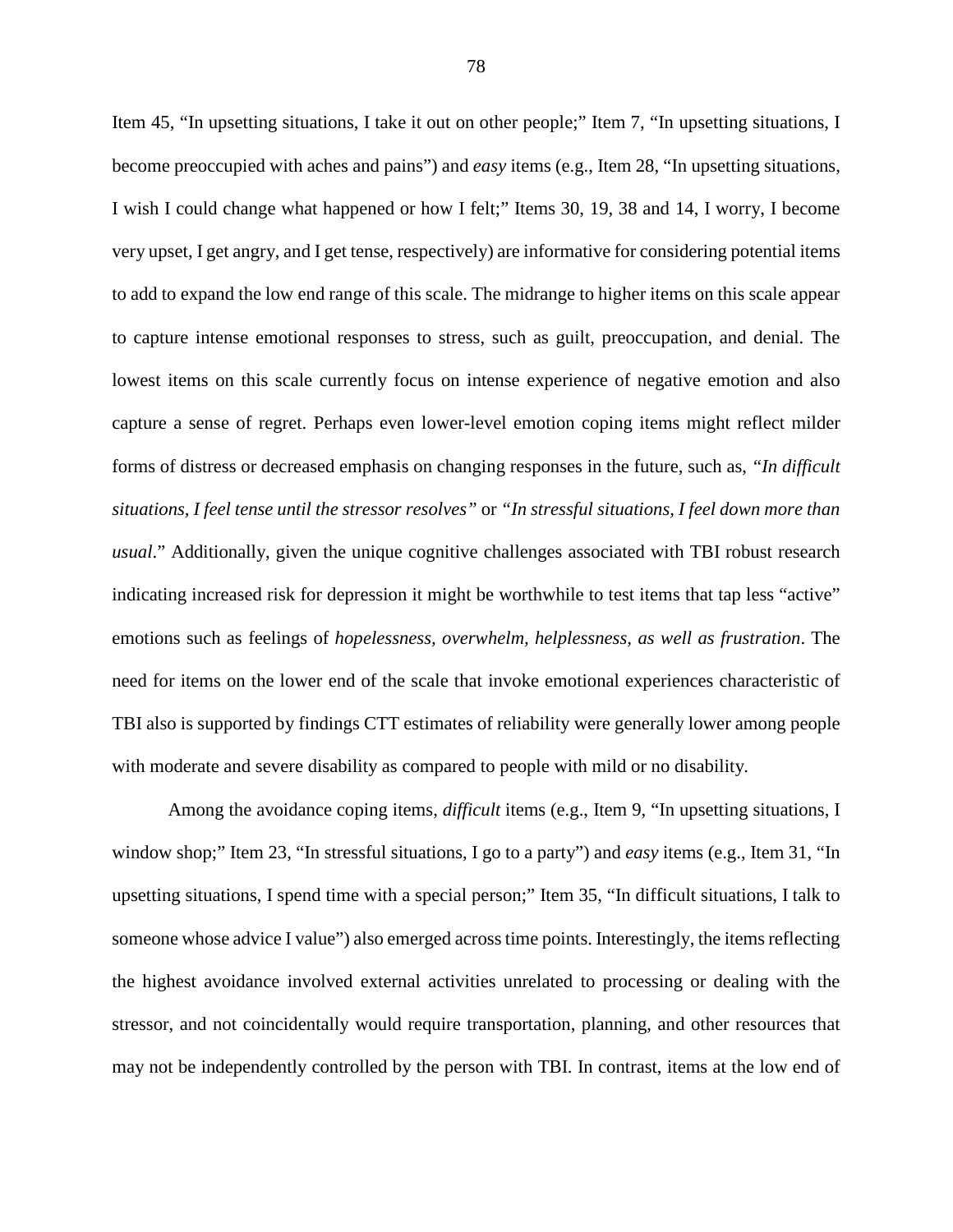the scale (easiest to endorse) involved seeking social contact or support, which do not necessarily require external resources and independence (i.e., social support may be found in the home). The differences between high and low avoidance items suggest that social diversion coping reflects a lower level of avoidance than distraction coping attempts, which makes sense in the context of findings supporting the benefits of social coping efforts but not avoidance coping in general; however, it might also reflect that this type of coping is not readily available to many people with moderate to severe TBI. To expand the lower range of this scale and test this hypothesis, items might assess distraction that does not involve costly or out-of-home activities, or those that require high levels of functional independence, such as *watching television, listening to music or playing video games, or general attempts to get one's mind off the problem*. Added items might also reflect social contact seeking while emphasizing less avoidance and more tolerance of the stressor. Other items on this scale involving generally spending time with people (e.g., Item 4, "In upsetting situations, I try to be with other people") fell in the midrange of avoidance coping, suggesting that lower items might need to capture explicitly less avoidant behavior than described in such general social support statements. For example, lower avoidance coping items might include "*In difficult situations, I seek help from a close friend* or *in stressful situations," "I count on other people for support,"* although it is unclear how such socially-based items might be perceived differently by participants from existing item*.* 

In consideration of the range of coping abilities that characterized this sample and the capacity of the CISS to asses these abilities fully, it is important to distinguish between how the sample performed across these scales overall and how the sample performed in comparison to normative groups. Overall, the sample included a few persons with greater levels of task coping than were adequately assessed using the CISS, and similarly included a few persons with lower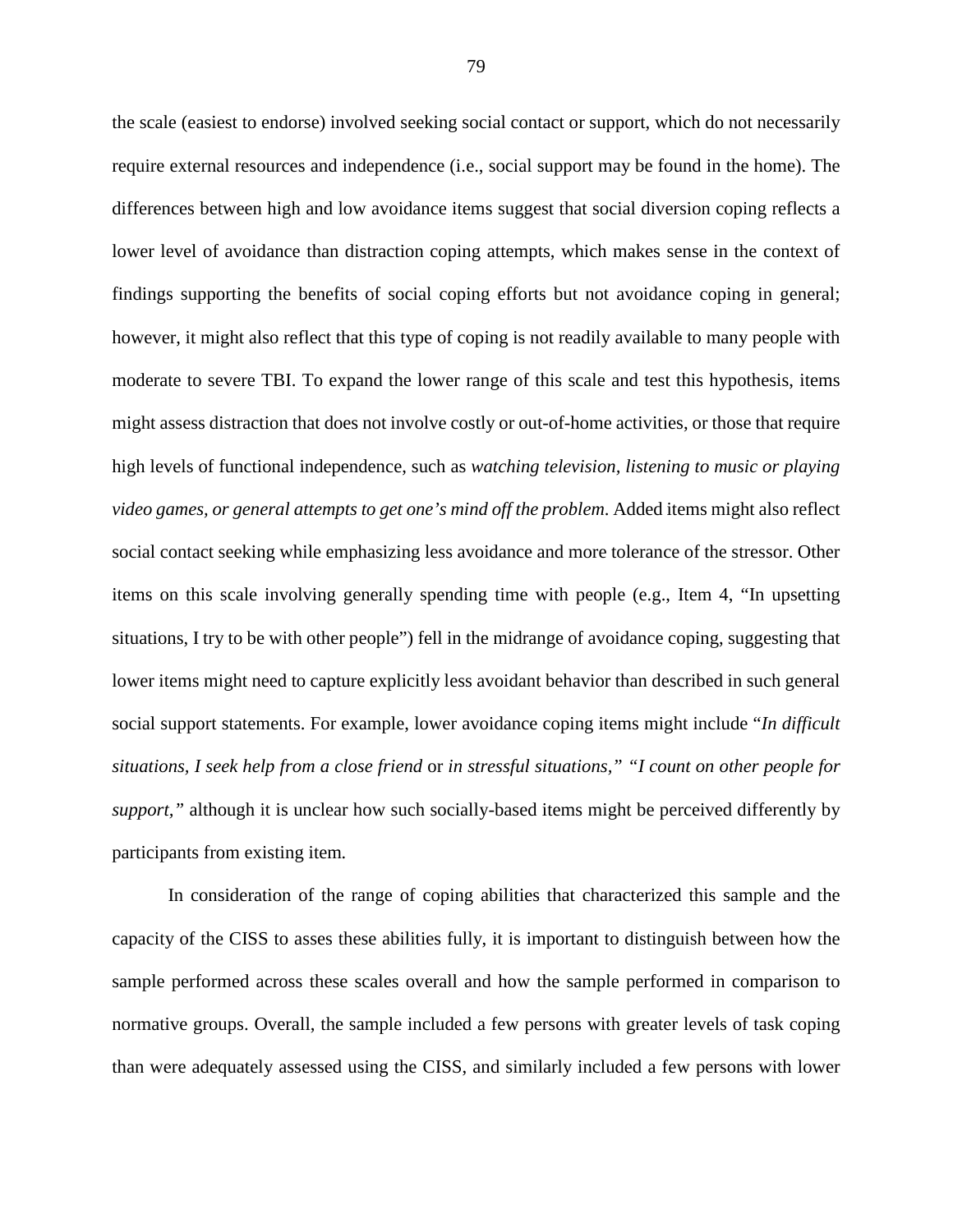levels of emotion and avoidance coping than were assessed. Therefore, it might appear that persons recovering from TBI have high task and low emotion and avoidance coping abilities, which generally would be desirable for health and well-being. However, normative comparisons using classical test theory approaches indicated greater emotion coping and less task coping among these participants with TBI as compared to healthy adults, which reinforces the importance of assessing coping style after TBI.

## *Criterion validity of the CISS*

In further examining this measure, this study provided evidence supporting the hypothesis that the CISS scales have good criterion-related validity in that they meaningfully relate to subjective and functional outcomes following TBI. In particular, functional disability increased with use of emotion coping whereas disability decreased with use of task coping. Disability was unrelated to use of avoidance coping strategies. Conversely, life satisfaction decreased with use of emotion coping and increased with use of task coping. Life satisfaction was unrelated to use of avoidance coping generally but was related positively to the social diversion subtype of avoidance coping.

Therefore, it appears that responses to stress after TBI characterized by emotional coping strategies correspond with adverse physical and subjective well-being for individuals whereas responses characterized by using problem- or task-oriented coping strategies correspond with favorable physical and subjective well-being. These findings also suggest that avoiding dealing with stress generally does not correspond meaningfully with physical or subjective well-being after TBI; however, seeking social support as a specific means of diverting stress does correspond positively with subjective well-being for these individuals. Overall, the meaningful patterns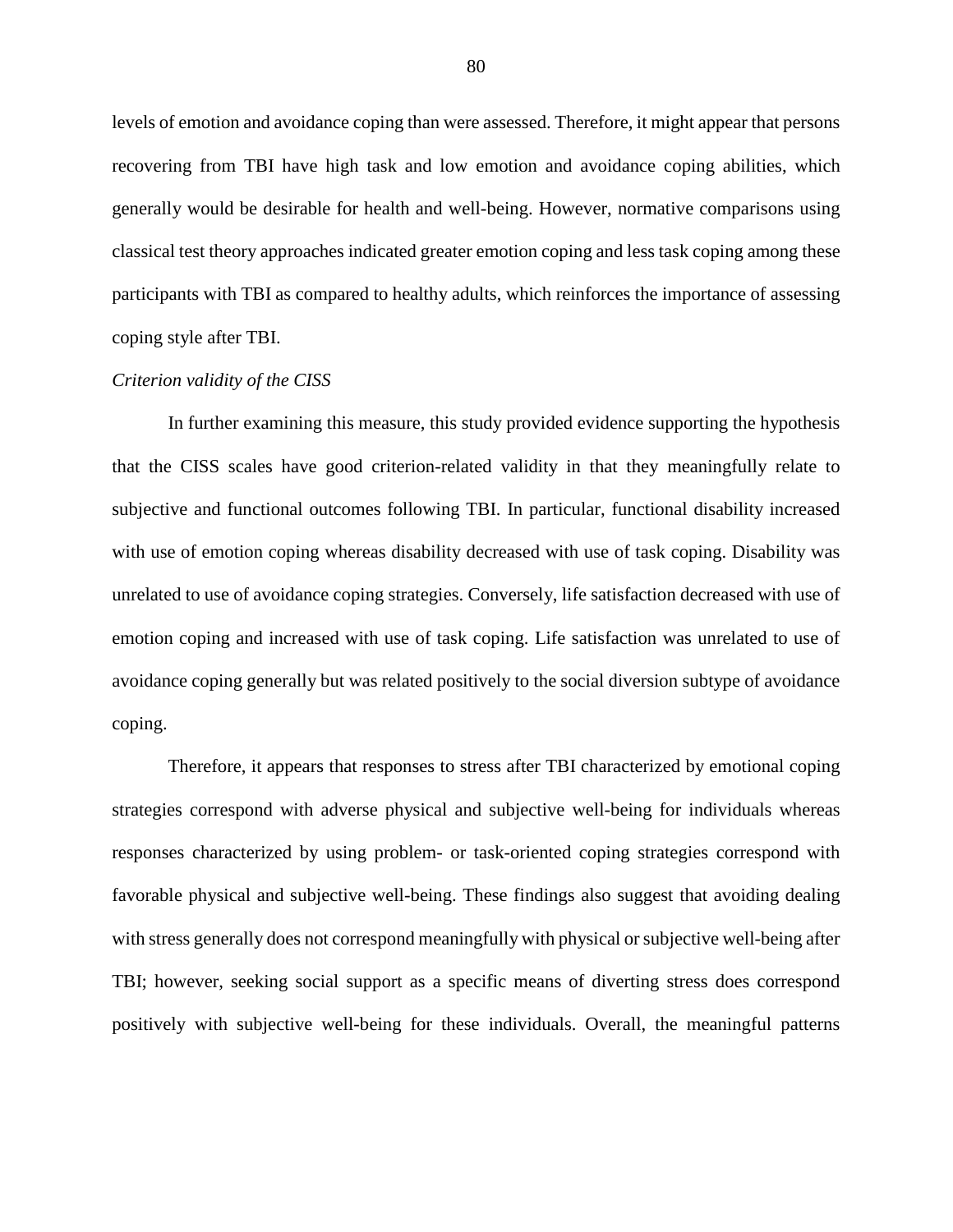observed among well-being outcomes and coping styles assessed by the CISS provide support for the validity of the measure for assessing coping after TBI.

These findings are consistent with prior research indicating that task-oriented coping styles are associated with positive health and well-being outcomes whereas emotion-focused coping styles are associated with adverse health and well-being outcomes (Bombardier et al., 1990; Cosway et al., 2000; Endler & Parker, 1994). However, these findings contrast with issues described by Folkman and Moskowitz (2004) suggesting that persons facing unresolvable stressors might fare better overall by using emotion coping rather than task coping strategies. For persons with moderate to severe TBI who undoubtedly deal with some unresolvable stressors in their daily life, these findings clarify the overall benefits associated with facing stressors with a task-oriented approach. It should be noted, however, that the use of task-oriented coping does not preclude the use of emotion-oriented coping as well, and the CISS does not differentiate among various types of stressors persons might experience. Therefore, it is quite possible that for dealing with the accumulation of stressors in life, persons recovering from TBI might benefit more consistently from using a task-oriented coping style rather than an emotion-oriented coping style, but for dealing with specific types of stressors, they might benefit differently from adopting certain coping responses. Understanding overall what types of coping strategies are most useful for such persons will be helpful for designing assessment and intervention strategies to generate positive change during rehabilitation. However, it also is quite possible that persons with TBI would benefit from being taught how to differentiate in which contexts specific coping strategies are most effective. For example, it might be useful for patients to learn how to use effective task coping strategies generally and to learn how to differentiate situations in which other coping responses might be best suited, such as when stressors are unchangeable. Additionally, these findings help clarify the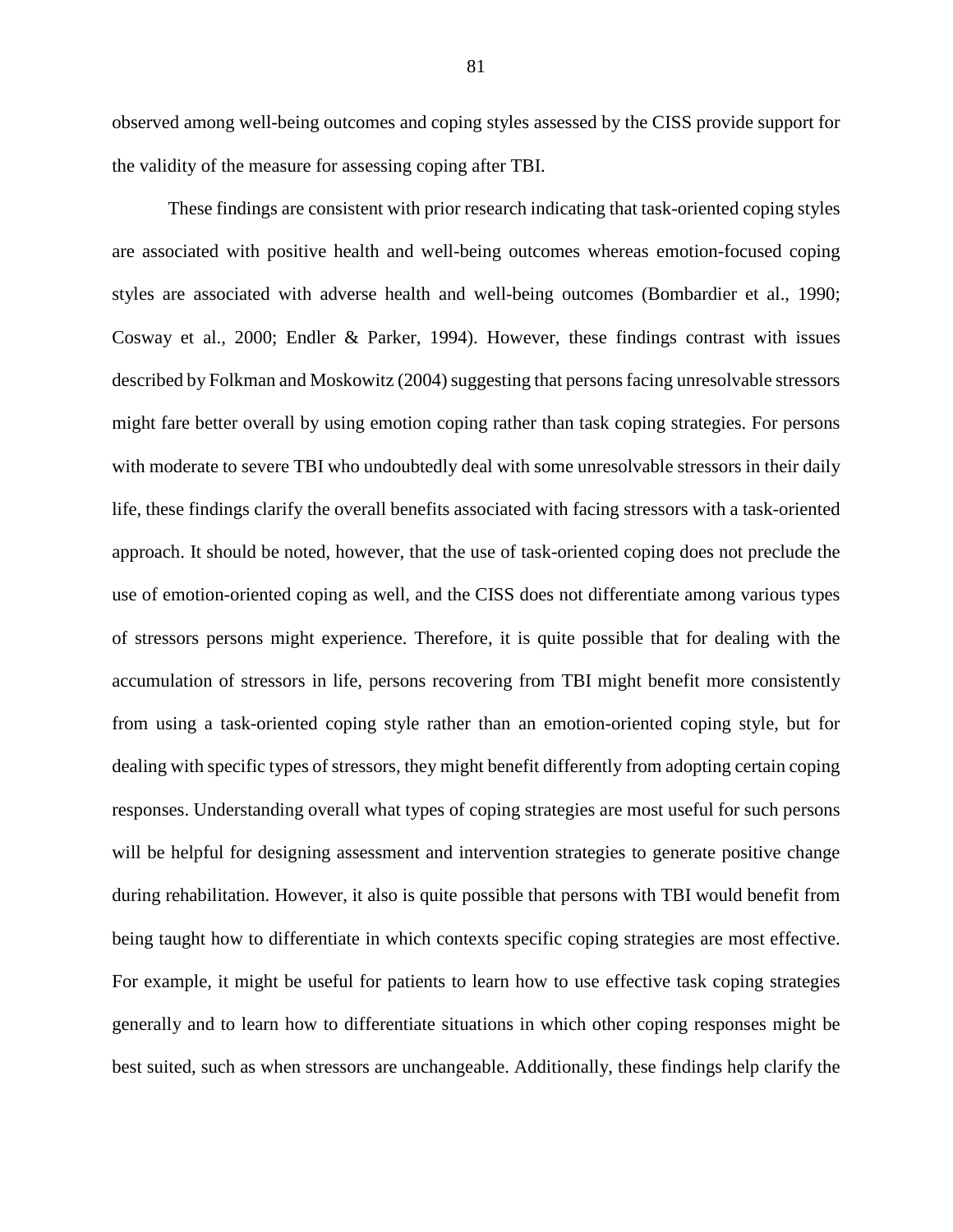relationship between avoidance-oriented coping efforts, which include several distinct response options, and health and well-being, which might differ based on type of avoidance strategy used (Carver et al., 1989). In regards to social diversion as a form of avoidance, these findings are consistent with prior work (Carver et al., 1989) describing the potential benefits of using social support to deal effectively with stress. These findings also underscore the necessity of distinguishing the types of avoidant coping responses persons with TBI might use, as the potential implications for well-being differ.

Beyond establishing the psychometric characteristics and strengths of using the CISS to assess coping within the moderate to severe TBI population, this study provided compelling evidence regarding the utility of measuring coping style to improve prediction of recovery outcomes. As expected, coping style predicted subjective and functional well-being following TBI even after accounting for injury severity, sociodemographic factors, and global response bias (i.e., positive and negative affectivity). Specifically, coping style uniquely contributed to the prediction of functional disability across short-term and long-term recovery from TBI, with task, emotion, distraction, and social diversion coping responses all adding meaningful information. Additionally, coping style improved prediction of life satisfaction following TBI, with emotion and social diversion coping providing unique information. Thus, knowing how a person copes with stress in the years after brain injury uniquely expands understanding about how well that person will be physically functioning and how satisfied or happy he or she will be with life overall.

 This finding supporting the unique predictive value of coping style extends prior work identifying health and well-being benefits associated with specific coping styles and adjustment to medical illness or rehabilitation from injury (Bombardier et al., 1990; P. A. Hall et al., 2011; Hanson et al., 1993; Victorson et al., 2005). This finding also is consistent with prior research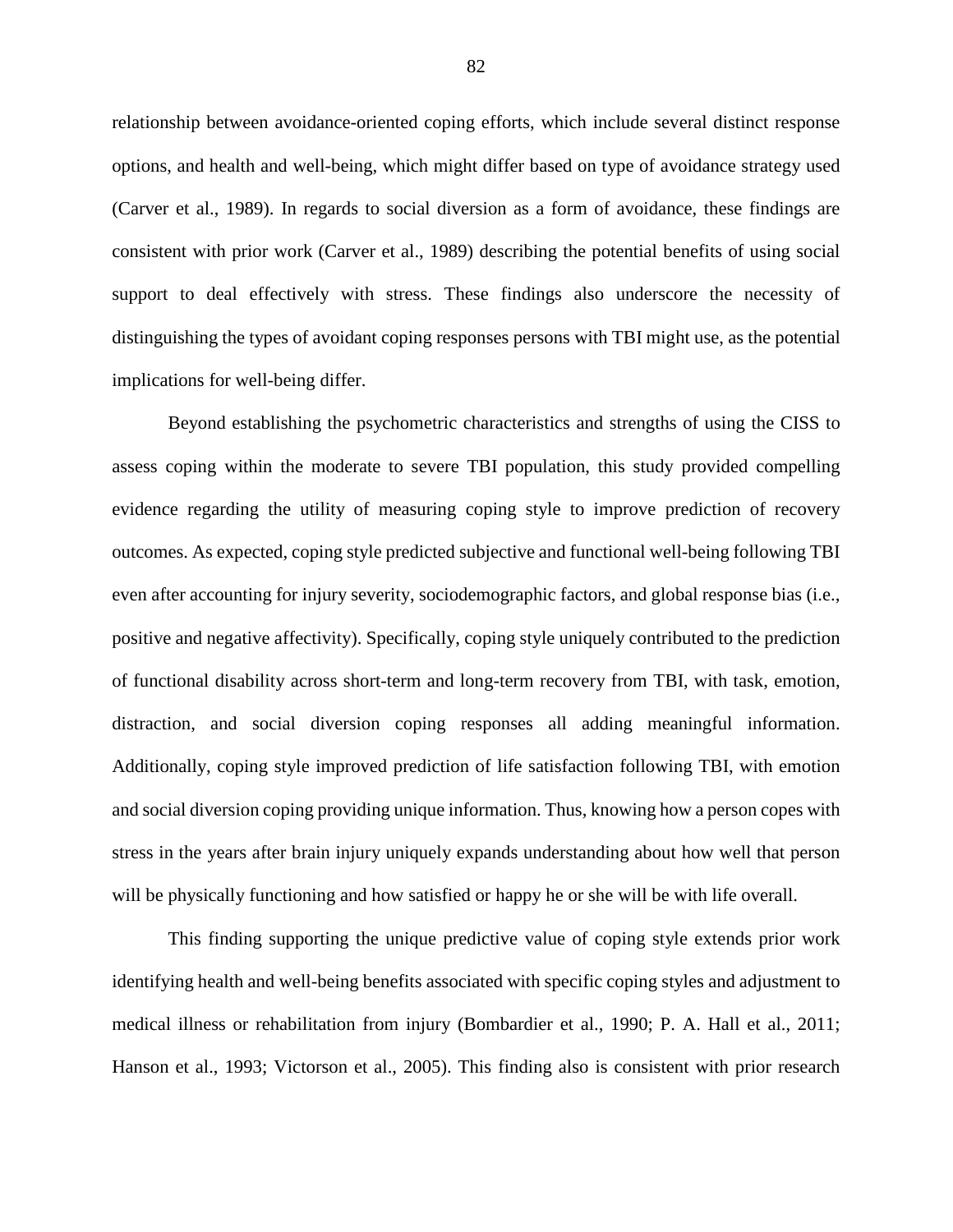emphasizing the general importance of psychological functioning in relation to TBI recovery (Dawson et al., 2007) and with authors who have identified coping style as a likely key contributor to this process (Anson & Ponsford, 2006a; Curran et al., 2000; Dawson et al., 2007). Remarkably, this is the first known study to have demonstrated that coping responses actually can predict physical and subjective well-being even years after TBI. This finding is particularly interesting given that prediction of outcomes following brain injury often focuses primarily on physical injury characteristics or stable person characteristics, such as age or premorbid cognitive functioning. Thus, this study supports well-known understandings by clinicians and healthcare professionals in the rehabilitation setting that psychosocial characteristics have substantial influence on the recovery process after a moderate to severe TBI.

 The applied ecological significance of the present study's findings are not directly apparent, because enhanced power of prediction must be translated to beneficial action, such as identifying characteristics that signal risk and effectively using the information to develop and target interventions. In the case of TBI, any meaningful factor that can be used reasonably to improve outcome prediction, and potentially to affect recovery if targeted via intervention, is worthwhile in the context of the serious impairments these individuals experience. Any possible improvement in prediction would likely be useful in this context where even small improvements in functioning or happiness can represent real life appreciable differences for the persons affected. Additionally, a factor that may seem relatively small on an individual level can have a much larger impact when the effects are aggregated across an entire population affected by TBI. Therefore, these findings should be taken as support for the practical utility of assessing coping responses among persons with brain injury with implications for improving the accuracy of prognosis and potentially for identifying ways to intervene in promoting better outcomes.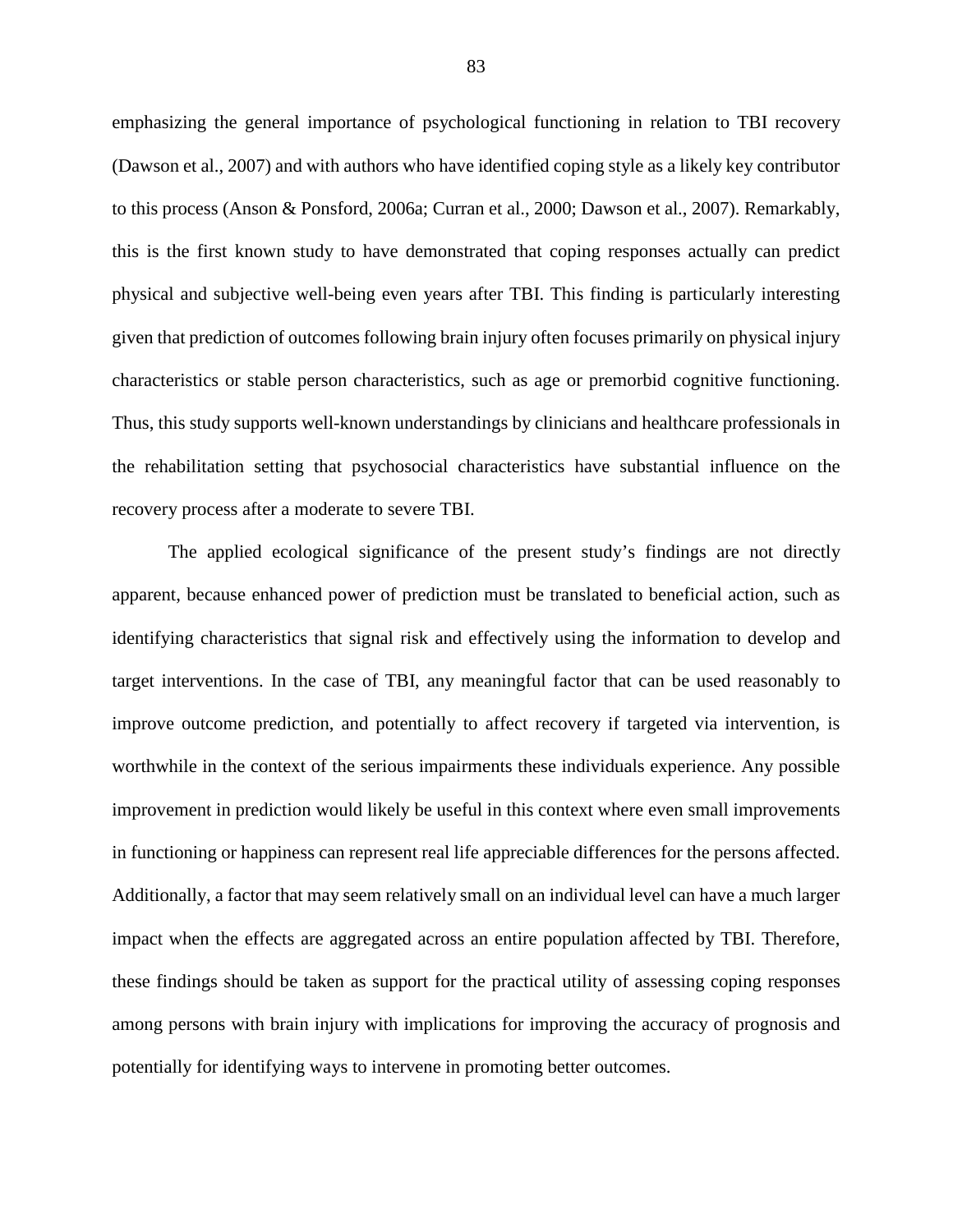## *Comparison of CTT and IRT*

 One inherent purpose of this study was to determine how findings from classical test theory (CTT) and item response theory (IRT; in this case, Rasch analysis) converge to enrich understanding of the CISS as used among persons with TBI. CTT and IRT differ fundamentally in several key areas. For example, CTT is data-driven in that data are used to create models whereas IRT is model-driven in that data are compared to ideal (e.g., Rasch) models. Furthermore, in CTT item difficulty and person ability are inseparable statistically whereas in IRT item difficulty and person ability are estimated independently of one another. Perhaps one of the most hallmark differences between CTT approaches and Rasch analysis is that CTT assumes observations reflect interval-level measurement whereas Rasch analysis actually assesses directly the interval-level measurement properties of the instrument. This difference is key for pursuing good measurement, such that it is essential to know that increasing values on a scale represent consistently increasing amounts of the construct of interest. CTT approaches are limited in that the analyses used assume interval-level measurement but CTT does not establish that the measures used are capable of producing interval level data, which might render inaccurate findings. Therefore, Rasch analysis provides crucial information regarding the ability of the measure to produce interval level-data, which if established, then permits for valid inferences based in CTT or IRT approaches (Bond  $\&$ Fox, 2007; McAllister, 2008).

Within this study in particular, Rasch analysis confirmed assumptions of CTT by establishing that the CISS can provide interval-level measurement, meaning that the CISS can be used among persons recovering from TBI without altering the measure to meet expectations for interval-level measurement. Rasch analysis findings also confirmed CTT analyses showing that the measure is reliable when used with persons with moderate to severe TBI, and confirmed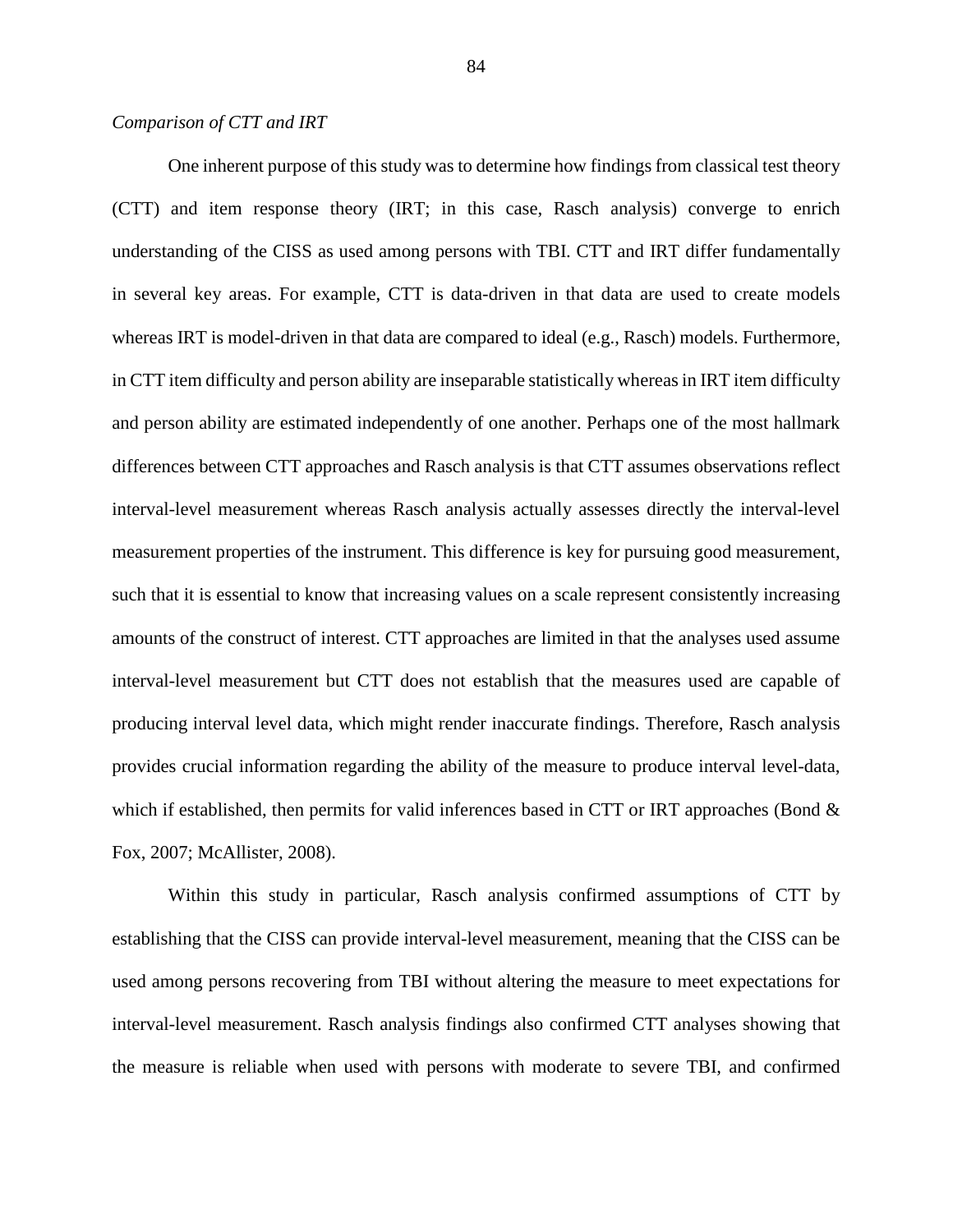theoretical assumptions that the CISS functions as a multidimensional measure of coping style. Furthermore, CTT analyses allowed for establishing that the CISS has good criterion validity in this sample and that coping style predicts meaningful subjective and functional outcomes after brain injury. However, Rasch analysis provided additional information regarding how the CISS functions within this TBI population by highlighting the extent to which scales adequately assess or target the range of coping ability possessed by this sample. In turn, these observations can guide future improvements of the scale. Were only CTT approaches used, the relative weakness of the scale in assessing the extremes of task and emotion coping would have gone unnoticed. Overall, these approaches together provided a more comprehensive understanding of the CISS as a measure and coping style in general among persons with TBI than would be possible with either approach alone.

#### *Limitations and future directions*

A limitation of this study is that findings may not generalize to all persons with TBI given the restriction of injury severity in the sample, such that persons with mild or very severe brain injuries were not included. Similarly, it is quite possible that the high level of care these participants received influenced their recovery outcomes, meaning that these findings may not generalize to persons with TBI who receive typical or lower levels of care during rehabilitation. Additionally, this study is limited by being archival in nature with hypotheses and analyses determined retrospectively. Thus, future work should use prospective designs to test the predictions of this study.

 Replication studies should examine the hypotheses of this study using a sample that represents the breadth of injury characteristics and treatment options available to persons with TBI. In particular, this study should be replicated using persons with all severities of TBI who are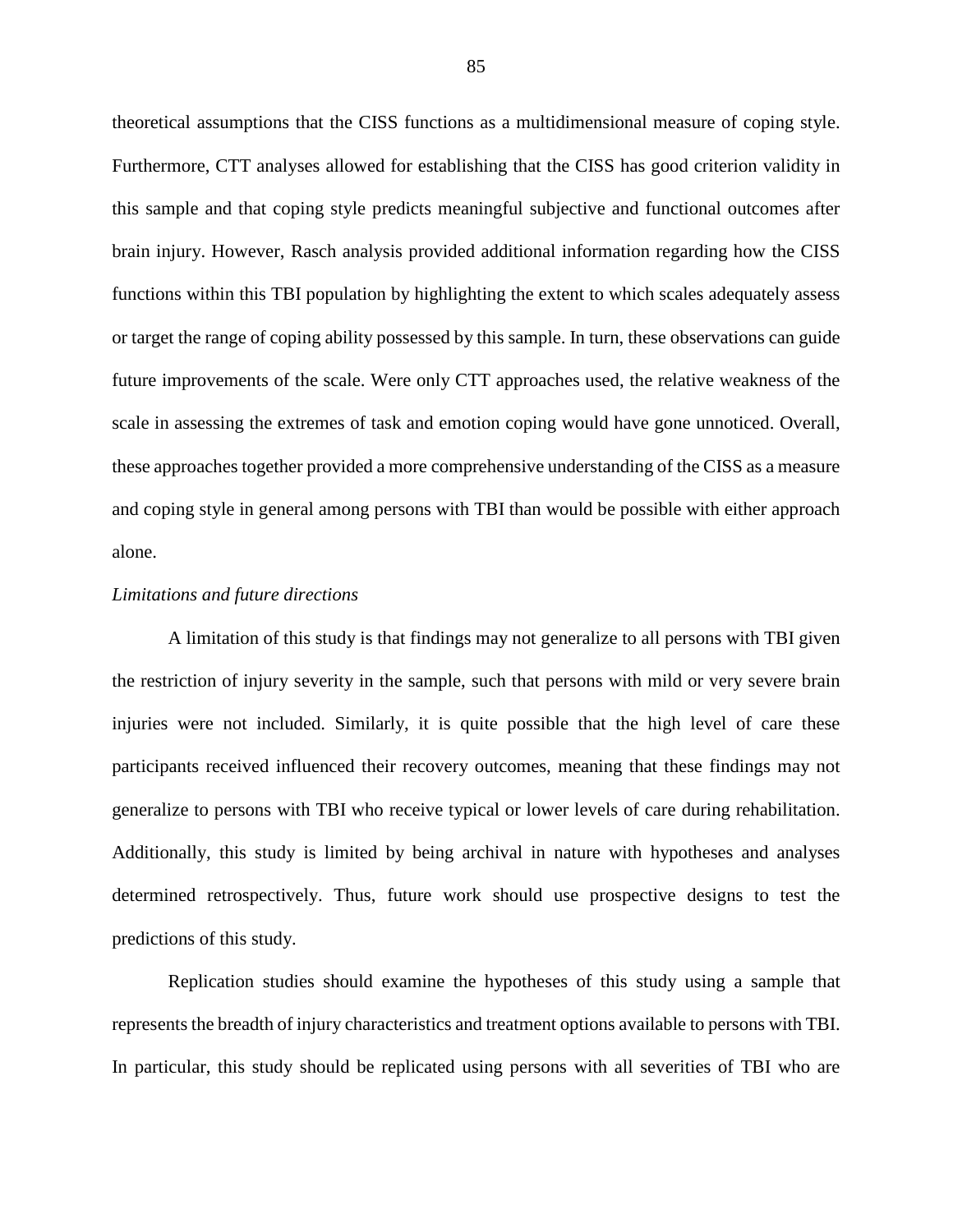physically and cognitively capable of participation and using more typical rehabilitation facilities rather than model system hospitals. Specifically, future work should asses the reliability and validity of the CISS among persons with mild brain injuries in order to generalize its utility to a major subgroup of the TBI population. Furthermore, based on findings that items of the CISS do not consistently assess the lowest and highest ranges of coping, future studies might test the utility of adding items to broaden the scope of coping ability assessed in this population. If such test development and refinement were conducted, additional examination of psychometric properties of the revised CISS would be required. Furthermore, future research might use Rasch analysis to determine if the CISS functions equivalently across various disability levels.

Perhaps most importantly, future research should seek to expand understanding regarding how best to intervene and alter coping styles in efforts to improve recovery outcomes following TBI. Identifying those adults with TBI most at risk due to low task coping or high emotion coping is a first step. The challenge of developing an effective intervention would require identifying methods for enhancing adaptive coping responses, changing maladaptive coping responses, and assessing stability of such changes. Longitudinal studies would need to assess the connections among coping styles, interventions to alter coping, and functional and subjective recovery outcomes to understand the effectiveness of the intervention and potential pathways of change. The work of Anson and Ponsford (2006a) was successful in part as a study designed to alter coping style among persons with TBI using a cognitive-behavioral approach. Although their treatment increased adaptive coping responses initially, these changes were not maintained and indicators of psychological well-being (e.g., anxiety, depression, self-esteem) were unaffected in the short term. Hence, an effective intervention would likely combine increasing and improving the repertoire of healthy coping behaviors with identifying contexts in which those strategies are most likely to be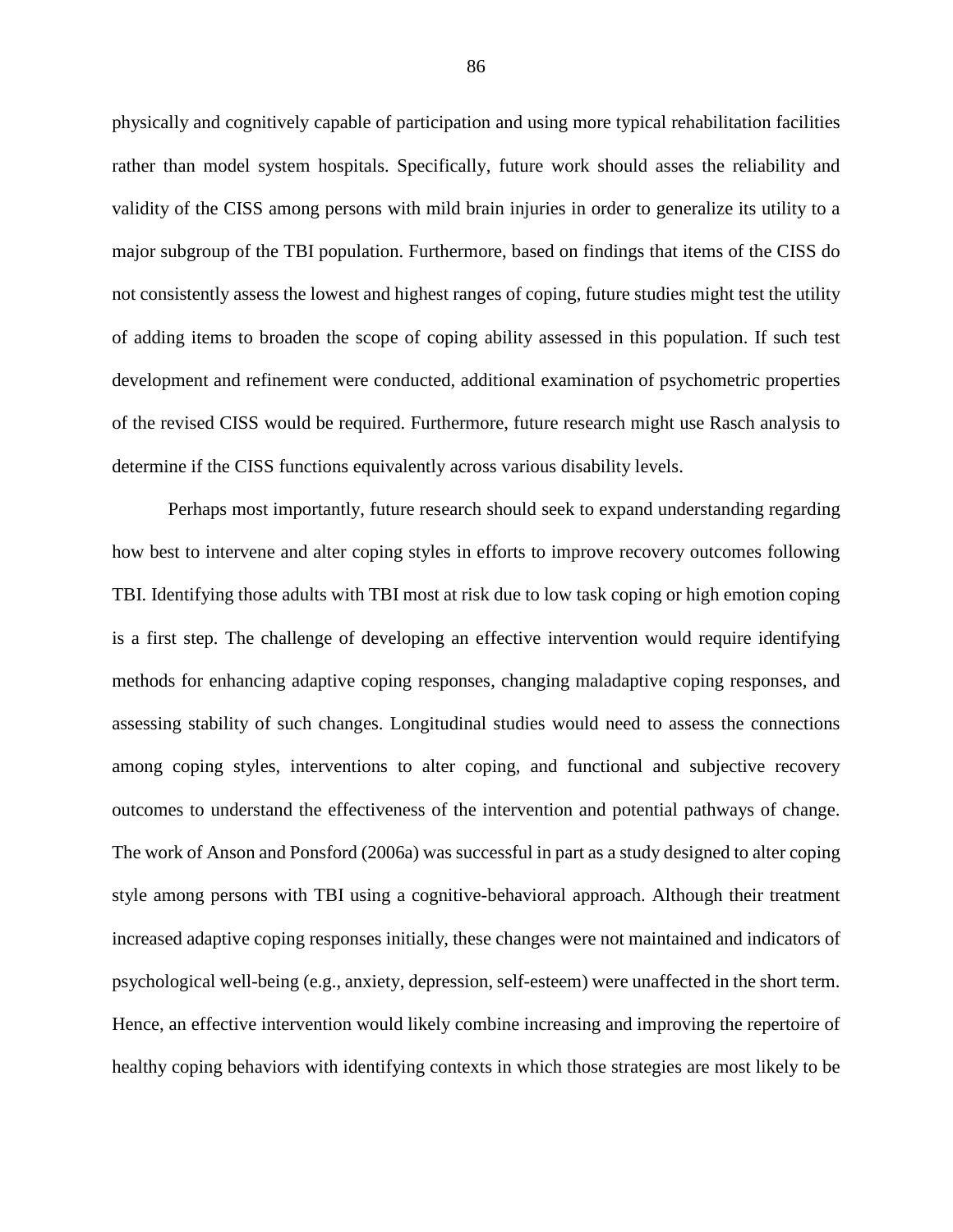useful and productive versus ineffective and detrimental. Long-term follow up would be important, because clinical outcomes likely require time to change. Future work in this area should continue to explore intervention options capable of producing lasting changes in coping responses and subjective well-being among those with brain injury.

#### *Conclusions*

Paramount to understanding coping among persons with TBI, the converging findings of this study provide evidence that coping style can be assessed reliably and validly in this population despite prevalent cognitive, psychological, and physical impairments (Dikmen et al., 2009; Hesdorffer et al., 2009; Zaloshnja et al., 2008). Through complementary use of approaches based in classical test theory and item response theory, this study establishes the soundness of the CISS as a measure of coping after brain injury, which was a particularly rigorous challenge in that examinees had cognitive deficits that could undermine both completing the measure and the coping constructs underling it. In particular, findings from rating scale analyses (i.e., Rasch analyses) confirm the reliability and multidimensionality shown through traditional methods and extend understanding by highlighting ways in which the CISS may sometimes underestimate (task) or overestimate (emotion and avoidance) coping through restriction of item difficulty across scales.

Although important to establish a validated measure for assessing coping, the real endeavor is to determine the clinical implications and utility of identifying coping responses during recovery from brain injury. This study reveals the unique role of coping style in predicting functional disability and life satisfaction in the years after injury, with better outcomes associated with approaching problems directly rather than dwelling on distress. To this end, TBI rehabilitation programs might benefit from appropriately targeting coping style in treatment in order to improve functional and subjective well-being for these individuals. Ultimately, the greatest use and greatest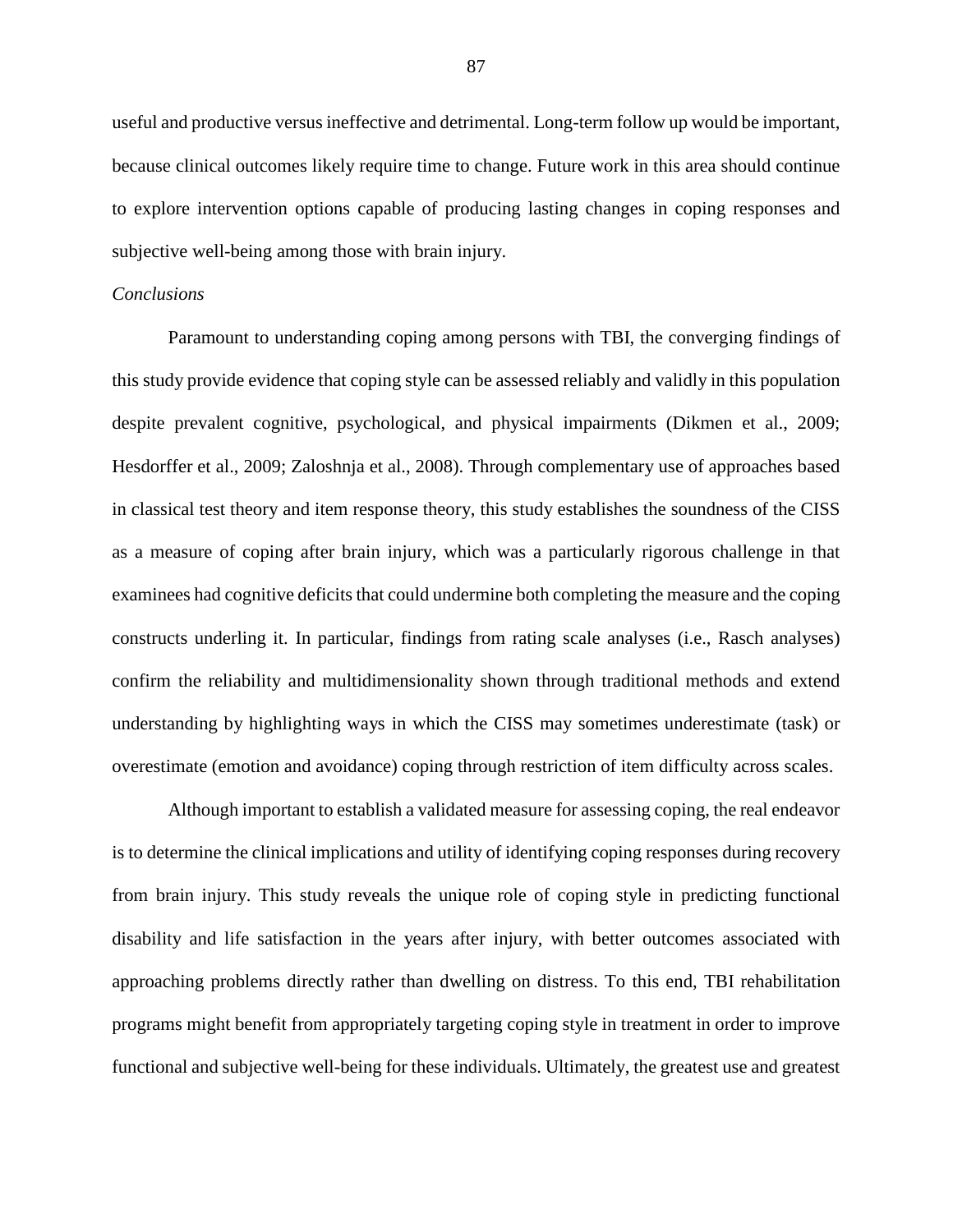promise inherent to these findings will be working not only to predict recovery outcomes but also to change them.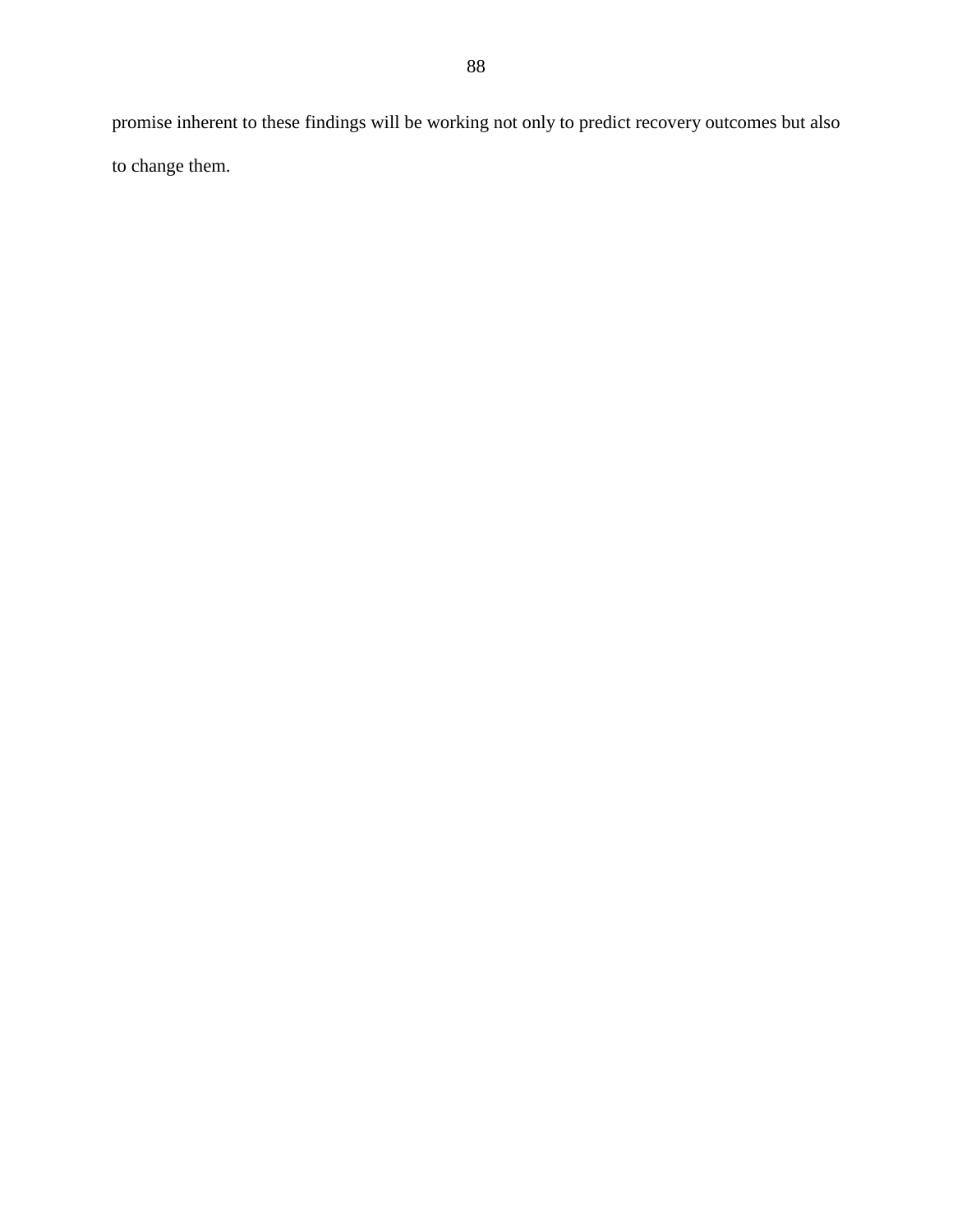# **APPENDIX A**

| Variable                                         | $\boldsymbol{M}$ | (SD)   | Range      |
|--------------------------------------------------|------------------|--------|------------|
| Age at follow-up (years)                         | 44.0             | (13.5) | $18 - 90$  |
| Education (years)                                | 11.9             | (2.1)  | $6 - 18$   |
| Time since injury (years)                        | 6.1              | (4.9)  | $1-15\,$   |
| Glasgow Coma Scale (total at ED admission)       | 9.3              | (4.2)  | $3 - 15$   |
| Days to Follow Commands                          | 7.2              | (12.1) | $0.5 - 99$ |
| Disability at Discharge (DRS)                    | 6.5              | (2.9)  | $0 - 20$   |
| Coping Inventory for Stressful Situations (CISS) |                  |        |            |
| <b>Task Coping</b>                               | 57.3             | (13.1) | $16 - 80$  |
| <b>Emotion Coping</b>                            | 44.1             | (13.7) | $16 - 80$  |
| <b>Avoidance Coping</b>                          | 41.9             | (12.2) | $16 - 80$  |
| Distraction                                      | 19.1             | (7.1)  | $8 - 40$   |
| <b>Social Diversion</b>                          | 15.0             | (5.2)  | $5 - 25$   |
| Positive Affectivity (PANAS)                     | 32.9             | (8.9)  | $10 - 50$  |
| <b>Negative Affectivity (PANAS)</b>              | 15.7             | (6.9)  | $10 - 47$  |
| Disability at Follow up (DRS)                    | 2.3              | (2.0)  | $0-8$      |
| Satisfaction with Life at Follow up (SWLS)       | 17.7             | (7.8)  | $5 - 35$   |

Table 1. Demographic, Injury-related, and Psychosocial Characteristics of Participants with Traumatic Brain Injury  $(N = 331)$ .

*Note*. Days to follow commands = Motor subscale of Glasgow Coma Scale, Days from injury to follow commands;  $DRS =$  Disability Rating Scale;  $PANAS =$  Positive and Negative Affectivity Scale; SWLS = Satisfaction with Life Scale.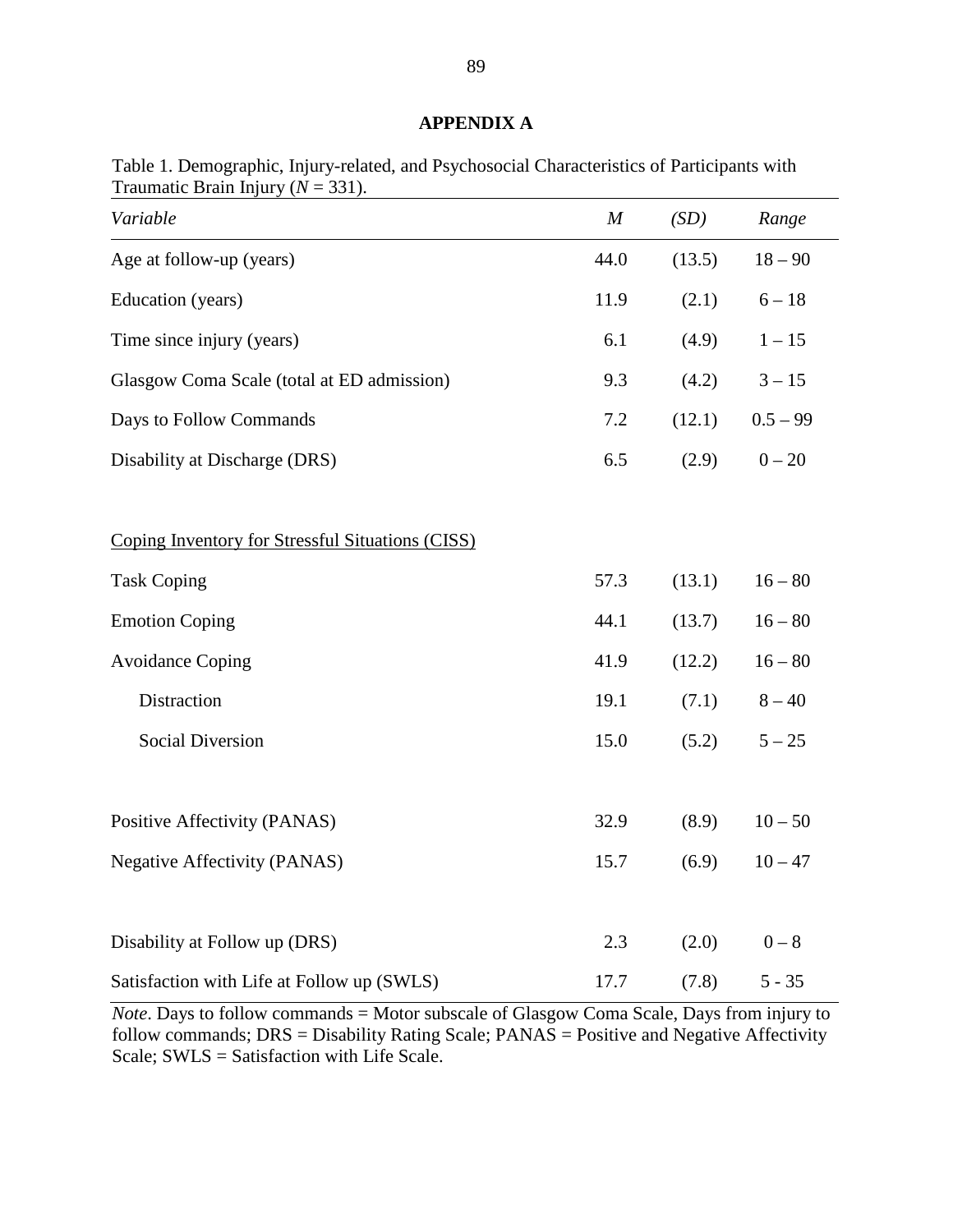|                            | <b>Total Sample</b> | Year 1        | Year 2                                                                                    | Year 5        | Year 10       | Year 15       |                | $\eta^2$ |
|----------------------------|---------------------|---------------|-------------------------------------------------------------------------------------------|---------------|---------------|---------------|----------------|----------|
| <b>CISS</b> Scale          | $(N = 331)$         | $(n = 62)$    | $(n = 64)$                                                                                | $(n = 93)$    | $(n = 61)$    | $(n=51)$      | $F_{(4, 326)}$ |          |
| <b>Task</b>                |                     |               |                                                                                           |               |               |               |                |          |
| Alpha                      | .91                 | .92           | .93                                                                                       | .90           | .89           | .90           |                |          |
| Item $M(SD)$               | 3.58(0.30)          | 3.58(0.34)    | 3.50(0.32)                                                                                | 3.70(0.34)    | 3.60(0.30)    | 3.45(0.31)    |                |          |
| Scale $M(SD)$              | 57.26 (13.08)       | 57.34 (13.39) | 55.91 (14.34)                                                                             | 59.12 (11.71) | 57.53 (12.68) | 55.20 (13.86) | 0.95           | .01      |
| Emotion                    |                     |               |                                                                                           |               |               |               |                |          |
| Alpha                      | .89                 | .89           | .86                                                                                       | .88           | .86           | .93           |                |          |
| Item $M(SD)$               | 2.76(0.44)          | 2.82(0.53)    | 2.57(0.42)                                                                                | 2.86(0.50)    | 2.86(0.40)    | 2.58(0.41)    |                |          |
| Scale $M(SD)$              | 44.07 (13.77)       | 45.18 (13.50) | 41.17(12.16)                                                                              | 45.75 (13.37) | 45.73 (13.56) | 41.30(16.33)  | 1.75           | .02      |
| Avoidance                  |                     |               |                                                                                           |               |               |               |                |          |
| Alpha                      | .84                 | .89           | .87                                                                                       | .83           | .81           | .80           |                |          |
| Item $M(SD)$               | 2.62(0.60)          | 2.78(0.61)    | 2.51(0.58)                                                                                | 2.63(0.62)    | 2.61(0.63)    | 2.55(0.61)    |                |          |
| Scale $M(SD)$              | 41.90(12.18)        | 44.47 (13.14) | 40.17(12.58)                                                                              | 42.09 (11.79) | 41.68(11.69)  | 40.86(11.61)  | 1.17           | .01      |
| Distraction                |                     |               |                                                                                           |               |               |               |                |          |
| Alpha                      | .79                 | .83           | .84                                                                                       | .78           | .74           | .73           |                |          |
| Item $M(SD)$               | 2.39(0.46)          | 2.53(0.45)    | 2.25(0.39)                                                                                | 2.41(0.51)    | 2.34(0.46)    | 2.41(0.54)    |                |          |
| Scale $M(SD)$              | 19.12(7.11)         | 20.24 (54.48) | 18.03 (7.29)                                                                              | 19.32(6.99)   | 18.70 (7.06)  | 19.30(6.88)   | 0.83           | .01      |
| <b>Social Diversion</b>    |                     |               |                                                                                           |               |               |               |                |          |
| Alpha                      | .77                 | .80           | .80                                                                                       | .80           | .68           | .72           |                |          |
| Item $M(SD)$               | 3.01(0.42)          | 3.19(0.38)    | 2.93(0.44)                                                                                | 3.07(0.44)    | 3.03(0.40)    | 2.73(0.50)    |                |          |
| Scale $M(SD)$              | 15.03(5.19)         | 15.95(5.06)   | 14.64(5.46)                                                                               | 15.35(5.24)   | 15.15(4.91)   | 13.67(5.09)   | 1.58           | .02      |
| Unidimensional (all items) |                     |               |                                                                                           |               |               |               |                |          |
| Alpha                      | .91                 | .93           | .90                                                                                       | .88           | .90           | .93           |                |          |
| Item $M(SD)$               | 2.98(0.62)          | 3.06(0.62)    | 2.86(0.63)                                                                                | 3.05(0.67)    | 3.01(0.61)    | 2.87(0.63)    |                |          |
| Scale $M(SD)$              |                     |               | 143.08 (28.53) 146.98 (31.24) 137.25 (26.31) 146.56 (24.93) 144.44 (28.55) 137.67 (32.79) |               |               |               | 1.97           | .02      |

Table 2. Coping Inventory for Stressful Situations: Descriptives and Alpha Reliabilities among Participants with TBI at 1, 2, 5, 10 or 15 Years Post Injury.

*Note. F* (4, 326), all comparisons of follow-up years $p > .05$  for all scales and unidimensional (all items).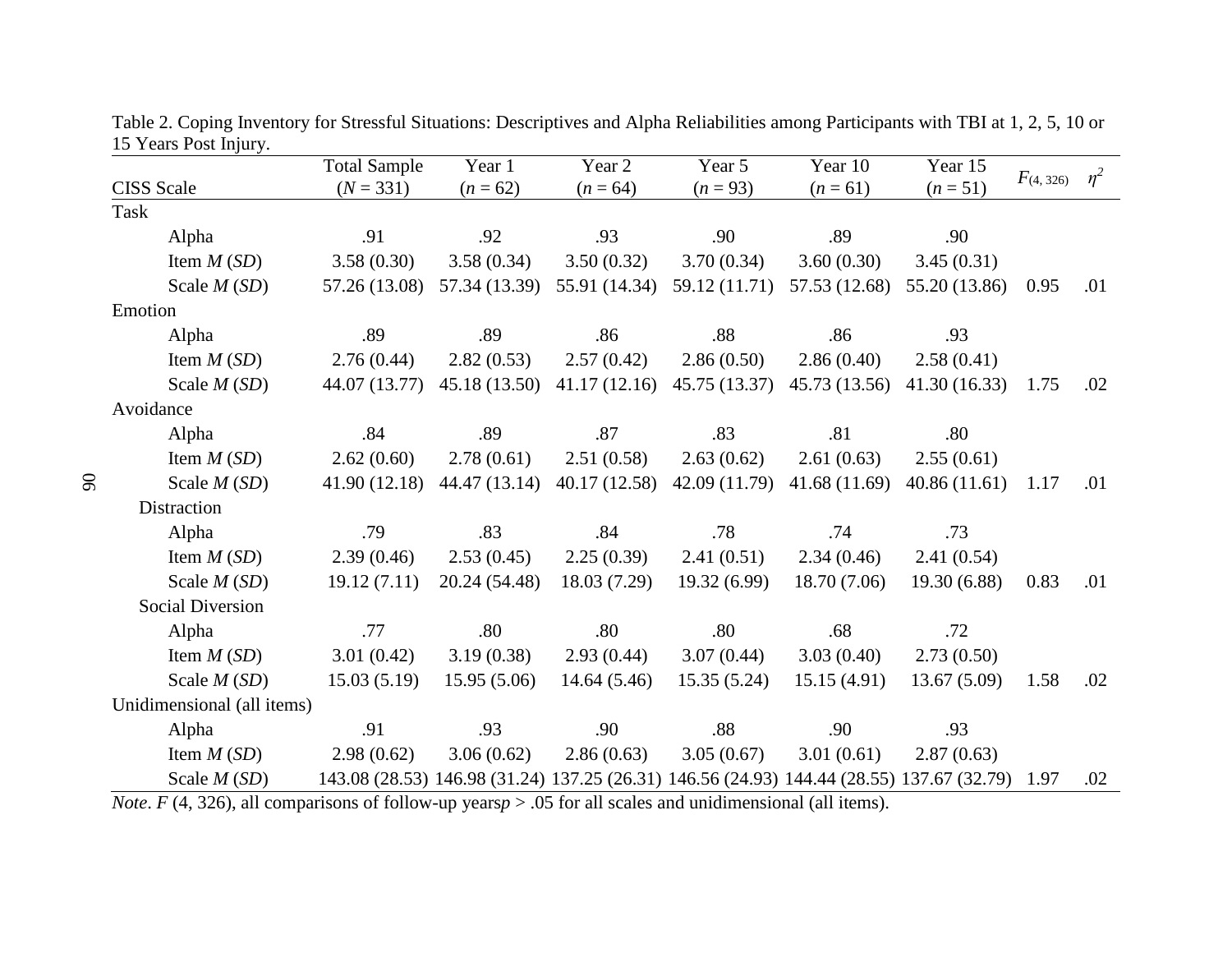|                            | No Disability     | Mild                                      | Partial            | Moderate-Severe                                                                     |               |                  | $\eta^2$ |
|----------------------------|-------------------|-------------------------------------------|--------------------|-------------------------------------------------------------------------------------|---------------|------------------|----------|
| <b>CISS</b> Scale          | $(n = 78)$        | $(n=78)$                                  | $(n = 79)$         | $(n = 80)$                                                                          | $F_{(3,311)}$ | $\boldsymbol{p}$ |          |
| <b>Task</b>                |                   |                                           |                    |                                                                                     |               |                  |          |
| Alpha                      | .90               | .91                                       | .91                | .88                                                                                 |               |                  |          |
| Item $M(SD)$               | 3.89(0.32)        | 3.64(0.33)                                | 3.24(0.35)         | 3.49(0.30)                                                                          |               |                  |          |
| Scale $M(SD)$              | 62.24 $(11.28)^1$ | 58.38 $(12.10)^{1,2}$                     | $51.76(13.78)^3$   | 55.90 $(13.23)^{2,3}$                                                               | 9.35          | < .001           | .08      |
| Emotion                    |                   |                                           |                    |                                                                                     |               |                  |          |
| Alpha                      | .84               | .90                                       | .92                | .83                                                                                 |               |                  |          |
| Item $M(SD)$               | 2.42(0.52)        | 2.72(0.50)                                | 2.80(0.39)         | 3.02(0.45)                                                                          |               |                  |          |
| Scale $M(SD)$              | 38.67 $(10.91)^2$ | 43.54 $(13.66)^{1,2}$ 44.86 $(15.48)^{1}$ |                    | 48.33 $(12.73)^1$                                                                   | 7.31          | < .001           | .07      |
| Avoidance                  |                   |                                           |                    |                                                                                     |               |                  |          |
| Alpha                      | .84               | .87                                       | .86                | .81                                                                                 |               |                  |          |
| Item $M(SD)$               | 2.60(0.65)        | 2.64(0.61)                                | 2.45(0.54)         | 2.76(0.62)                                                                          |               |                  |          |
| Scale $M(SD)$              | 41.51 $(11.34)^1$ | $43.32(12.81)^1$                          | $39.24(12.91)^{1}$ | $44.13(11.97)^1$                                                                    | 2.14          | .096             | .02      |
| Distraction                |                   |                                           |                    |                                                                                     |               |                  |          |
| Alpha                      | .78               | .82                                       | .78                | .77                                                                                 |               |                  |          |
| Item $M(SD)$               | 2.28(0.38)        | 2.43(0.48)                                | 2.29(0.47)         | 2.58(0.51)                                                                          |               |                  |          |
| Scale $M(SD)$              | $46.63(6.83)^1$   | $19.40(7.25)^{1}$                         | $18.33(7.15)^{1}$  | $20.60(7.34)^1$                                                                     | 1.92          | .127             | .02      |
| <b>Social Diversion</b>    |                   |                                           |                    |                                                                                     |               |                  |          |
| Alpha                      | .74               | .81                                       | .79                | .72                                                                                 |               |                  |          |
| Item $M(SD)$               | 3.12(0.46)        | 3.01(0.45)                                | 2.66(0.36)         | 3.11(0.44)                                                                          |               |                  |          |
| Scale $M(SD)$              | $15.61 (4.68)^1$  | $15.09(5.29)^{1,2}$                       | $13.29(5.50)^2$    | $15.59(5.20)^{1}$                                                                   | 3.31          | .021             | .03      |
| Unidimensional (all items) |                   |                                           |                    |                                                                                     |               |                  |          |
| Alpha                      | .89               | .92                                       | .93                | .90                                                                                 |               |                  |          |
| Item $M(SD)$               | 2.97(0.83)        | 3.00(0.67)                                | 2.82(0.53)         | 3.09(0.56)                                                                          |               |                  |          |
| Scale $M(SD)$              |                   |                                           |                    | $142.45 (23.77)^{1,2} 144.28 (28.69)^{1,2} 135.55 (32.07)^{2} 143.35 (28.88)^{1,2}$ | 2.68          | .047             | .03      |

Table 3. Coping Inventory for Stressful Situations (CISS) Descriptive Statistics and Alpha Reliabilities among Participants with No, Mild, Partial, and Moderate-Severe Disability.

*Note*. Group x CISS Scale interaction,  $F(6, 620) = 8.39$ ,  $p < .001$ , partial eta<sup>2</sup> = .08. Post hoc univariate ANOVAs followed by Tukey tests; means with different superscripts differ at *p* < .05. Disability level assessed via the Disability Rating Scale (DRS).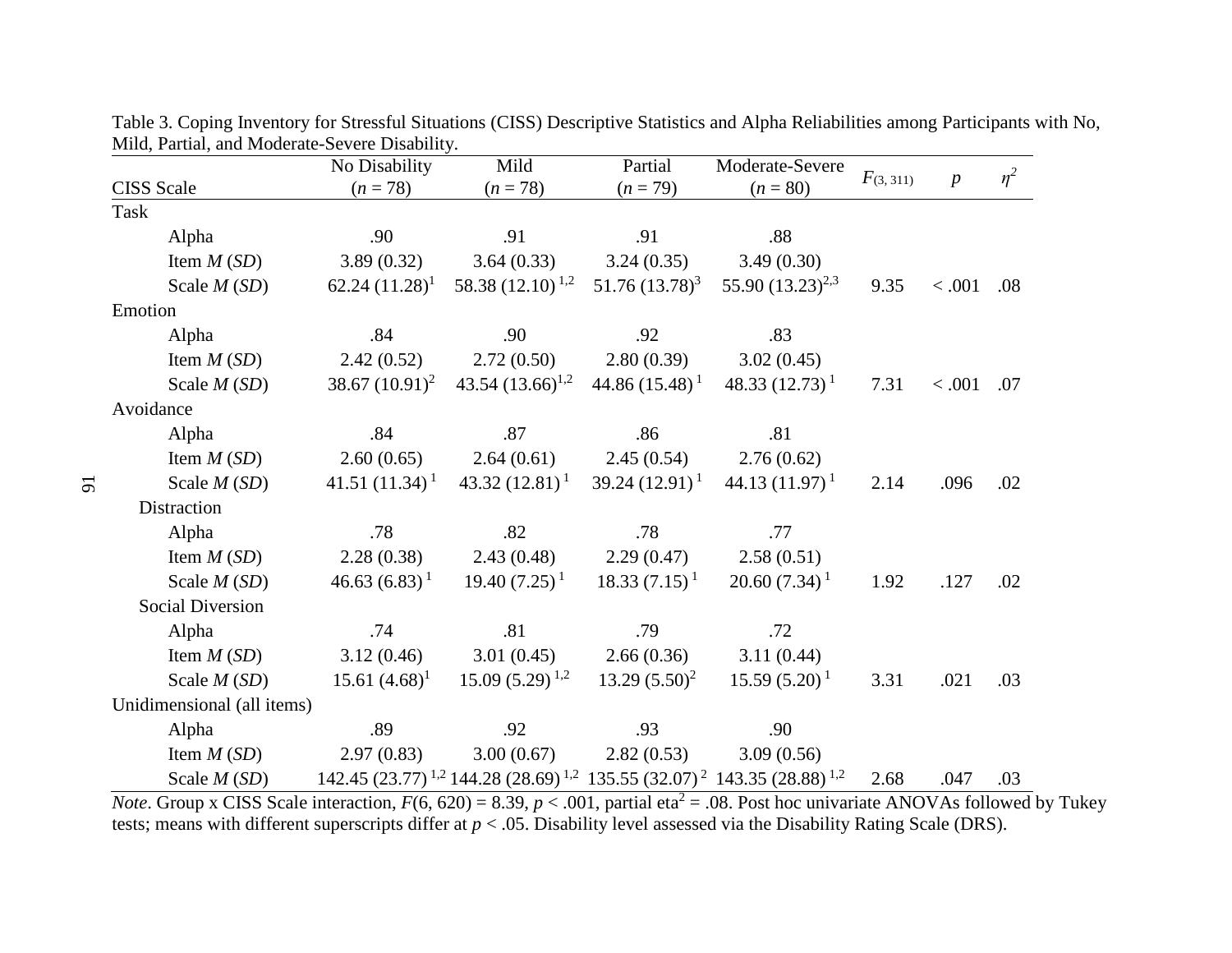|                                            | $\bf{l}$     | $\overline{2}$ | 3            | 4            | 5          | 6                           | 7            | 8                                 | 9       | 10     | 11     | 12       |
|--------------------------------------------|--------------|----------------|--------------|--------------|------------|-----------------------------|--------------|-----------------------------------|---------|--------|--------|----------|
| Task Coping (CISS)<br>1.                   | 1.00         |                |              |              |            |                             |              |                                   |         |        |        |          |
| 2. Emotion Coping (CISS)                   | .05          | 1.00           |              |              |            |                             |              |                                   |         |        |        |          |
| 3. Avoidance Coping (CISS)                 | $.48***$     | $.39***1.00$   |              |              |            |                             |              |                                   |         |        |        |          |
| 4. Avoidance-Distraction <sup>1</sup>      | $.31***$     | $.44***$       | $.89***1.00$ |              |            |                             |              |                                   |         |        |        |          |
| 5. Avoidance-Social Diversion <sup>1</sup> | $.53***$     | $.21***$       | $.79***$     | $.46***1.00$ |            |                             |              |                                   |         |        |        |          |
| 6. Disability at Follow-up (DRS)           | $-.18***$    | $.24***$       | .06          | .09          | $-.01$     | 1.00                        |              |                                   |         |        |        |          |
| 7. Life Satisfaction at Follow-up (SWLS)   | $.17***$     | $-.27***$      | .09          | .00          |            | $.18^{**}$ $-.18^{**}$ 1.00 |              |                                   |         |        |        |          |
| 8. Positive Affectivity (PANAS)            | $.48***-.03$ |                | $.24***$     | .10          |            | $.33***$ $-.16***$          | $.23***1.00$ |                                   |         |        |        |          |
| 9. Negative Affectivity (PANAS)            | $-.19***$    | $.47***$       | .09          | $.18***$     | $-.04$     |                             |              | $.27***$ $-.17***$ $-.13*$ $1.00$ |         |        |        |          |
| 10. Age at follow-up                       | $-.16***$    | $-.09$         | $-.18***$    | $-.09$       | $-.21$ *** | $.17***$                    | .06          | $-.16$ **                         | $-.01$  | 1.00   |        |          |
| 11. Education                              | $.13*$       | $-.15***$      | $-.06$       | $-.09$       | .01        | $-.17***$                   | .10          | .10                               | $-.13*$ | .05    | 1.00   |          |
| 12. Days to Follow Commands                | .07          | $-.11$         | .09          | $.10\,$      | .03        | $.15***$                    | .09          | .04                               | $-.09$  | $-.08$ | .02    | 1.00     |
| 13. Disability at Discharge (DRS)          | .06          | $-.04$         | .09          | .09          | .04        | $.29***$                    | .08          | $-.08$                            | .06     | .00.   | $-.02$ | $.32***$ |

Table 4. Descriptive Correlations: Coping Style, Well-being, and Demographic Characteristics (*N* = 331).

*Note.* CISS = Coping Inventory for Stressful Situations; DRS = Disability Rating Scale; SWLS = Satisfaction with Life Scale; PANAS = Positive and Negative Affectivity Scale; Days to follow commands = Motor subscale of Glasgow Coma Scale, Days from injury to follow commands.

1. Subscales of the CISS Avoidance Coping scale.<br>  $\frac{p}{p} < .05, \frac{p}{p} < .01, \frac{p}{p} < .001$ 

92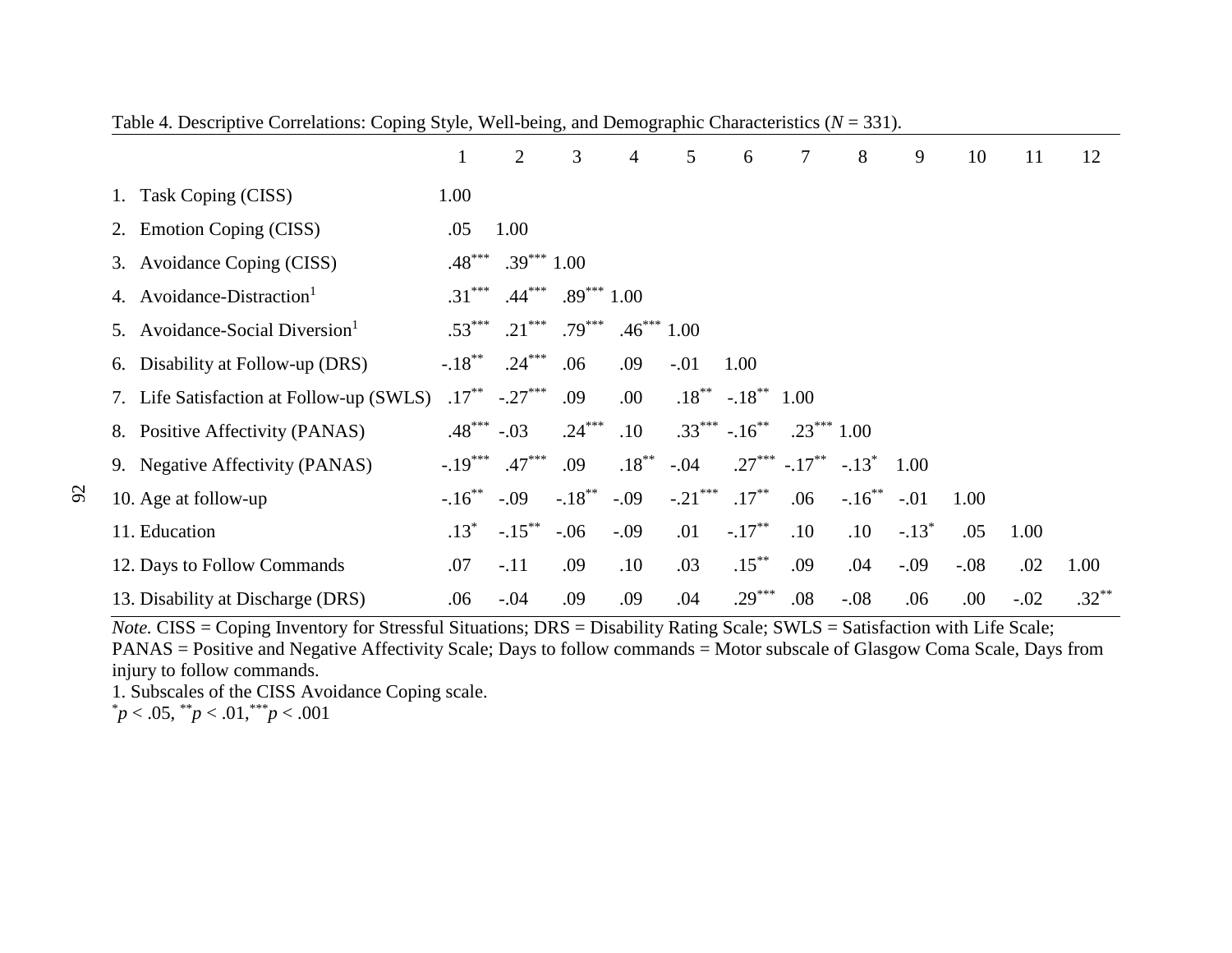| Variables                           | $sr^2$     | $\boldsymbol{B}$ | $\boldsymbol{F}$<br>Change | df          | $R^2$ Change | Sig F<br>Change | $\boldsymbol{t}$     |
|-------------------------------------|------------|------------------|----------------------------|-------------|--------------|-----------------|----------------------|
| Step 1                              |            |                  | 12.68                      | 4,298       | .15          | < .001          |                      |
| Age                                 | .03        | .18              |                            |             |              |                 | $3.36***$            |
| Education                           | .03        | $-.17$           |                            |             |              |                 | $-3.22$ **           |
| Days to Follow Commands             | .01        | .09              |                            |             |              |                 | 1.52                 |
| Disability at Discharge (DRS)       | .06        | .26              |                            |             |              |                 | $4.53***$            |
| Step 2                              |            |                  | 12.01                      | 2, 296      | .06          | < .001          |                      |
| Age                                 | .03        | .17              |                            |             |              |                 | $3.25***$            |
| Education                           | .02        | $-.14$           |                            |             |              |                 | $-2.58$ <sup>*</sup> |
| Days to Follow Commands             | .01        | .12              |                            |             |              |                 | $2.16*$              |
| Disability at Discharge (DRS)       | .04        | .23              |                            |             |              |                 | $4.10***$            |
| Positive Affectivity (PANAS)        | .01        | $-.08$           |                            |             |              |                 | $-1.40$              |
| <b>Negative Affectivity (PANAS)</b> | .05        | .24              |                            |             |              |                 | $4.51***$            |
|                                     |            |                  |                            |             |              |                 |                      |
| Step 3                              | .03        | $.19***$         |                            | 4.54 4, 292 | .05          | .001            | $3.55***$            |
| Age                                 | .01        |                  |                            |             |              |                 | $-2.00*$             |
| Education                           |            | $-.10$<br>$.14*$ |                            |             |              |                 | $2.47*$              |
| Days to Follow Commands             | .02<br>.05 | $.25***$         |                            |             |              |                 | $4.62***$            |
| Disability at Discharge (DRS)       |            |                  |                            |             |              |                 |                      |
| Positive Affectivity (PANAS)        | .00        | $-.03$<br>$.13*$ |                            |             |              |                 | $-0.45$<br>$2.08*$   |
| <b>Negative Affectivity (PANAS)</b> | .01        | $-.17*$          |                            |             |              |                 | $-2.58^*$            |
| Task Coping (CISS)                  | .02        | $.21***$         |                            |             |              |                 | $3.26***$            |
| <b>Emotion Coping (CISS)</b>        | .03        |                  |                            |             |              |                 |                      |
| Distraction (CISS)                  | .00        | $-.04$           |                            |             |              |                 | $-0.63$              |
| Social Diversion (CISS)             | .01        | .10              |                            |             |              |                 | 1.49                 |

Table 5. Hierarchical multiple regression predicting disability at follow up (DRS).

*Note.* CISS = Coping Inventory for Stressful Situations; DRS = Disability Rating Scale; PANAS = Positive and Negative Affectivity Scale; Days to follow commands = Motor subscale of Glasgow Coma Scale, Days from injury to follow commands.

Total model,  $F(10, 292) = 10.04, p < .001, R^2 = .26$ .  $p < .05,$  \*\* $p < .01,$  \*\*\* $p < .001$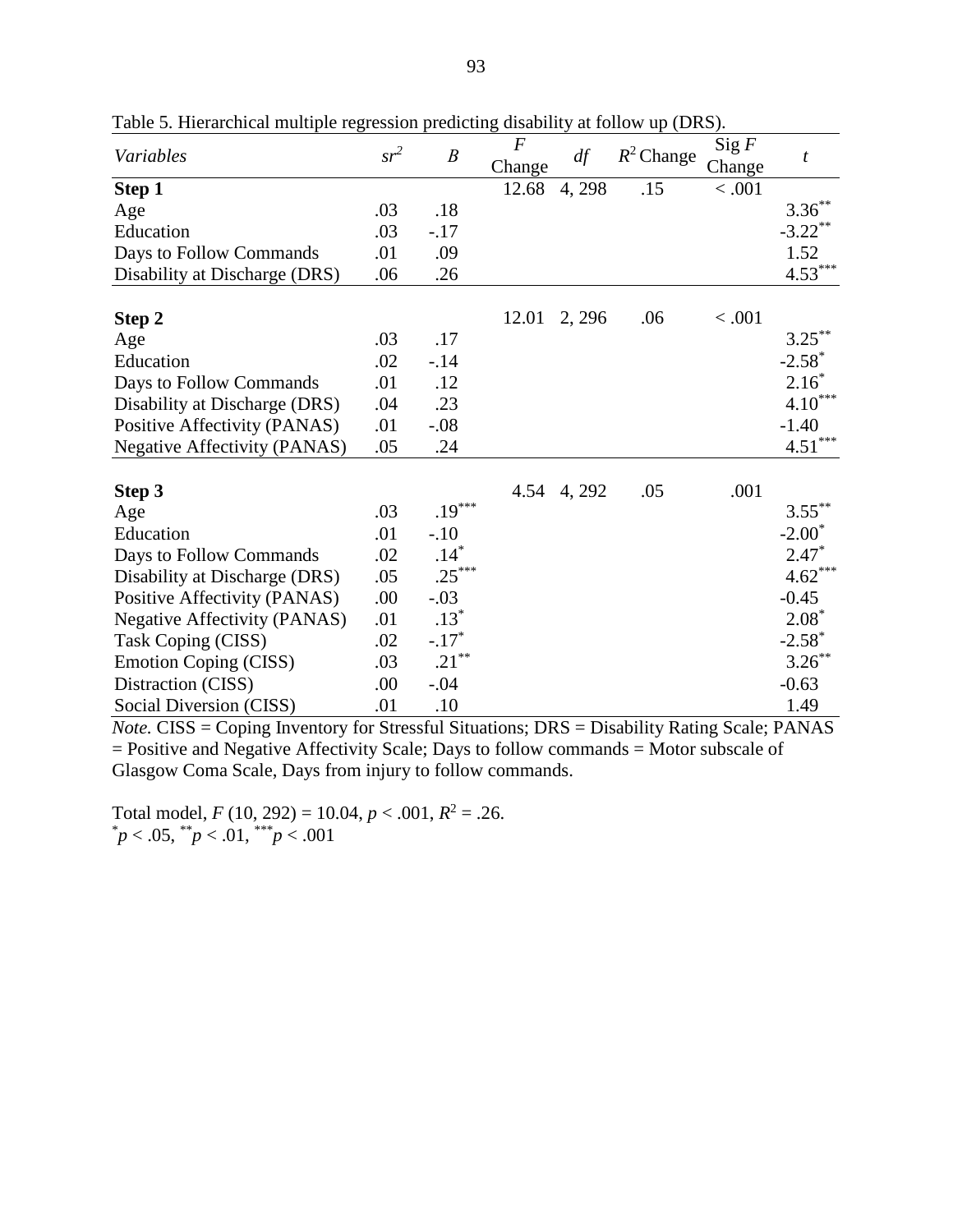| Variables                           | $sr^2$ | $\boldsymbol{B}$ | $\overline{F}$<br>Change | df     | $R^2$ Change | Sig F<br>Change       | t                    |
|-------------------------------------|--------|------------------|--------------------------|--------|--------------|-----------------------|----------------------|
| Step 1                              |        |                  | 1.55                     | 4,300  | .02          | .189                  |                      |
| Age                                 | .00    | .06              |                          |        |              |                       | 1.07                 |
| Education                           | .01    | .09              |                          |        |              |                       | 1.61                 |
| Days to Follow Commands             | .01    | .09              |                          |        |              |                       | 1.48                 |
| Disability at Discharge (DRS)       | .00    | $-.01$           |                          |        |              |                       | $-0.09$              |
| Step 2                              |        |                  | 11.31                    | 2, 298 | .07          | $<.001^{**}$          |                      |
| Age                                 | .01    | .10              |                          |        |              |                       | 1.72                 |
| Education                           | .00    | .05              |                          |        |              |                       | 0.94                 |
| Days to Follow Commands             | .00    | .06              |                          |        |              |                       | 1.06                 |
| Disability at Discharge (DRS)       | .00    | .03              |                          |        |              |                       | 0.49                 |
| Positive Affectivity (PANAS)        | .05    | .22              |                          |        |              |                       | $3.92***$            |
| <b>Negative Affectivity (PANAS)</b> | .02    | $-.13$           |                          |        |              |                       | $-2.23$ <sup>*</sup> |
| Step 3                              |        |                  | 6.53                     | 4, 294 | .07          | $<$ $.001^{\ast\ast}$ |                      |
| Age                                 | .01    | .11              |                          |        |              |                       | 1.91                 |
| Education                           | .00    | .03              |                          |        |              |                       | 0.57                 |
| Days to Follow Commands             | .00    | .05              |                          |        |              |                       | 0.78                 |
| Disability at Discharge (DRS)       | .00    | .00              |                          |        |              |                       | $-0.05$              |
| Positive Affectivity (PANAS)        | .02    | $.17***$         |                          |        |              |                       | $2.78***$            |
| <b>Negative Affectivity (PANAS)</b> | .00    | .01              |                          |        |              |                       | 0.09                 |
| Task Coping (CISS)                  | .00.   | .00              |                          |        |              |                       | $-0.02$              |
| <b>Emotion Coping (CISS)</b>        | .06    | $-.30***$        |                          |        |              |                       | $-4.44***$           |
| Distraction (CISS)                  | .00    | .04              |                          |        |              |                       | 0.62                 |
| Social Diversion (CISS)             | .02    | $.19***$         |                          |        |              |                       | $2.67***$            |

Table 6. Hierarchical multiple regression predicting satisfaction with life at follow up (SWLS).

*Note.* CISS = Coping Inventory for Stressful Situations; SWLS = Satisfaction with Life Scale; PANAS = Positive and Negative Affectivity Scale; Days to follow commands = Motor subscale of Glasgow Coma Scale, Days from injury to follow commands.

Total model,  $F(10, 292) = 5.75, p < .001, R^2 = .16$ . \* *p* < .05, \*\**p* < .01, \*\*\**p* < .001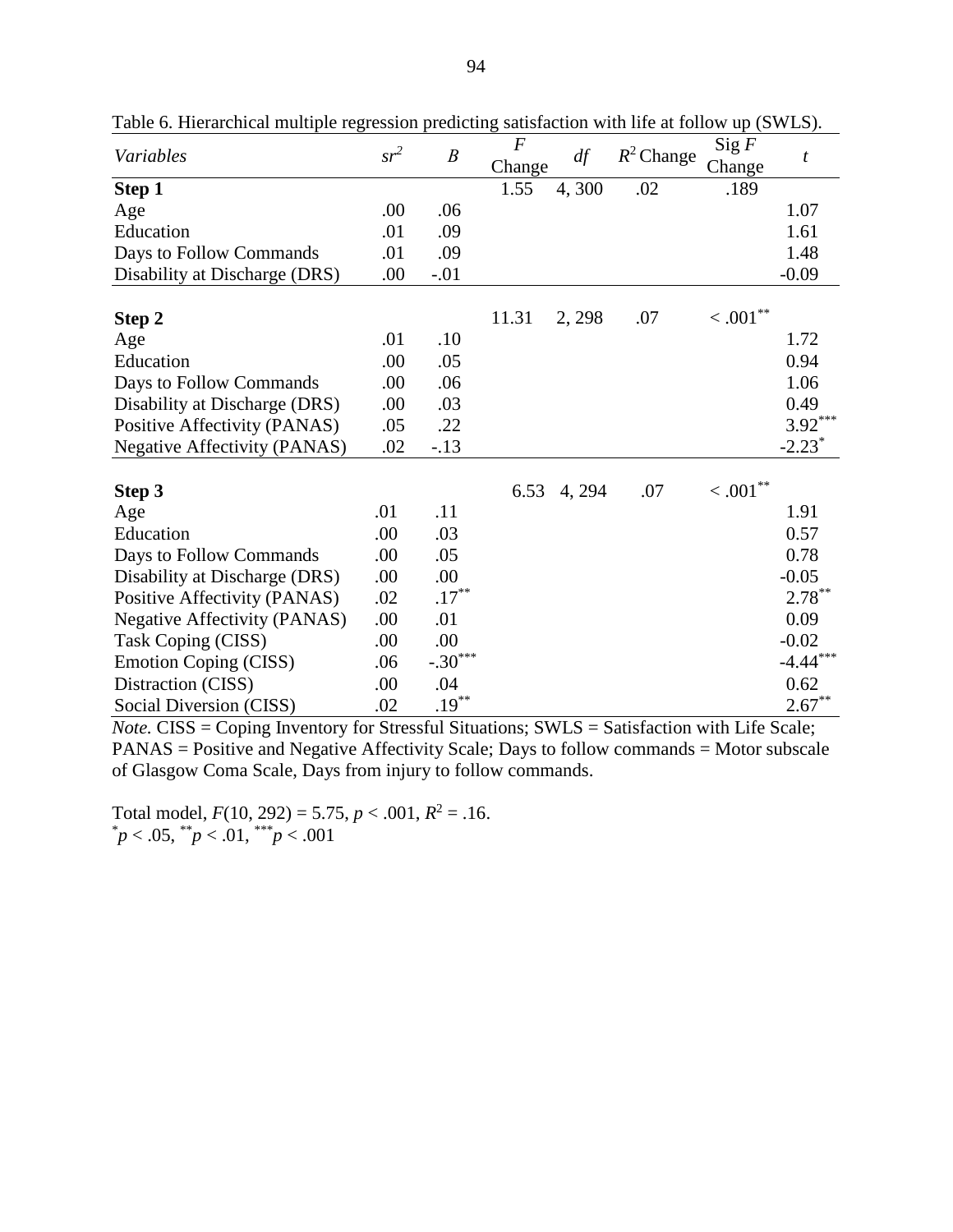| Year           | $\mathbf{1}$ |        | $\overline{2}$ |        | Chronic   |        | Year        | $\mathbf{1}$ |        | $\overline{2}$ |        | Chronic   |          |
|----------------|--------------|--------|----------------|--------|-----------|--------|-------------|--------------|--------|----------------|--------|-----------|----------|
|                | $(n=104)$    |        | $(n=90)$       |        | $(n=205)$ |        |             | $(n=104)$    |        | $(n=90)$       |        | $(n=205)$ |          |
| Item           | Infit        | Outfit | Infit          | Outfit | Infit     | Outfit | Item        | Infit        | Outfit | Infit          | Outfit | Infit     | Outfit   |
| $\mathbf{1}$   | 0.89         | 0.93   | 1.03           | 1.00   | 1.08      | 1.10   | 26          | 0.80         | 0.82   | 0.80           | 0.85   | 0.81      | 0.86     |
| $\overline{c}$ | 1.02         | 1.03   | 0.89           | 0.96   | 1.02      | 1.08   | 27          | 0.98         | 0.92   | 0.60           | 0.61   | 0.81      | 0.84     |
| 3              | 1.10         | 1.04   | 1.03           | 1.06   | 1.03      | 1.02   | 28          | 1.21         | 1.27   | 0.86           | 0.89   | 0.90      | 0.92     |
| 4              | 1.31         | 1.69   | 1.09           | 1.07   | 1.00      | 1.00   | 29          | 0.78         | 0.75   | 0.94           | 0.97   | 0.96      | 0.97     |
| 5              | 1.18         | 1.17   | 1.21           | 1.21   | 1.12      | 1.13   | 30          | 0.94         | 0.93   | 1.18           | 1.27   | 1.00      | 0.99     |
| 6              | 1.59         | 1.67   | 1.11           | 1.09   | 1.01      | 1.19   | 31          | 0.91         | 0.89   | 0.92           | 0.90   | 0.96      | 0.99     |
| 7              | 1.15         | 1.09   | 1.33           | 1.32   | 1.03      | 1.00   | 32          | 1.13         | 1.23   | 1.11           | 1.10   | 1.03      | 1.08     |
| 8              | 1.26         | 1.27   | 1.37           | 1.48   | 1.19      | 1.20   | 33          | 0.92         | 0.92   | 0.84           | 0.92   | 0.99      | 1.01     |
| 9              | 1.46         | 1.57   | 1.25           | 1.03   | 1.20      | 1.22   | 34          | 0.94         | 0.96   | 0.86           | 0.84   | 0.77      | 0.75     |
| 10             | 0.90         | 0.91   | 1.02           | 1.05   | 1.02      | 1.03   | 35          | 0.91         | 0.87   | 0.81           | 0.81   | 1.09      | 1.04     |
| 11             | 1.00         | 0.96   | 1.00           | 0.95   | 1.18      | 1.21   | 36          | 0.97         | 0.98   | 0.85           | 0.81   | 0.97      | 1.05     |
| 12             | 0.97         | 0.94   | 0.93           | 0.96   | 1.01      | 1.02   | 37          | 0.72         | 0.70   | 1.06           | 1.06   | 1.03      | 1.05     |
| 13             | 1.24         | 1.25   | 1.35           | 1.51   | 1.07      | 1.07   | 38          | 1.03         | 1.01   | 1.13           | 1.15   | 1.07      | 1.09     |
| 14             | 1.08         | 1.08   | 1.23           | 1.28   | 1.15      | 1.18   | 39          | 0.62         | 0.61   | 0.64           | 0.62   | 0.70      | 0.70     |
| 15             | 0.78         | 0.76   | 0.94           | 1.06   | 0.89      | 0.88   | 40          | 0.94         | 0.89   | 1.19           | 1.12   | 1.23      | 1.12     |
| 16             | 0.97         | 0.97   | 1.11           | 1.15   | 1.01      | 1.00   | 41          | 0.82         | 0.89   | 0.68           | 0.67   | 0.94      | 1.05     |
| 17             | 1.04         | 0.99   | 1.11           | 1.14   | 1.06      | 1.08   | 42          | 0.92         | 0.96   | 0.75           | 0.80   | 0.74      | $0.80\,$ |
| 18             | 0.84         | 0.81   | 0.96           | 0.93   | 1.07      | 1.06   | 43          | 0.64         | 0.66   | 0.73           | 0.79   | 0.89      | 0.98     |
| 19             | 0.88         | 0.86   | 1.24           | 1.32   | 1.13      | 1.15   | 44          | 0.85         | 0.85   | 0.70           | 0.69   | 0.90      | 0.94     |
| 20             | 1.02         | 0.99   | 1.03           | 0.98   | 0.92      | 0.90   | 45          | 1.81         | 1.91   | 1.36           | 1.26   | 1.21      | 1.17     |
| 21             | 0.77         | 0.77   | 0.91           | 1.01   | 0.82      | 0.84   | 46          | 0.82         | 0.80   | 0.70           | 0.72   | 0.75      | 0.81     |
| 22             | 1.09         | 1.12   | 0.98           | 0.97   | 1.13      | 1.14   | 47          | 0.93         | 0.91   | 0.69           | 0.67   | 0.78      | 0.80     |
| 23             | 1.49         | 1.48   | 1.36           | 1.13   | 1.31      | 1.36   | 48          | 1.30         | 1.29   | 1.43           | 1.80   | 1.27      | 1.39     |
| 24             | 0.95         | 1.41   | 0.80           | 0.85   | 0.92      | 0.97   | <b>Mean</b> | 1.02         | 1.04   | 1.01           | 1.03   | 1.00      | 1.03     |
| 25             | 1.15         | 1.15   | 1.23           | 1.44   | 1.06      | 1.08   | SD          | 0.24         | 0.27   | 0.22           | 0.24   | 0.14      | 0.14     |

Table 7. Fit Mean-square Statistics for CISS All Items.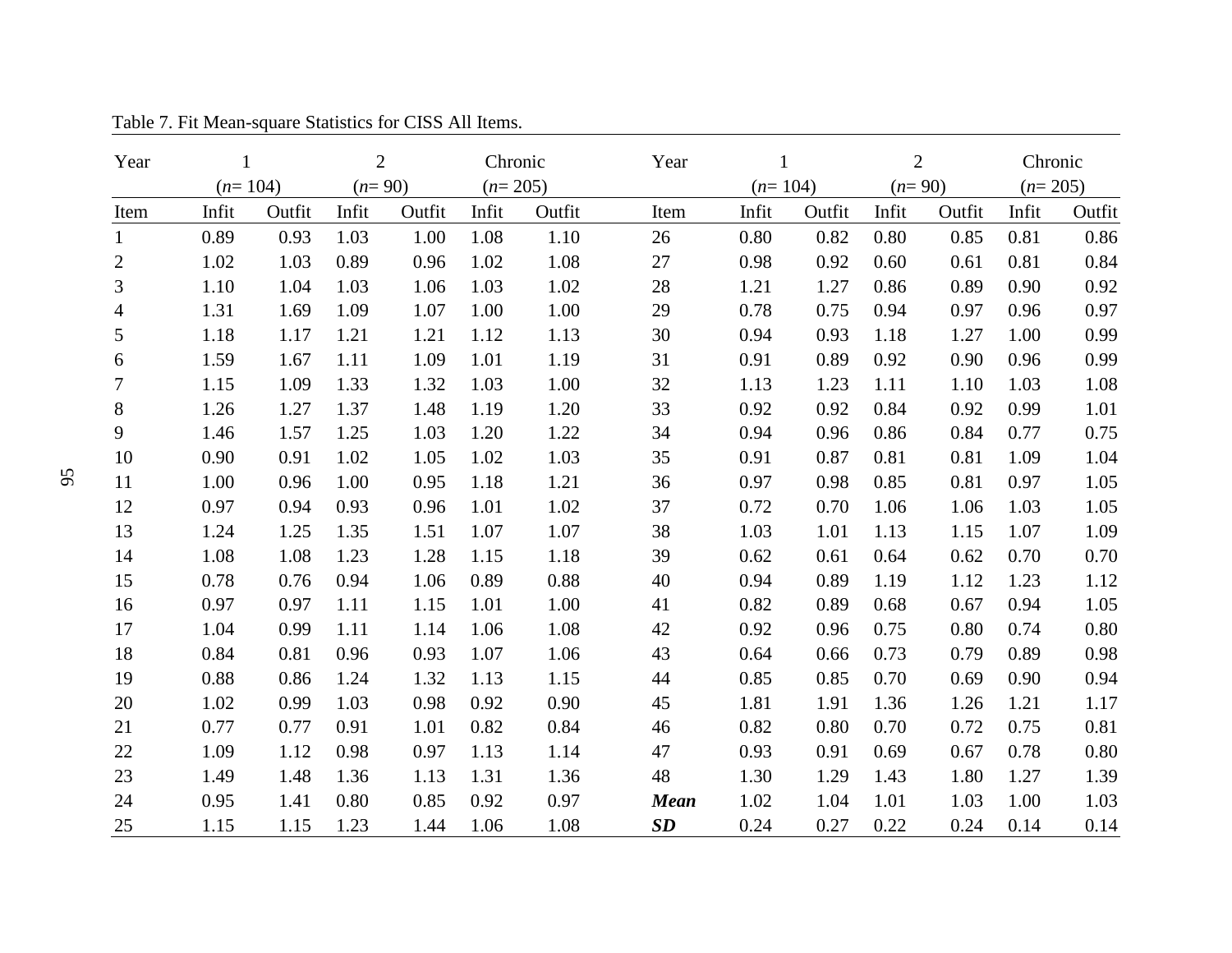| Year           | $1(n=104)$ |        | $2(n = 90)$ |        | Chronic ( $n = 205$ ) |        |
|----------------|------------|--------|-------------|--------|-----------------------|--------|
| Item           | Infit      | Outfit | Infit       | Outfit | Infit                 | Outfit |
| 1              | 1.05       | 1.06   | 1.63        | 1.69   | 1.39                  | 1.45   |
| $\overline{2}$ | 1.29       | 1.39   | 1.12        | 1.61   | 1.05                  | 1.04   |
| 6              | 2.03       | 1.92   | 1.31        | 1.21   | 1.12                  | 1.04   |
| 10             | 1.08       | 1.12   | 1.10        | 1.25   | 1.29                  | 1.30   |
| 15             | 0.90       | 0.94   | 1.11        | 1.06   | 1.26                  | 1.30   |
| 21             | 0.93       | 1.05   | 0.97        | 0.88   | 0.92                  | 1.25   |
| 24             | 1.00       | 1.24   | 0.89        | 0.84   | 0.93                  | 0.87   |
| 26             | 0.74       | 0.73   | 0.90        | 0.86   | 0.94                  | 1.10   |
| 27             | 1.01       | 0.89   | 0.81        | 0.91   | 0.93                  | 0.93   |
| 36             | 1.07       | 0.99   | 1.01        | 1.03   | 0.96                  | 0.96   |
| 39             | 0.73       | 0.71   | 0.80        | 0.78   | 0.89                  | 0.88   |
| 41             | 0.84       | 0.79   | 0.78        | 0.75   | 0.85                  | 0.80   |
| 42             | 0.98       | 0.99   | 0.89        | 0.80   | 0.74                  | 0.69   |
| 43             | 0.68       | 0.77   | 0.82        | 0.81   | 0.89                  | 0.86   |
| 46             | 1.47       | 1.52   | 1.29        | 1.23   | 1.13                  | 1.33   |
| 47             | 0.80       | 0.73   | 0.91        | 0.91   | 0.89                  | 0.80   |
| <b>Mean</b>    | 1.04       | 1.05   | 1.02        | 1.04   | 1.01                  | 1.04   |
| SD             | 0.32       | 0.32   | 0.22        | 0.28   | 0.17                  | 0.22   |

Table 8. Fit Mean-square Statistics for CISS Task scale.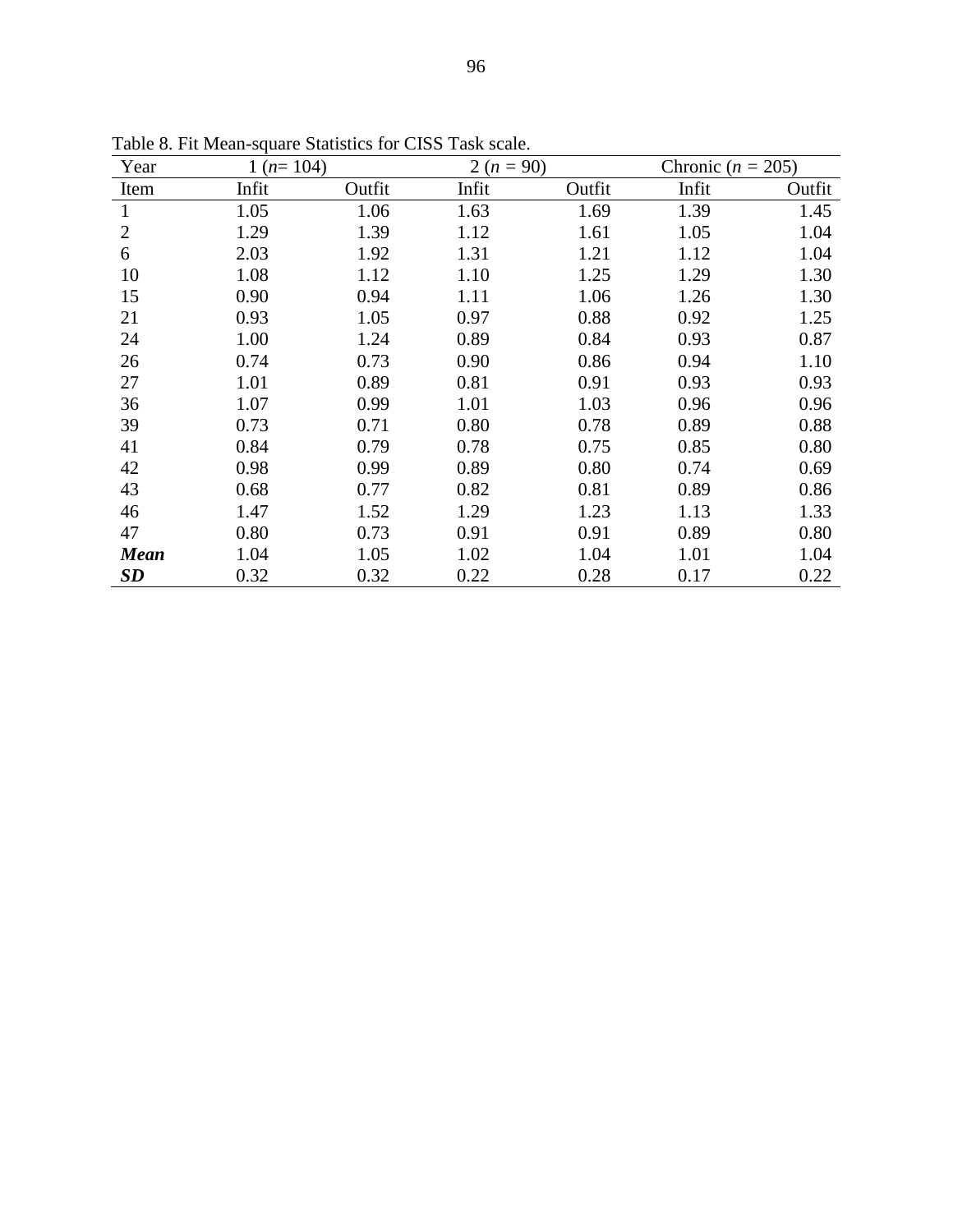| Year        | $1(n=104)$ |        | $2(n = 90)$ |        | Chronic ( $n = 205$ ) |        |
|-------------|------------|--------|-------------|--------|-----------------------|--------|
| Item        | Infit      | Outfit | Infit       | Outfit | Infit                 | Outfit |
| 5           | 1.24       | 1.25   | 1.36        | 1.42   | 1.18                  | 1.26   |
| 7           | 1.03       | 1.01   | 1.39        | 1.36   | 0.93                  | 0.96   |
| 8           | 1.03       | 1.27   | 1.05        | 1.02   | 1.13                  | 1.10   |
| 13          | 1.03       | 1.00   | 0.92        | 0.90   | 0.97                  | 1.12   |
| 14          | 0.77       | 0.74   | 0.84        | 0.82   | 0.92                  | 0.86   |
| 16          | 1.13       | 1.12   | 1.20        | 1.30   | 1.20                  | 1.19   |
| 17          | 0.80       | 0.76   | 0.73        | 0.68   | 0.84                  | 0.83   |
| 19          | 0.60       | 0.57   | 0.85        | 0.90   | 0.84                  | 0.87   |
| 22          | 0.74       | 0.72   | 0.77        | 0.73   | 0.92                  | 0.86   |
| 25          | 1.01       | 0.96   | 0.82        | 0.74   | 1.07                  | 1.01   |
| 28          | 1.24       | 1.49   | 1.04        | 0.98   | 1.01                  | 1.13   |
| 30          | 1.00       | 1.05   | 0.99        | 0.92   | 0.99                  | 1.00   |
| 33          | 1.20       | 1.39   | 1.03        | 1.11   | 1.36                  | 1.59   |
| 34          | 0.98       | 1.08   | 1.12        | 1.23   | 1.01                  | 0.96   |
| 38          | 0.91       | 0.83   | 1.01        | 0.98   | 0.79                  | 0.77   |
| 45          | 1.60       | 1.81   | 1.18        | 1.08   | 1.01                  | 0.87   |
| <b>Mean</b> | 1.02       | 1.07   | 1.02        | 0.98   | 1.01                  | 1.02   |
| <b>SD</b>   | 0.23       | 0.31   | 0.19        | 1.08   | 0.15                  | 0.20   |

Table 9. Fit Mean-square Statistics for CISS Emotion scale.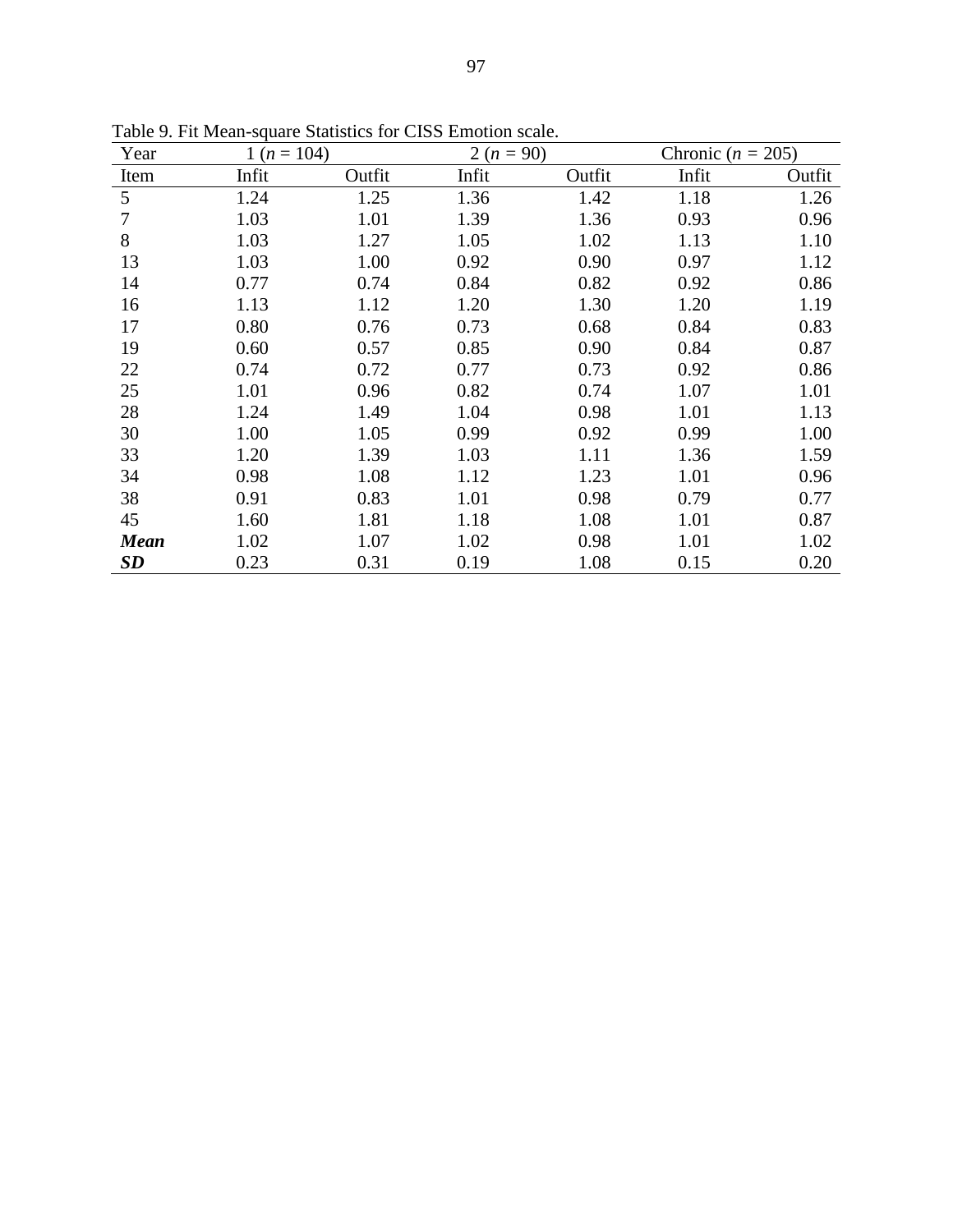| Year           | $1(n=331)$ |        | $2(n=331)$ |        | Chronic ( $n = 205$ ) |        |  |
|----------------|------------|--------|------------|--------|-----------------------|--------|--|
| Item           | Infit      | Outfit | Infit      | Outfit | Infit                 | Outfit |  |
| 3              | 0.98       | 0.99   | 0.97       | 1.01   | 1.07                  | 1.12   |  |
| $\overline{4}$ | 1.35       | 1.57   | 1.28       | 1.53   | 0.91                  | 0.93   |  |
| 9              | 1.45       | 1.33   | 1.00       | 0.70   | 1.21                  | 1.27   |  |
| 11             | 1.05       | 1.00   | 1.21       | 1.20   | 1.16                  | 1.21   |  |
| 12             | 0.89       | 1.00   | 0.76       | 0.77   | 0.88                  | 0.86   |  |
| 18             | 0.65       | 0.60   | 0.78       | 0.73   | 0.90                  | 0.88   |  |
| 20             | 0.92       | 0.84   | 0.99       | 1.02   | 0.89                  | 0.92   |  |
| 23             | 1.37       | 1.68   | 1.30       | 0.96   | 1.25                  | 1.22   |  |
| 29             | 0.71       | 0.68   | 0.78       | 0.75   | 0.83                  | 0.86   |  |
| 31             | 0.85       | 0.81   | 0.92       | 0.89   | 0.92                  | 0.89   |  |
| 32             | 1.26       | 1.56   | 1.22       | 1.24   | 1.00                  | 1.07   |  |
| 35             | 1.02       | 1.06   | 0.84       | 0.88   | 1.03                  | 1.08   |  |
| 37             | 0.69       | 0.67   | 0.88       | 0.85   | 0.97                  | 1.00   |  |
| 40             | 0.94       | 0.91   | 0.88       | 0.70   | 1.09                  | 0.96   |  |
| 44             | 0.98       | 1.08   | 0.95       | 1.19   | 1.01                  | 1.15   |  |
| 48             | 1.24       | 1.30   | 1.57       | 2.10   | 1.21                  | 1.25   |  |
| <b>Mean</b>    | 1.02       | 1.07   | 1.02       | 1.03   | 1.02                  | 1.04   |  |
| SD             | 0.24       | 0.32   | 0.22       | 0.36   | 0.13                  | 0.14   |  |

Table 10. Fit Mean-square Statistics for CISS Avoidance scale.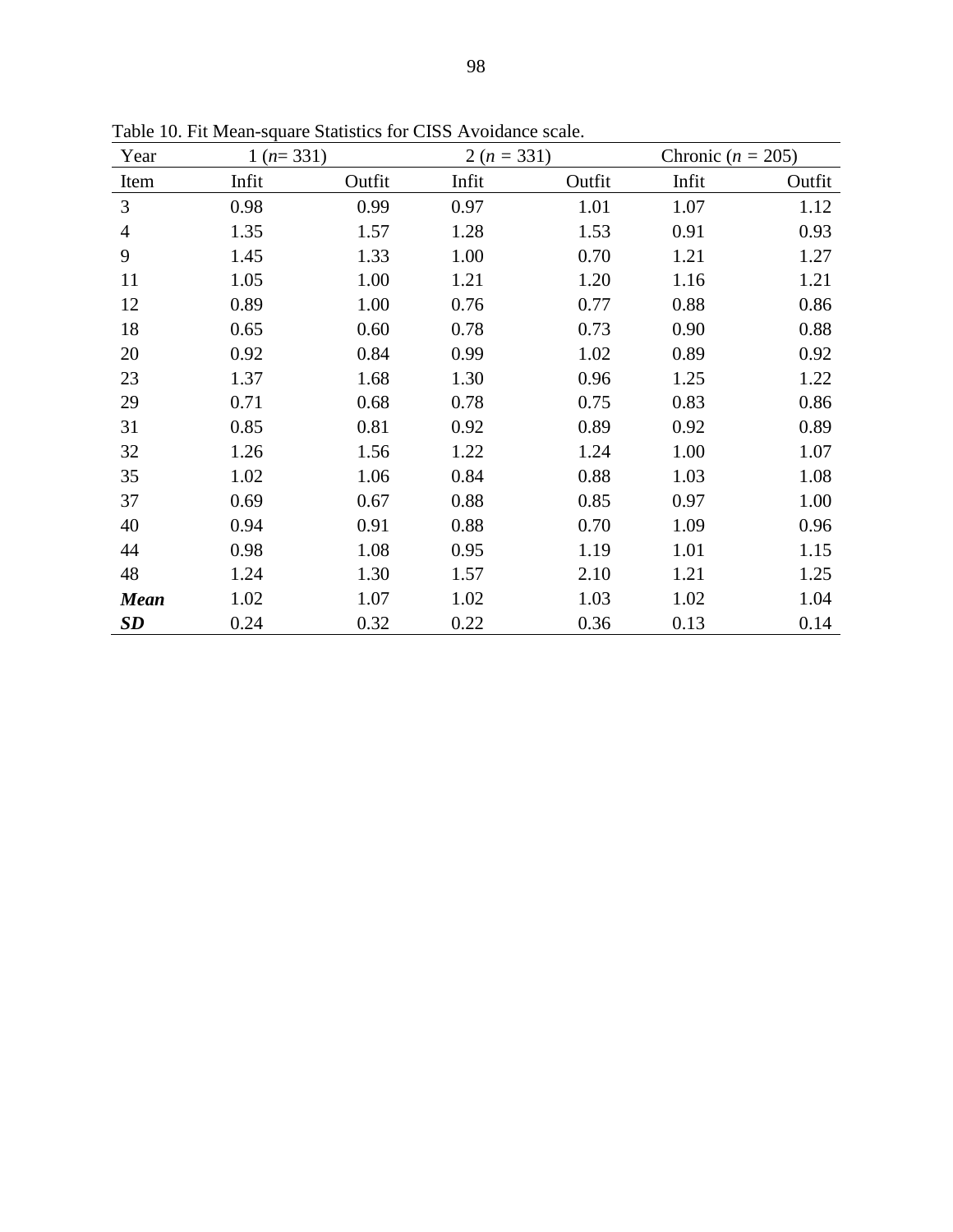| Scale                                |       | <b>Task</b>    |         |       | Emotion        |         |       | Avoidance |         |       | All items |         |
|--------------------------------------|-------|----------------|---------|-------|----------------|---------|-------|-----------|---------|-------|-----------|---------|
| Year                                 |       | 2              | Chronic |       | $\overline{2}$ | Chronic |       | 2         | Chronic |       | 2         | Chronic |
| Person separation ratio              | 2.42  | 2.65           | 2.24    | 2.15  | 2.11           | 2.13    | 2.25  | 2.1       | 1.81    | 2.89  | 2.59      | 2.83    |
| Person reliability                   | 0.85  | 0.88           | 0.83    | 0.82  | 0.82           | 0.82    | 0.83  | 0.81      | 0.77    | 0.89  | 0.87      | 0.89    |
| Item separation ratio                | 3.14  | 2.63           | 3.96    | 3.94  | 3.45           | 5.13    | 4.73  | 4.59      | 6.74    | 4.53  | 4.38      | 6.82    |
| Item reliability                     | 0.91  | 0.87           | 0.94    | 0.94  | 0.92           | 0.96    | 0.96  | 0.95      | 0.98    | 0.95  | 0.95      | 0.98    |
| Raw variance explained by measures   |       |                |         |       |                |         |       |           |         |       |           |         |
| Empirical                            | 43.2% | 48.9%          | 41.3%   | 41.9% | 39.0%          | 41.2%   | 43.4% | 44.0%     | 37.6%   | 31.9% | 32.3%     | 32.8%   |
| Modeled                              | 44.1% | 49.9%          | 42.2%   | 42.4% | 39.8%          | 41.8%   | 43.9% | 44.8%     | 38.1%   | 32.4% | 32.3%     | 32.9%   |
| Unexplained variance in 1st contrast |       |                |         |       |                |         |       |           |         |       |           |         |
| Raw                                  | 2.2   | $\overline{2}$ | 1.9     | 2.2   | 2.6            | 2.1     | 2.7   | 2.7       | 2.5     | 8.3   | 9.4       | 8.1     |
| Percent                              | 7.9%  | 6.3%           | 7.1%    | 7.9%  | 10.1%          | 7.8%    | 9.4%  | 9.3%      | 9.7%    | 11.8% | 13.3%     | 11.3%   |

*Note:* Year 1 (*n =* 104), Year 2 (*n =* 90), Chronic ( *n*= 205); all values reflect inclusion of all relevant items (no dropped items).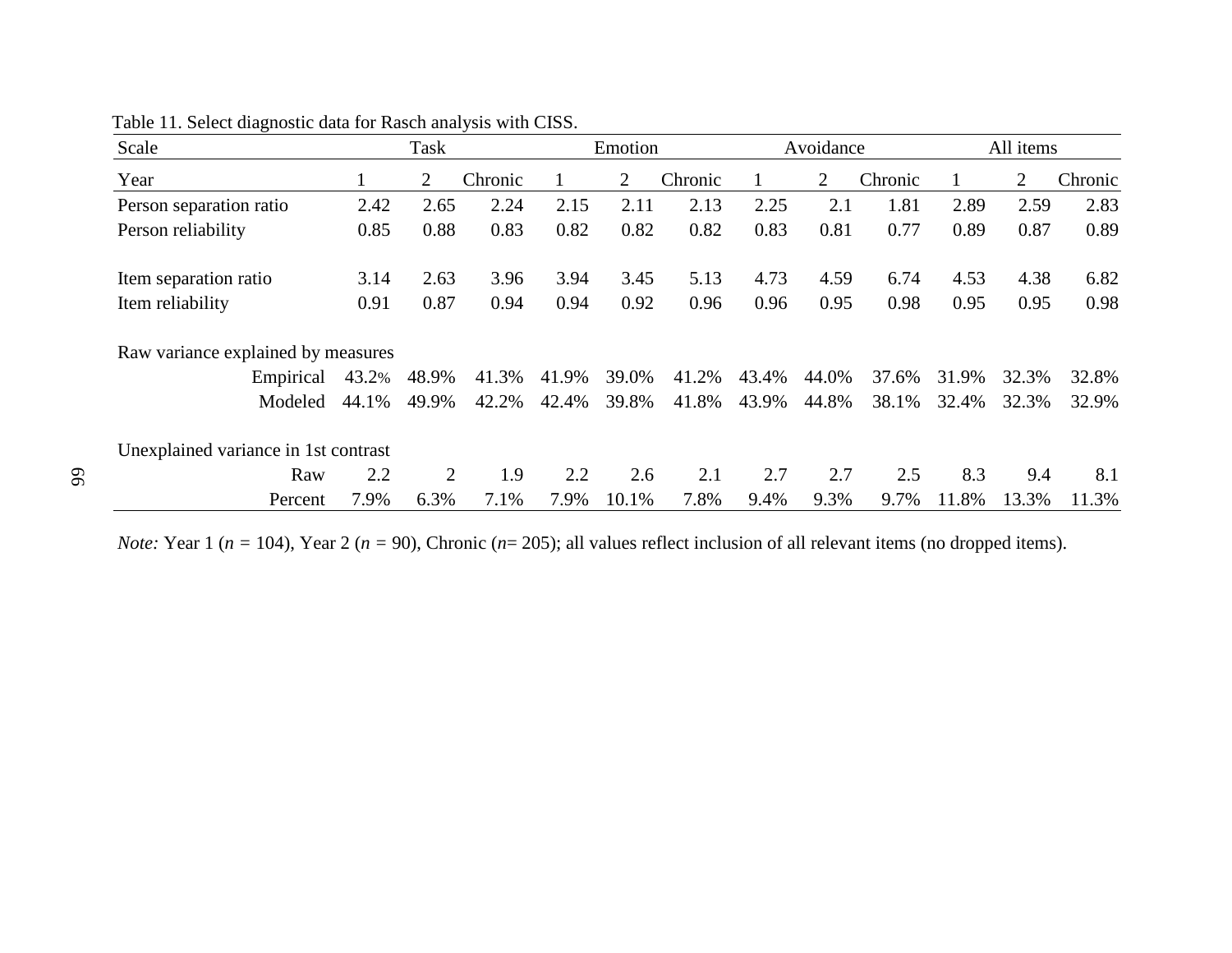# **APPENDIX B**



Figure 1. Coping Inventory for Stressful Situations (CISS) Scales by Disability Rating Scale (DRS) group (No, Mild, Partial, and Moderate-Severe Disability).

Group x CISS Scale interaction,  $F(6, 620) = 8.39$ ,  $p < .001$ , partial eta<sup>2</sup> = .08.

*Note*. CISS Z score = raw scores converted using CISS manual normative data (Endler& Parker, 1999).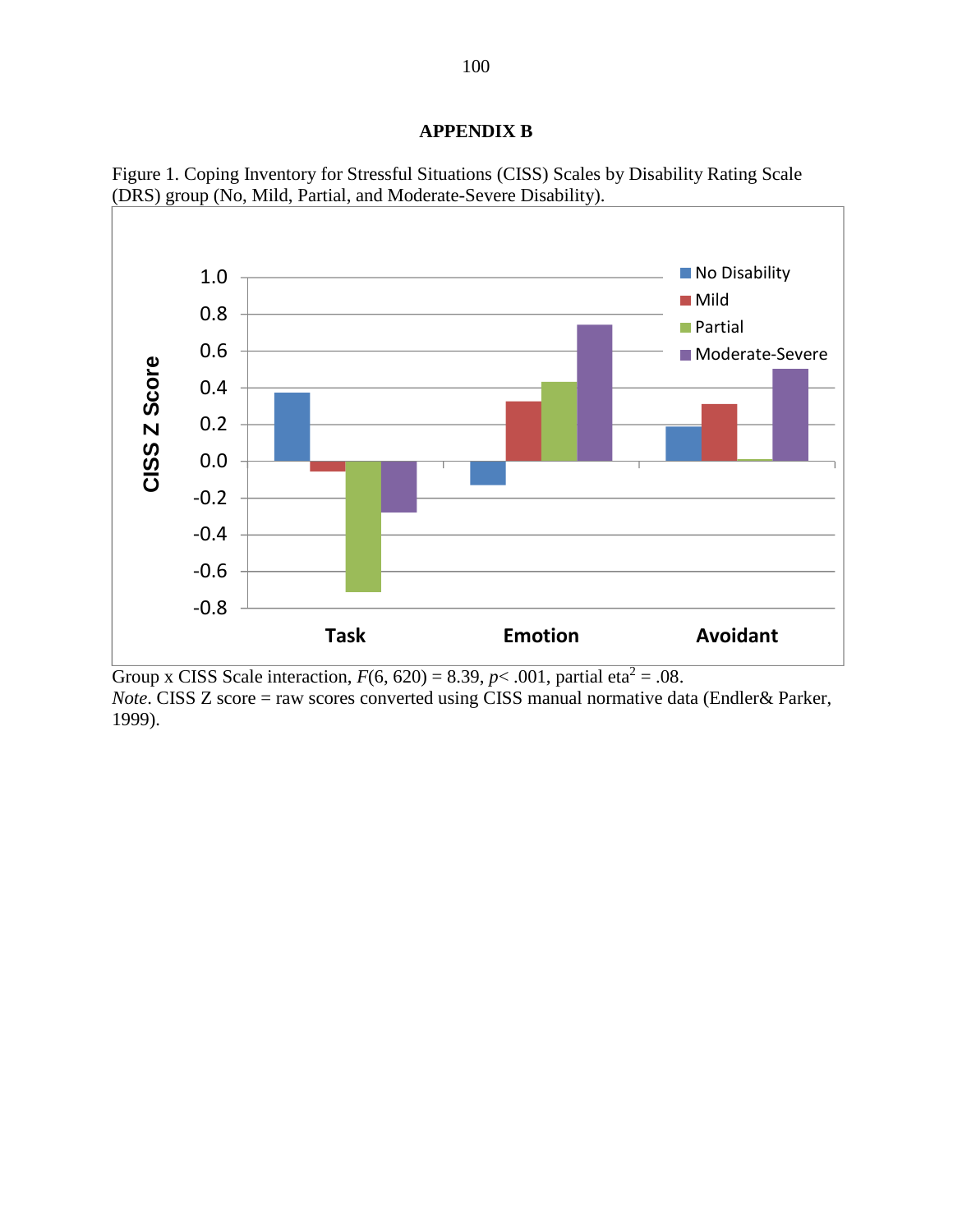

# Figure 2. Item-Person Map: Chronic, All Items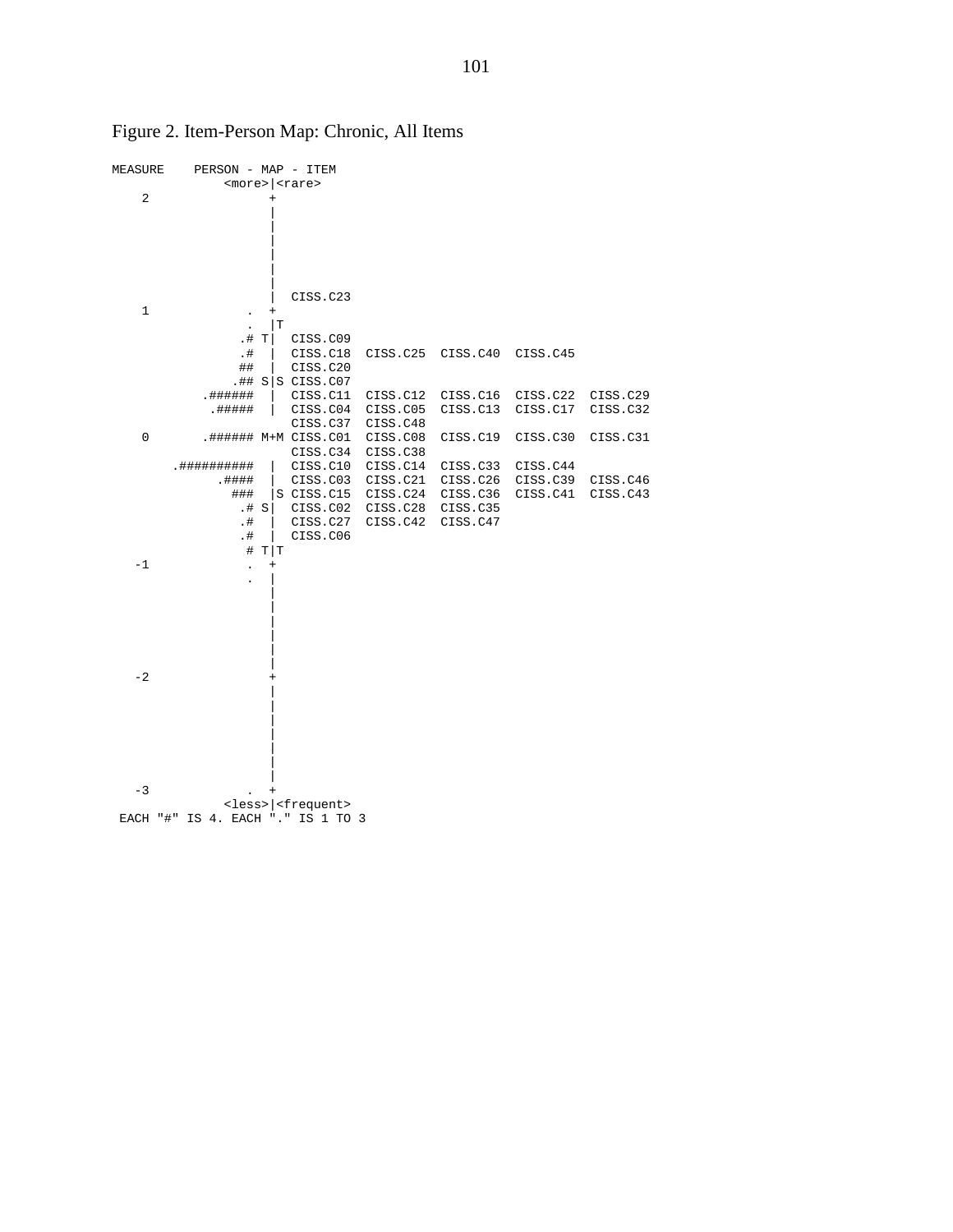

Figure 3. Response Category Thresholds: Chronic, All Items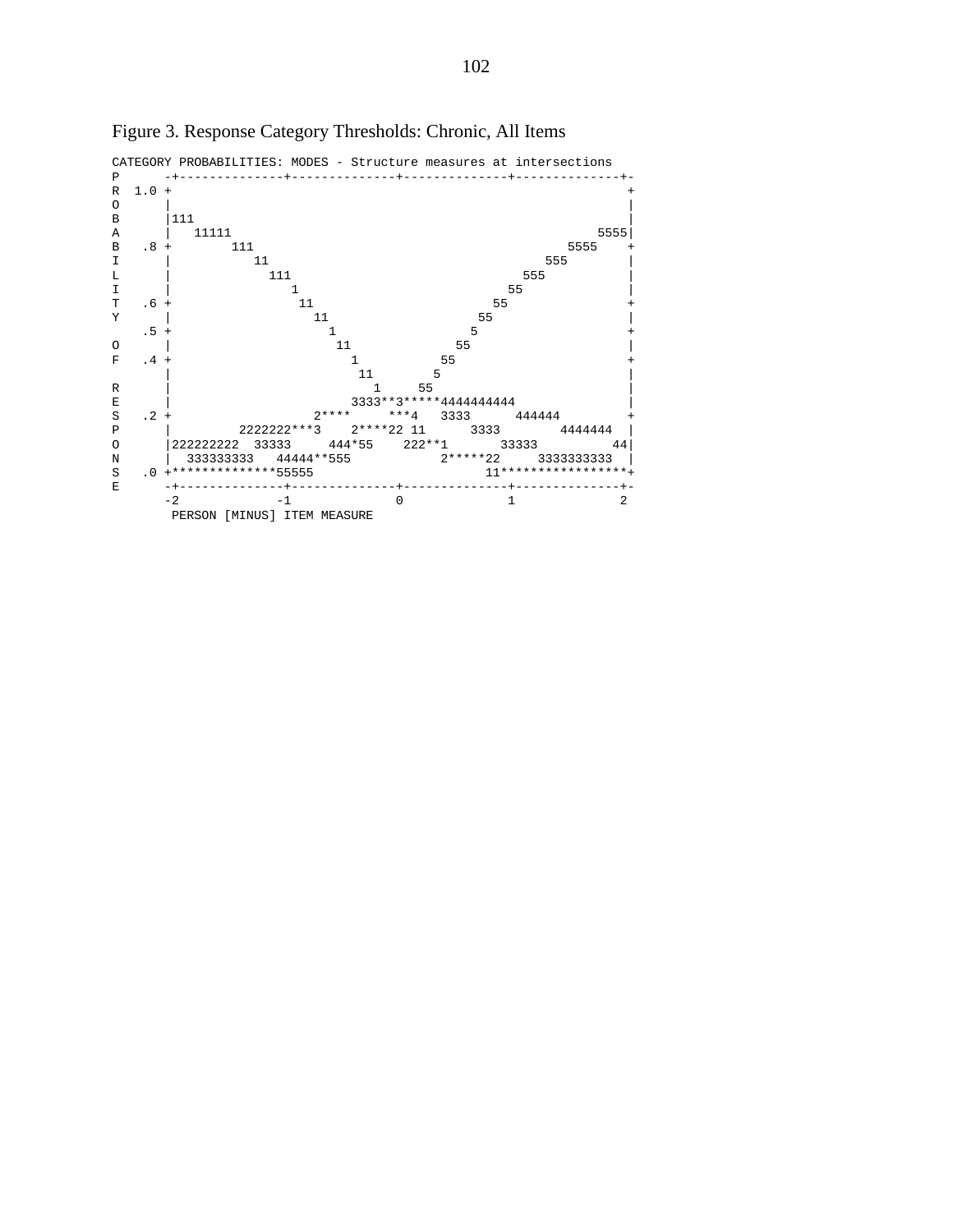

Figure 4. Item-Person Map: Chronic, Task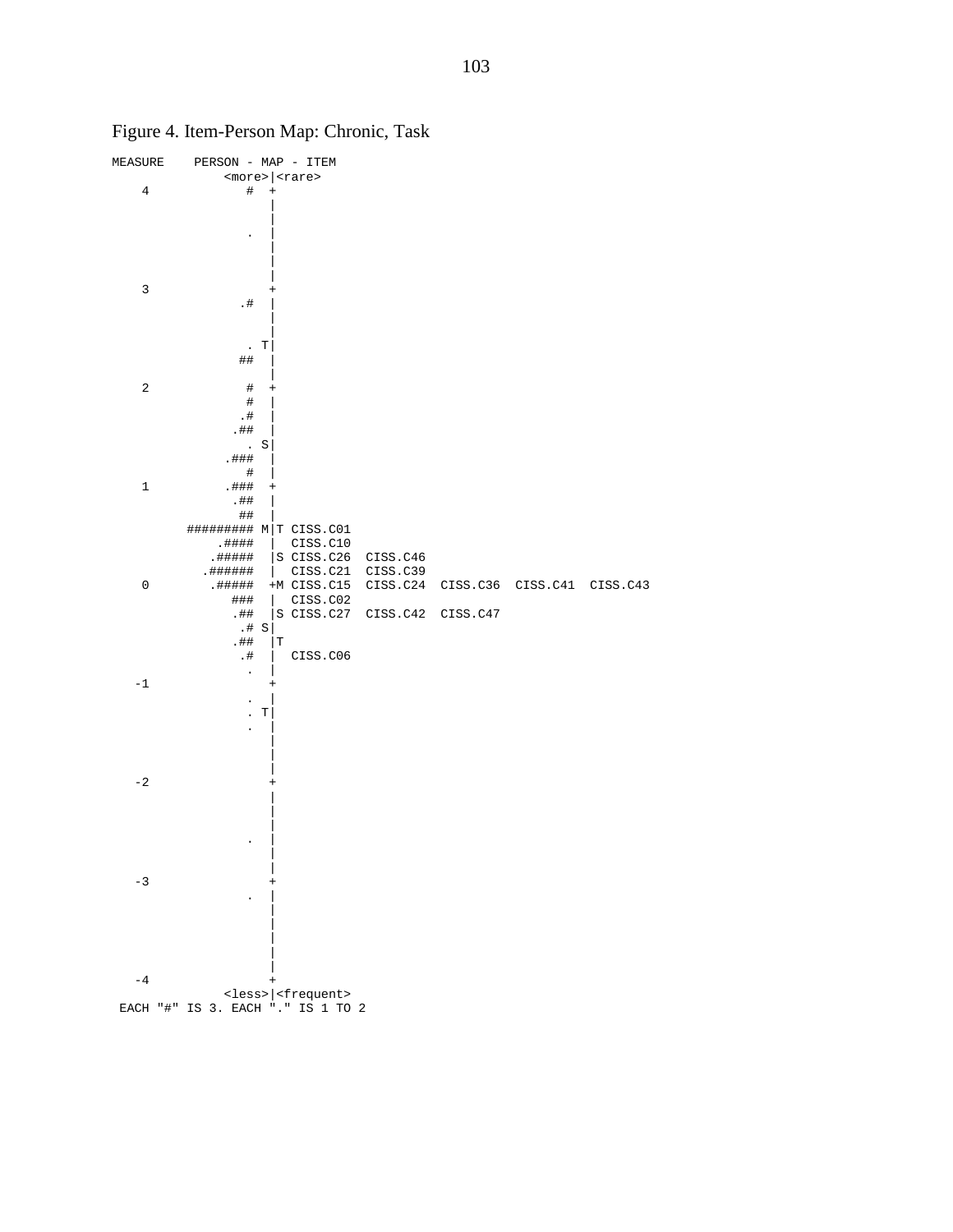

Figure 5. Item-Person Map: Chronic, Emotion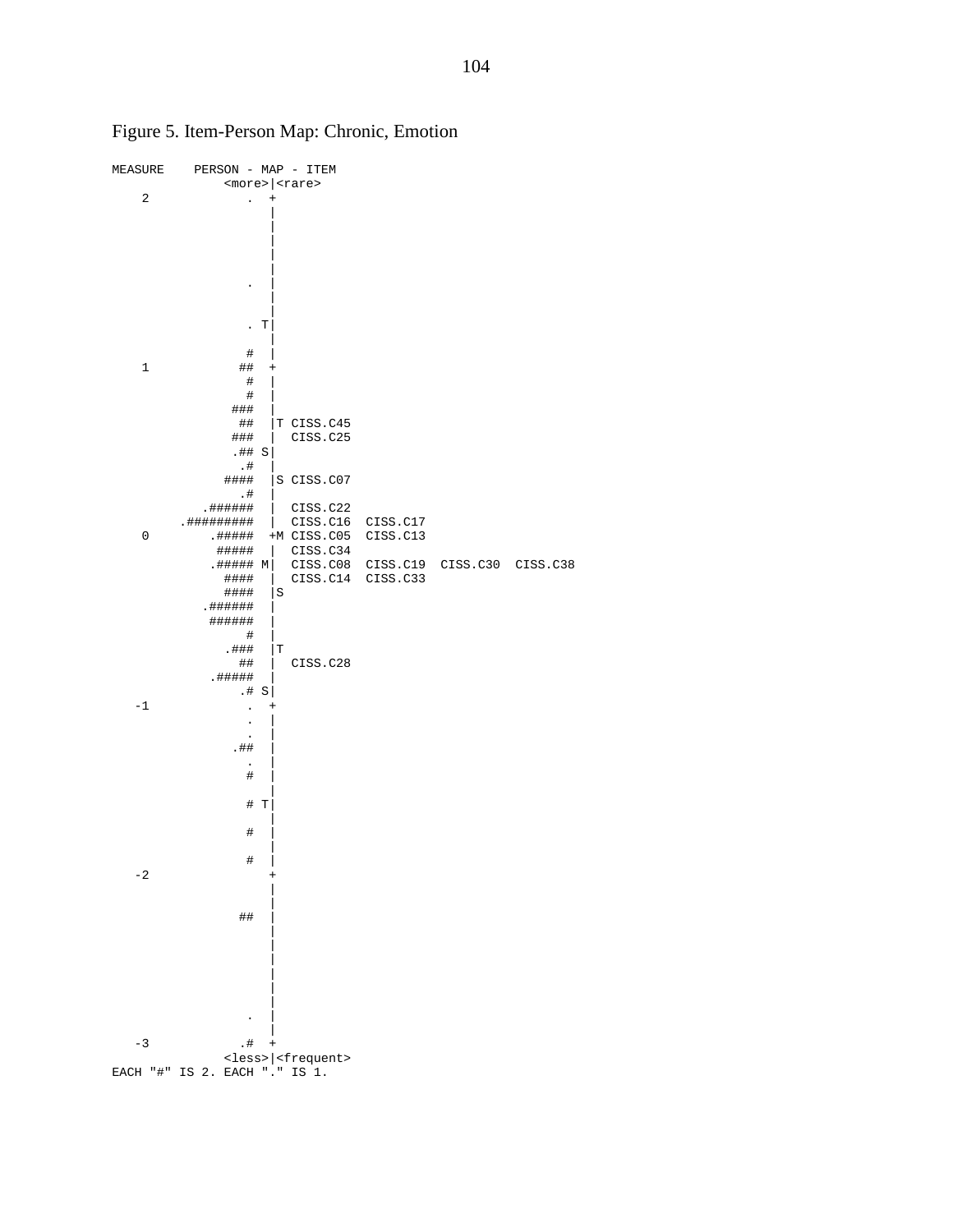

Figure 6. Item-Person Map: Chronic, Avoidance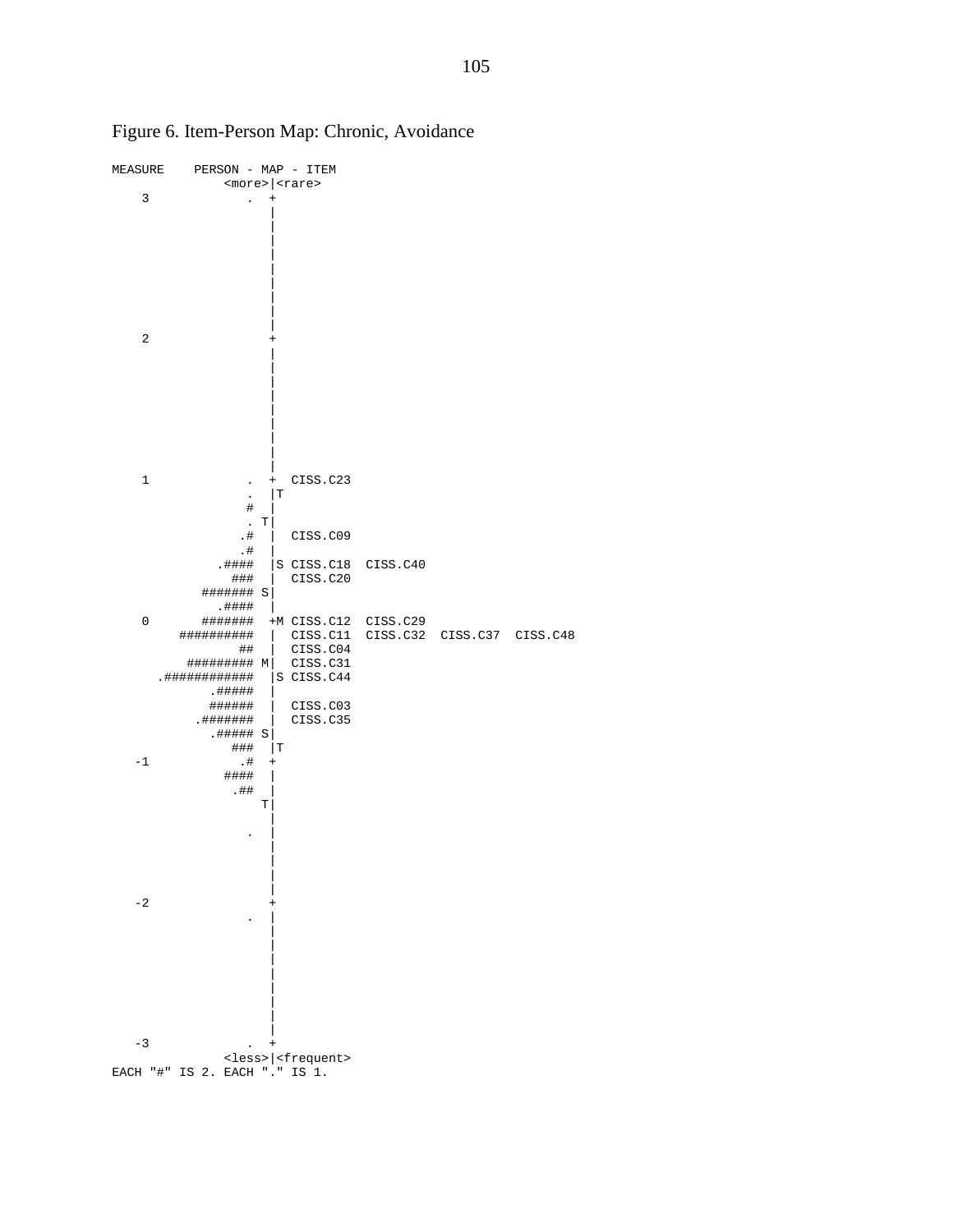| MEASURE | PERSON - MAP - ITEM           |              |                                      |          |          |          |          |
|---------|-------------------------------|--------------|--------------------------------------|----------|----------|----------|----------|
|         |                               |              | <more> <rare></rare></more>          |          |          |          |          |
| 3       |                               |              |                                      |          |          |          |          |
|         |                               |              |                                      |          |          |          |          |
|         |                               |              |                                      |          |          |          |          |
|         |                               |              |                                      |          |          |          |          |
|         |                               |              |                                      |          |          |          |          |
|         |                               |              |                                      |          |          |          |          |
|         |                               |              |                                      |          |          |          |          |
|         |                               |              |                                      |          |          |          |          |
|         |                               |              |                                      |          |          |          |          |
|         |                               |              |                                      |          |          |          |          |
| 2       |                               |              |                                      |          |          |          |          |
|         |                               |              |                                      |          |          |          |          |
|         |                               |              |                                      |          |          |          |          |
|         |                               |              |                                      |          |          |          |          |
|         |                               |              |                                      |          |          |          |          |
|         |                               |              |                                      |          |          |          |          |
|         |                               |              |                                      |          |          |          |          |
|         |                               |              |                                      |          |          |          |          |
|         |                               |              |                                      |          |          |          |          |
| 1       | #                             | $^{+}$       |                                      |          |          |          |          |
|         |                               | Τŀ           | CISS09.1                             | CISS23.1 |          |          |          |
|         |                               | lт.          |                                      |          |          |          |          |
|         | $\ddot{\phantom{0}}$          |              | CISS25.1                             | CISS45.1 |          |          |          |
|         | $\#$                          |              | CISS40.1                             |          |          |          |          |
|         | $\ddot{\phantom{1}}$          |              | CISS07.1                             | CISS18.1 | CISS20.1 |          |          |
|         |                               |              | $\#$ $\sharp$ S $\sharp$ CISS16.1    |          |          |          |          |
|         | ##                            |              | CISS17.1                             | CISS22.1 | CISS34.1 |          |          |
|         | ####                          |              | CISS01.1                             | CISS05.1 | CISS12.1 | CISS32.1 | CISS48.1 |
|         | ########                      |              | CISS11.1                             | CISS13.1 | CISS29.1 |          |          |
| 0       | .######## M+M CISS31.1        |              |                                      | CISS33.1 | CISS37.1 | CISS44.1 |          |
|         | #####                         | $\mathbf{I}$ | CISS04.1                             | CISS08.1 | CISS10.1 | CISS14.1 | CISS19.1 |
|         |                               |              | CISS30.1                             | CISS38.1 |          |          |          |
|         | #####                         |              | CISS26.1                             | CISS43.1 | CISS46.1 |          |          |
|         | .##                           |              | CISS21.1                             | CISS24.1 | CISS39.1 |          |          |
|         | .###                          |              | $ S \; CISS15.1$                     | CISS36.1 | CISS41.1 |          |          |
|         | .## $S$                       |              | CISS03.1                             | CISS28.1 | CISS42.1 | CISS47.1 |          |
|         | $. $ #                        |              | CISS02.1                             | CISS35.1 |          |          |          |
|         | #                             | Т            | CISS27.1                             |          |          |          |          |
|         |                               | . т          | CISS06.1                             |          |          |          |          |
| $-1$    |                               | $\ddot{}$    |                                      |          |          |          |          |
|         |                               |              |                                      |          |          |          |          |
|         |                               |              |                                      |          |          |          |          |
|         |                               |              |                                      |          |          |          |          |
|         |                               |              |                                      |          |          |          |          |
|         |                               |              |                                      |          |          |          |          |
|         |                               |              |                                      |          |          |          |          |
|         |                               |              |                                      |          |          |          |          |
|         |                               |              |                                      |          |          |          |          |
|         |                               |              |                                      |          |          |          |          |
| $-2$    |                               |              |                                      |          |          |          |          |
|         |                               |              |                                      |          |          |          |          |
|         |                               |              |                                      |          |          |          |          |
|         |                               |              |                                      |          |          |          |          |
|         |                               |              |                                      |          |          |          |          |
|         |                               |              |                                      |          |          |          |          |
|         |                               |              |                                      |          |          |          |          |
|         |                               |              |                                      |          |          |          |          |
|         |                               |              |                                      |          |          |          |          |
|         |                               |              |                                      |          |          |          |          |
| $-3$    |                               |              |                                      |          |          |          |          |
|         | EACH "#" IS 2. EACH "." IS 1. |              | <less>  <frequent></frequent></less> |          |          |          |          |
|         |                               |              |                                      |          |          |          |          |

Figure 7. Item-Person Map: Year 1, All Items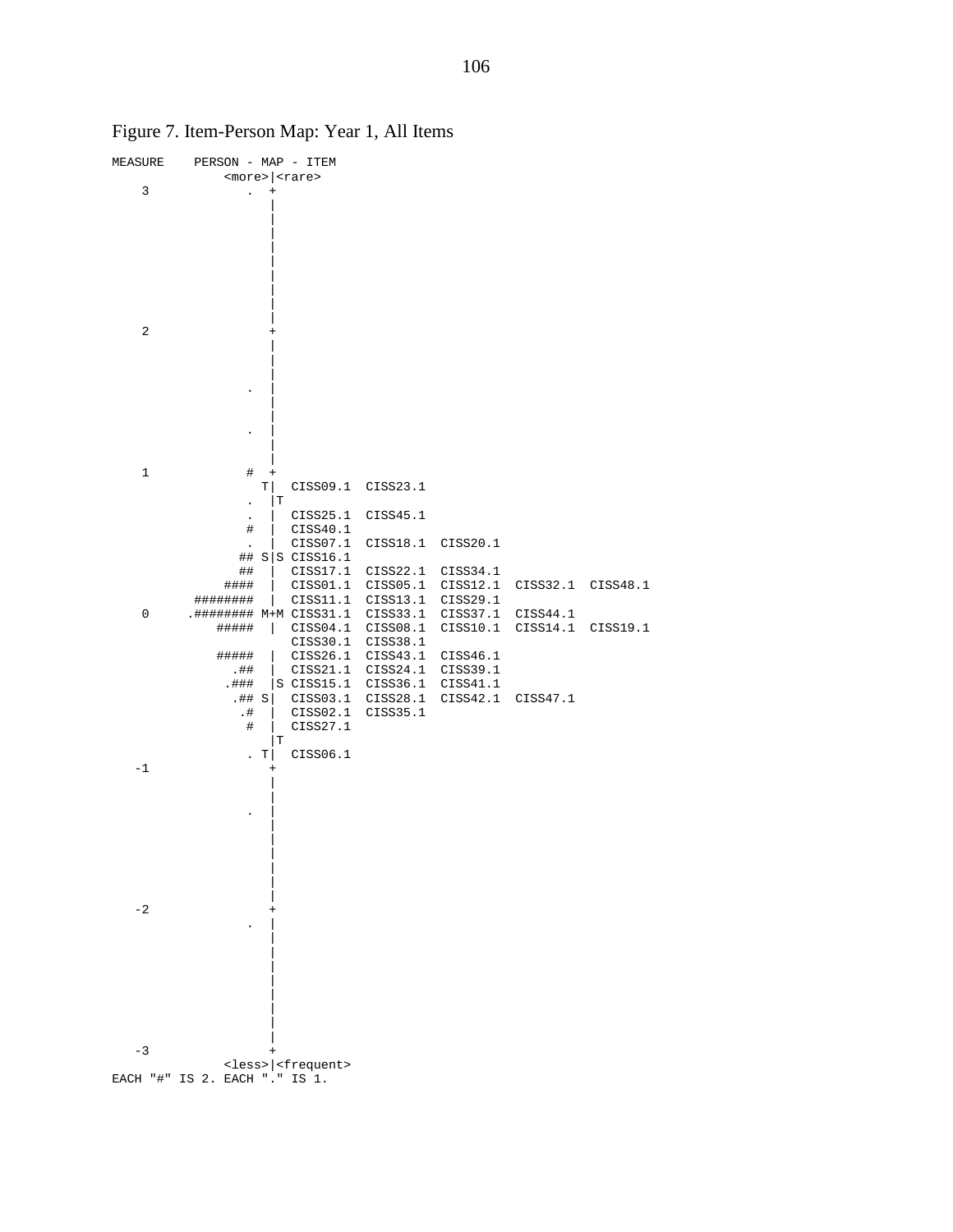| MEASURE        | PERSON - MAP - ITEM           |                |    |                                      |                   |                   |  |
|----------------|-------------------------------|----------------|----|--------------------------------------|-------------------|-------------------|--|
|                |                               |                |    | $<$ more> $ $ <rare></rare>          |                   |                   |  |
| 5              | XXX                           | $^{+}$         |    |                                      |                   |                   |  |
|                |                               |                |    |                                      |                   |                   |  |
|                |                               |                |    |                                      |                   |                   |  |
|                |                               |                |    |                                      |                   |                   |  |
|                |                               |                |    |                                      |                   |                   |  |
|                |                               |                |    |                                      |                   |                   |  |
|                | Χ                             |                |    |                                      |                   |                   |  |
| $\overline{4}$ |                               | $\pm$          |    |                                      |                   |                   |  |
|                |                               |                |    |                                      |                   |                   |  |
|                |                               |                |    |                                      |                   |                   |  |
|                |                               |                |    |                                      |                   |                   |  |
|                |                               |                |    |                                      |                   |                   |  |
|                | Χ                             |                |    |                                      |                   |                   |  |
|                |                               |                |    |                                      |                   |                   |  |
|                |                               |                |    |                                      |                   |                   |  |
| 3              |                               |                |    |                                      |                   |                   |  |
|                |                               |                |    |                                      |                   |                   |  |
|                |                               |                |    |                                      |                   |                   |  |
|                |                               |                |    |                                      |                   |                   |  |
|                |                               | X T            |    |                                      |                   |                   |  |
|                |                               |                |    |                                      |                   |                   |  |
|                | XX                            |                |    |                                      |                   |                   |  |
| $\overline{2}$ | Χ                             | $^{+}$         |    |                                      |                   |                   |  |
|                | ΧX                            |                |    |                                      |                   |                   |  |
|                | XXX                           |                |    |                                      |                   |                   |  |
|                | XX                            |                |    |                                      |                   |                   |  |
|                |                               | $\mathbf S$    |    |                                      |                   |                   |  |
|                | XXXX                          |                |    |                                      |                   |                   |  |
|                | XXXX                          |                |    |                                      |                   |                   |  |
| $\mathbf 1$    | XXXX                          | $^{+}$         |    |                                      |                   |                   |  |
|                | XXXXXXX                       |                |    | CISS01.1                             |                   |                   |  |
|                | XXX                           |                | İΤ |                                      |                   |                   |  |
|                | XXXXXXXXXXX                   |                |    |                                      |                   |                   |  |
|                | XXXXXXXXX M S CISS10.1        |                |    |                                      |                   |                   |  |
|                | XXXXXXXXXX                    |                |    | CISS26.1                             | CISS43.1 CISS46.1 |                   |  |
|                | XXXXXXX                       | $\overline{1}$ |    | CISS21.1                             | CISS39.1          |                   |  |
| $\mathsf 0$    | XXXX                          |                |    | $+M$ CISS24.1                        | CISS36.1          |                   |  |
|                | ΧX                            |                |    | CISS15.1                             | CISS41.1          | CISS42.1 CISS47.1 |  |
|                | XXXXXXX                       |                |    |                                      |                   |                   |  |
|                |                               |                |    | XXXX $S S$ CISS02.1                  |                   |                   |  |
|                | Χ                             |                |    | CISS27.1                             |                   |                   |  |
|                | XXX                           |                | İΤ |                                      |                   |                   |  |
|                | Χ                             |                |    | CISS06.1                             |                   |                   |  |
| $-1$           | XX                            | $^{+}$         |    |                                      |                   |                   |  |
|                | Χ                             |                |    |                                      |                   |                   |  |
|                |                               |                |    |                                      |                   |                   |  |
|                |                               | T              |    |                                      |                   |                   |  |
|                |                               |                |    |                                      |                   |                   |  |
|                | XX                            |                |    |                                      |                   |                   |  |
|                | Χ                             |                |    |                                      |                   |                   |  |
| $-2$           |                               |                |    |                                      |                   |                   |  |
|                |                               |                |    | <less>  <frequent></frequent></less> |                   |                   |  |
|                | EACH "#" IS 2. EACH "." IS 1. |                |    |                                      |                   |                   |  |
|                |                               |                |    |                                      |                   |                   |  |

Figure 8. Item-Person Map: Year 1, Task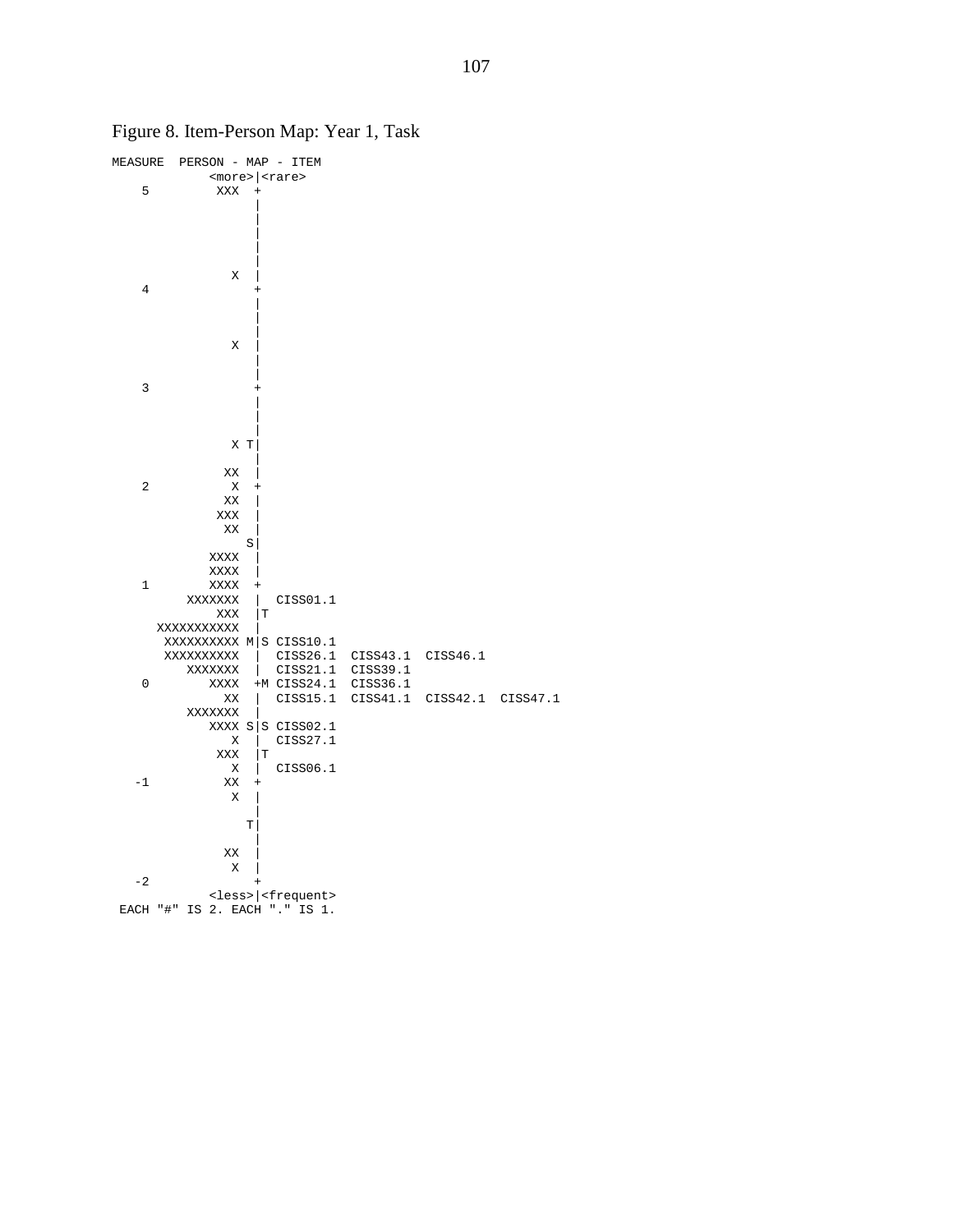

Figure 9. Item-Person Map: Year 1, Emotion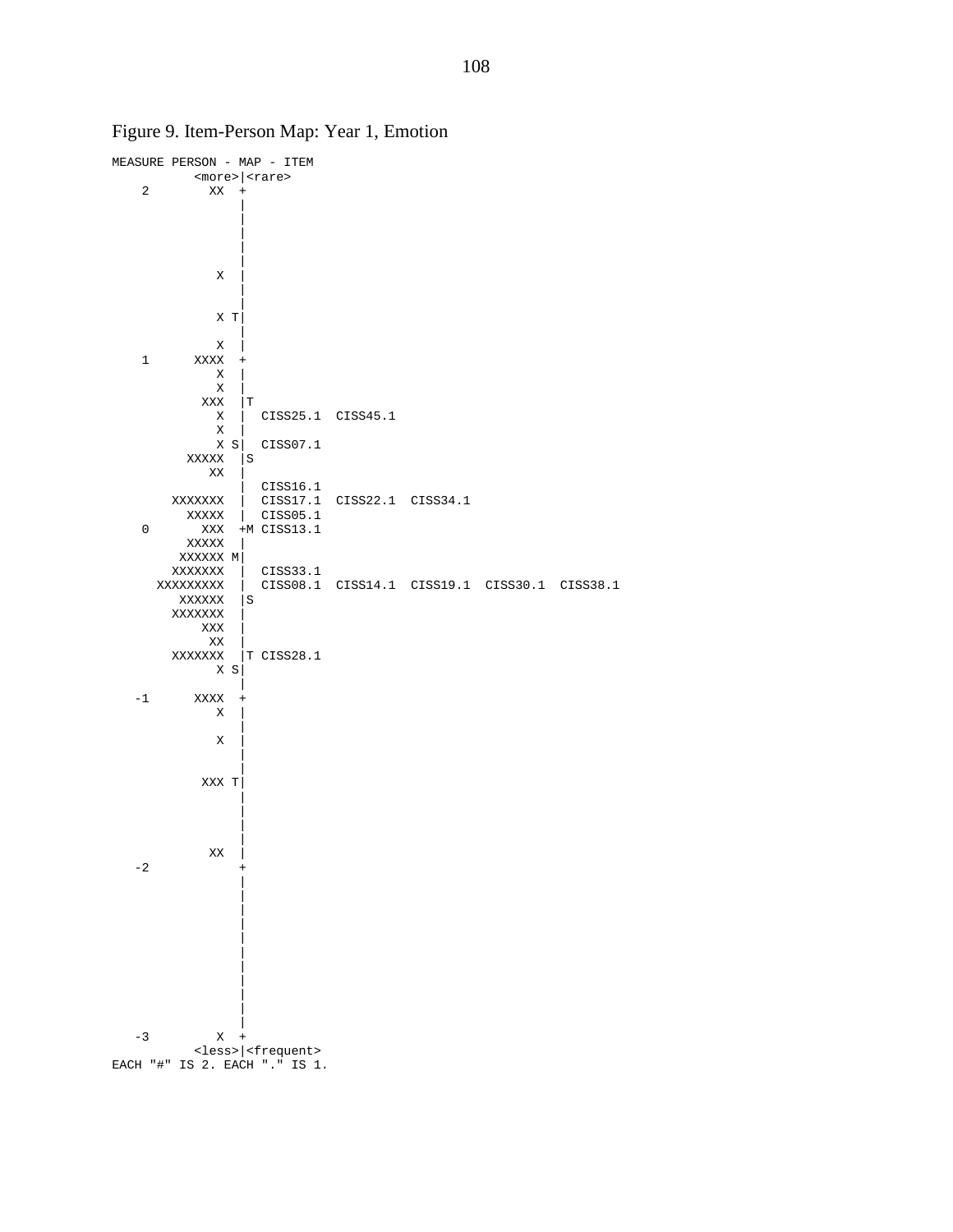

Figure 10. Item-Person Map: Year 1, Avoidance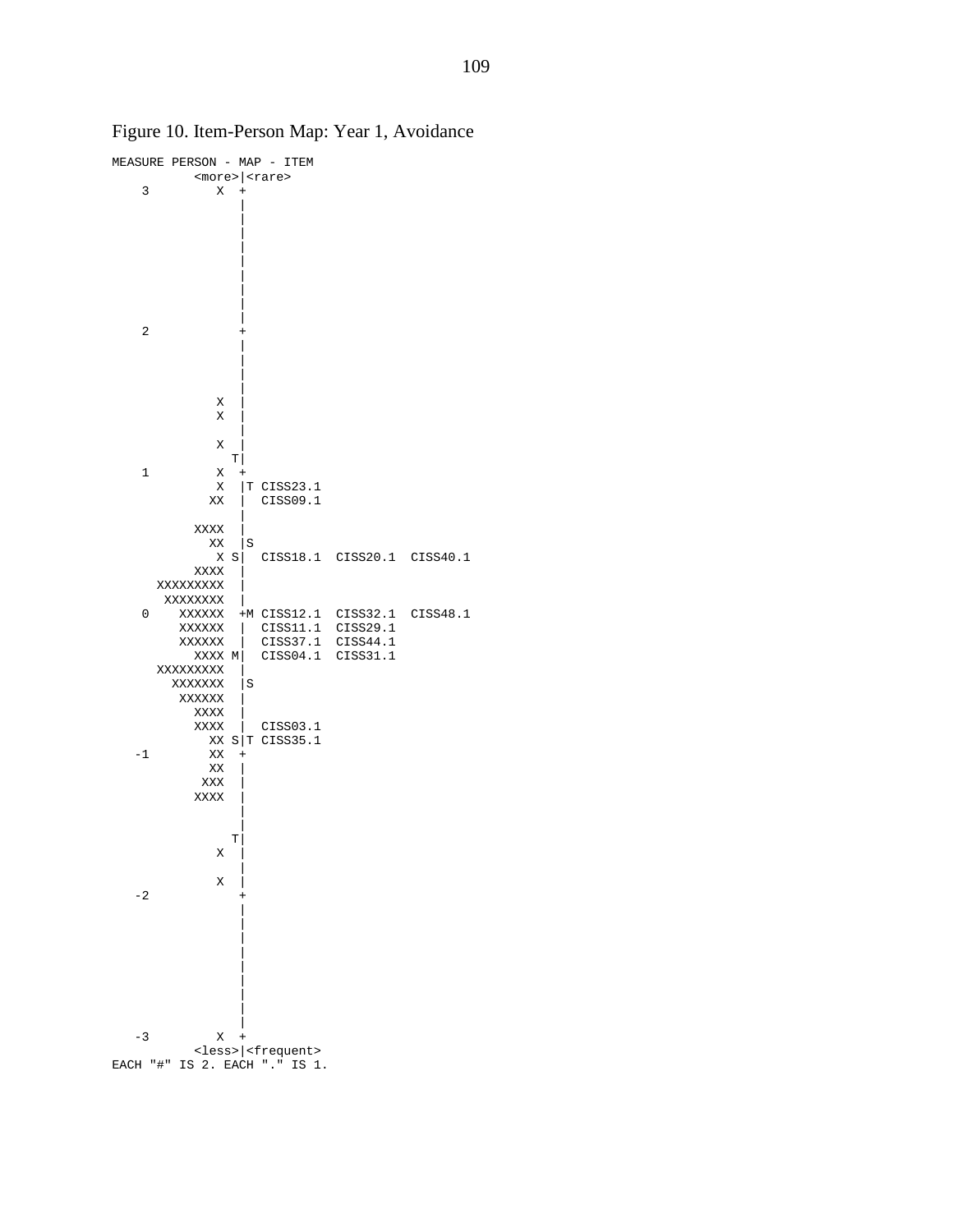

Figure 11. Item-Person Map: Year 2, All Items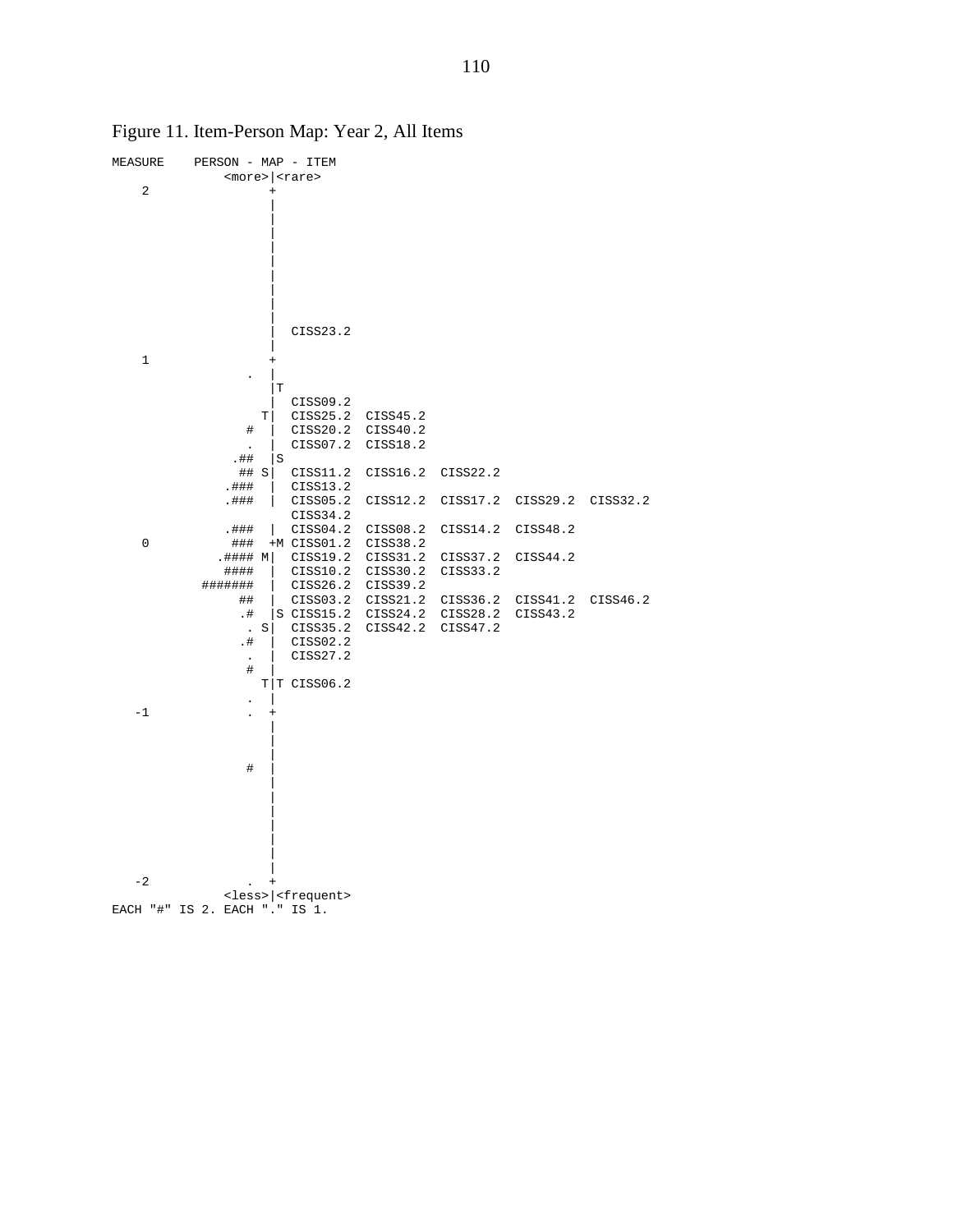

Figure 12. Item-Person Map: Year 2, Task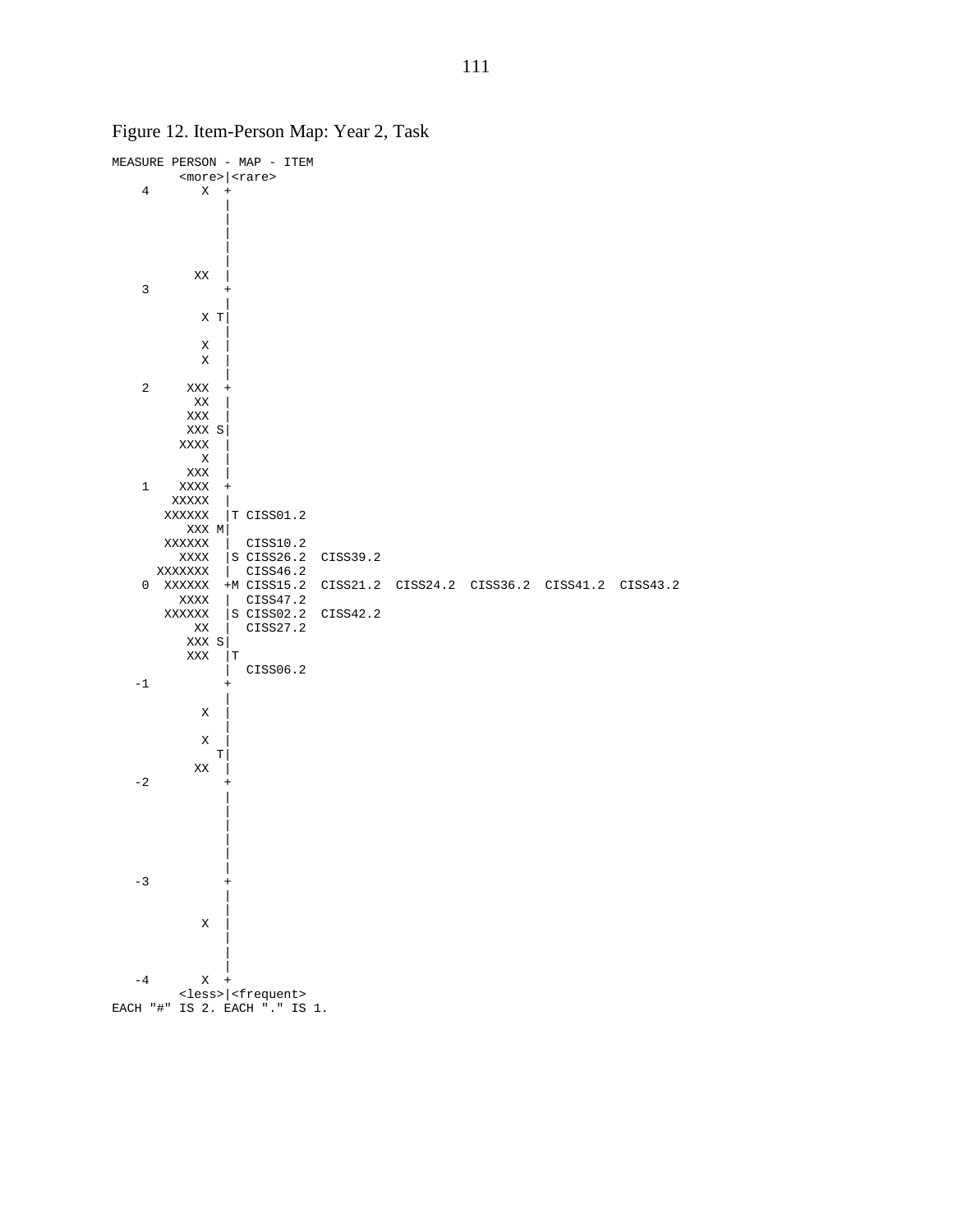

Figure 13. Item-Person Map: Year 2, Emotion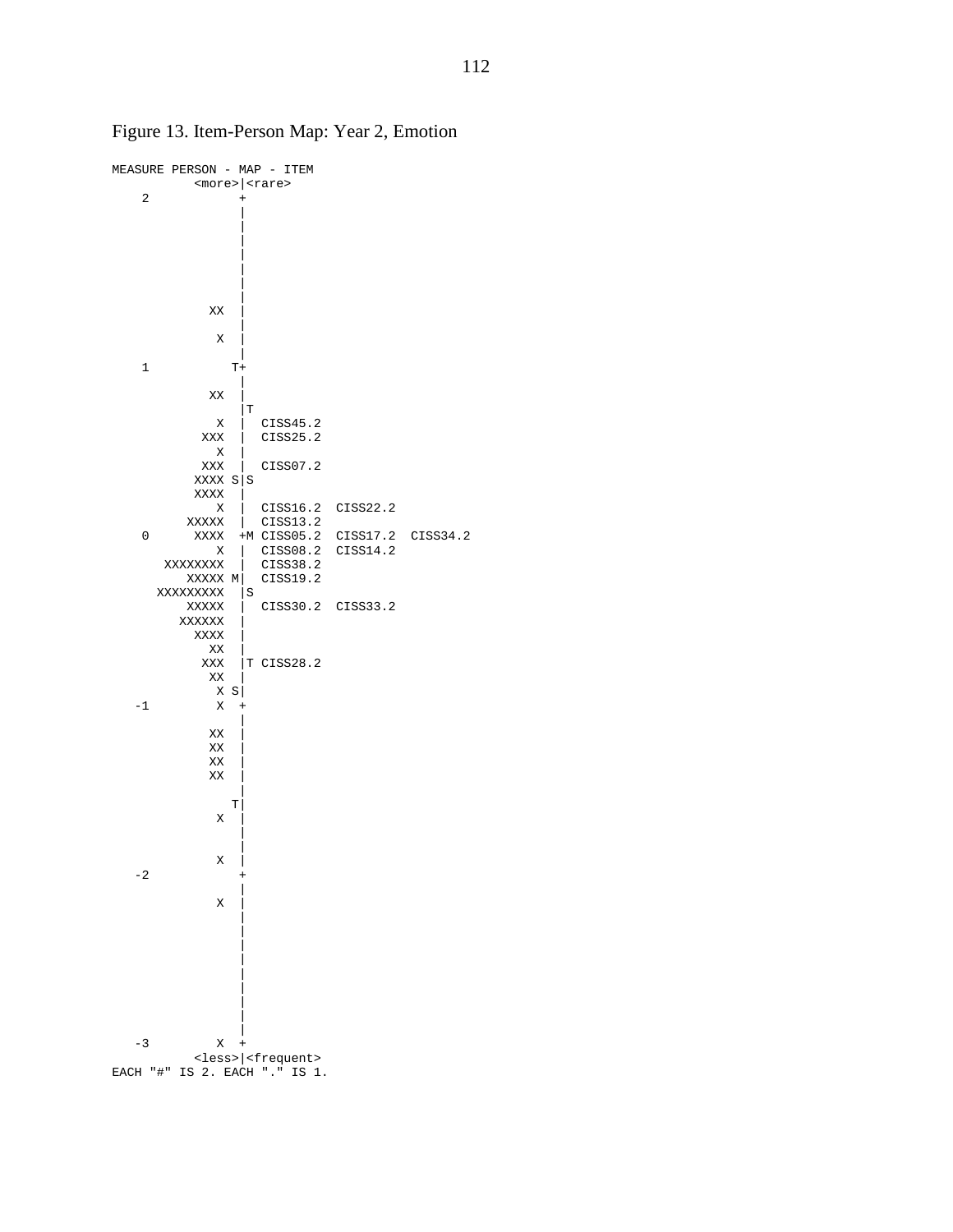

Figure 14. Item-Person Map: Year 2, Avoidance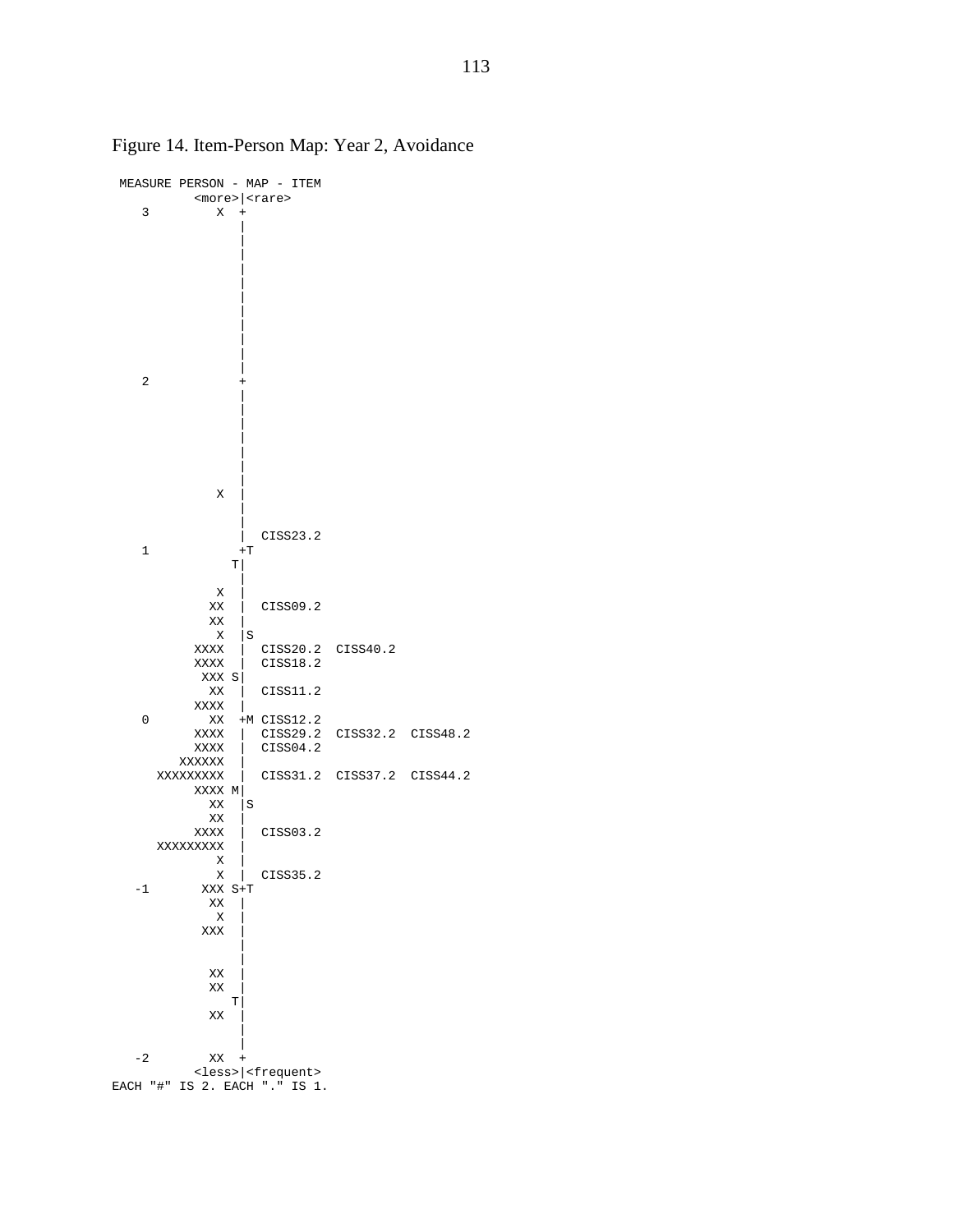# **APPENDIX C**

|       | WAYNE STATE<br>UNIVERSITY                                                                                                                                                                                                                                                                                                                                                                                                                                                                                                                                                                                                                                                                |            |                                                         | <b>IRB Administration Office</b><br>87 East Canfield, Second Floor<br>Detroit, Michigan 48201<br>Phone: (313) 577-1628<br>FAX: (313) 993-7122<br>http://irb.wayne.edu |  |  |  |  |  |
|-------|------------------------------------------------------------------------------------------------------------------------------------------------------------------------------------------------------------------------------------------------------------------------------------------------------------------------------------------------------------------------------------------------------------------------------------------------------------------------------------------------------------------------------------------------------------------------------------------------------------------------------------------------------------------------------------------|------------|---------------------------------------------------------|-----------------------------------------------------------------------------------------------------------------------------------------------------------------------|--|--|--|--|--|
|       |                                                                                                                                                                                                                                                                                                                                                                                                                                                                                                                                                                                                                                                                                          |            | <b>CONCURRENCE OF EXEMPTION</b>                         |                                                                                                                                                                       |  |  |  |  |  |
| To:   | <b>Hillary Greene</b><br>Psychology                                                                                                                                                                                                                                                                                                                                                                                                                                                                                                                                                                                                                                                      |            |                                                         |                                                                                                                                                                       |  |  |  |  |  |
|       | From: Dr. Scott Millis                                                                                                                                                                                                                                                                                                                                                                                                                                                                                                                                                                                                                                                                   |            | Chairperson, Behavioral Institutional Review Board (B3) |                                                                                                                                                                       |  |  |  |  |  |
| Date: | May 21, 2012                                                                                                                                                                                                                                                                                                                                                                                                                                                                                                                                                                                                                                                                             |            |                                                         |                                                                                                                                                                       |  |  |  |  |  |
| RE:   | $IRB#$ :                                                                                                                                                                                                                                                                                                                                                                                                                                                                                                                                                                                                                                                                                 | 056112B3X  |                                                         |                                                                                                                                                                       |  |  |  |  |  |
|       | Protocol Title:                                                                                                                                                                                                                                                                                                                                                                                                                                                                                                                                                                                                                                                                          |            | (CISS) in Individuals with Traumatic Brain Injury (TBI) | The Psychometric Properties and Clinical Utility of the Coping Inventory for Stressful Situations                                                                     |  |  |  |  |  |
|       | Sponsor:                                                                                                                                                                                                                                                                                                                                                                                                                                                                                                                                                                                                                                                                                 | Psychology |                                                         |                                                                                                                                                                       |  |  |  |  |  |
|       | Protocol #:                                                                                                                                                                                                                                                                                                                                                                                                                                                                                                                                                                                                                                                                              | 1205010925 |                                                         |                                                                                                                                                                       |  |  |  |  |  |
|       |                                                                                                                                                                                                                                                                                                                                                                                                                                                                                                                                                                                                                                                                                          |            |                                                         |                                                                                                                                                                       |  |  |  |  |  |
|       | A waiver of consent has been granted according to 45CFR 46 116(d) and justification provided by<br>the Principal Investigator in the Protocol Summary Form. This waiver satisfies: 1) risk is no more than<br>minimal, 2) the waiver does not adversely affect the rights and welfare of research participants, 3)<br>the research could not be practicably carried out without the waiver, and (4) Providing participants<br>additional pertinent information after participation is not appropriate.<br>• Data collection tools<br>This proposal has not been evaluated for scientific merit, except to weigh the risk to the human subjects<br>in relation to the potential benefits. |            |                                                         |                                                                                                                                                                       |  |  |  |  |  |
|       |                                                                                                                                                                                                                                                                                                                                                                                                                                                                                                                                                                                                                                                                                          |            |                                                         |                                                                                                                                                                       |  |  |  |  |  |
|       | <sup>o</sup> Exempt protocols do not require annual review by the IRB.<br>$\circ$<br>All changes or amendments to the above-referenced protocol require review and approval by the IRB<br><b>BEFORE</b> implementation.                                                                                                                                                                                                                                                                                                                                                                                                                                                                  |            |                                                         |                                                                                                                                                                       |  |  |  |  |  |
|       | Adverse Reactions/Unexpected Events (AR/UE) must be submitted on the<br>$\circ$<br>appropriate form within the timeframe specified in the IRB Administration Office Policy<br>(http://irb.wayne.edu/policies-human-research.php).                                                                                                                                                                                                                                                                                                                                                                                                                                                        |            |                                                         |                                                                                                                                                                       |  |  |  |  |  |
|       | NOTE: Forms should be downloaded from the IRB Administration Office website<br>http://irb.wayne.edu at each use.                                                                                                                                                                                                                                                                                                                                                                                                                                                                                                                                                                         |            |                                                         |                                                                                                                                                                       |  |  |  |  |  |
|       |                                                                                                                                                                                                                                                                                                                                                                                                                                                                                                                                                                                                                                                                                          |            |                                                         |                                                                                                                                                                       |  |  |  |  |  |
|       |                                                                                                                                                                                                                                                                                                                                                                                                                                                                                                                                                                                                                                                                                          |            |                                                         |                                                                                                                                                                       |  |  |  |  |  |
|       |                                                                                                                                                                                                                                                                                                                                                                                                                                                                                                                                                                                                                                                                                          |            |                                                         |                                                                                                                                                                       |  |  |  |  |  |
|       |                                                                                                                                                                                                                                                                                                                                                                                                                                                                                                                                                                                                                                                                                          |            |                                                         |                                                                                                                                                                       |  |  |  |  |  |
|       |                                                                                                                                                                                                                                                                                                                                                                                                                                                                                                                                                                                                                                                                                          |            |                                                         |                                                                                                                                                                       |  |  |  |  |  |
|       |                                                                                                                                                                                                                                                                                                                                                                                                                                                                                                                                                                                                                                                                                          |            |                                                         |                                                                                                                                                                       |  |  |  |  |  |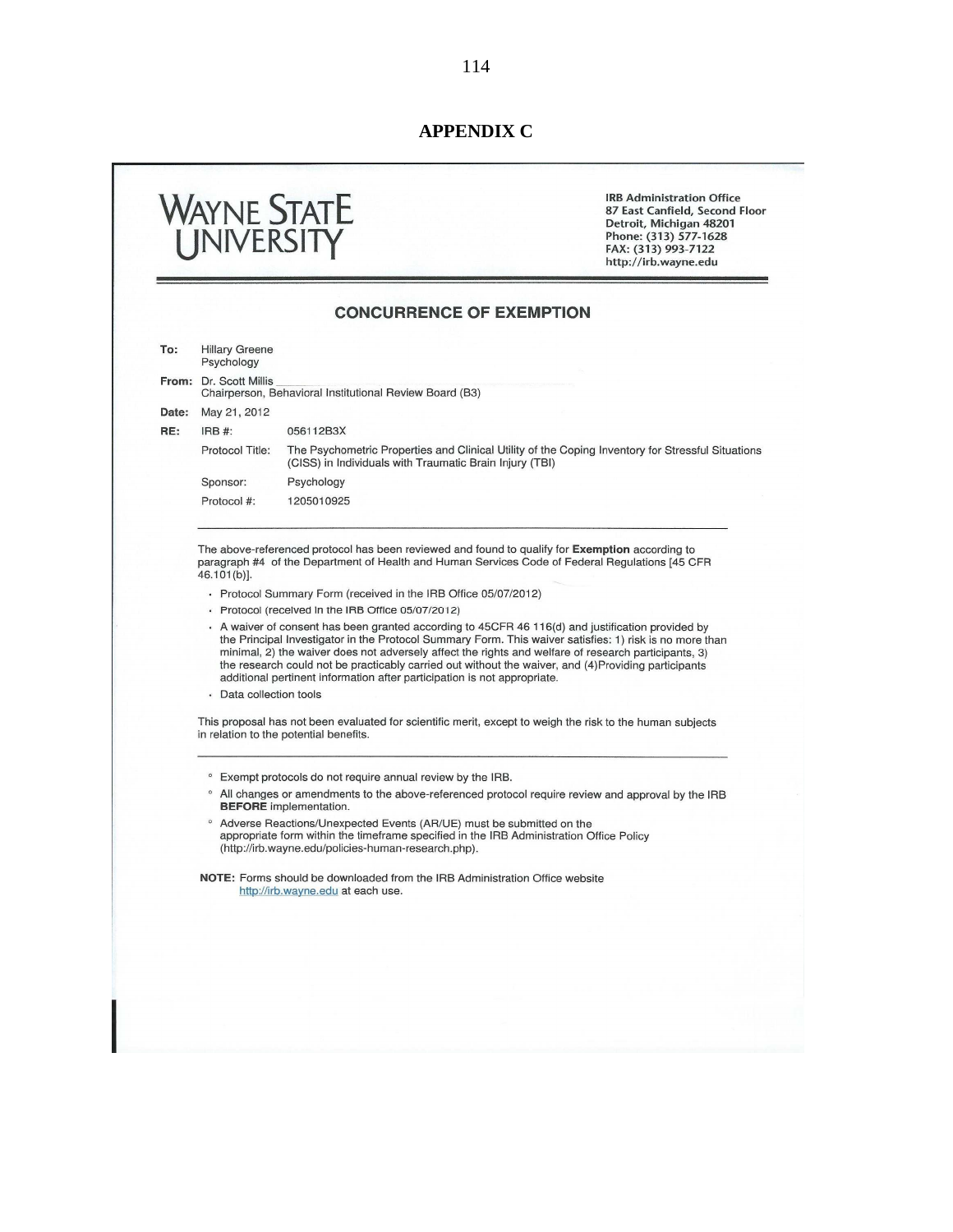#### **REFERENCES**

- Anson, K., & Ponsford, J. (2006a). Coping and emotional adjustment following traumatic brain injury. *Journal of Head Trauma Rehabilitation, 21*(3), 248-259.
- Anson, K., & Ponsford, J. (2006b). Who benefits? Outcome following a coping skills group intervention for traumatically brain injured individuals. *Brain Injury, 20*(1), 1-13.
- Arrindell, W. A., Meeuwesen, L., & Huyse, F. J. (1991). The satisfaction with life scale (SWLS) psychometric properties in a non-psychiatric medical outpatients sample. *Personality and Individual Differences, 12*(2), 117-123.
- Baghaei, P. (2008). The Rasch Model as a Construct Validation Tool. *Rasch Measurement Transactions, 22*(1), 1145-1146.
- Bombardier, C. H., D'Amico, C., & Jordan, J. S. (1990). The relationship of appraisal and coping to chronic medical illness adjustment. *Behaviour Research and Therapy, 28*(4), 297-304.
- Bond, T. G., & Fox, C. M. (2007). *Applying the Rasch Model: Fundamental Measurement in the Human Sciences* (2nd ed.). Mahwah, New Jersey: Lawrence Erlbaum Associates.
- Boysan, M. (2012). Psychometric properties of the Turkish version of the coping inventory for stressful situations. *Archives of Neuropsychiatry, 49*(3), 196-202.
- Bryant, R. A., Marosszeky, J. E., Crooks, J., Baguley, I., & Gurka, J. (2000). Coping style and post-traumatic stress disorder following severe traumatic brain injury. *Brain Injury, 14*(2), 175-180.
- Buchi, S., Villiger, B., Sensky, T., Schwarz, F., Wolf, C., & Buddeberg, C. (1997). Psychosocial predictors of long-term success of in-patient pulmonary rehabilitation of patients with COPD. *European Respiratory Journal, 10*, 1272-1277.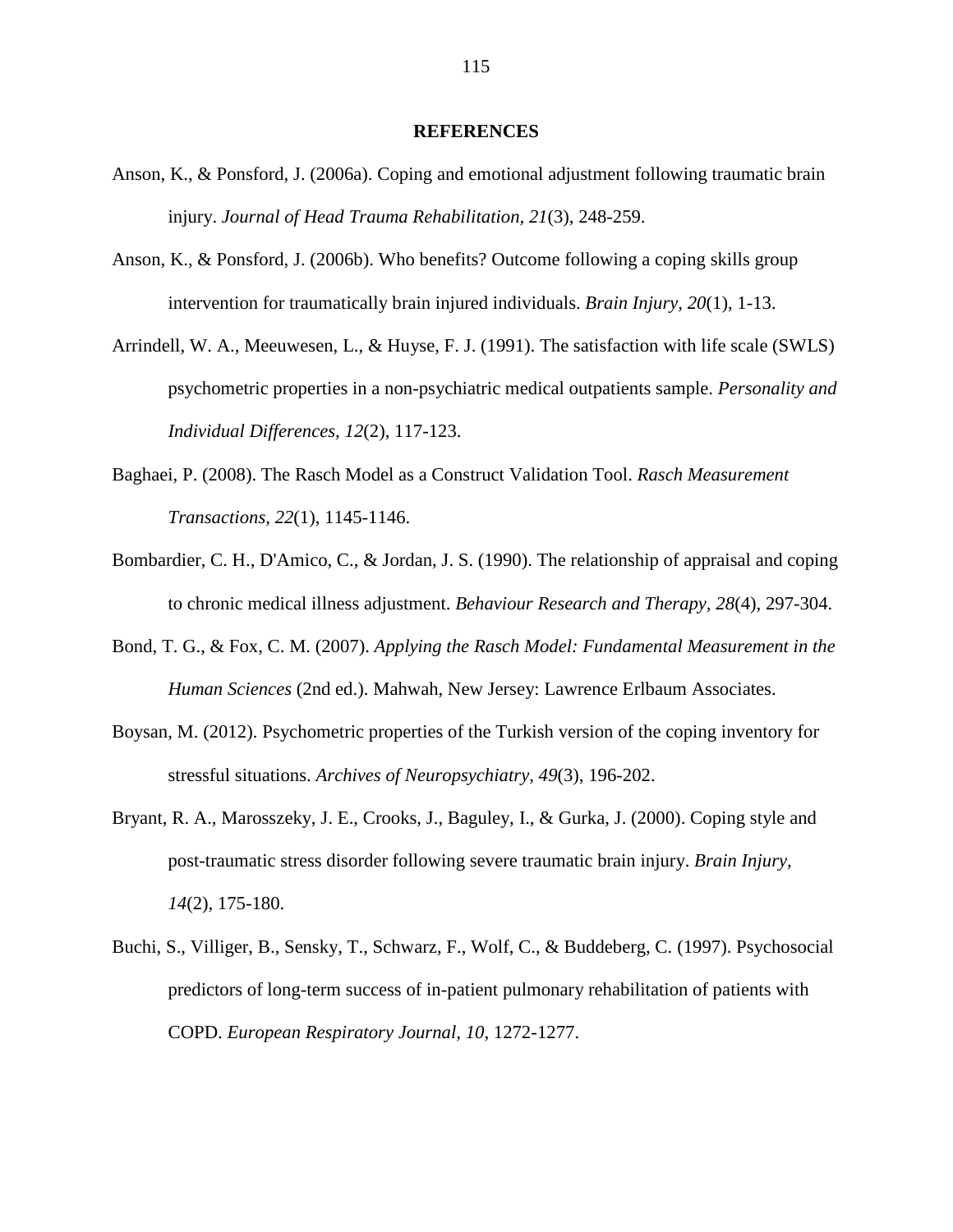- Burleigh, S. A., Farber, R. S., & Gillard, M. (1998). Community integration and life satisfaction after traumatic brain injury: long-term findings. *The American Journal of Occupational Therapy, 52*(1), 45-52.
- Calsbeek, H., Rijken, M., Bekkers, M. J. T. M., Van Berge Henegouwen, G. P., & Dekker, J. (2006). Coping in adolescents and young adults with chronic digestive disorders: Impact on school and lesiure activities. *Psychology and Health, 21*(4), 447-462.
- Carver, C. S. (1997). You want to measure coping but your protocol's too long: Consider the Brief COPE. *International Journal of Behavioral Medicine, 4*(1), 92-100.
- Carver, C. S. (2012). COPE (complete version). Retrieved 01/01/2013, from http://www.psy.miami.edu/faculty/ccarver/sclCOPEF.html
- Carver, C. S., Scheier, M. F., & Weintraub, J. K. (1989). Assessing coping strategies: A theoretically based approach. *Journal of Personality and Social Psychology, 56*(2), 267- 283.
- Charter, R. A., & Feldt, L. S. (1996). Testing the equality of two alpha coefficients. *Perceptual and Motor Skills, 82*, 763-768.
- Cicchetti. (1994). Guidelines, Criteria, and Rules of Thumb for Evaluating Normed and Standardized Assessment Instruments in Psychology. *Psychological Assessment, 4*, 284- 290.
- Cohan, S. L., Jang, K. L., & Stein, M. B. (2006). Confirmatory factor analysis of the short form of the Coping Inventory for Stressful Situations. *Journal of Clinical Psychology, 62*(3), 273-283.
- Corrigan, J. D., Bogner, J. A., Mysiw, W. J., Clinchot, D., & Fugate, L. (2001). Life satisfaction after traumatic brain injury. *Journal of Head Trauma Rehabilitation, 16*(6), 543-555.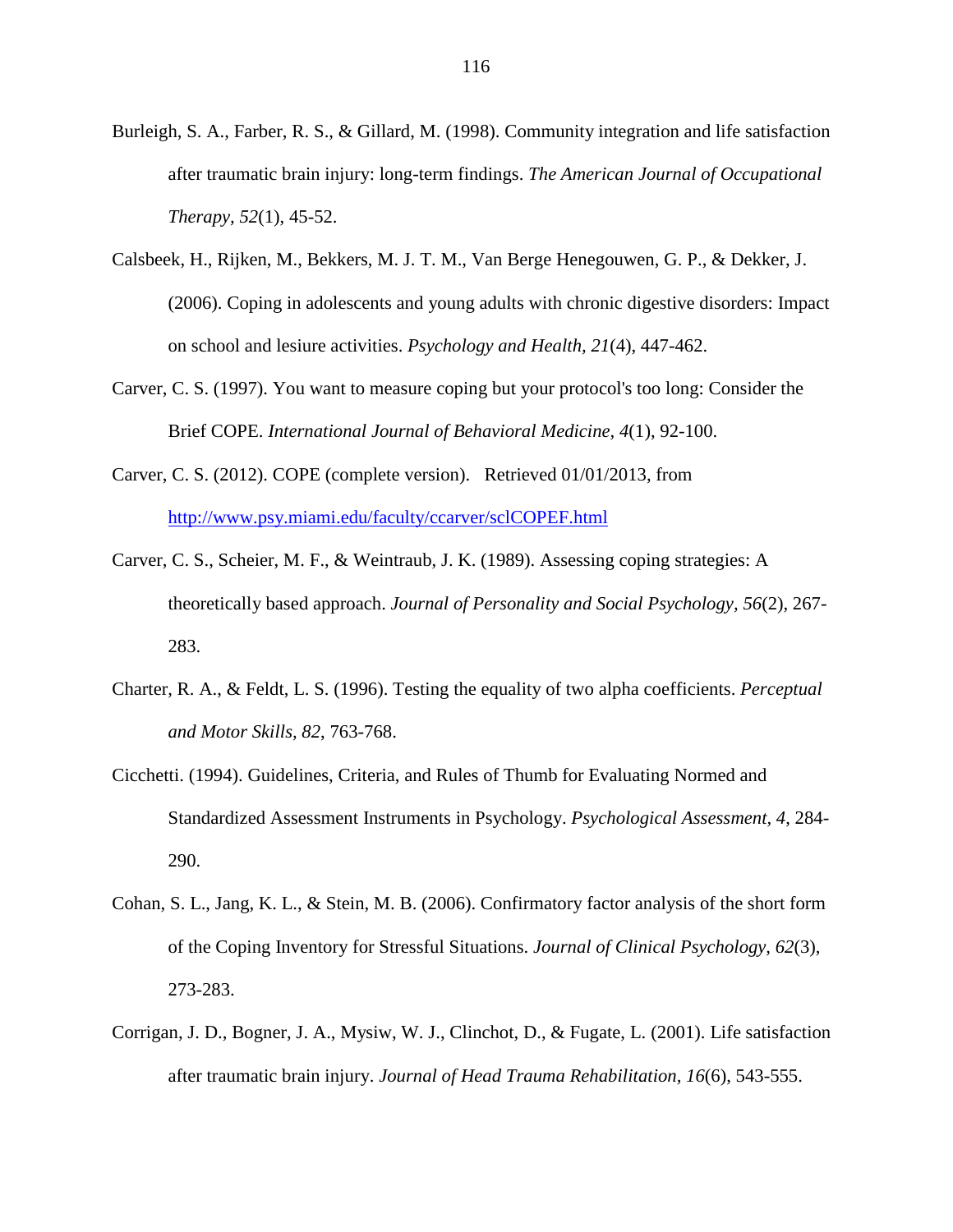- Corrigan, J. D., Selassie, A. W., & Orman, J. A. (2010). The epidemiology of traumatic brain injury. *Journal of Head Trauma Rehabilitation, 25*(2), 72-80.
- Cosway, R., Endler, N. S., Sadler, A. J., & Deary, I. J. (2000). The Coping Inventory for Stressful Situations: factorial structure and associations with personality traits and psychological health. *Journal of Applied Biobehavioral Research, 5*(2), 121-143.
- Courbasson, C. M. A., Endler, N. S., & Kocovski, N. L. (2022). Coping and psychological distress for men with substance use disorders. *Current Psychology, 21*(1), 35-49.
- Cox, B. J., Endler, N. S., Swinson, R. P., & Norton, G. R. (1992). Situations and specific coping strategies associated with clinical and nonclinical panic attacks. *Behaviour Research and Therapy, 30*(1), 67-69.
- Crowne, D. P., & Marlowe, D. (1960). A new scale of social desirability independent of psychopathology. *journal of Counsulting Psychology, 24*, 349-354.
- Cui, J., Matsushima, E., Aso, K., Masuda, A., & Makita, K. (2009). Psychological features and coping styles in patients with chronic pain. *Psychiatry and Clinical Neurosciences, 63*, 147-152.
- Curran, C. A., Ponsford, J. L., & Crowe, S. (2000). Coping strategies and emotional outcome following traumatic brain injury: A comparison with orthopedic patients. *Journal of Head Trauma Rehabilitation, 15*(6), 1256-1274.
- Dahmer, E. R., Shilling, M. A., & Hamilton, B. B. (1993). A model systems database for traumatic brain injury. *Journal of Head Trauma Rehabilitation, 8*, 12-25.
- Dawson, D. R., Levine, B., Schwartz, M. L., & Stuss, D. T. (2004). Acute predictors of realworld outcomes following traumatic brain injury: a prospective study. *Brain Injury, 18*(3), 221-238.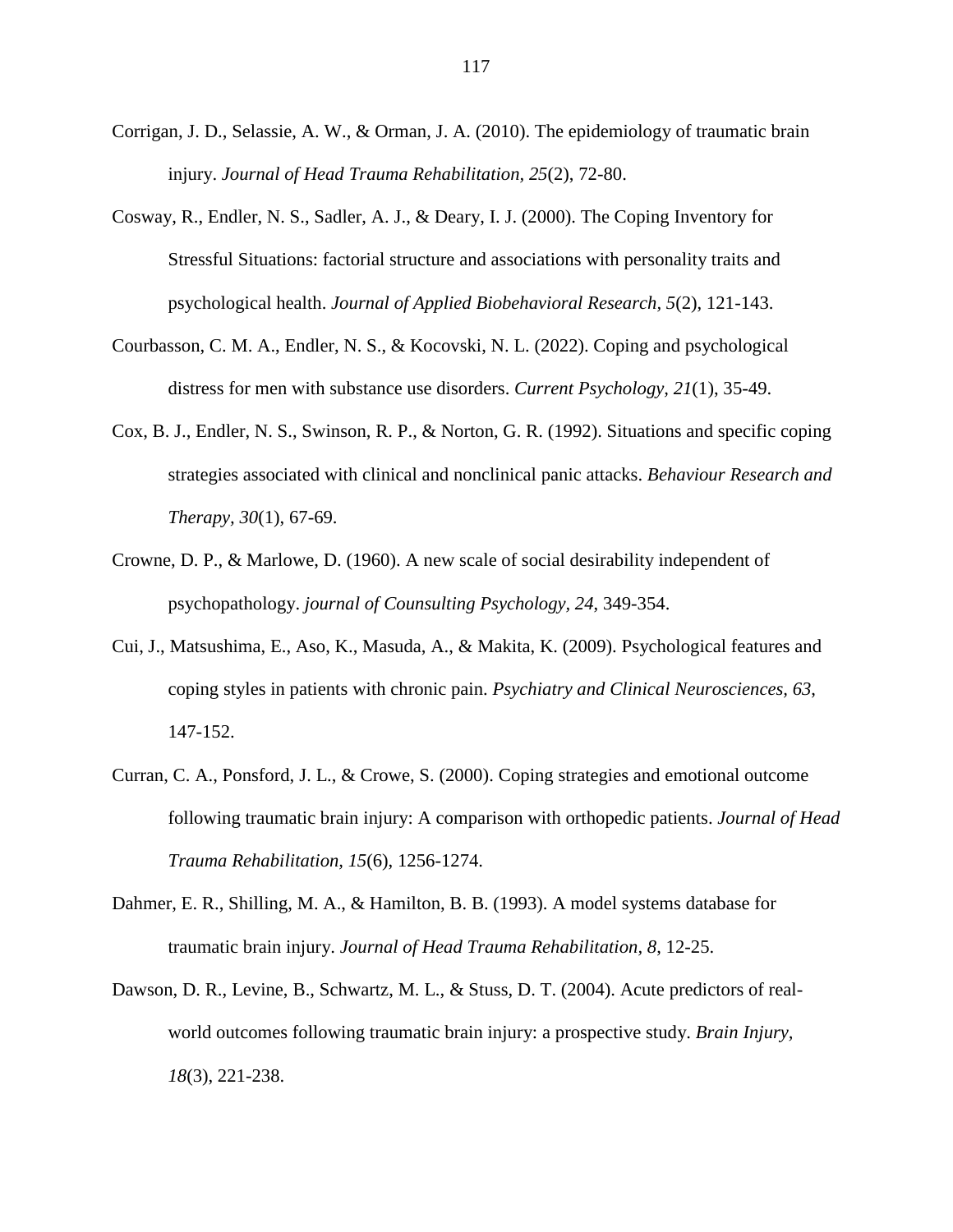- Dawson, D. R., Schwartz, M. L., Winocur, G., & Stuss, D. T. (2007). Return to productivity following traumatic brain injury: Cognitive, psychological, physical, spiritual, and environmental correlates. *Disability and Rehabilitation, 29*(4), 301-313.
- Diener, E., Emmons, R. A., Larsen, R. J., & Griffin, S. (1985). The Satisfaction With Life Scale. *Journal of Personality Assessment, 49*(1), 71-75.
- Dikmen, S. S., Corrigan, J. D., Levin, H. S., Machamer, J., Stiers, W., & Weisskopf, M. G. (2009). Cognitive outcome following traumatic brain injury. *Journal of Head Trauma Rehabilitation, 24*(6), 430-438.
- Edwards, J. R., & O'Neill, R. M. (1998). The construct validity of scores on the Ways of Coping Questionnaire: Confirmatory analysis of alternative factor structures. *Educational and Psychological Measurement, 58*(6), 995-983.
- Elovic, E., Baerga, E., & Cuccurullo, S. (2004). Predictors of Outcome after TBIPhysical Medicine and Rehabilitation Board Review. New York: Demos Medical Publishing. Retrieved from http://www.ncbi.nlm.nih.gov/books/NBK27291/.
- Endler, N. S., & Parker, J. D. (1990). Multidimensional Assessment of Coping: A Critical Evaluation. *Journal of Personality and Social Psychology, 58*(5), 844-854.
- Endler, N. S., & Parker, J. D. (1994). Assessment of multidimensional coping: task, emotion, and avoidance strategies. *Psychological Assessment, 6*(1), 50-60.
- Endler, N. S., Parker, J. D., & Summerfeldt, L. J. (1993). Coping with health problems: conceptual and methodlogical issues. *Canadian Journal of Behavioural Science, 25*(3), 384-399.
- Endler, N. S., & Parker, J. D. A. (1999). *Coping Inventory for Stressful Situations (CISS) Manual* (2nd ed.). North Tonawanda, NY: Multi-Health Systems, Inc.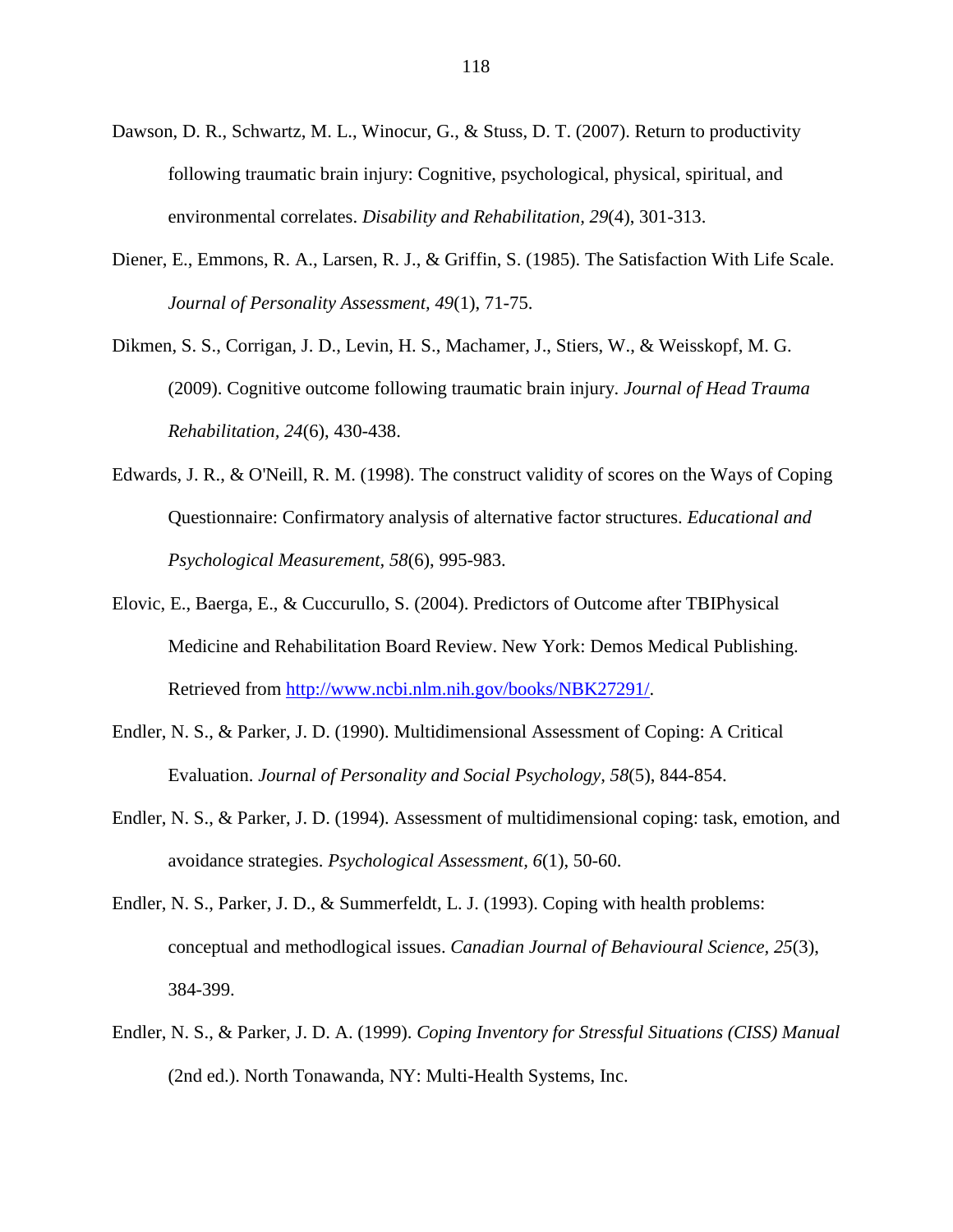- Fann, J. R., Burrington, B., Leonetti, A., Jaffe, K., Katon, W., & Thompson, R. (2004). Psychiatric illness following traumatic brain injury in an adult health maintenance organization population. *Archives of General Psychiatry, 61*, 53-61.
- Faul, M., Xu, L., Wald, M. M., & Coronado, V. G. (2010). Traumatic brain injury in the United States: Emergency department visits, hospitalizations and deaths 2002-2006. Atlanta, GA: Centers for Disease Control and Prevention, National Center for Injury Prevention and Control.
- Fisher Jr., W. (1992). Reliability, separation, strata statistics. *Rasch Measurement Transactions, 6*(3).
- Fisher, W. P. J. (2007). Rating Scale Instrument Quality Criteria. *Rasch Measurement Transactions, 21*(1), 1087-1096.
- Folkman, S., & Lazarus, R. S. (1985). If it changes it must be a process: A study of emotion and coping during three stages of a college examination. *Journal of Personality and Social Psychology, 48*, 150-170.
- Folkman, S., & Lazarus, R. S. (1988). *Ways of Coping Questionnaire*. Palo Alto, CA: Consulting: Psychological Press.
- Folkman, S., & Moskowitz, J. T. (2004). Coping: pitfalls and promise. *Annual Review of Psychology, 55*, 745-774.
- Fuhrer, M. J. (1994). Subjective well-being: implications for medical rehabilitation outcomes and models of disablement. *American Journal of Physical Medicine & Rehabilitation, 75*(5), 358-364.
- Furukawa, T., Suzuki-Moor, A., Saito, Y., & Hamanaka, T. (1993). Reliability and validity of the Japanese version of the coping inventory for stressful situations (CISS): a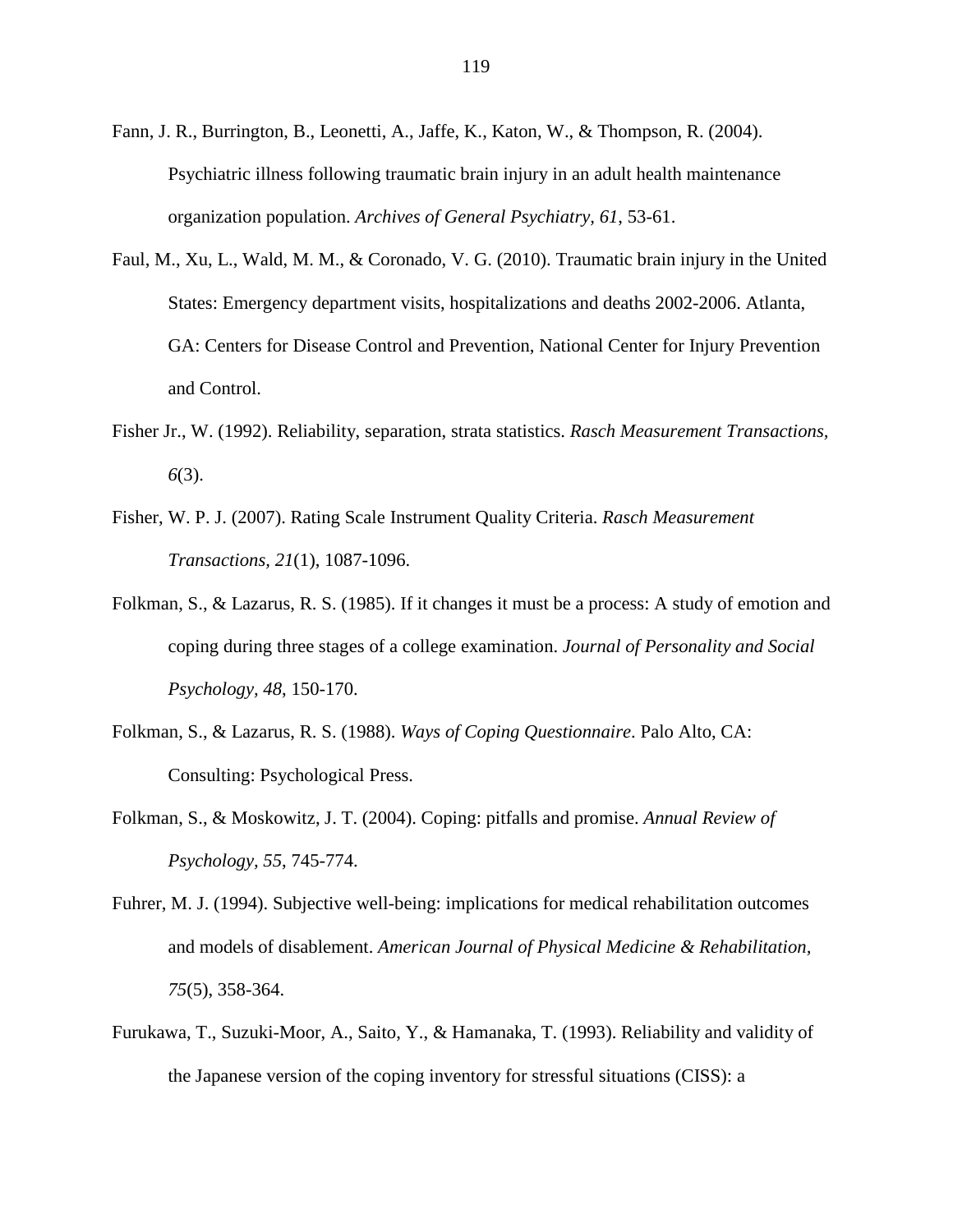contribution to the cross-cultural studies of coping. *Seishin Shinkeigaku Zasshi, 95*(8), 602-620.

- Gift, A., & Austin, D. (1992). The effects of a program of systematic movement on COPD patients. *Rehabilitation Nursing, 136*, 1285-1298.
- Godfrey, H. P. D., Knight, R. G., & Partridge, F. M. (1996). Emotional adjustment following traumatic brain injury: A stress-appraisal-coping formulation. *Journal of Head Trauma Rehabilitation, 11*(6), 29-40.
- Gouvier, W. D., Blanton, P. D., LaPorte, K. K., & Nepomuceno, C. (1987). Reliability and validity of the Disability Rating Scale and the Levels of Cognitive Functioning Scale in monitoring recovery from severe head injury. *Archives of Physical Medicine and Rehabilitation, 68*(2), 94-97.
- Hall, K. M., Hamilton, B. B., Gordon, W. A., & Zasler, N. D. (1993). Characteristics and comparisons of functional assessment indices: Disability Rating Scale, Functional Independence Measure, and Functional Assessment Measure. *Journal of Head Trauma Rehabilitation, 8*(2), 60-74.
- Hall, P. A., Marshall, J., Mercado, A., & Tkachuk, G. (2011). Changes in coping style and treatment outcome following motor vehicle accident. *Rehabilitation Psychology, 56*(1), 43-51.
- Hanks, R. A., Temkin, N., Machamer, J., & Dikmen, S. S. (1999). Emotional and behavioral adjustment after traumatic brain injury. *Archives of Physical Medicine and Rehabilitation, 80*, 991-997.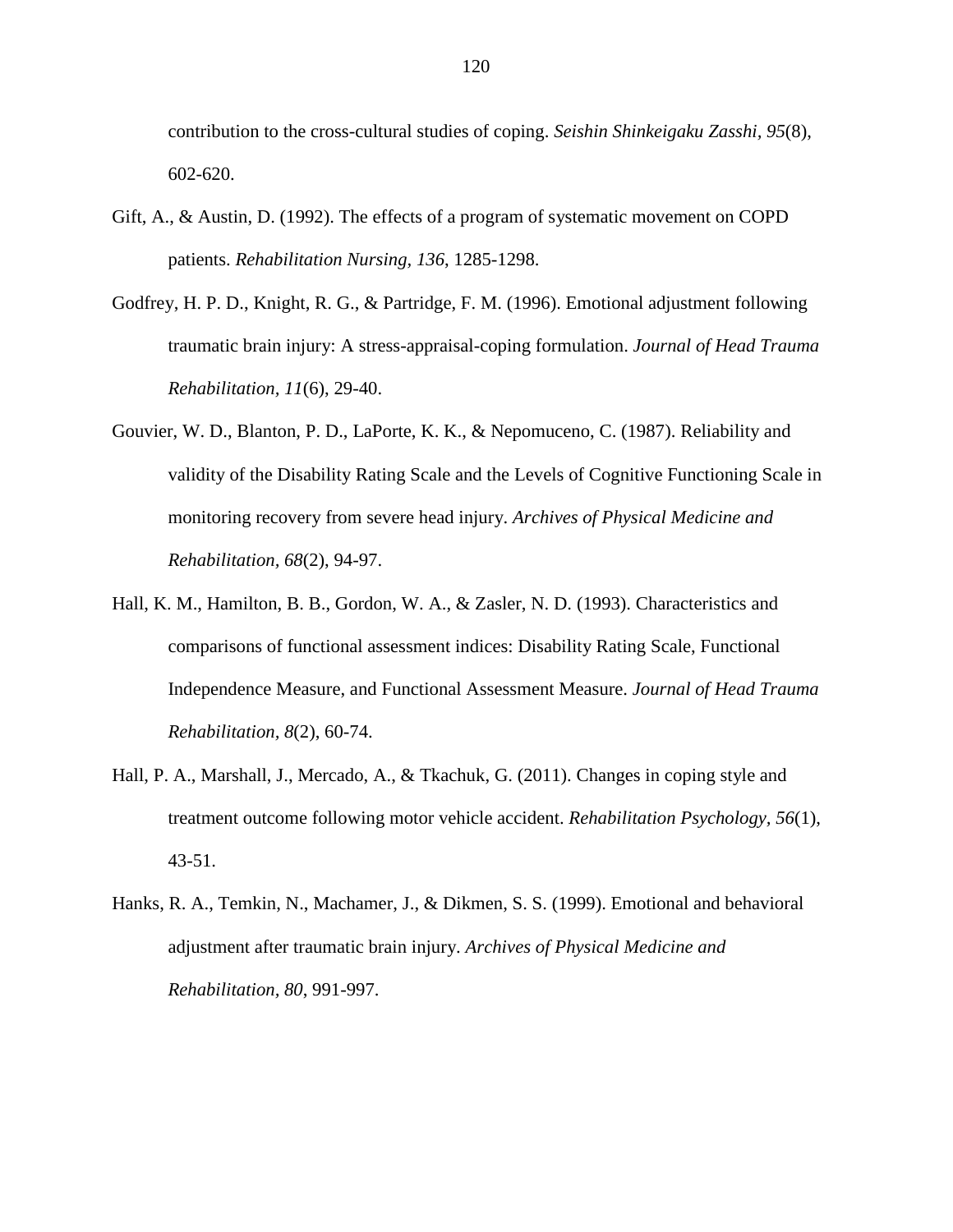- Hanson, S., Buckelew, S. P., Hewett, J., & O'Neal, G. (1993). The relationship between coping and adjustment after spinal cord injury: a 5-year follow-up study. *Rehabilitation Psychology, 38*(1), 41-52.
- Heinemann, A. W., & Whiteneck, G. G. (1995). Relationships among impairment, disability, and life satisfaction in persons with traumatic brain injury. *Journal of Head Trauma Rehabilitation, 10*(4), 54-63.
- Hesdorffer, D. C., Rauch, S. L., & Tamminga, C. A. (2009). Long-term psychiatric outcomes following traumatic brain injury: A review of the literature. *Journal of Head Trauma Rehabilitation, 24*(6), 452-459.
- Hurt, C. S., Landau, S., Burn, D. J., Hindle, J. V., Samuel, M., Wilson, K., & Brown, R. G. (2012). Cognition, coping, and outcome in Parkinson's disease. *International Psychogeriatrics, 24*(10), 1656-1663.
- Hurt, C. S., Thomas, B. A., Burn, D. J., Hindle, J. V., Landau, S., Smauel, M., . . . Brown, R. G. (2011). Coping in Parkison's disease: an examination of the coping inventory for stressful situations. *International Journal of Geriatric Psychiatry, 26*(10), 1030-1037.
- Jorge, R. E., Robinson, R. G., Moser, D., Tateno, A., Crespo-Racorro, B., & Arndt, S. (2004). Major depression following traumatic brain injury. *Archives of General Psychiatry, 61*, 42-50.
- Kendall, E., & Terry, D. J. (2008). Understanding adjustment following traumatic brain injury: Is the Goodness-of-Fit coping hypothesis useful? *Social Science & Medicine, 67*, 1217- 1224.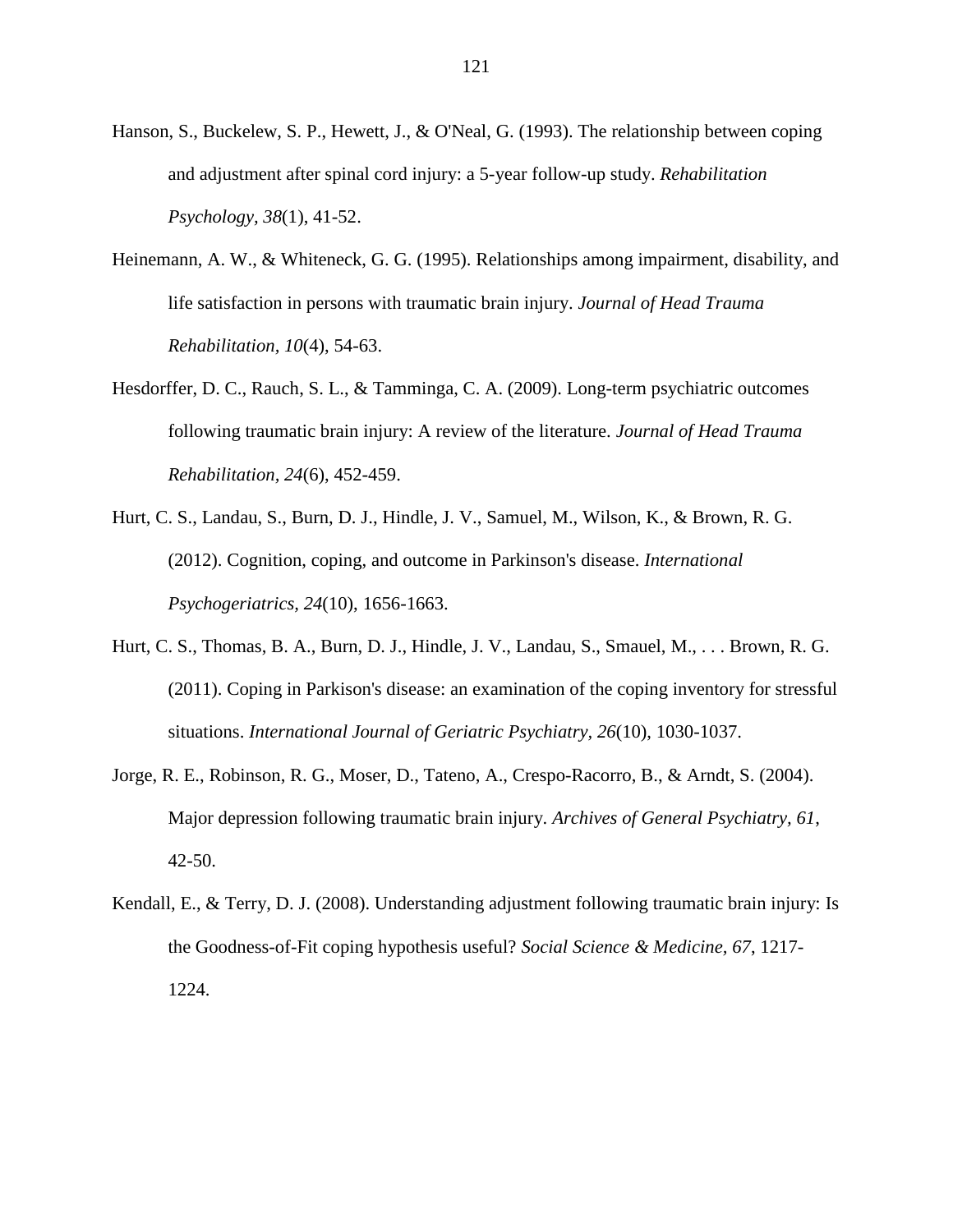- Kieffer, K. M., & MacDonald, G. (2011). Exploring factors that affect score reliability and variability in the Ways of Coping Questionnaire Reliability Coefficients: A meta-analytic reliability generalization study. *Journal of Individual Differences, 32*(1), 26-38.
- Kortte, K. B., Wegener, S. T., & Chwalisz, K. (2003). Anosognosia and denial: their relationship to coping and depression in acquired brain injury. *Rehabilitation Psychology, 48*(3), 131- 136.
- Krpan, K. M., Levine, B., Stuss, D. T., & Dawson, D. A. (2007). Executive function and coping at one-year post traumatic brain injury. *Journal of Clinical and Experimental Neuropsychology, 29*(1), 36-46.
- Lannoo, E., Colardyn, F., Vanderkerckhove, T., De Deyne, C., De Soete, G., & Jannes, C. (1998). Subjective complaints versus neuropsychological test performance after moderate to severe head injury. *Acta Neurochirugica, 140*(3), 245-253.
- Linacre, J. M. (1999). Category Disorder (disordered categories) vs. Threshold Disordering (disordered thresholds). *Rasch Measurement Transactions, 13*(1), 675-686.
- Linacre, J. M. (2002). What do Infit and Outfit, Mean-square and Standardized mean? *Rasch Measurement Transactions, 16*(2), 878-882.
- Litman, J. A. (2006). The COPE inventory: Dimensionality and relationships with approach- and avoidance-motives and positive and negative traits. *Personality and Individual Differences, 41*, 273-284.
- Lunqvist, L.-O., & Ahlström, G. (2006). Psychometric evaluation of the Ways of Coping Questionnaire as applied to clinical and nonclinical groups. *Journal of Psychosomatic Research, 60*, 485-493.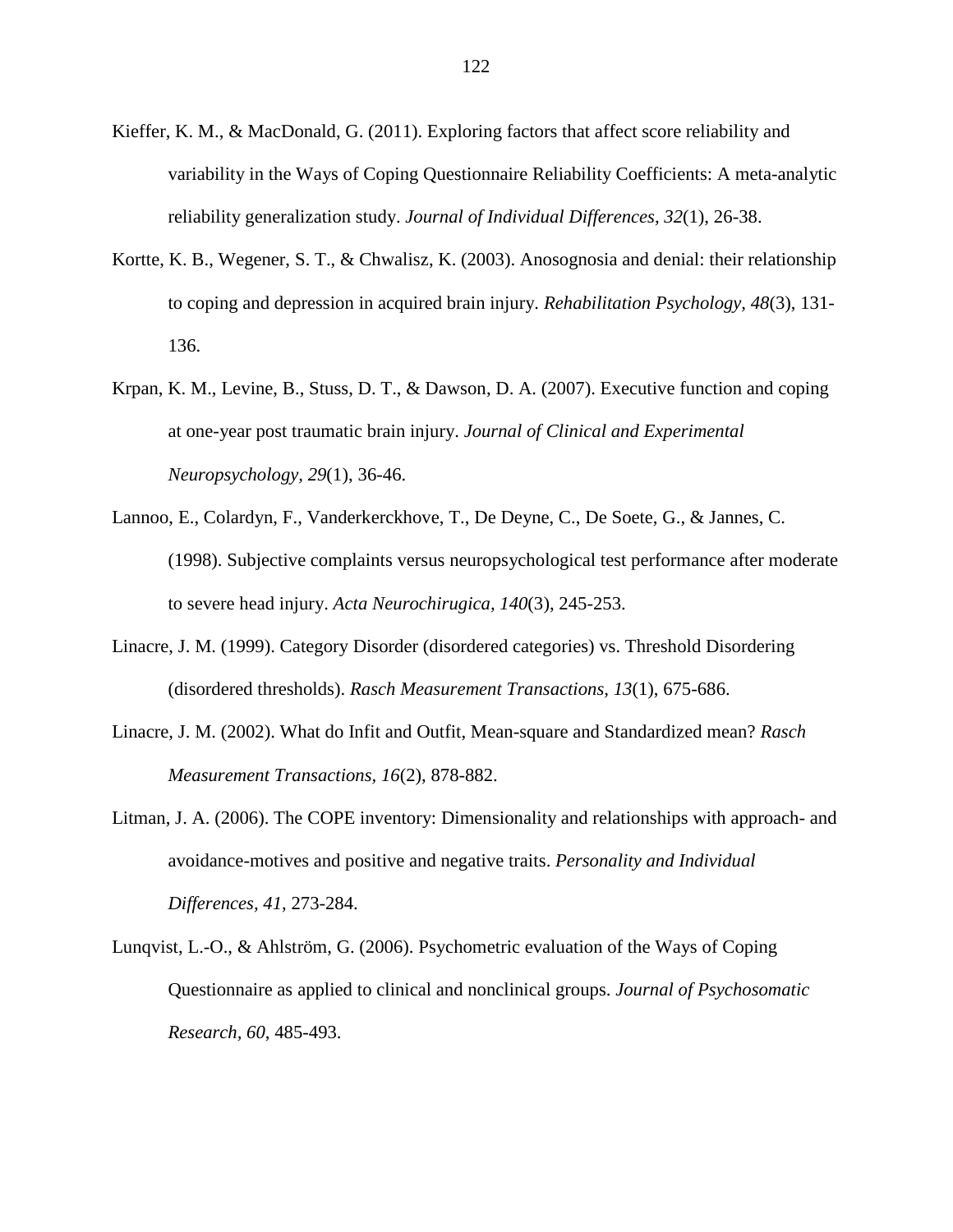- Macrodimitris, S. D., & Endler, N. S. (2001). Coping, Control, and Adjustment in Type 2 Diabetes. *Health Psychology, 20*(3), 208-216.
- Malia, K., Powell, G., & Torode, S. (1995). Coping and psychosocial function after brain injury. *Brain Injury, 9*, 607-618.
- McAllister, S. (2008). Introduction to the use of Rasch analysis to assess patient performance. *international Journal of Therapy and Rehabilitation, 15*(11).
- McHorney, C. A., & Tarlov, A. R. (1995). Individual-patient monitoring in clinical practice: are available health status surveys adequate? *Quality of Life Research, 4*, 293-307.
- McWilliams, L. A., Cox, B. J., & Enns, M. W. (2003). Use of the Coping Inventory for Stressful Situations in a clinically depressed sample: factor structure, personality correlates, and prediction of distress. *Journal of Clinical Psychology, 59*(12), 1371-1385.
- Moore, A. D., & Stambrook, M. (1995). Cognitive moderators of outcome following traumatic brain injury: a conceptual model and implications for rehabilitation. *Brain Injury, 9*, 109- 130.
- Ninot, G., Fortes, M., Poulain, M., Brun, A., Desplan, J., Prefaut, C., & Varray, A. (2006). Gender difference in coping strategies among patients enrolled in an important rehabilitation program. *Heart and Lung, 35*(2), 130-136.
- Pavot, W., & Diener, E. (1993). Review of the Satisfaction With Life Scale. *Psychological Assessment, 5*(2), 164-117.
- Pearlin, L. I., & Schooler, C. (1978). The structure of coping. *Journal of Health and Social Behavior, 19*, 2-21.
- Rabinowitz, A. R., & Arnett, P. A. (2009). A longitudinal analysis of cognitive dysfunction, coping, and depression in multiple sclerosis. *Neuropsychology, 23*(5), 581-591.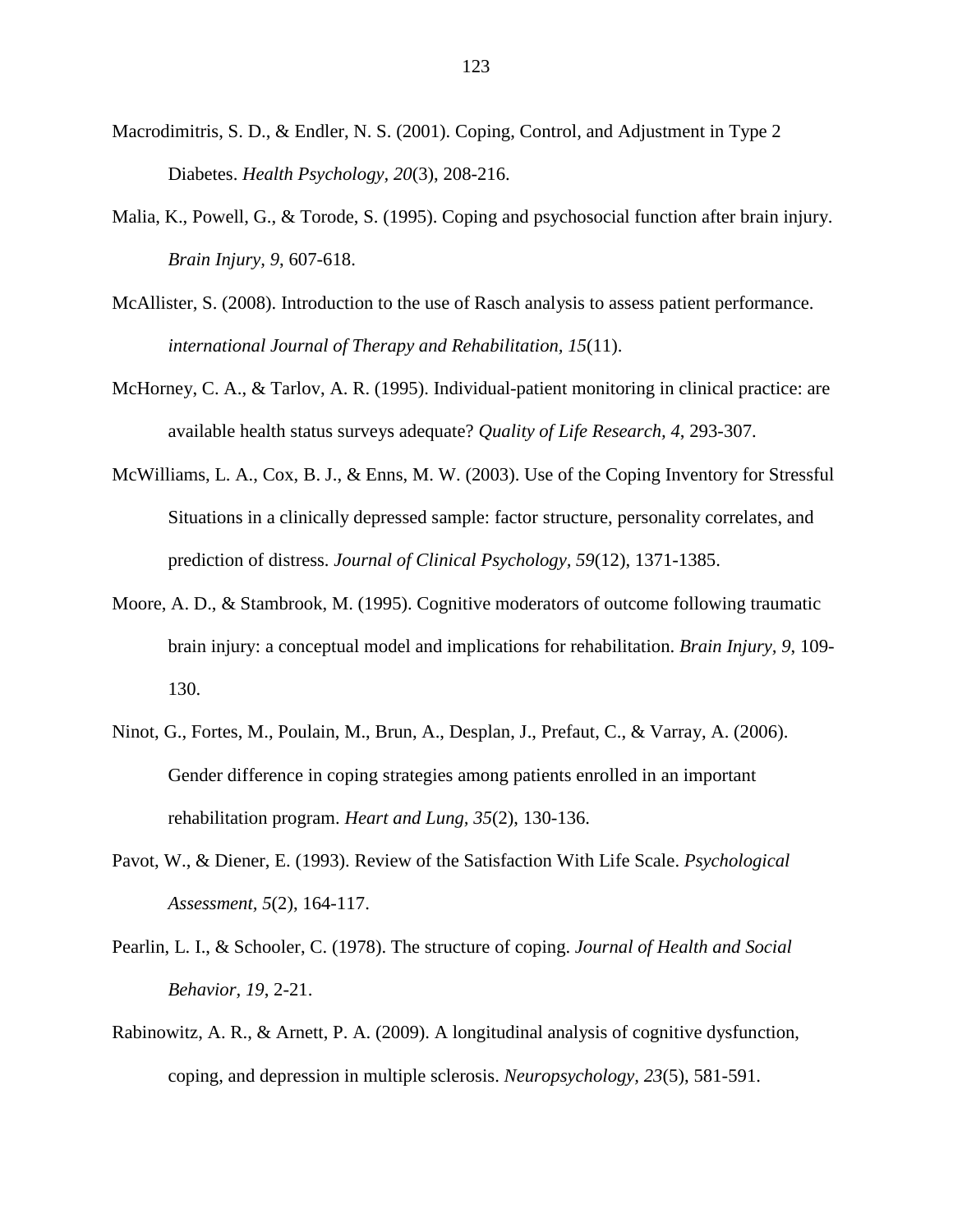- Rafnsson, F. D., Smari, J., Windle, M., Mears, S. A., & Endler, N. S. (2006). Factor structure and psychometric characteristics of the Icelandic version of the Coping Inventory for Stressful Situations (CISS). *Personality and Individual Differences, 40*, 1247-1258.
- Rappaport, M., Hall, K. M., Hopkins, K., Belleza, T., & Dope, D. N. (1982). Disability rating scale for severe head trauma: coma to community. *Archives of Physical Medicine and Rehabilitation, 63*(3), 118-123.
- Rogers, J. M., & Read, C. A. (2007). Psychiatric comorbidity following traumatic brain injury. *Brain Injury, 21*, 1321-1333.
- Sachs, B. C. (1991). Coping with stress. *Stress Medicine, 7*, 61-63.
- Selassie, A. W., Zaloshnja, E., Langlois, J. A., Miller, T., Jones, P., & Steiner, C. (2008). Incidence of long-term disability following traumatic brain injury hospitalization in the United States *Journal of Head Trauma Rehabilitation, 23*(2), 123-131.
- Skinner, E. A., Edge, K., Altman, J., & Sherwood, H. (2003). Searching for the structure of coping: a review and critique of category systems for classifying ways of coping. *Psychological Bulletin, 129*(2), 216-269.
- Snell, D. L., Siegert, R. J., Hay-Smith, E. J. C., & Surgenor, L. J. (2011). Factor structure of the Brief COPE in people with mild traumatic brain injury. *Journal of Head Trauma Rehabilitation, 26*(6), 468-477.
- Tate, R. L., Fenelon, B., Manning, M. L., & Hunter, M. (1991). Patterns of neuropsychological impairment after severe blunt head injury. *The Journal of Nervous and Mental Disease, 179*(3), 117-126.
- Taylor, S. E. (1990). Health psychology: the science and the field. *American Psychology, 45*, 40- 50.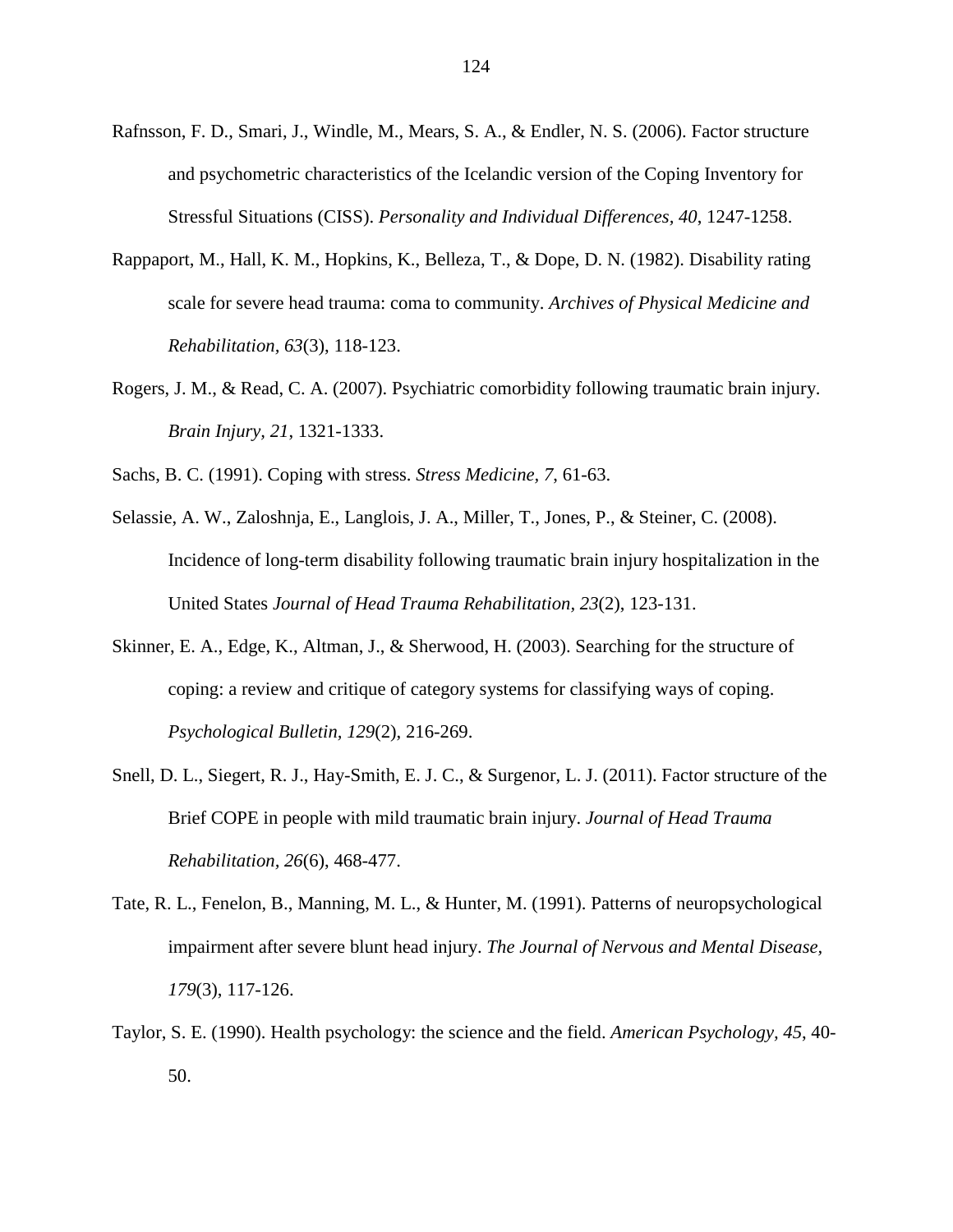- Teasdale, G., & Jennet, B. (1974). Assessment of coma and impaired consciousness: A practical scale. *The Lancet, 304*, 81-84.
- Temkin, N., Corrigan, J. D., Dikmen, S. S., & Machamer, J. (2009). Social functioning after traumatic brain injury. *Journal of Head Trauma Rehabilitation, 24*(6), 460-467.
- Victorson, D., Farmer, L., Burnette, K., Ouellette, A., & Barocas, J. (2005). Maladaptive coping strategies and injury-related distress following traumatic physical injury. *Rehabilitation Psychology, 50*(4), 408-415.
- Wilder-Willis, K. E., Shear, P. K., Steffen, J. J., & Borkin, J. (2002). The relationship between cognitive dysfunction and coping abilities in schizophrenia. *Schizophrenia Research, 55*(3), 259-267.
- Williams, M. W., Rapport, L. J., Hanks, R. A., Millis, S. R., & Greene, H. A. (in press). Incremental Validity of Neuropsychological Evaluations to Computed Tomography in Predicting Long-Term Outcomes after Traumatic Brain Injury. *The Clinical Neuropsychologist*.
- Wright, B. D., & Linacre, J. M. (1985). *Microscale Manual*. Westport, Conn.: Mediax Interactive Technologies, Inc.
- Wright, B. D., & Linacre, J. M. (1994). Reasonable mean-square fit values. *Rasch Measurement Transactions, 8*(3), 369-386.
- Zaloshnja, E., Miller, T., Langlois, J. A., & Selassie, A. W. (2008). Prevalence of long-term disability from traumatic brain injury in the civilian population of the United States *Journal of Head Trauma Rehabilitation, 23*(6), 394-400.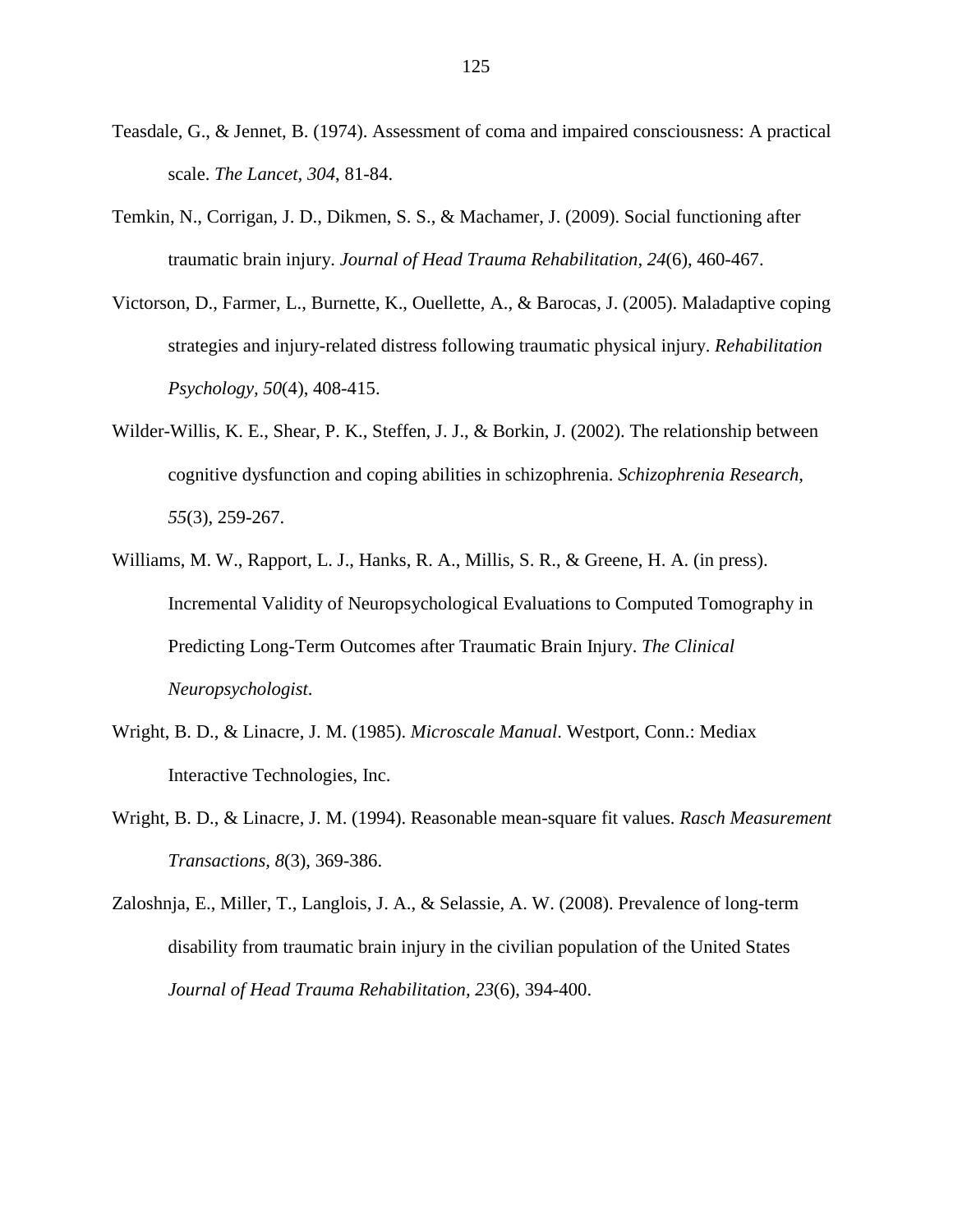### **ABSTRACT**

## **PSYCHOMETRIC PROPERTIES OF THE COPING INVENTORY FOR STRESSFUL SITUATIONS IN INDIVIDUALS WITH TRAUMATIC BRAIN INJURY**

by

## **HILLARY A. GREENE**

#### **May 2013**

Advisor: Dr. Lisa J. Rapport

Major: Psychology (Clinical)

Degree: Master of Science

 Although research suggests that coping style affects recovery from traumatic brain injury (TBI), research on assessment of coping style after TBI is sparse. Prevalent theories in the general coping literature suggest a three-factor structure of coping style: task-, emotion-, and avoidance-oriented. However, this factor structure might not well characterize coping after TBI given the cognitive and emotional deficits associated with this population. Therefore, this study examined the psychometric properties of the Coping Inventory for Stressful Situations (CISS) among persons with moderate to severe TBI using approaches from Classical Test Theory (CTT) and Item Response Theory (IRT; Rasch analysis). This study also examined the relationship between coping style and TBI recovery, including subjective and objective well-being outcomes. Participants were 331 adults with moderate to severe TBI who were 1 to 15 years post injury. This was an archival study of a prospective data registry, examining cross-sectional assessments completed at 1, 2, 5, 10 and 15 years post injury. The primary measure of interest was the CISS. Outcomes included the Satisfaction with Life Scale (SWLS) and Disability Rating Scale (DRS). Predictors included demographic (age, education) and injury severity (Glasgow Coma Scale, DRS at discharge) characteristics, Positive (PA) and Negative (NA) Affectivity scales of the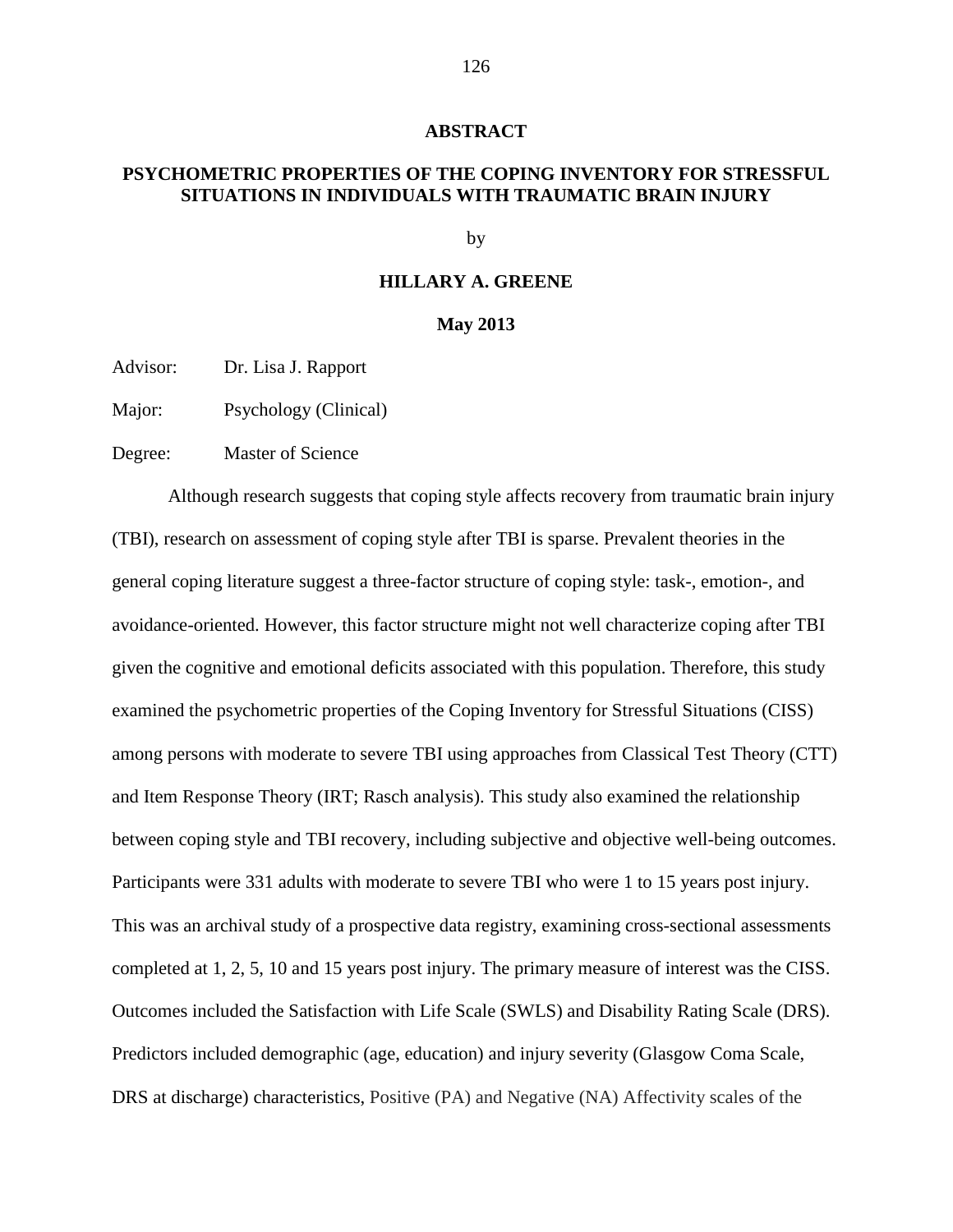Positive Affective and Negative Affect Schedule (PANAS), and the CISS (Task, Emotion, Distraction, and Social Diversion scales). Analyses from CTT and IRT approaches supported the reliability of the CISS among individuals with TBI across short- and long-term adjustment to injury and at various disability levels (median coefficient alpha = .89). Both approaches also supported the three-factor structure of the CISS in persons with TBI. Rasch analysis provided good psychometric support for the use of the CISS with TBI and identified areas for improved item discrimination. Hierarchical multiple regression analyses found that coping style uniquely predicted disability and life satisfaction at follow-up after accounting for sociodemographic factors, injury severity, and affectivity. These findings extend psychometric support for the CISS to the moderate to severe TBI population and highlight the clinical utility of assessing coping style with TBI for predicting functional and subjective well-being.